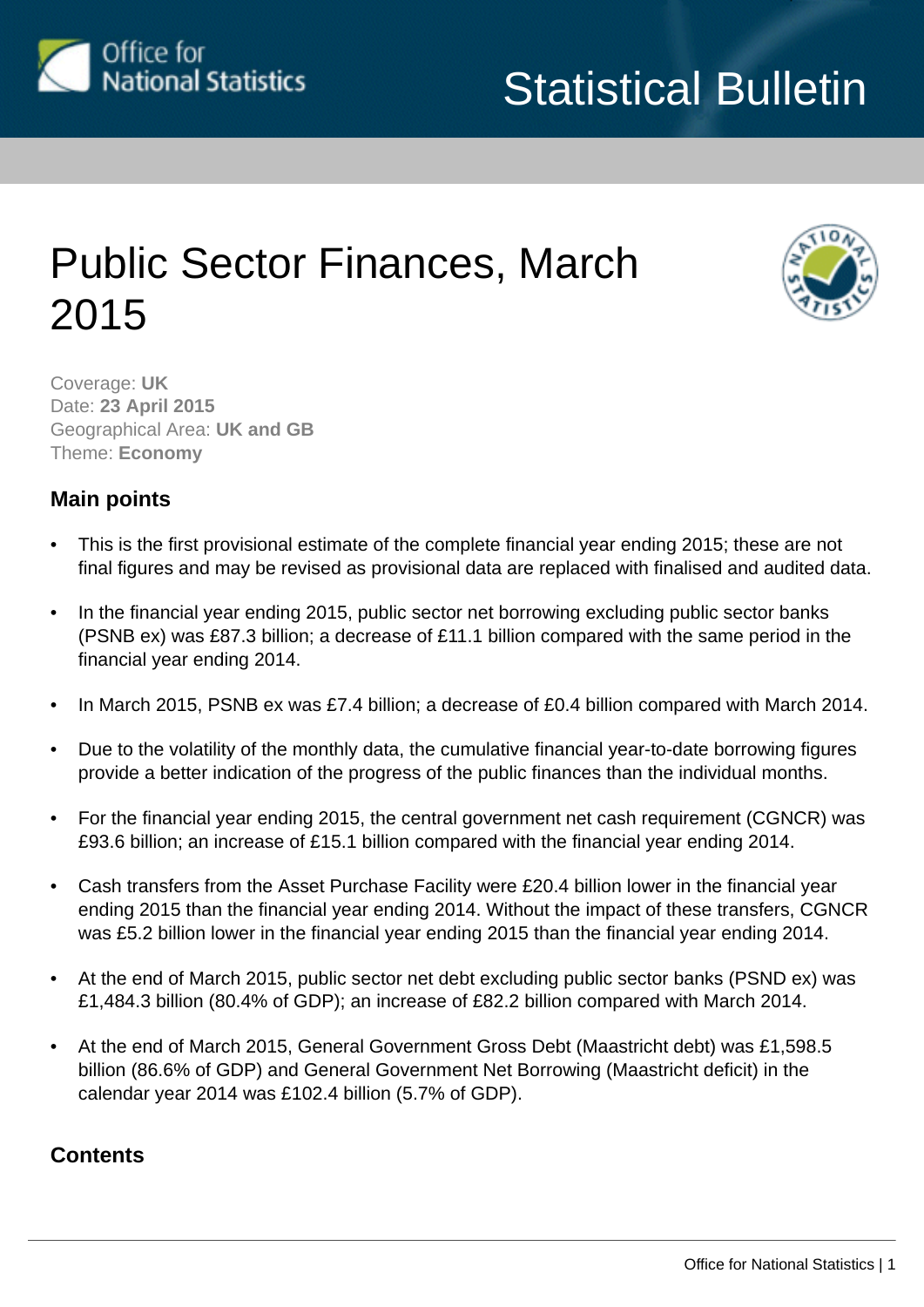### **1. Understanding this release**

Introduces a number of key terms used within this release and how they fit together.

#### **2. Summary of latest net debt and net borrowing**

Provides the latest public sector finance headline data and supporting information.

#### **3. Net borrowing and debt data compared with OBR forecast**

Compares the latest available data with Office for Budget Responsibility forecasts for borrowing and debt.

### **4. Public sector and sub-sector net borrowing**

Shows how the public sector net borrowing position is made up of central government, local government and public corporations net borrowing.

#### **5. Public sector net cash requirement**

Provides the net cash requirement for the public sector (a measure of borrowing on a cash basis).

#### **6. Public sector net debt**

Shows the amount the public sector owes (the accumulation of its borrowing).

#### **7. Central government account**

Information about the central government account focusing on factors including the timing of receipts, expenditure and net investment.

### **8. Recent events and methodological changes**

Information on events which have had an impact on the public sector finances in the last 12 to 18 months.

#### **9. How provisional outturn progress to final**

Information on the data sources used in Public Sector Finances and how these affect the full year financial outturn figures after the end of the year.

#### **10. Revisions since previous bulletin**

Information on the revisions between this publication and last month's publication.

#### **11. New for this bulletin**

Information on new or recently added tables included in (or associated with) the current or future publications.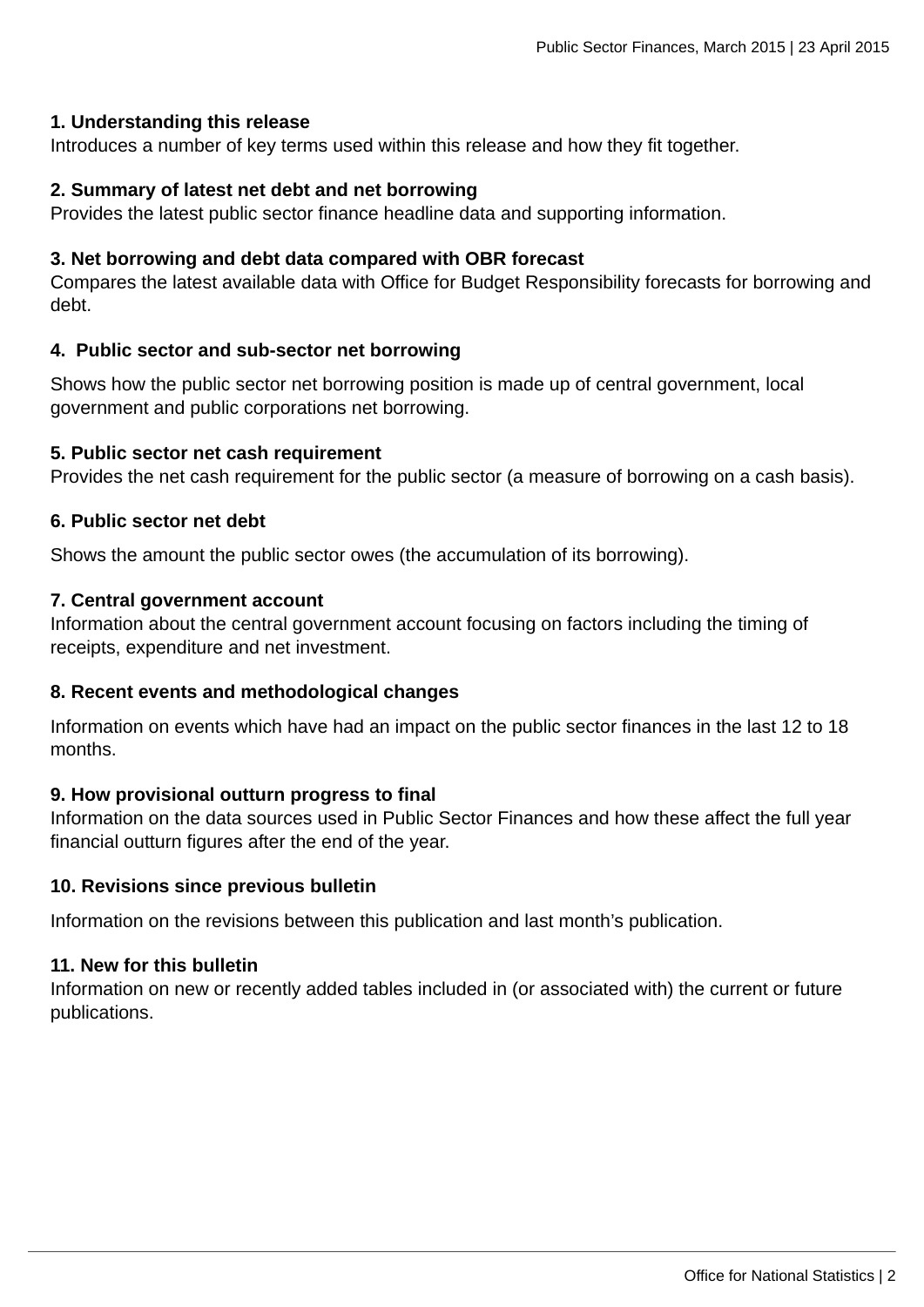# **1. Understanding this release**

This statistical bulletin provides important information on the United Kingdom (UK) government financial position. It enables government, the public, economists and financial analysts to monitor public sector expenditure, receipts, investments, borrowing and debt. By comparing these data with forecasts from [The Office for Budget Responsibility \(OBR\)](http://budgetresponsibility.independent.gov.uk/) the current UK fiscal position can be evaluated.

The following guidance documents aim to help users gain a detailed understanding of the public sector finances: [Monthly statistics on Public Sector Finances: a methodological guide \(360.3](http://www.ons.gov.uk:80/ons/guide-method/method-quality/specific/economy/public-sector-finances/monthly-statistics-on-public-sector-finances--a-methodological-guide.pdf)) [Kb Pdf\)](http://www.ons.gov.uk:80/ons/guide-method/method-quality/specific/economy/public-sector-finances/monthly-statistics-on-public-sector-finances--a-methodological-guide.pdf); [Developments to Public Sector Finances Statistics \(255.2 Kb Pdf\)](http://www.ons.gov.uk:80/ons/guide-method/method-quality/specific/economy/public-sector-finances/developments-to-public-sector-finance-statistics---june-2014-update.pdf) and [Quality and](http://www.ons.gov.uk:80/ons/guide-method/method-quality/quality/quality-information/economy/summary-quality-report-for-public-sector-finances.pdf) [Methodology Information \(201.4 Kb Pdf\)](http://www.ons.gov.uk:80/ons/guide-method/method-quality/quality/quality-information/economy/summary-quality-report-for-public-sector-finances.pdf). However, the following table and diagram should provide users with the main terms needed to understand these data and how the statistics relate to each other.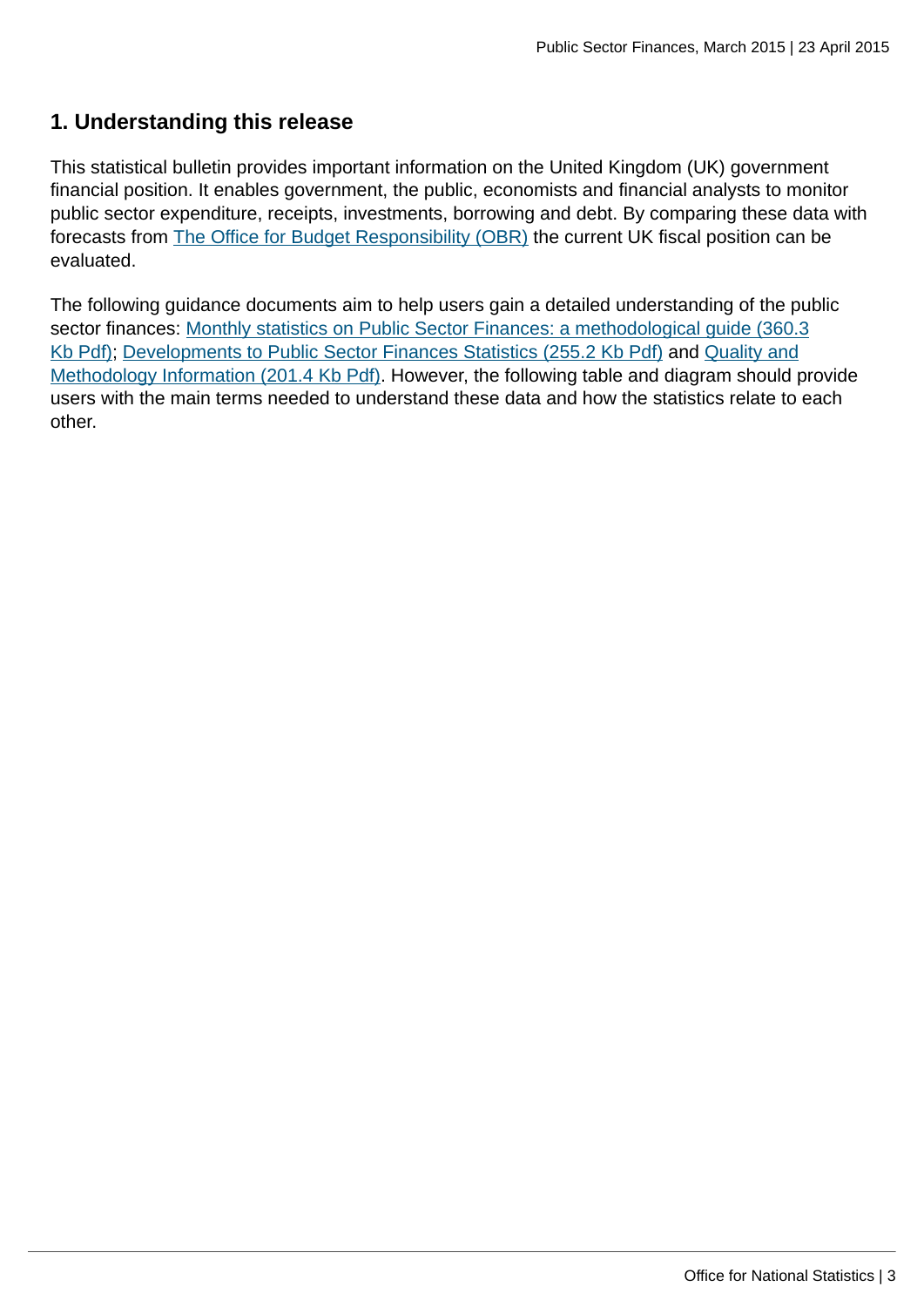# **Definition Table: the main terms needed to understand the data**

| Term                                      | <b>Description</b>                                                                                                                                                                                                                                                     |
|-------------------------------------------|------------------------------------------------------------------------------------------------------------------------------------------------------------------------------------------------------------------------------------------------------------------------|
| <b>Accruals/accrued recording</b>         | - financial recording based on when ownership<br>transfers or the service is provided (sometimes<br>different to when cash is paid).                                                                                                                                   |
| <b>Asset Purchase Facility Fund (APF)</b> | - an arm of The Bank of England able to<br>purchase financial assets including government<br>securities (gilts). The APF has earnt interest<br>which is periodically transferred back to central<br>government. These payments are public sector<br>borrowing neutral. |
| <b>Cash recording</b>                     | - financial recording based on when cash is paid<br>or received. Net cash requirement is recorded<br>on a cash basis and net debt is close to being a<br>cash measure.                                                                                                 |
| <b>Current budget deficit</b>             | - the gap between current expenditure and<br>current receipts (having taken account of<br>depreciation).                                                                                                                                                               |
| <b>Current expenditure</b>                | - spending on government activities including:<br>social benefits, interest payments, and other<br>government department spending (excluding<br>spending on capital assets).                                                                                           |
| <b>Current receipts</b>                   | - income mainly from taxes (e.g. VAT, income<br>and corporation taxes) but also includes interest,<br>dividend and rent income.                                                                                                                                        |
| <b>ESA 1995</b>                           | - European System of Accounts 1995 that<br>was the European legal requirement for<br>the production of National Accounts prior to<br>September 2014.                                                                                                                   |
| <b>ESA 2010</b>                           | - European System of Accounts 2010 that is the<br>European legal requirement for the production of<br>National Accounts from September 2014.                                                                                                                           |
| <b>Maastricht deficit</b>                 | - general government net borrowing as defined<br>within the Maastricht Treaty and Stability and<br>Growth Pact (and as supplied to Eurostat).                                                                                                                          |
| <b>Maastricht debt</b>                    | - general government gross debt as defined<br>within the Maastricht Treaty and Stability and<br>Growth Pact (and as supplied to Eurostat).                                                                                                                             |
| <b>Net borrowing</b>                      | - measures the gap between revenue raised<br>(current receipts) and total spending (current<br>expenditure plus net investment). A positive                                                                                                                            |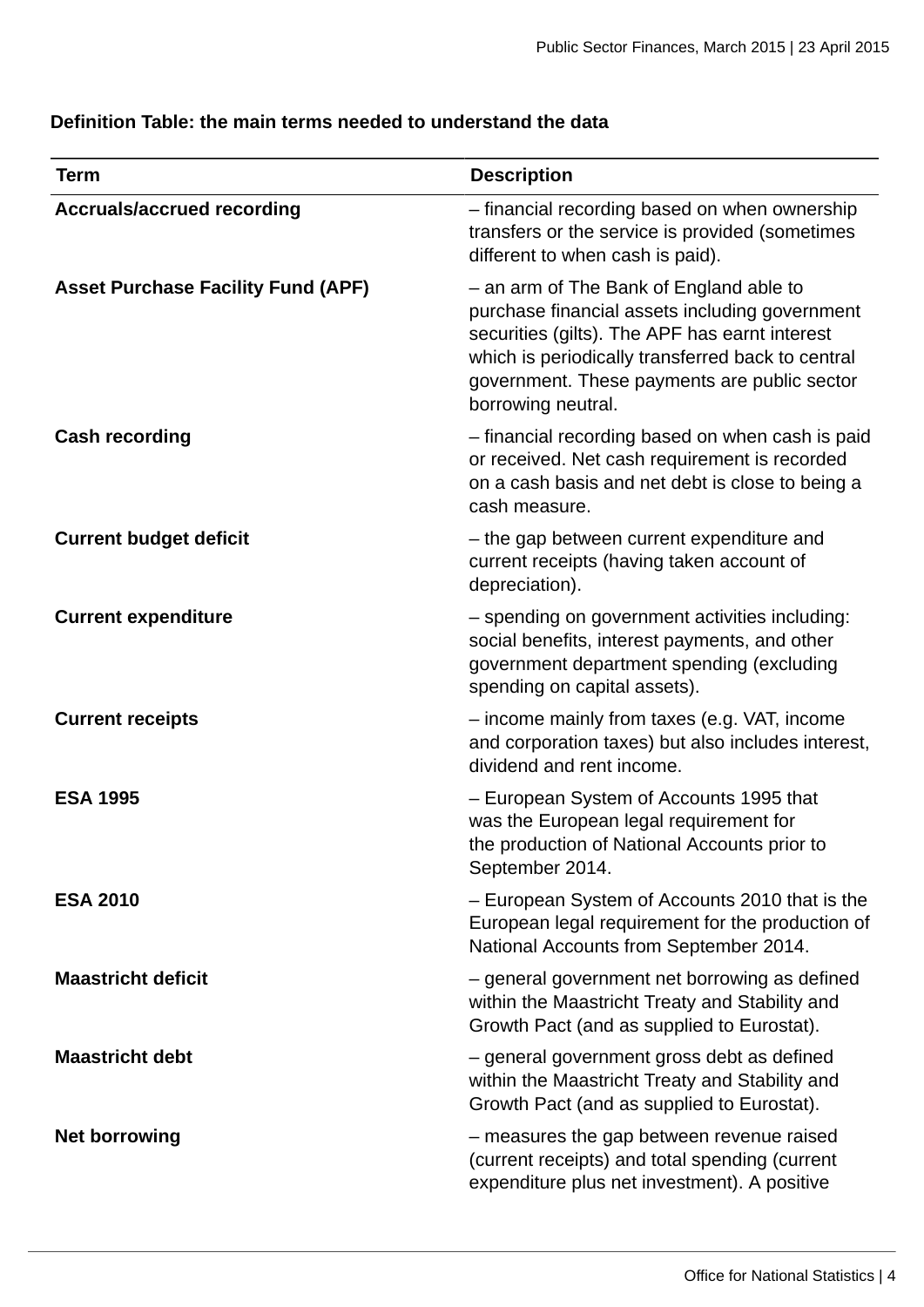| <b>Term</b>           | <b>Description</b>                                                                                                                                                                                      |
|-----------------------|---------------------------------------------------------------------------------------------------------------------------------------------------------------------------------------------------------|
|                       | value indicates borrowing while a negative value<br>indicates a surplus.                                                                                                                                |
| Net cash requirement  | - is a measure of how much cash the<br>government needs to borrow (or lend) to balance<br>its accounts (see cash recording).                                                                            |
| Net debt              | - is a measure of how much the government<br>owes at a point in time.                                                                                                                                   |
| <b>Net investment</b> | - spending on capital assets, e.g. infrastructure<br>projects, property and I.T equipment, both as<br>grants and by public sector bodies themselves<br>minus capital receipts (sale of capital assets). |

### **Download table**

**XLS** [XLS format](http://www.ons.gov.uk:80/ons/rel/psa/public-sector-finances/march-2015/prt-glossary.xls) (30.5 Kb)

Diagram 1 illustrates how debt between periods changes as a result of transaction flows (for example expenditure and receipts) on an accrued and cash basis. The transaction flows are provided for the financial year ending 2015. The headline measures of current budget deficit, net borrowing, net cash requirement and net debt are highlighted in the diagram as they provide the key indicators for the performance of the UK public finances. Where possible, reference has been made to the tables attached to the end of this bulletin.

When public sector current expenditure is greater than current receipts (income), the public sector runs a current budget deficit. The sum of net investment (spending on capital less capital receipts) and the current budget deficit constitute net borrowing. The diagram shows how net borrowing relates to the change in net debt.

The net cash requirement is closely related to net debt (the amount owed), which is mainly a cash measure. It is important because it represents the cash needed to be raised from the financial markets. Changes in net debt between 2 points in time are normally similar to the net cash requirement for the intervening period. The relationship is not an exact one because the net cash requirement reflects actual prices paid while the net debt is at nominal prices For instance, gilts are recorded in net debt at their redemption (or face) value, but they are often issued at a different price due to premia or discounts being applied. The net cash requirement will reflect the actual issuance and redemption prices, but net debt only ever records the face (or nominal) value.

# **Diagram 1: Net Borrowing and Net Debt Transactions (excluding public sector banks (£ billion),for the financial year ending 2015**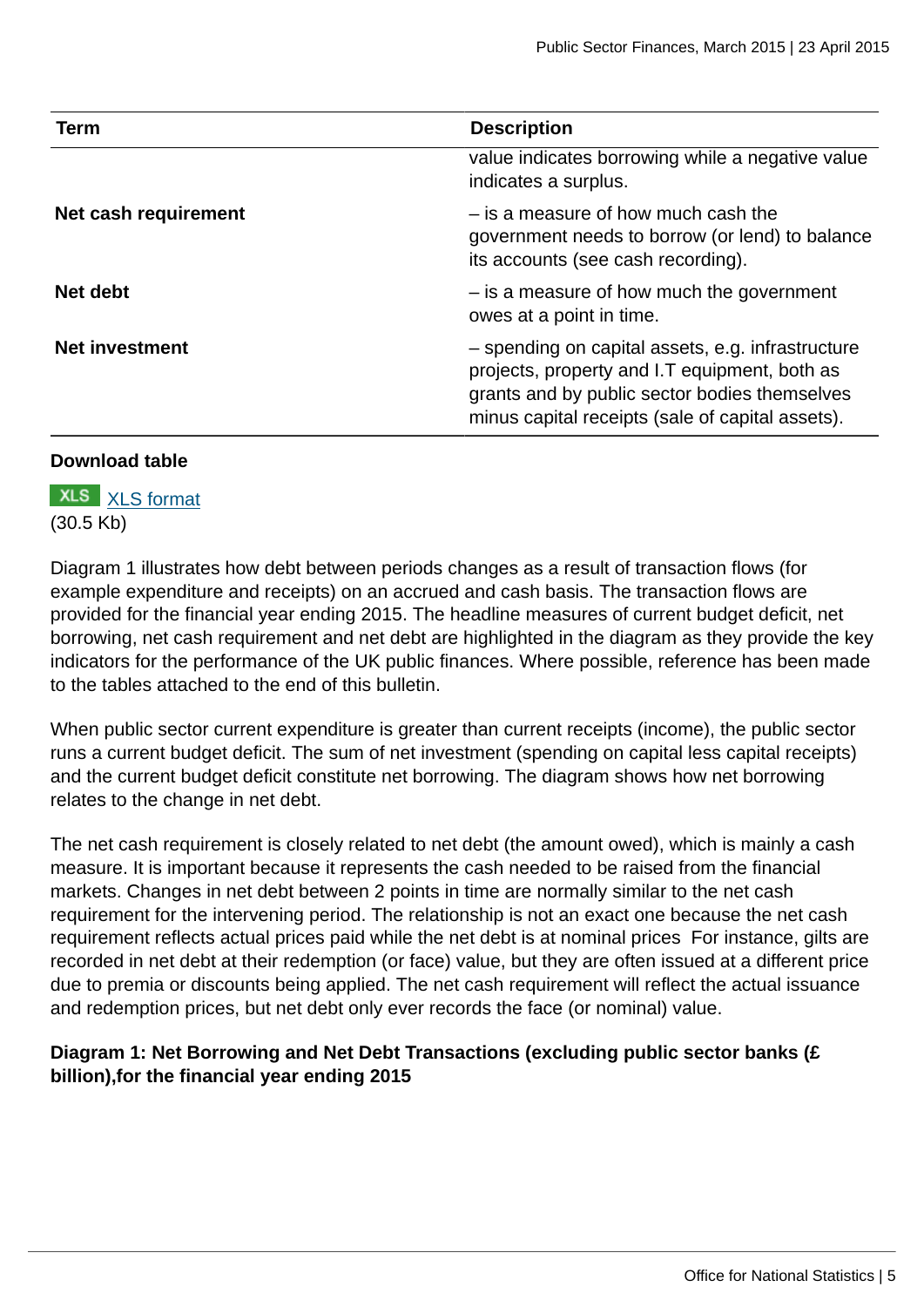#### March 2014 debt position

**.**

Starting with the public sector gross debt (total owed) position and carrying out the calculations below gives the public sector net debt position for this period.



**Balance Sheet** March 2014

#### changes (Apr to Mar 2014/15)



**Transactions and other** changes in volume between periods

#### March 2015 debt position

From the net debt position in the previous period, the changes in the central column provide different flows of accrued resources into and out of the public sector. This shows the amount the public sector needs to borrow. Net borrowing added to the cash flows then shows how the net debt position has changed between the periods.



**Balance Sheet March 2015** 

1 Cash transactions in (non-financing) financial assets which do not impact on net borrowing  $\vert 6 \rangle$ 2. Timing differences hetween cash and accrued data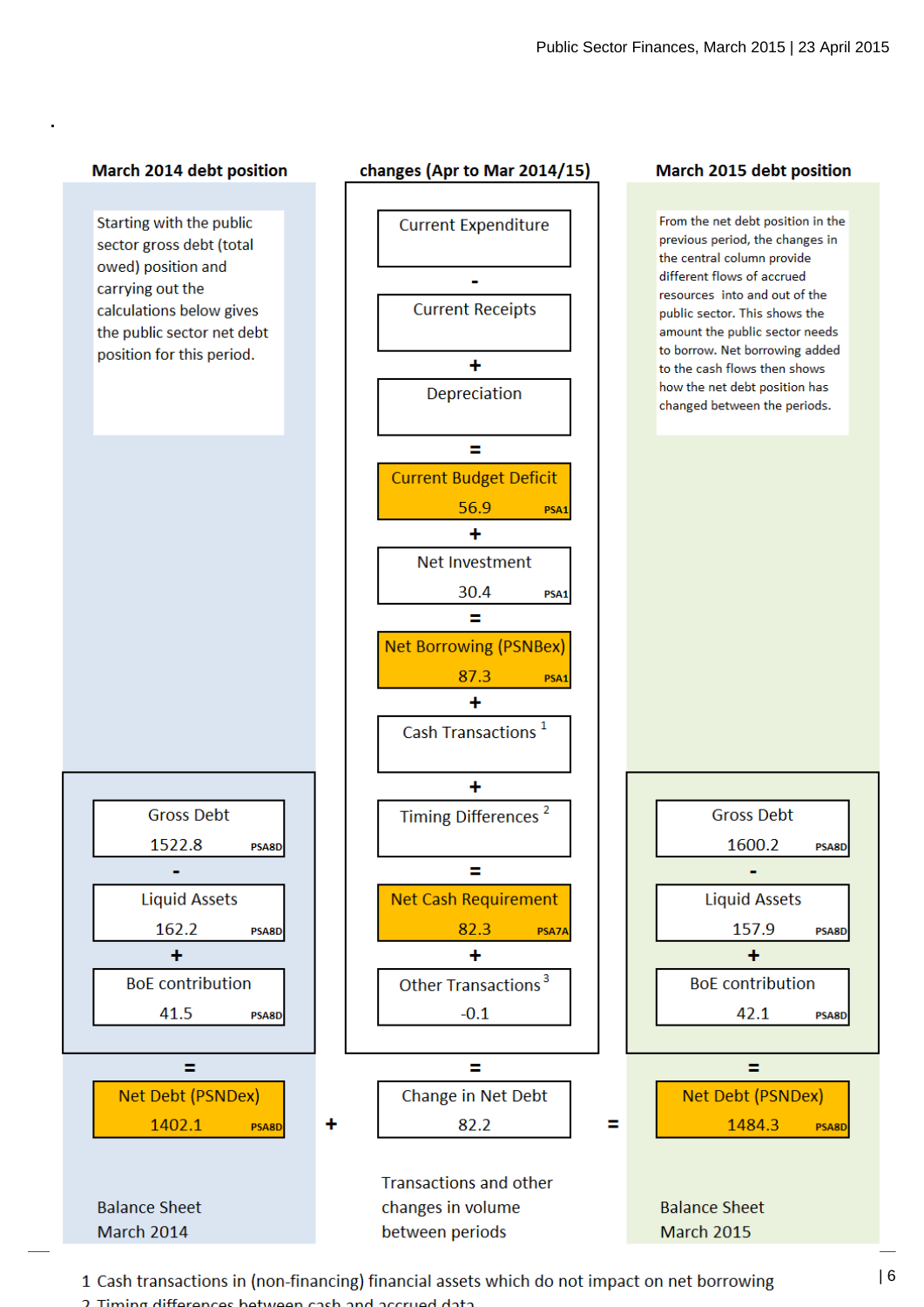Please click on the image to view a larger version.

#### **Notes**

1. Cash transactions in (non-financing) financial assets which do not impact on net borrowing.

2. Timing differences between cash and accrued data.

3. Revaluation of foreign currency debt (for example foreign currency). Debt issuances or redemptions above/below debt valuation (for example Bond premia/discounts and capital uplifts). Changes in volume of debt not due to transactions (for example Sector reclassification).

### **We value your feedback**

The public sector finances can be complex. To ensure these important statistics are accessible to all, we welcome your feedback on how best to explain concepts and trends in data. Please contact us at: [psa@ons.gsi.gov.uk](mailto:psa@ons.gsi.gov.uk)

# **2. Summary of latest net debt and net borrowing**

This release presents the first estimate of March 2015 public sector finances and the financial year ending 2015 and updates previous financial years' data.

Public sector finance data are available on a monthly basis, but due to the volatility of the monthly time series, it is often more informative to look at the financial year-to-date or complete financial year data in order to discern underlying patterns. Estimates are revised over time as additional data becomes available.

Table 1 compares the latest month and cumulative totals for the financial year-to-date with the equivalent period in the previous year. Time series for each component are available in Table PSA1.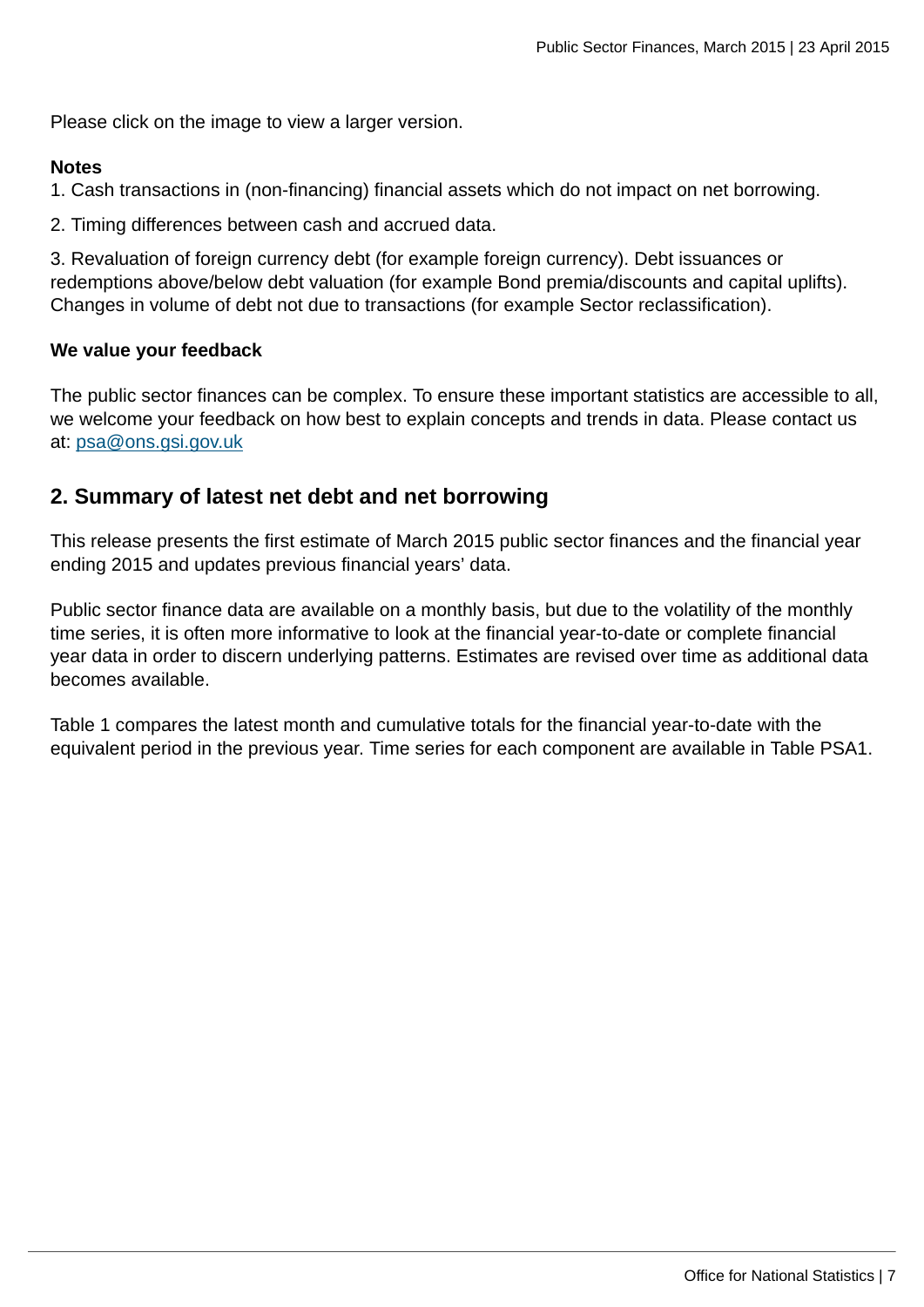£ billion1(not seasonally adjusted)

# **Table 1: Headline Public Sector Finances data, by month and full financial year**

|                                                     | <b>March</b> |         | <b>Full financial year</b> |         |         |                    |  |  |  |  |  |
|-----------------------------------------------------|--------------|---------|----------------------------|---------|---------|--------------------|--|--|--|--|--|
|                                                     | 2015         |         | 2014 Difference            | 2014/15 |         | 2013/14 Difference |  |  |  |  |  |
| Current<br><b>Budget</b><br>Deficit <sup>2</sup>    | 1.2          | 2.7     | $-1.6$                     | 56.9    | 71.1    | $-14.2$            |  |  |  |  |  |
| <b>Net</b><br>Investment<br>3                       | 6.2          | 5.1     | 1.1                        | 30.4    | 27.4    | 3.0                |  |  |  |  |  |
| <b>Net</b><br>Borrowing<br>$\overline{4}$           | 7.4          | 7.8     | $-0.4$                     | 87.3    | 98.5    | $-11.1$            |  |  |  |  |  |
| Net Debt <sup>5</sup>                               | 1,484.3      | 1,402.1 | 82.2                       | 1,484.3 | 1,402.1 | 82.2               |  |  |  |  |  |
| Net Debt<br>as a %<br>of annual<br>GDP <sup>6</sup> | 80.4         | 79.1    | 1.3                        | 80.4    | 79.1    | 1.3                |  |  |  |  |  |

United Kingdom, excluding public sector banks

#### **Table source:** Office for National Statistics

#### **Table notes:**

- 1. Unless otherwise stated
- 2. Current Budget Deficit is the difference between current expenditure (including depreciation) and current receipts
- 3. Net Investment is gross investment (net capital formation plus net capital transfers) less depreciation
- 4. Net Borrowing is Current Budget Deficit plus Net Investment
- 5. Net Debt is financial liabilities (for loans, deposits, currency and debt securities) less liquid assets
- 6. GDP = Gross Domestic Product (at current market price)

# **Download table**

**XLS** [XLS format](http://www.ons.gov.uk:80/ons/rel/psa/public-sector-finances/march-2015/prt-table-1.xls)

(34 Kb)

### **Net Borrowing For March 2015**

In March 2015, public sector net borrowing excluding public sector banks (PSNB ex) was £7.4 billion; a decrease of £0.4 billion, or 5.6% compared with March 2014.

This decrease in net borrowing was largely a result of a decrease of £2.1 billion in central government net borrowing, being partially offset by an increase of £1.9 billion in local government net borrowing.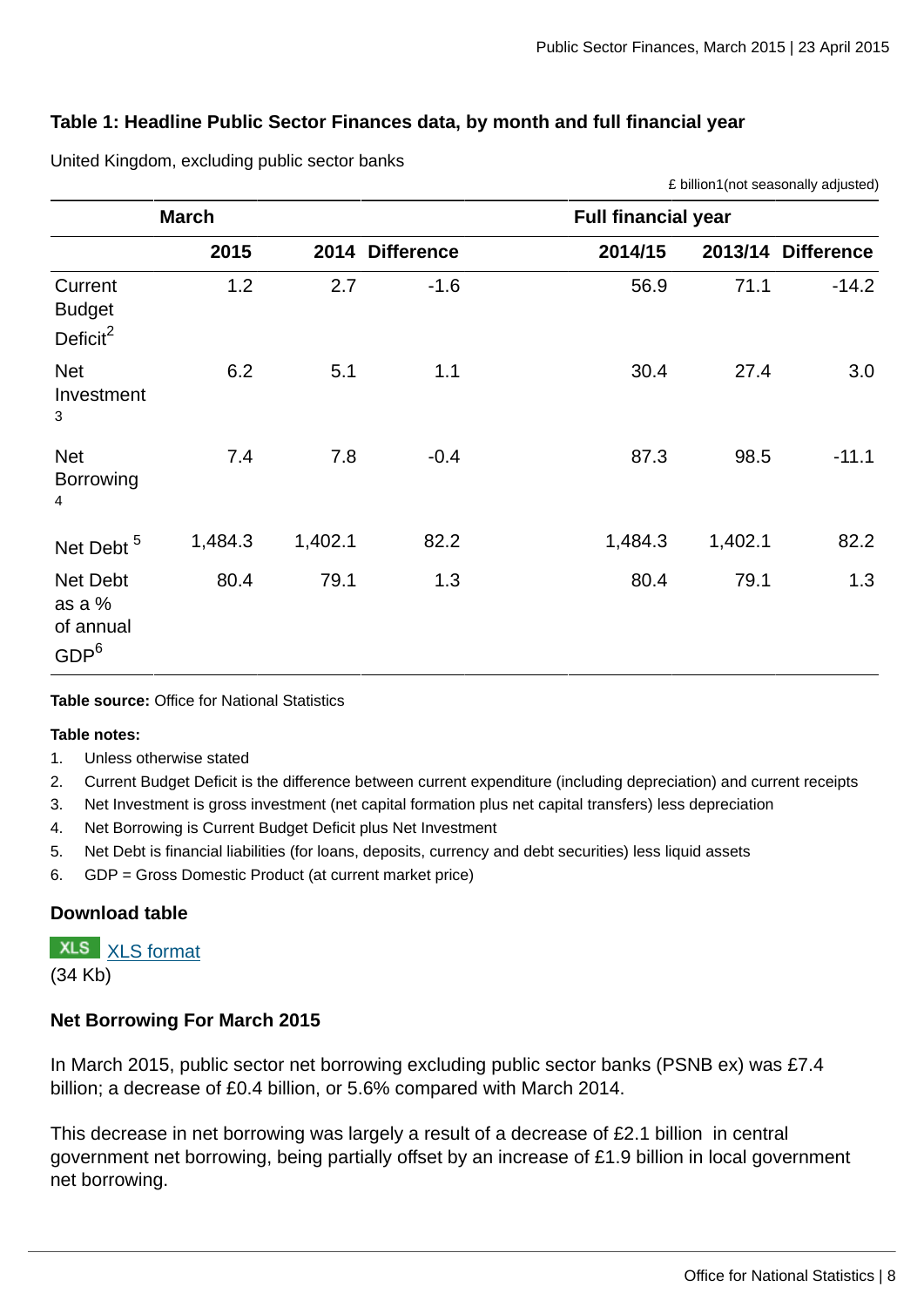Central government receipts in March 2015 were £52.9 billion, an increase of £1.5 billion, or 3.0% compared with March 2014. Of this:

- income-tax-related payments increased by £0.7 billion, or 4.9%, to £15.5 billion;
- corporation tax increased by £0.4 billion, or 28.6%, to £1.9 billion;
- Social (national insurance) contributions increased by £0.2 billion, or 2.1%, to £11.4 billion;
- VAT receipts increased by £0.1 billion, or 0.8%, to £10.3 billion; and
- Stamp duties (on shares, land and property) decreased by £0.1 billion, or 7.3%, to £1.0 billion.

Central government expenditure (current and capital) in March 2015 was £58.7 billion, a decrease of £0.6 billion, or 1.0%, compared with March 2014. Of this:

- central government net investment (capital expenditure) increased by £1.0 billion, or 19.3%, to £6.4 billion, largely due to an increase in capital transfers to the private sector;
- net social benefits (mainly pension payments) increased by £0.6 billion, or 3.8%, to £16.6 billion mainly as a result of increases in state pension payments (within National Insurance Fund benefits) and social assistance;
- other current expenditure (mainly departmental spending) decreased by £0.6 billion, or 1.8%, to £34.6 billion; helped by a £1.5 billion decrease in current transfers to local government; and
- debt interest decreased by £1.6 billion, or 61.8%, to £1.0 billion. Of this £1.0 billion, £1.2 billion is the interest paid to the Asset Purchase Facility Fund (APF) on it's gilt holdings (see table PSA9) which are PSNB ex neutral. March's debt interest figure is discussed in further detail below.

In March 2015, local government net borrowing (LGNB) was estimated at £1.6 billion, an increase of £0.9 billion on the previous year. This increase in LGNB is largely attributable to a £1.5 billion decrease in current transfers from central to local government and so is offset at a public sector level.

In March 2015, public corporations' net borrowing was estimated to be in surplus by £0.4 billion, an increase in surplus of £0.2 billion on the previous year.

### **Debt interest**

In March 2015, the debt interest payable by central government was £1.0 billion. Though March is traditionally a low month for debt interest payable, March 2015 was exceptionally low.

This is largely as a result of a drop in the Retail Price Index (RPI) from December 2014 to January 2015, reducing the estimated redemption value of index gilts in issue, and consequently the debt interest payable, by £2.3 billion.

To explain this; the accrued debt interest payable on gilts consists of 3 components:

- interest paid periodically (normally every 6 months as coupon payments) to holders of gilts;
- premia (or discounts) paid at issuance by purchasers of gilts;
- RPI uplift on index-linked gilts paid to holders of gilts at redemption.

In cash terms the interest paid varies considerably from month to month (and is an important driver of monthly CGNCR) but the accrued interest payable is averaged over the lifetime of a gilt.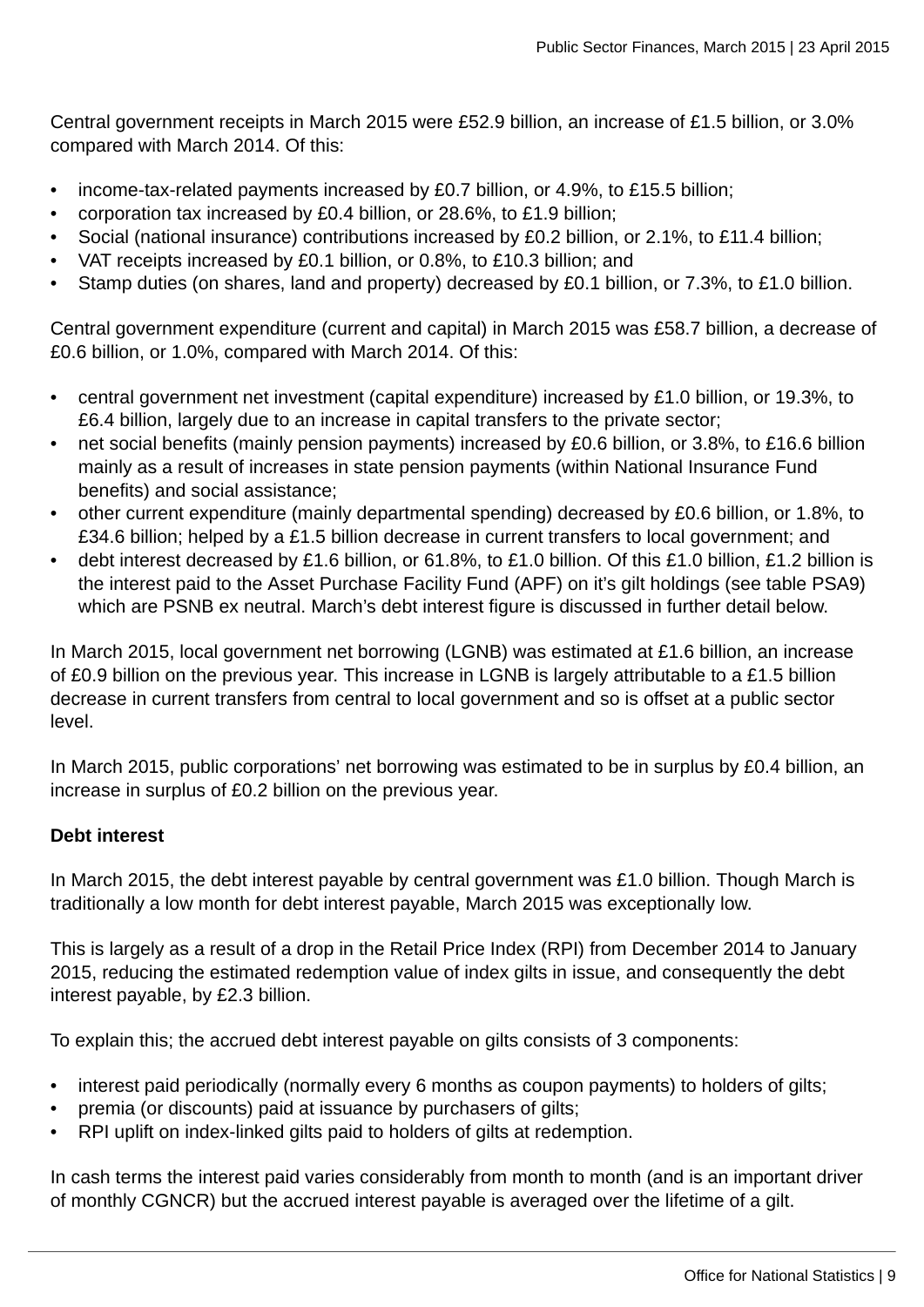For the financial year ending 2015, the monthly interest payable on gilt coupons and premia/ discounts have been between £3.0 and £3.2 billion. Most of the variance in monthly interest payable is therefore due to the effects of RPI (as recorded 3 or 8 months previous) on the capital uplift of index-linked gilts. In most months RPI rises which increases the interest payable but in March 2015 the reference RPI (between December 2014 and January 2015) recorded a significant fall which has resulted in a decrease in the March 2015 interest payable of £2.3 billion.

For more information on the methodology see the [PSF methodological guide \(360.3 Kb Pdf\).](http://www.ons.gov.uk:80/ons/guide-method/method-quality/specific/economy/public-sector-finances/monthly-statistics-on-public-sector-finances--a-methodological-guide.pdf)

# **Net borrowing for the financial year ending 2015**

In the financial year ending 2015, public sector net borrowing excluding banking groups (PSNB ex) was £87.3 billion; a decrease of £11.1 billion, or 11.3% compared with the financial year ending 2014.

This decrease in net borrowing was predominantly a result of a decrease of £14.2 billion in central government net borrowing.

In the financial year ending 2015, Bank of England (BoE) net borrowing was £1.3 billion lower than in than in the same period in the financial year ending 2014, almost entirely due to Asset Purchase Facility (APF) transfers to central government. The combined net borrowing of central government and the BoE was £15.5 billion lower than in the financial year ending 2014.

Central government receipts (excluding the APF transfers) for the the financial year ending 2015 were £602.7 billion, an increase of £22.5 billion, or 3.9%, compared with the same period in the financial year ending 2014. Of this:

- income-tax-related payments increased by £8.1 billion, or 5.0%, to £169.7 billion;
- VAT receipts increased by £4.9 billion, or 4.1%, to £125.1 billion;
- corporation tax increased by £3.0 billion, or 7.6%, to £42.3 billion.
- Social (national insurance) contributions increased by £2.1 billion, or 2.0%, to £109.5 billion; and
- stamp duties (on shares, land & property) increased by £1.3 billion, or 10.4%, to £13.8 billion.

Where making revenue comparisons with the financial year ending 2014, it should be noted that it was likely income tax payments were affected by some firms delaying employee bonuses (from the end of the financial year ending 2013 until the financial year ending 2014) to take advantage of tax rate changes.

Central government expenditure (current and capital) for the the financial year ending 2015 was £685.1 billion, an increase of £6.6 billion, or 1.0%, higher than the financial year ending 2014. Of which:

- net social benefits (mainly pension payments) increased by £5.4 billion, or 2.7%, to £201.7 billion, mainly as a result of increases in state pension payments (within National Insurance Fund benefits) and public sector pension payments;
- central government net investment (capital expenditure) increased by £2.7 billion, or 7.9%, to £36.6 billion, largely due to increase in gross capital formation and transfers;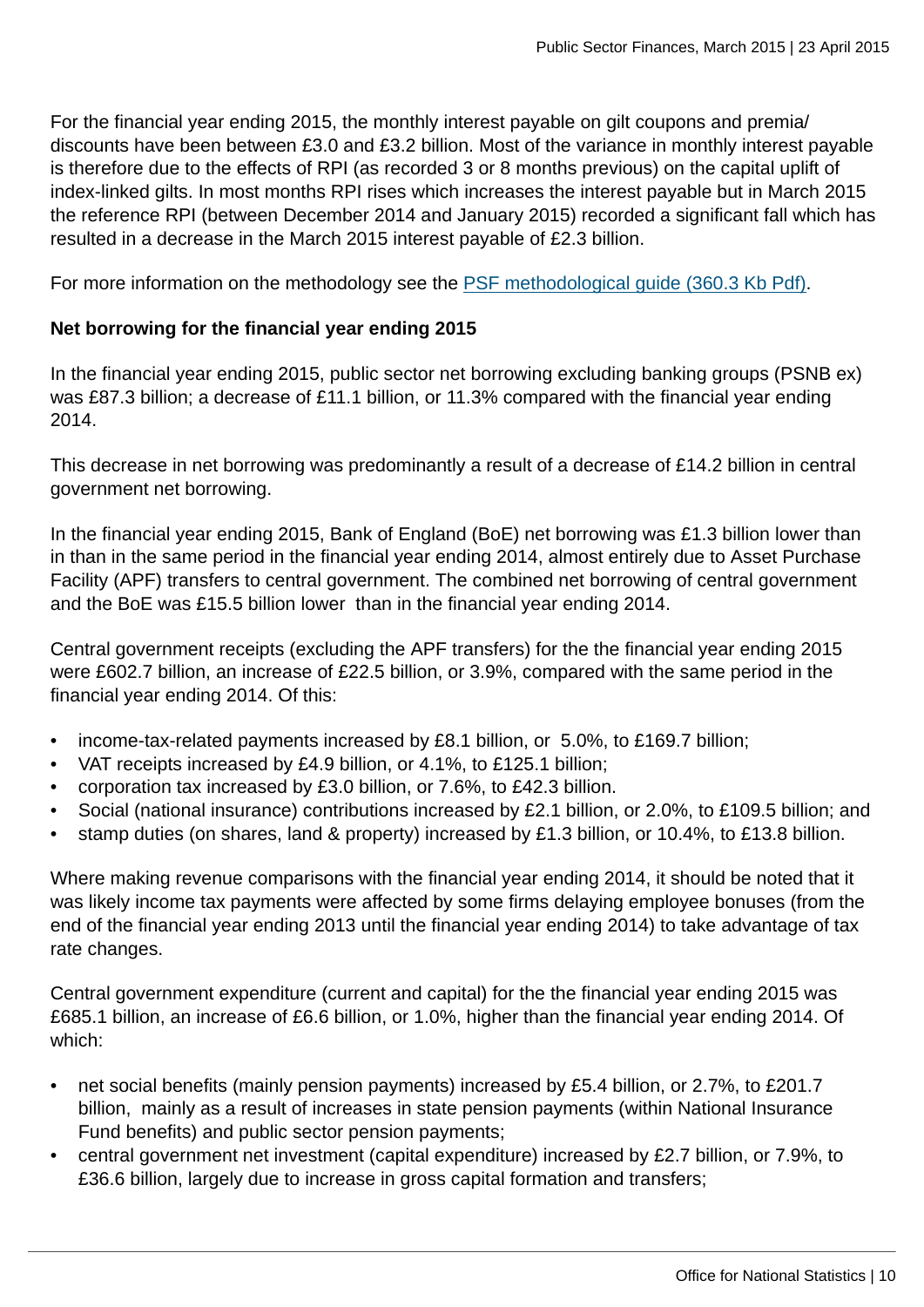- other current expenditure (mainly departmental spending) increased by £1.1 billion, or 0.3%, to £400.7 billion, mainly as a result of increases in departmental spending on goods & services which were partially offset by decreases in transfers to local government and current grants; and
- debt interest decreased by £2.6 billion, or 5.3%, to £46.1 billion. Of this £46.1 billion, £14.3 billion is the interest payable to the Bank of England Asset Purchase Facility on its gilt holdings (see table PSA9) which are PSNB ex neutral.

Local government net borrowing for the financial year ending 2015 was estimated at £3.2 billion, an increase of £4.7 billion compared with the financial year ending 2014.

Public corporations' net borrowing for the financial year ending 2015 was estimated to be in surplus by £3.1 billion, an increase in surplus of £0.4 billion compared with the financial year ending 2014.

# **Public sector net debt**

Public sector net debt excluding public sector banks (PSND ex) was £1,484.3 billion (80.4% GDP) at the end of March 2015, £82.2 billion, or 5.9% higher than in March 2014. This increase was a result of:

- £87.3 billion of public sector net borrowing;
- less £1.4 billion in timing differences between cash flows for gilt interest payments and the accrued gilt interest flows;
- less £3.8 billion in net cash transactions related to acquisition or disposal of financial assets of equivalent value (e.g. loans) and timing of recording.

# **3. Net debt and borrowing compared with OBR forecast**

The [Office for Budget Responsibility \(OBR\)](http://budgetresponsibility.independent.gov.uk/) produces forecasts of the public finances twice a year (normally in March and December). The latest OBR forecast was published on 18 March 2015.

Figure 1 and Table 2 enable users to compare emerging data against the OBR forecasts. Caution should be taken when comparing public finance data with OBR figures for the full financial year, as data are not finalised until after the financial year end. Initial estimates soon after the end of the financial year can be subject to sizeable revisions in later months. In addition, in-year timing effects on spending and receipts can affect year-to-date comparisons with previous years.

Figure 1 illustrates that the public sector net borrowing excluding public sector banks (PSNB ex) for the financial year ending 2015 is broadly in line with the equivalent period in the financial year ending 2014 for the first seven months, however, in the final five months of the financial year there is a marked divergence in the monthly paths. The graph illustrates that in the financial year ending 2015, PSNB ex was £11.1 billion lower in the financial year ending 2014.

The OBR forecast for the financial year ending 2015 is £90.2 billion which is £2.9 billion above the outturn in financial year ending 2015 presented in this bulletin.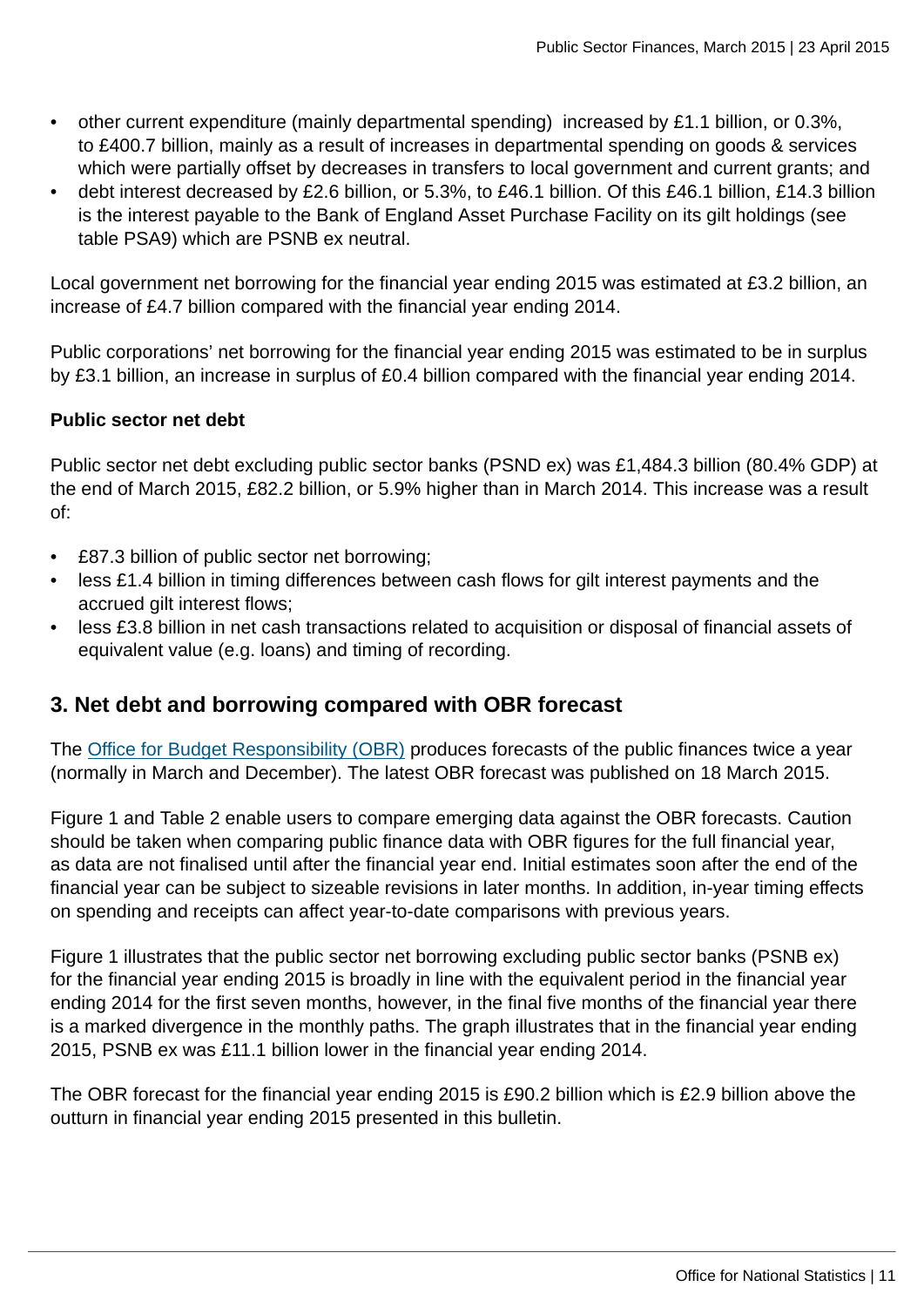# **Figure 1: Cumulative public sector net borrowing by month**

All data excluding public sector banks



#### **Notes:**

1. OBR illustrative forecast for PSNB ex from March 2015 Economic & Fiscal Outlook (EFO)

### **Download chart**

**XLS** [XLS format](http://www.ons.gov.uk:80/ons/rel/psa/public-sector-finances/march-2015/chd-figure-1.xls) (143 Kb)

Table 2 summarises the difference between the latest provisional outturn data for the financial year 2014/15 with the OBR forecast for 2014/5 (as published in March 2015).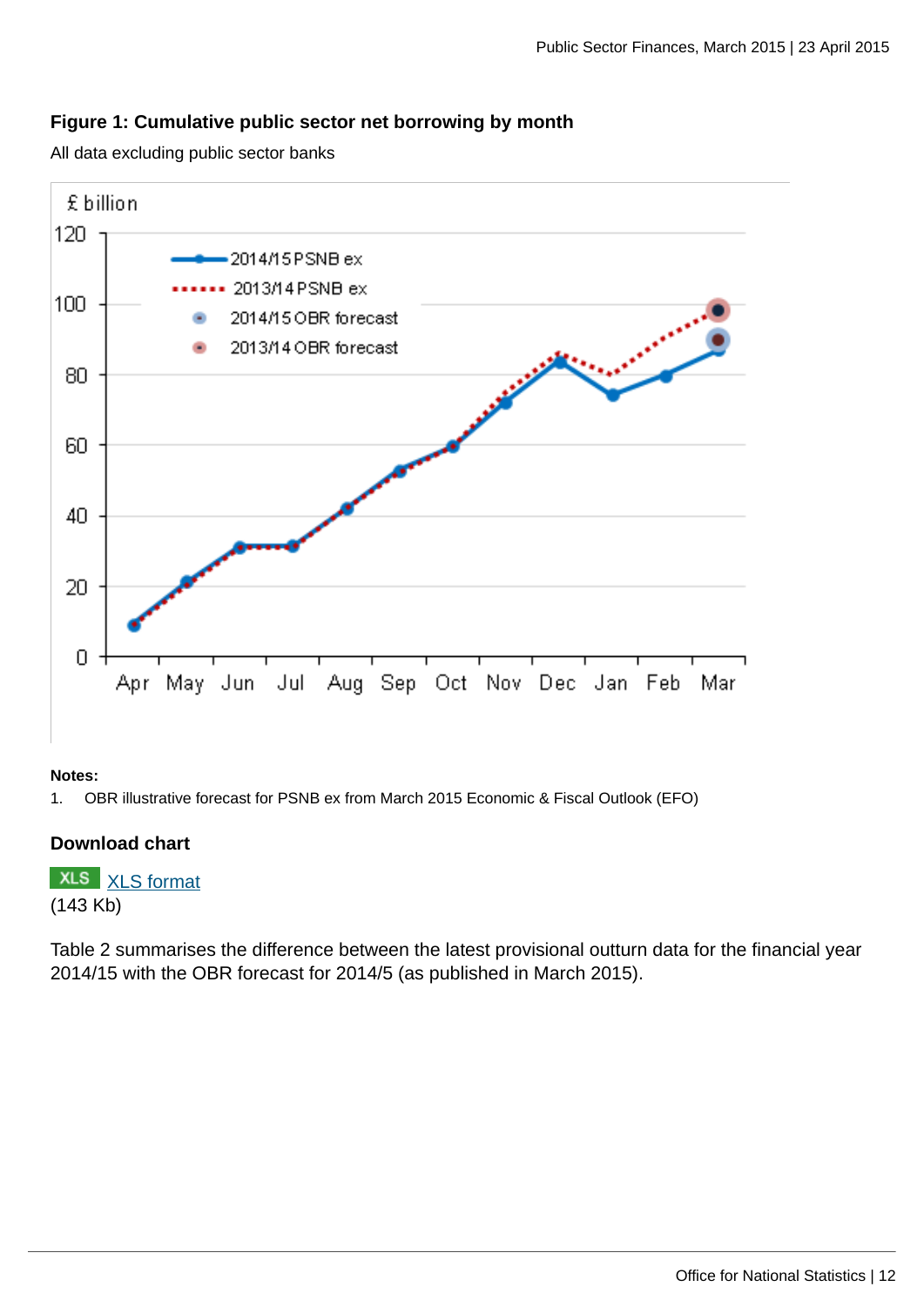# **Table 2: Public Sector Latest Outturn Estimates vs Office for Budget Responsibility (OBR) Forecasts**

Excluding public sector banks, United Kingdom

£ billion1 (not seasonally adjusted)

|                                         | <b>Full financial year, April-March</b> |                       |                                  |
|-----------------------------------------|-----------------------------------------|-----------------------|----------------------------------|
|                                         | 2014/15                                 | Forecast <sup>6</sup> | 2014/15 OBR Increase/ Decrease % |
| <b>Current Budget Deficit</b><br>$ex^2$ | 56.9                                    | 59.8                  | $-4.8$                           |
| Net Investment <sup>3</sup>             | 30.4                                    | 30.4                  | 0.0                              |
| Net Borrowing <sup>4</sup>              | 87.3                                    | 90.2                  | $-3.2$                           |
| Net Debt <sup>5</sup>                   | 1,484.3                                 | 1,479.0               | 0.4                              |
| Net Debt as a % of<br><b>GDP</b>        | 80.4                                    | 80.4                  | 0.0                              |

**Table source:** Office for National Statistics

#### **Table notes:**

- 1. Unless otherwise stated
- 2. Current Budget Deficit is the difference between current expenditure (including depreciation) and current receipts
- 3. Net Investment is gross investment (net capital formation plus net capital transfers) less depreciation
- 4. Net Borrowing is Current Budget Deficit plus Net Investment
- 5. Net Debt is financial liabilities (for loans, deposits, currency and debt securities) less liquid assets
- 6. All OBR figures are from the OBR Economic and Fiscal Outlook published on 18 March 2015

#### **Download table**

**XLS** [XLS format](http://www.ons.gov.uk:80/ons/rel/psa/public-sector-finances/march-2015/prt-table-2.xls)

(34 Kb)

On the same day as this bulletin is released, the OBR publishes a commentary on the latest figures and how these reflect on its forecasts. The OBR provides this commentary to help users interpret the differences between the latest outturn data and the OBR forecasts by providing contextual information about assumptions made during the OBR's forecasting process.

# **4. Public sector and sub-sector net borrowing**

Public sector net borrowing excluding public sector banks (PSNB ex) in 2014/15 was £87.3 billion, or 4.8% of GDP. Similarly, general government net borrowing (GGNB) in 2014/15 was £92.2 billion, or 5.1% of GDP.

Time series of PSNB ex as a % of GDP can be found in table PSA5a.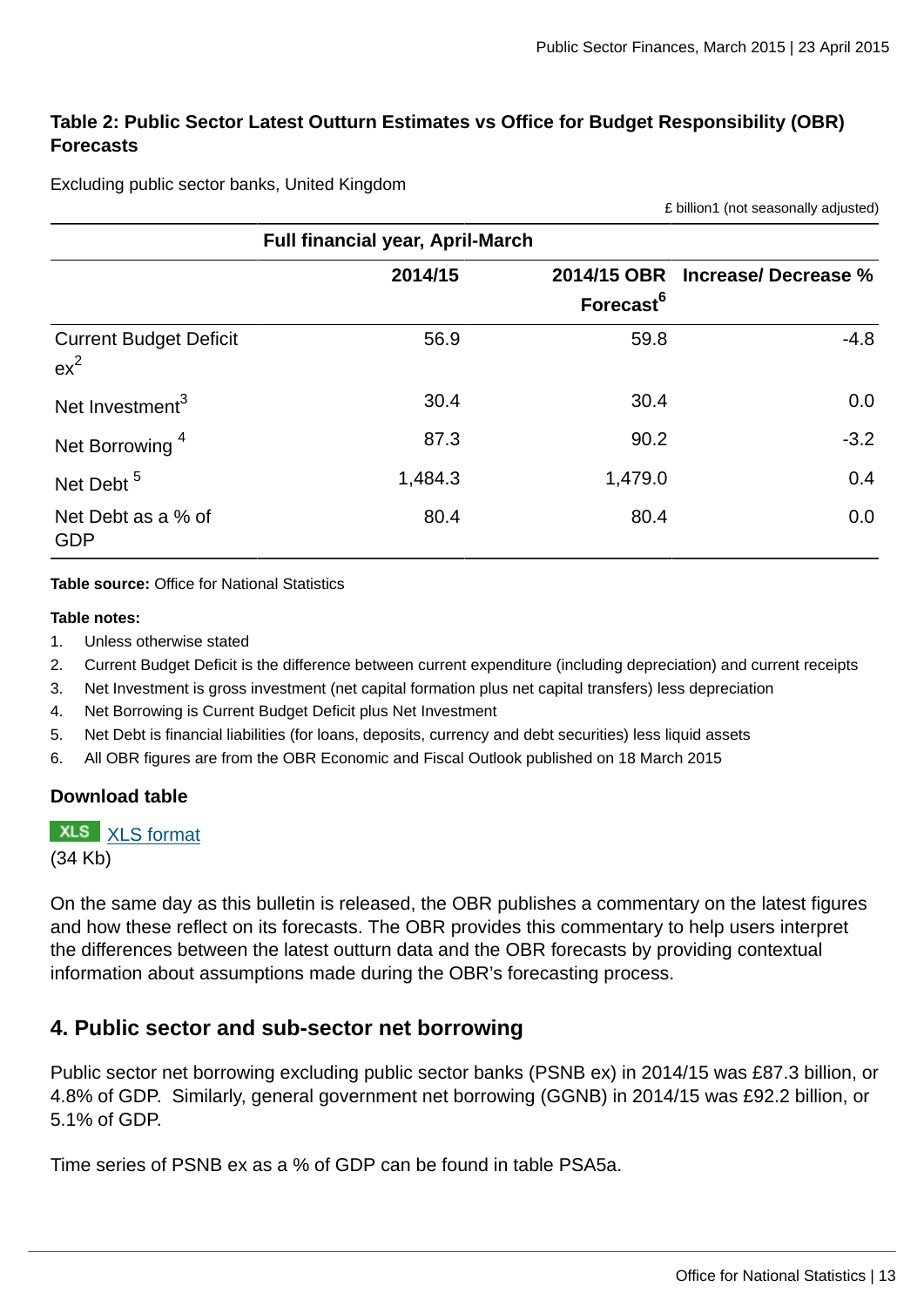Time series of GGNB as a % of GDP can be found in a separate ONS release on [Government](http://www.ons.gov.uk:80/ons/rel/psa/maast-supplementary-data-tables/q4-2014/stb---march-2014.html) [Deficit and Debt as reported for the EU Excessive Deficit Procedure](http://www.ons.gov.uk:80/ons/rel/psa/maast-supplementary-data-tables/q4-2014/stb---march-2014.html)

It should be noted that This publication presents a number of public sector fiscal statistics as ratios of the UK Gross Domestic Product (GDP).

At this point in time, the provisional full financial year outturn for net borrowing are available but only three of the four quarterly GDP estimates are published. Until GDP for Quarter 1 2015 is published in the quarterly national accounts on 30 June 2015, an estimate of GDP based on published Office for Budget Responsibility (OBR) data will be used. Aggregates as a percentage of GDP should therefore be treated with caution until the Quarter 1, Quarterly National Accounts estimate of GDP is incorporated into the July 2015 PSF publication.

An article, [The use of GDP in fiscal ratio statistics \(70.8 Kb Pdf\)](http://www.ons.gov.uk:80/ons/guide-method/method-quality/specific/economy/public-sector-statistics/the-use-of-gross-domestic-product--gdp--in-fiscal-ratio-statistics.pdf) , explaining the procedure for deriving GDP forecasts for periods when National Accounts outturn GDP is available on the [ONS](http://www.ons.gov.uk/ons/index.html) [website](http://www.ons.gov.uk/ons/index.html).

Diagram 2 presents public sector net borrowing by sector.

# **Diagram 2: Sub-sector split of PSNB excluding public sector banks (£ billion) for the financial year ending 2015**

Sub-sector totals are added in calculating public sector net borrowing and current budget deficit.



Please click on the image to view a larger version.

### **Notes**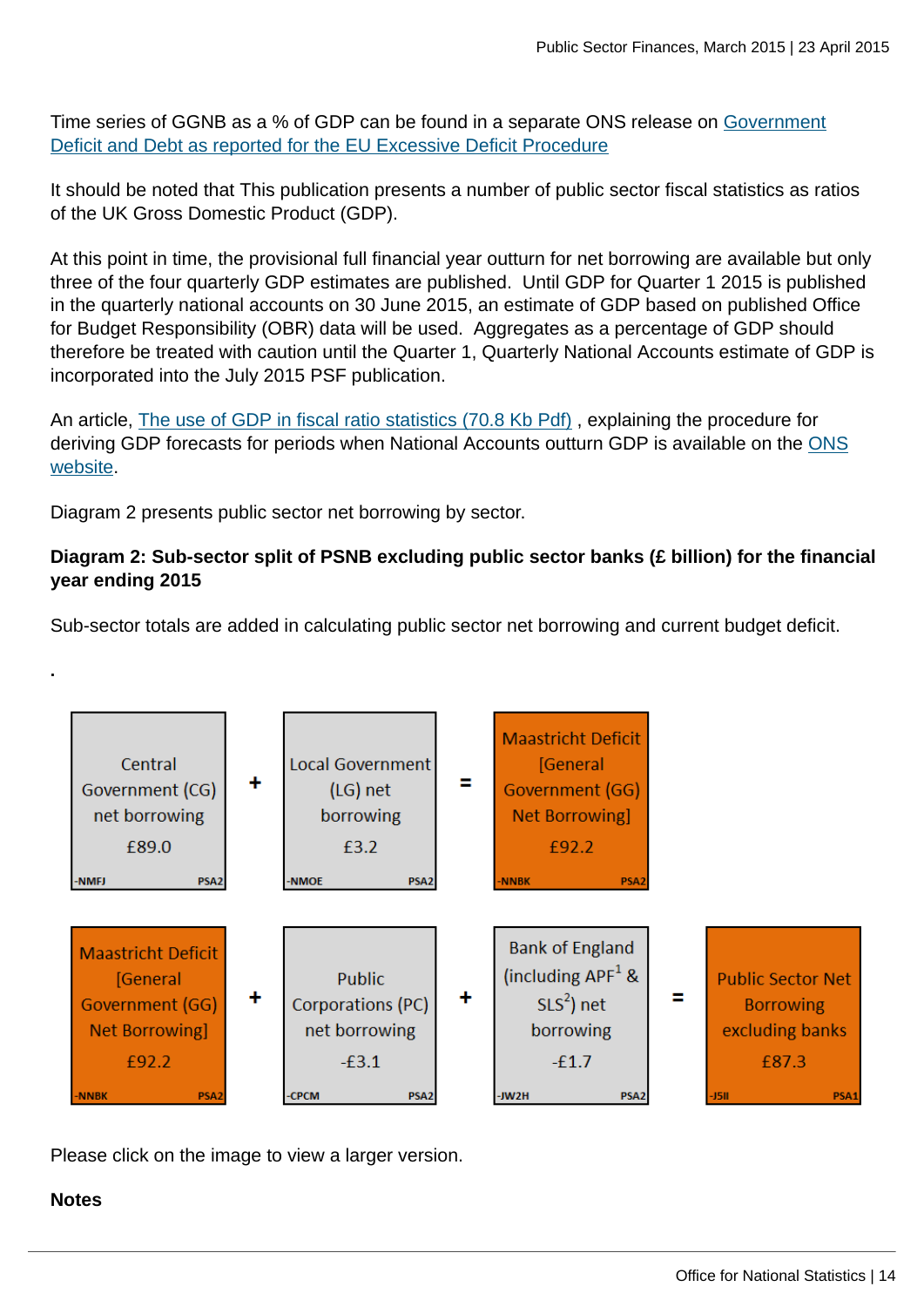1. APF - Bank of England Asset Purchase Facility.

2. SLS - Special Liquidity Scheme.

Figure 2 illustrates public sector net borrowing excluding public sector banks (PSNB ex) for the last 22 financial years and highlights that between the financial year ending 1999 and the financial year ending 2001 borrowing was in surplus, i.e. the public sector was a net lender.

# **Figure 2: Public sector net borrowing, the financial year ending 1994 to the financial year ending 2015, excluding public sector banks**



All data excluding banking groups

# **Download chart**

**XLS** [XLS format](http://www.ons.gov.uk:80/ons/rel/psa/public-sector-finances/march-2015/chd-figure-2.xls) (139 Kb)

PSNB ex peaked in in the financial year ending 2010 as the effects of the economic downturn impacted on the public finances (reducing tax receipts while expenditure continued to increase). PSNB ex has reduced since then, although remained higher than before the financial year ending 2008 and the 2007 global financial market shock. PSNB ex in the financial year ending 2013 was higher than PSNB ex in the financial year ending 2012. One of the reasons behind this was the recording in April 2012 of an £8.9 billion payable capital grant in recognition that the liabilities transferred from the Royal Mail Pension Plan exceeded the assets transferred.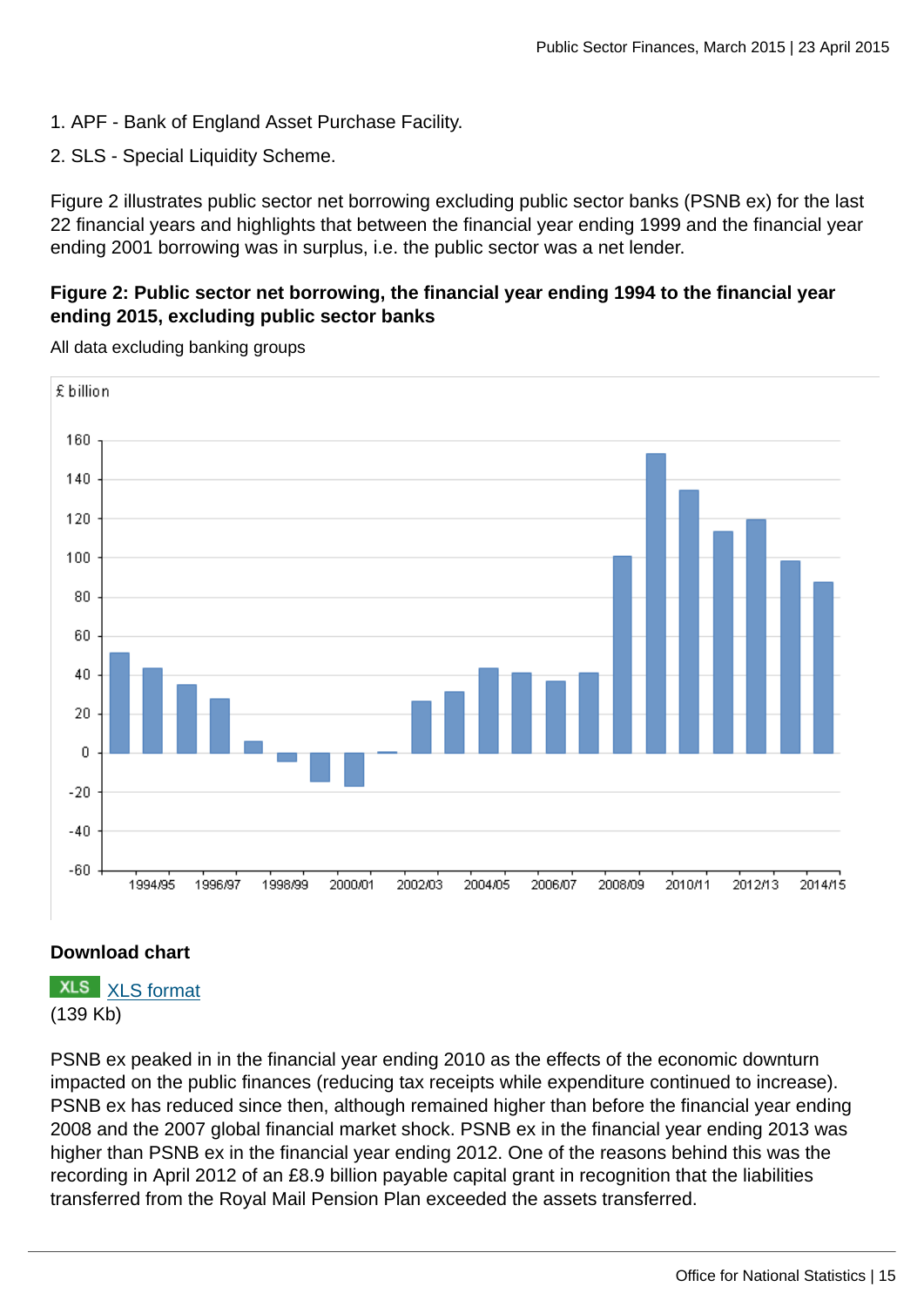In the UK, the public sector consists of five sub-sectors: central government, local government, public non-financial corporations, Bank of England and public financial corporations (i.e. public sector banks). Table 3 summarises the current monthly and year-to-date borrowing position of each of these sub-sectors along with the public sector aggregates. Full time series for these data can be found in Table PSA2.

# **Table 3: Sub-sector Breakdown of Public Sector Net Borrowing**

United Kingdom

£ billion (not seasonally adjusted)

|                                             | <b>March</b> |        |                | <b>Full financial year</b> |        |                   |  |  |  |  |  |
|---------------------------------------------|--------------|--------|----------------|----------------------------|--------|-------------------|--|--|--|--|--|
|                                             | 2015         |        | 2014Difference | 2014/15                    |        | 2013/14Difference |  |  |  |  |  |
| <b>General Government</b>                   | 8.8          | 9.0    | $-0.2$         | 92.2                       | 101.6  | $-9.4$            |  |  |  |  |  |
| of which                                    |              |        |                |                            |        |                   |  |  |  |  |  |
| Central<br>Government                       | 7.2          | 9.3    | $-2.1$         | 89.0                       | 103.1  | $-14.2$           |  |  |  |  |  |
| Local<br>Government                         | 1.6          | $-0.3$ | 1.9            | 3.2                        | $-1.5$ | 4.7               |  |  |  |  |  |
| <b>Public Non-Financial</b><br>Corporations | $-0.4$       | $-0.1$ | $-0.2$         | $-3.1$                     | $-2.7$ | $-0.4$            |  |  |  |  |  |
| Bank of England                             | $-1.0$       | $-1.0$ | 0.0            | $-1.7$                     | $-0.5$ | $-1.3$            |  |  |  |  |  |
| <b>Public Sector ex</b><br>(PSNB ex)        | 7.4          | 7.8    | $-0.4$         | 87.3                       | 98.5   | $-11.1$           |  |  |  |  |  |
| <b>Public Financial</b><br>Corporations     | $-0.7$       | $-0.7$ | 0.0            | $-7.8$                     | $-8.8$ | 1.0               |  |  |  |  |  |
| <b>Public Sector</b><br>(PSNB)              | 6.7          | 7.2    | $-0.4$         | 79.5                       | 89.6   | $-10.1$           |  |  |  |  |  |

**Table source:** Office for National Statistics

### **Download table**

**XLS** [XLS format](http://www.ons.gov.uk:80/ons/rel/psa/public-sector-finances/march-2015/prt-table-3.xls) (37.5 Kb)

# **5. Net cash requirement**

Diagram 3 presents public sector cash requirement by sub-sector.

**Diagram 3: Sub-sector split of PSNCR excluding public sector banks (£ billion) for the financial year ending 2015**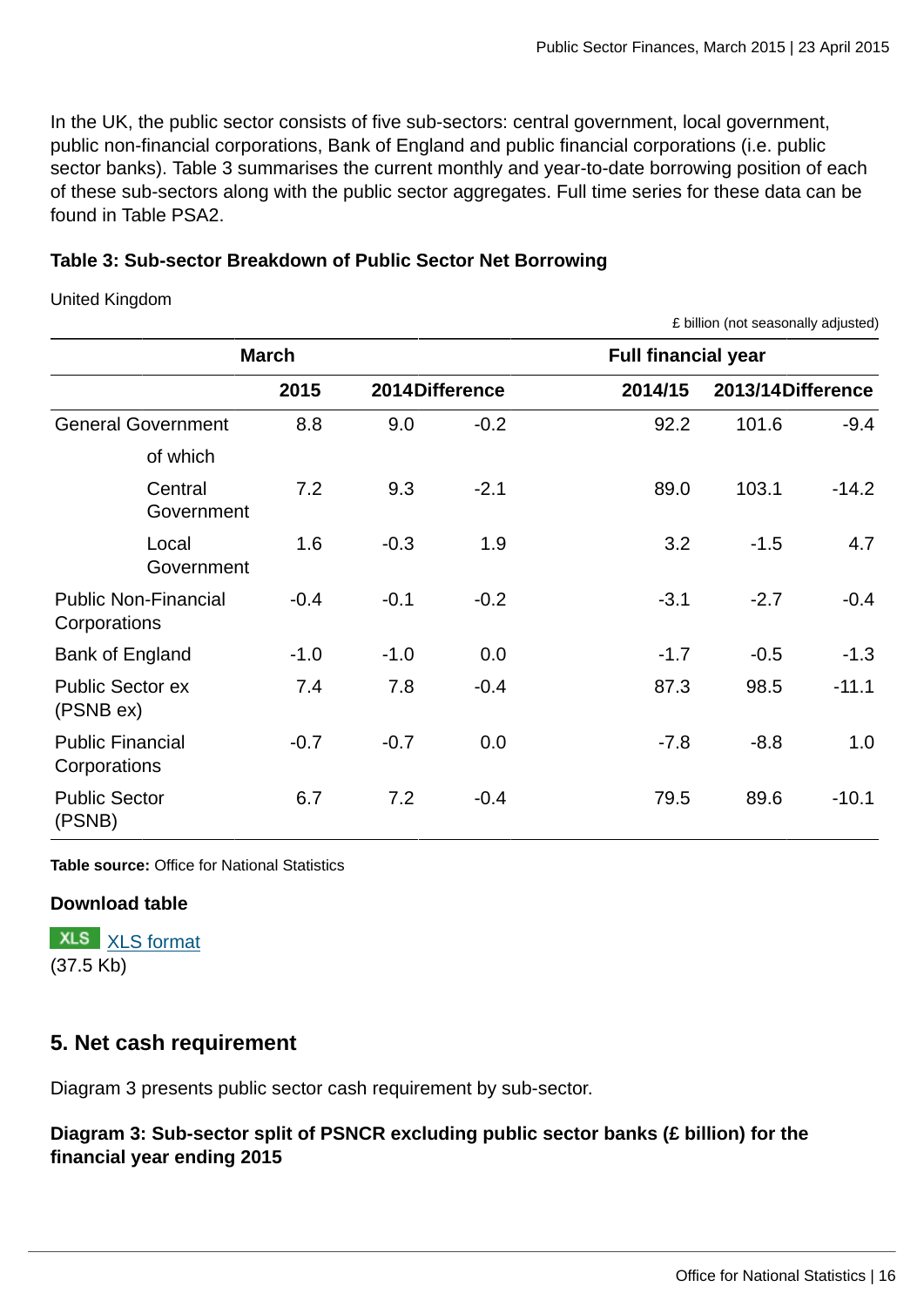

Please click on the image to view a larger version.

# **Notes**

**.**

- 1. APF Bank of England Asset Purchase Facility
- 2. SLS Special Liquidity Scheme

The public sector net cash requirement excluding public sector banks (PSNCR ex) follows a similar trend to that of public sector net borrowing: peaking in the financial year ending 2010 and reducing in each of the following years. PSNCR varies from month to month because of the timing of cash transactions.

Public sector net cash requirement excluding public sector banks (PSNCR ex) was £21.3 billion in March 2015; £3.8 billion, or 21.5% higher than in March 2014.

A time series for PSNCR ex is included in Table PSA7A.

The central government net cash requirement (CGNCR) is a focus for some users, as it provides an indication of how many gilts (government bonds) the Debt Management Office may issue to meet the government's borrowing requirements.

CGNCR was £22.0 billion in March 2015, £2.5 billion, or 12.8% higher than in March 2014.

In the the financial year ending 2015, CGNCR was £15.1 billion higher than the financial year ending 2014. This was impacted by transfers from the APF which reduced CGNCR. In the financial year ending 2014, £31.1 billion was transferred from the APF to central government. By contrast, only £10.7 billion was transferred in the financial year ending 2015.

In the financial year ending 2015 the following events reduced the CGNCR: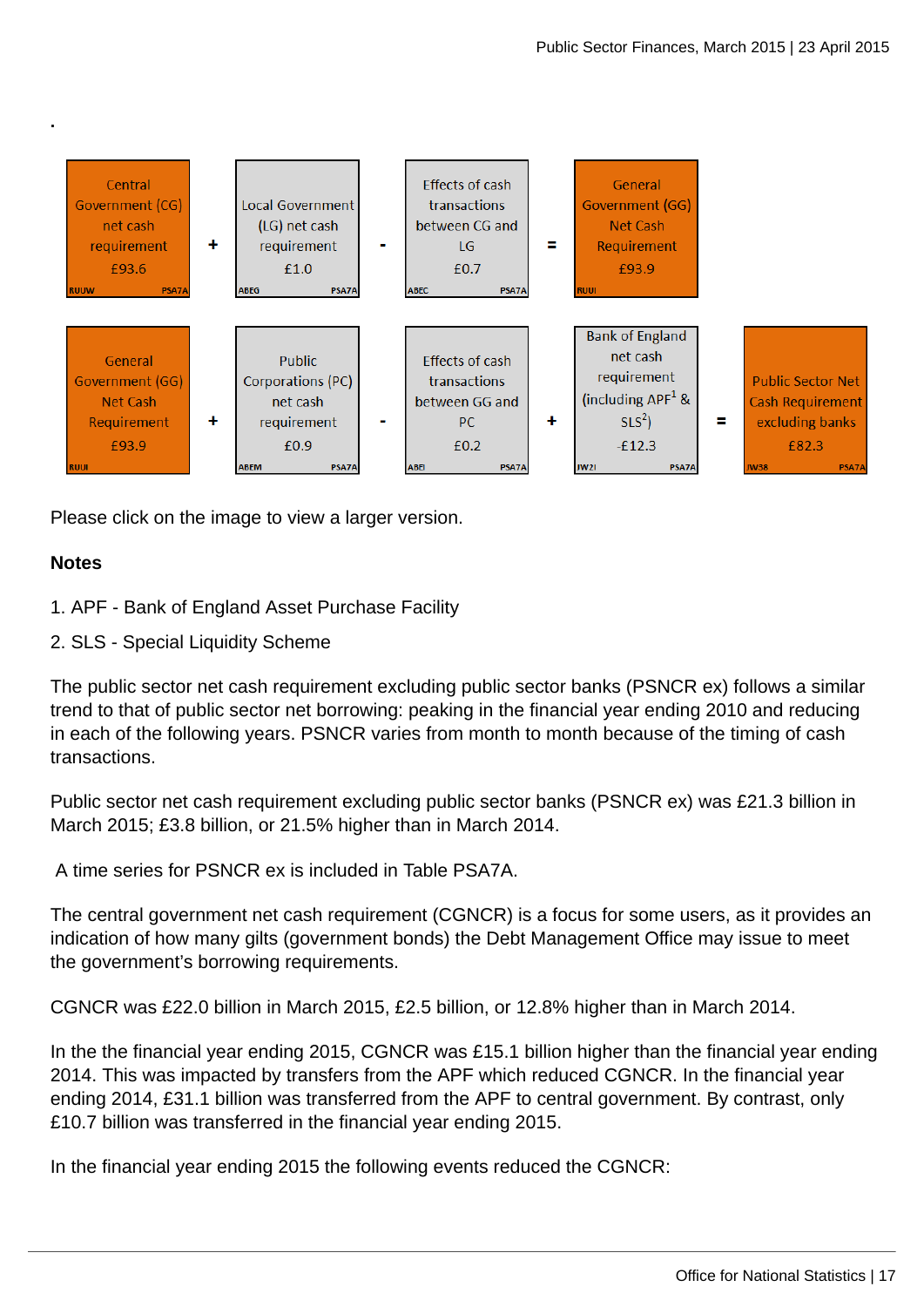- the transfers between the APF and central government; and
- the sale of shares in Lloyds Banking Group.

In the financial year ending 2014 the following events reduced the CGNCR:

- the transfers between the APF and central government; and
- the sale of shares in Lloyds Banking Group and Royal Mail.

In the financial year ending 2013 the following events reduced the CGNCR:

- the Royal Mail Pension Plan transfer and subsequent sale of assets;
- the transfer of the Special Liquidity Scheme final profits;
- the 4G Spectrum sale; and
- the transfers between the APF and central government.

Although the central government net cash requirement is the largest part of the public sector net cash requirement excluding public sector banks (PSNCR ex), the total public sector net cash requirement (PSNCR) can be very different. The reason is that the PSNCR includes the net cash requirement of the public sector banking groups. In recent years, the public sector banking groups have recorded large cash surpluses which have had a substantial impact on the public sector net cash requirement.

# **6. Public sector net debt**

Diagram 4 presents public sector debt by sector.

# **Diagram 4: Sub-sector split of PSND excluding public sector banks at March 2015 (£ billion)**

Cross holdings between sub-sectors are removed in calculating public sector net debt, gross debt and liquid assets.

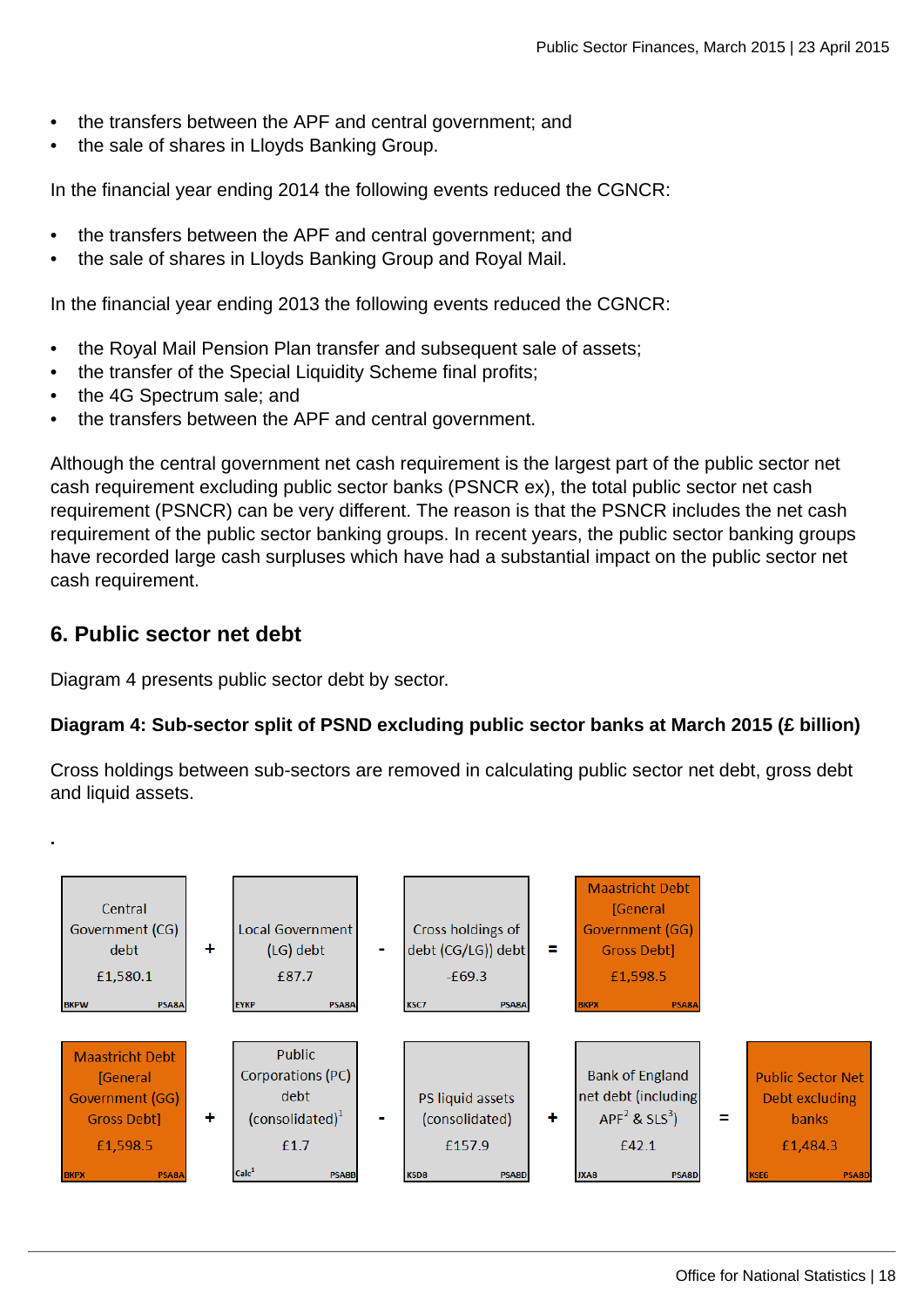Please click on the image to view a larger version.

### **Notes**

1. PC Corporations' debt (consolidated) = non-financial PC gross debt (EYYD) + Less CG/NFPCs' gross debt (KSC8) + Less LG/NFPCs' cross holdings of debt (KSC9)

2. APF - Bank of England Asset Purchase Facility

3. SLS - Special Liquidity Scheme

Figure 3 illustrates public sector net debt excluding banking groups (PSND ex) between the financial year ending 1998 and the financial year ending 2015. PSND ex represents the amount of money the public sector owes to UK private sector organisations and overseas institutions, largely as a result of government liabilities on the bonds (gilts) and Treasury bills it has issued.

The increases in debt between the financial year ending 2009 and the financial year ending 2011 were larger than in the early part of the decade as the economic downturn meant public sector net borrowing excluding public sector banks (PSNB ex) increased. Since then it has continued to increase but at a slower rate.

At the end of March 2015, public sector net debt excluding public sector banks (PSND ex) was £1,484.3 billion (80.4% of GDP); an increase of £82.2 billion compared with March 2014.

# **Figure 3: Public Sector net debt, financial year**

All data excluding public sector banks

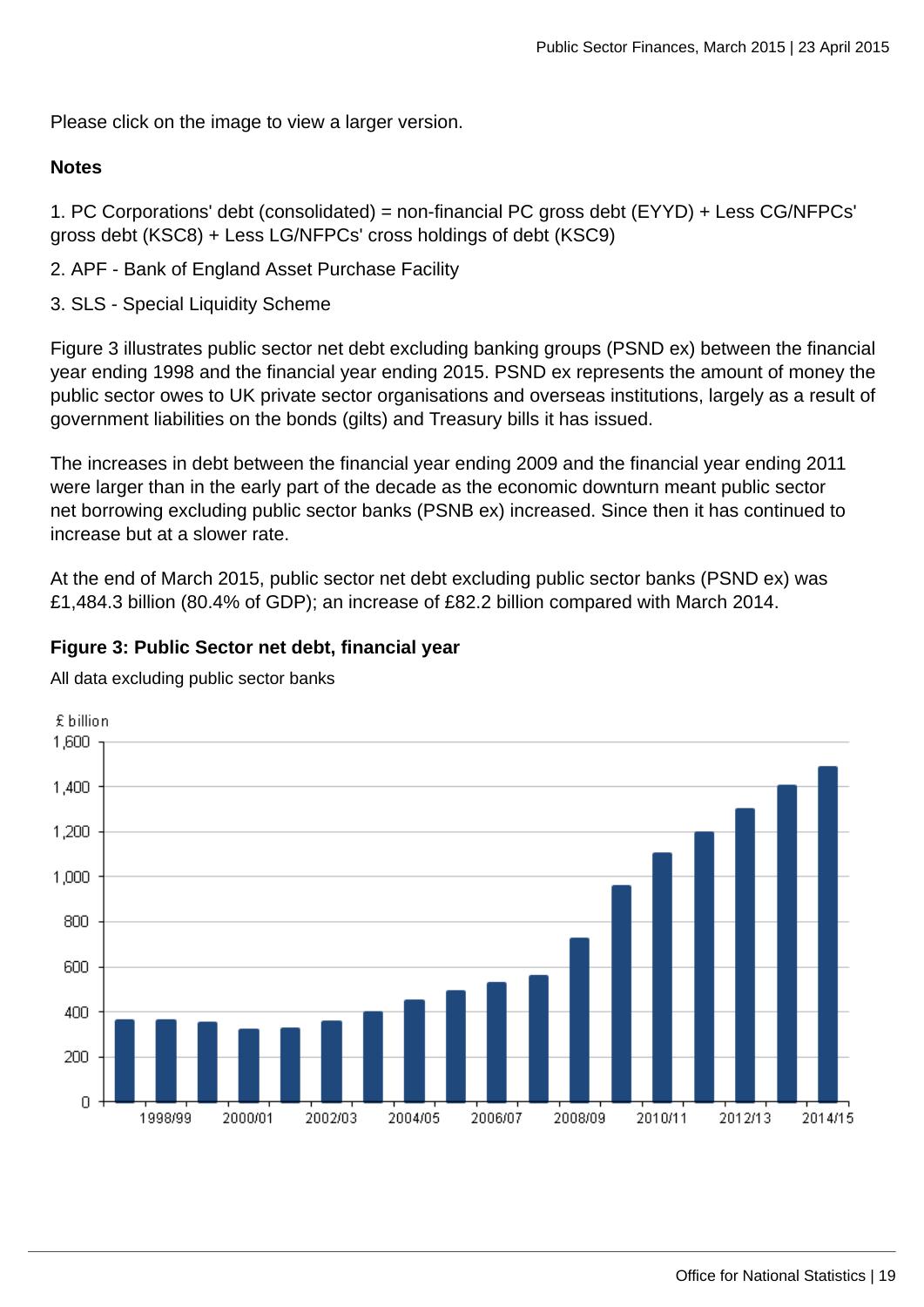# **Download chart**

**XLS** [XLS format](http://www.ons.gov.uk:80/ons/rel/psa/public-sector-finances/march-2015/chd-figure-3.xls) (138.5 Kb)

Net debt, for the purposes of UK fiscal policy, is defined as total gross financial liabilities less liquid financial assets, where liquid assets are cash and short-term assets which can be realised for cash at short notice and without significant loss. These liquid assets mainly comprise foreign exchange reserves and bank deposits. The net debt is a cash measure which is priced at nominal value (i.e. the cost to the issuer at redemption) and consolidated (i.e. intra-sector holdings of liabilities/assets are removed).

# **7. Central government account**

Figure 4 illustrates that the central government current budget deficit has reduced since the financial year ending 2010, but is still larger than before the global financial shock.

# **Figure 4: Central government receipts, expenditure and current budget deficit by financial year**



All data excluding public sector banks

### **Notes:**

1. Current budget deficit is receipts minus expenditure but also includes the effects of depreciation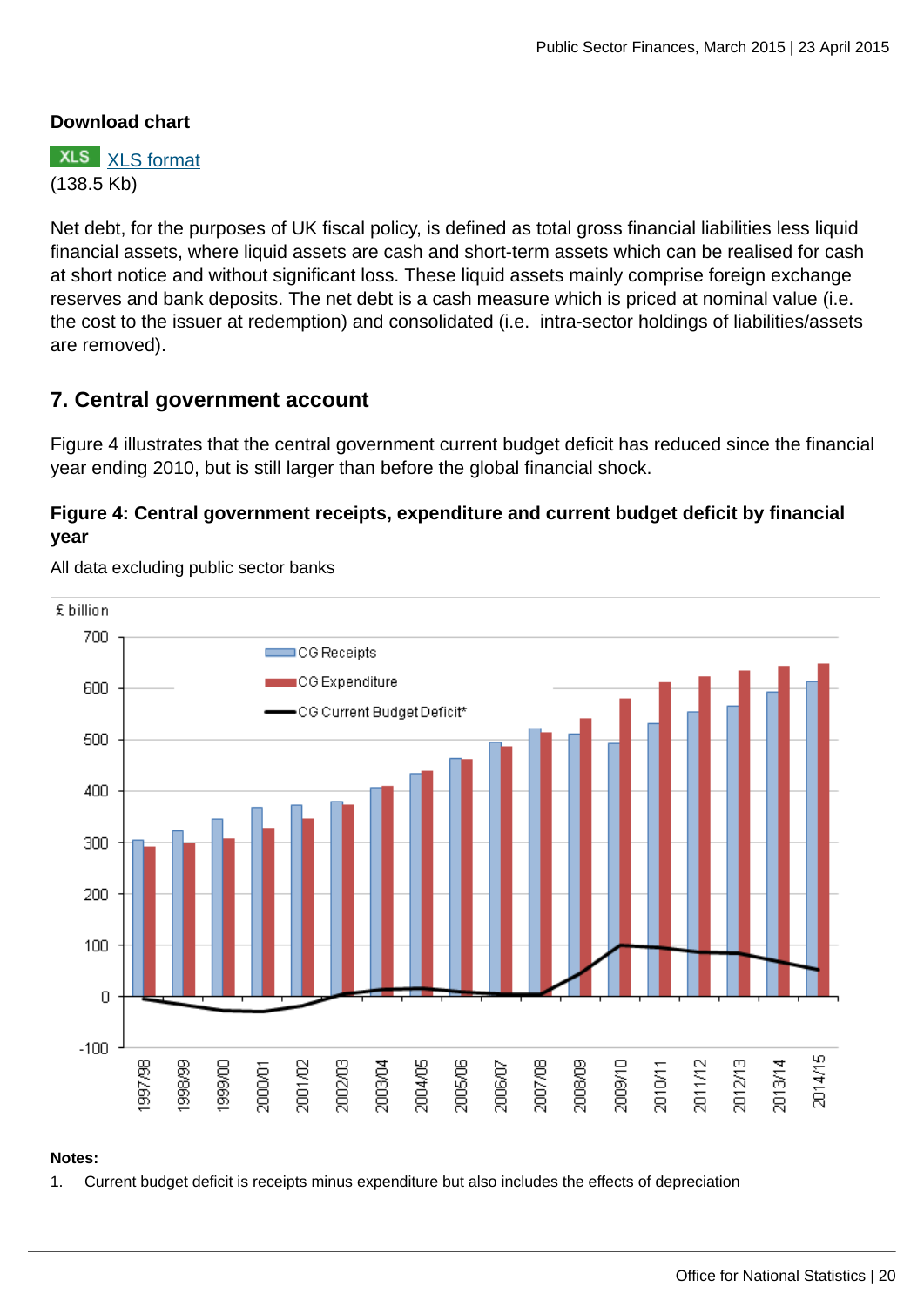# **Download chart**



In March 2015, the central government current budget deficit was £0.8 billion, a decrease of £3.1 billion, or 79.6% compared with March 2014. In recent years the current budget has been in deficit in most months. January and July tend to be surplus months as these are the two months with the highest receipts.

### **a) Current receipts**

As cash receipts are generally accrued back to earlier periods when the economic activity took place, the first monthly estimate for receipts is by nature provisional, and must include a substantial amount of forecast data.

Central government receipts follow a strong cyclical pattern over the year, with high receipts in April, July, October and January due to quarterly corporation tax returns being accrued to these months. January accrued receipts are particularly high due to receipts from quarterly corporation tax combining with those from income tax self-assessment. The revenue raised through income tax selfassessment, as well as affecting January receipts, also tends to lead to high receipts in February and, to a lesser degree, March.

PAYE tends to vary little throughout the financial year on a monthly basis (excluding bonus months).

Dividends from the Bank of England Asset Purchase Facility Fund (APF) increased central government current receipts by £12.2 billion in the financial year ending 2014. In the financial year ending 2013, the current receipts were also increased by dividend payments, in this case £2.3 billion of dividends from the Special Liquidity Scheme (SLS) and a £6.4 billion APF transfer.

The receipt of APF and SLS transfers by central government have no impact on public sector borrowing due to the central government receipts being offset by the payments from the Bank of England.

### **b) Current expenditure**

Trends in central government current expenditure can be affected by monthly changes in debt interest payments which can be volatile as they depend on the monthly path of the Retail Prices Index. It can therefore be informative to consider the total central government current expenditure excluding debt interest payments.

The profile of accrued central government current expenditure excluding debt interest is generally less volatile through the year. However, one regular peak is in net social benefits, which are higher in November than in other months because this is when the winter fuel allowance is paid.

Growth in net social benefits is affected by inflation. Benefits were uprated by 5.2% in the financial year ending 2013 in line with the Consumer Prices Index (CPI). This contrasts with an equivalent figure of 2.2% in the financial year ending 2014 and 2.7% in the financial year ending 2015.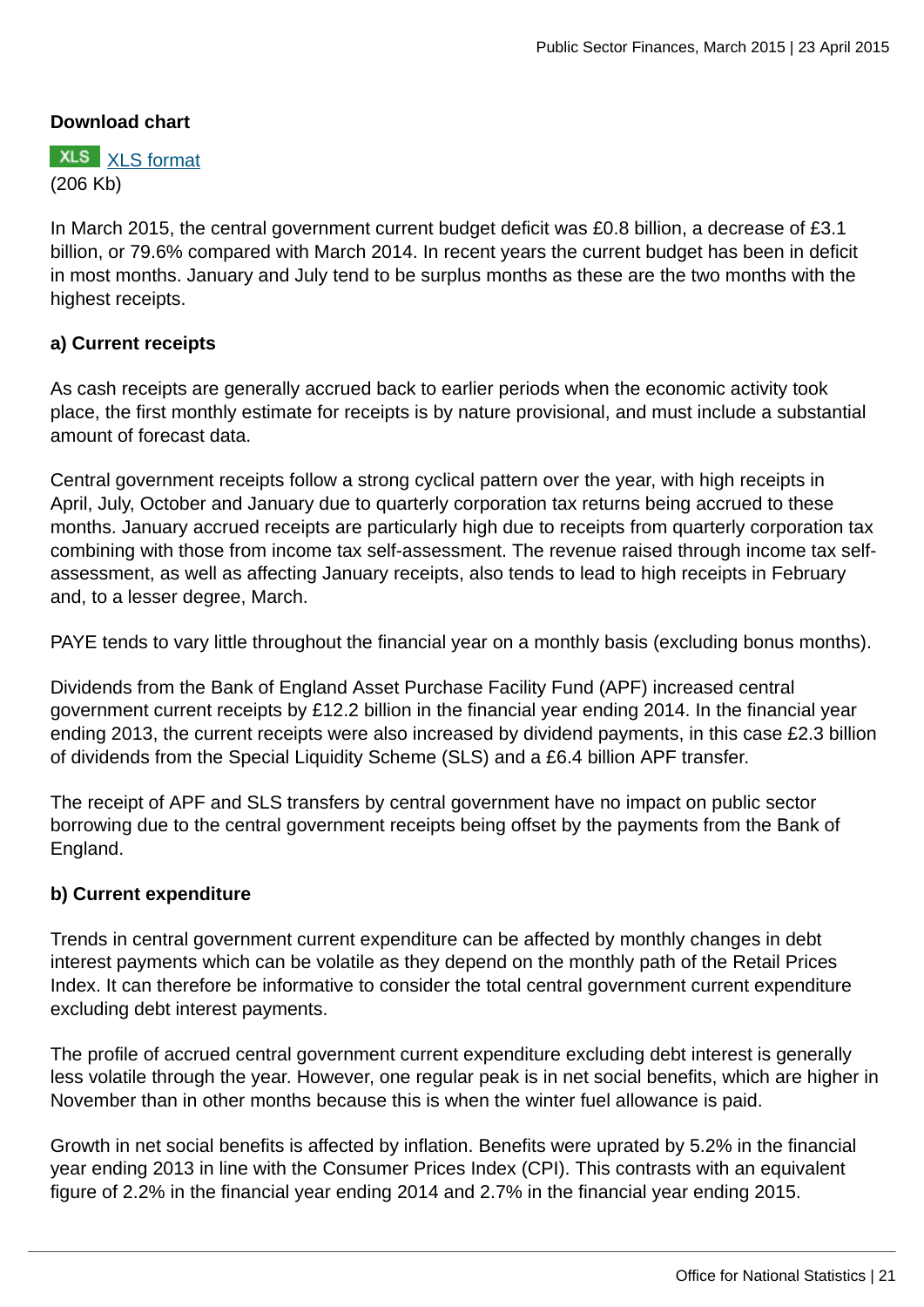Additionally, since the financial year ending 2014 the uprating only applies to benefits received by disabled people and pensioners - benefits for people of working age have only been increased by 1% in these two years.

It is difficult to compare the profile of monthly central government expenditure excluding debt interest and net social benefits since the financial year ending 2014 with earlier years because of a number of changes to central government funding for local authorities (in particular the timing of grants).

In the financial year ending 2012 and earlier years the funds were distributed in multiple, similar sized, payments throughout the year. In the financial year ending 2013, local authorities received almost all their funding from the Department for Communities and Local Government (DCLG) through redistributed business rates, rather than the Revenue Support Grant. In addition, in the financial year ending 2013, as in previous years, the bulk of the Revenue Support Grant was paid in April, with a smaller balance paid in February.

From the start of the financial year ending 2014, local authorities retained half of the business rates they collect, with the remainder redistributed through the Revenue Support Grant. The retained business rates are still classified as a central government tax (see background note on business rates). Furthermore, the Revenue Support Grant in the financial year ending 2014 includes a number of grants that were paid by other departments in the financial year ending 2013, including one to fund council tax benefit localisation. This means that central government current expenditure year-on-year growth for April and February is high while year-on-year growth in other months is generally lower.

# **c) Net investment**

Central government net investment is difficult to predict in terms of its monthly profile as it includes some large capital grants (such as those to local authorities and education institutions), and can include some large capital acquisitions or disposals, all of which vary from year to year. Net investment in the last quarter of the financial year is usually markedly higher than that in the previous three quarters.

Central government net investment includes the direct acquisition minus disposal of capital assets (such as buildings, vehicles, computing infrastructure) by central government. It also includes capital grants to and from the private sector and other parts of the public sector. Capital grants are varied in nature and cover payments made to assist in the acquisition of a capital asset, payments made as a result of the disposal of a capital asset, transfers in ownership of a capital asset and the unreciprocated cancellation of a liability.

# **8. Recent events and methodological changes**

# **Eurostar**

In March 2015 the UK government announced the sale of its 40% stake in the cross-Channel train operator Eurostar. ONS will consider how and when to record the resulting transactions in due course.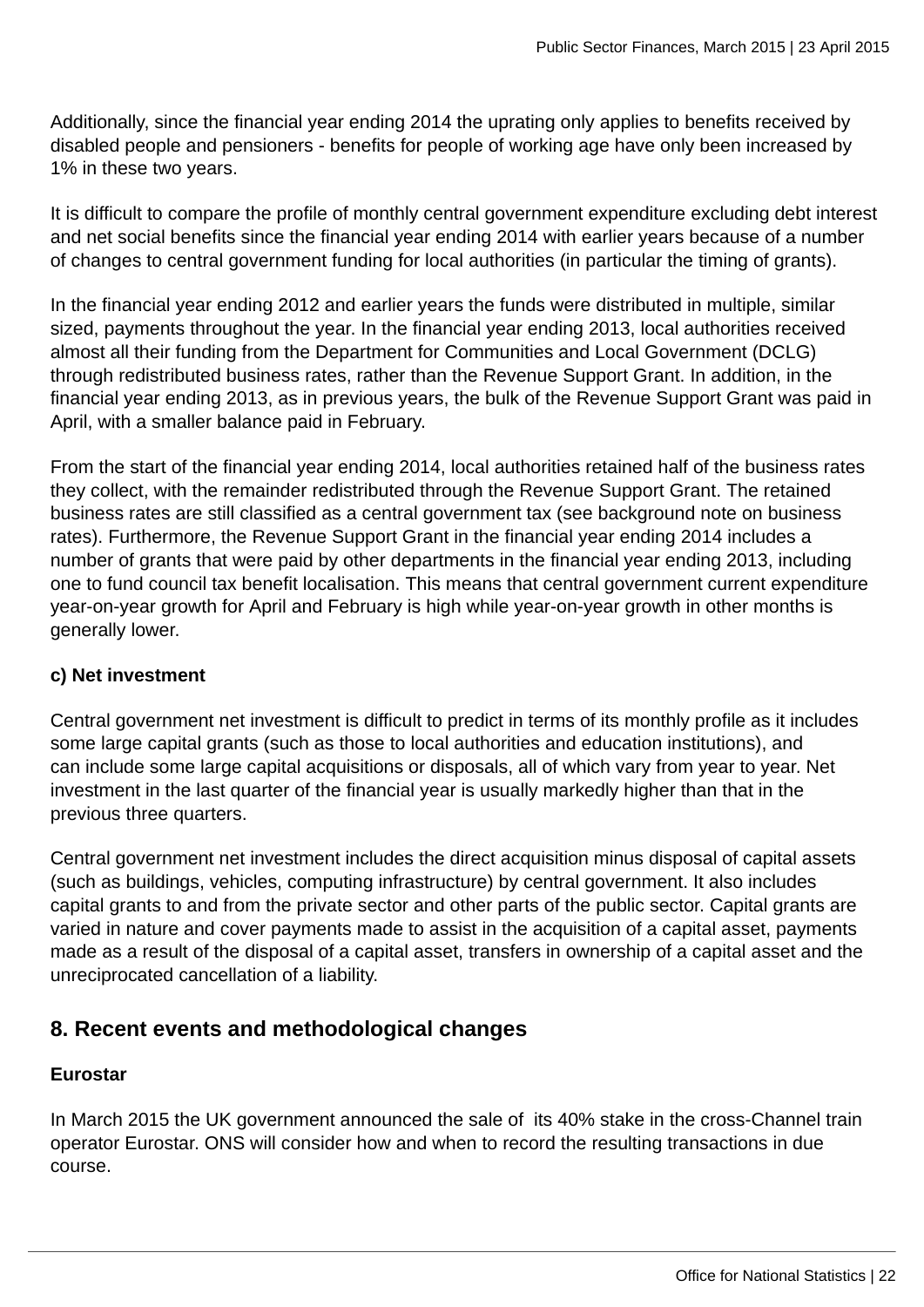# **EU contributions**

Every year the European Commission (EC) reports retrospective adjustments to the EC budget contributions by EU Member States based on the latest Value Added Tax (VAT) and Gross National Income (GNI) data.

In December the Public Sector Finances recorded £2.9 billion of current expenditure in December 2014 that related to increases in the UK contribution due to revised GNI data over a long historical period (as far back as 2002 for most Member States). The gross liability of £2.9 billion for the UK arose in [December 2014](http://ec.europa.eu/budget/library/biblio/documents/2014/AL/COM_2014_730_en.pdf) and so has been recorded then even though the cash will not be paid by the UK Government until 2015.

Previous month's bulletins have noted the existence of two transactions which would offset this £2.9 billion:

- a repayment (estimated by OBR as £1.2 billion) as the Commission returns all the Member States' additional contributions related to the data revisions;
- an increase in the UK rebate (estimated by the OBR as £0.8 billion) as a result of the UK's additional payment.

The rebate is a regular transfer made by the EC to the UK. These transactions are reflected in the Public Sector Finances when they occur (and are recorded as part of "Current transfers received from abroad" in Table PSA6E).

The [latest guidance received from Eurostat](http://ec.europa.eu/eurostat/documents/1015035/2041357/Statistical-recording-EU-budgetary-contributions.pdf/a948e3e7-36bb-4ef8-bc56-dbf6763f78a4) makes it clear that the £1.2 billion repayment should be recorded in 2014 in the same way that the £2.9 billion payment has been. This has resulted in the December 2014 current expenditure for December being revised down by £1.2 billion to reflect the repayment from the EC to the UK, which is accrued to December 2014 although the cash transactions take place in 2015. This is consistent with the approach taken by the OBR at Autumn Statement 2014.

Of the £1.2 billion repayment, £0.5 billion was received in February 2015, so the accrued impact on borrowing in February 2015 is £0.5 billion higher than the cash impact on the net cash requirement to account for the fact that the £1.2 billion repayment has already been recorded within the net borrowing of December 2014.

More details of these EU budget contributions can be found on the [EU Commission website.](http://ec.europa.eu/budget/news/article_en.cfm?id=201412041616)

# **Depreciation of the Road Network**

The public sector finances must include estimates for the depreciation (or more strictly the consumption of fixed capital) of all public assets including the road network. The depreciation estimates are calculated using a modelled approach which applies an average life length to each asset category. The life length used for roads has been 75 years, but to harmonise with other European Member States the UK will be reducing this life length to 55 years. The result is to increase the estimated annual depreciation relating to the road network.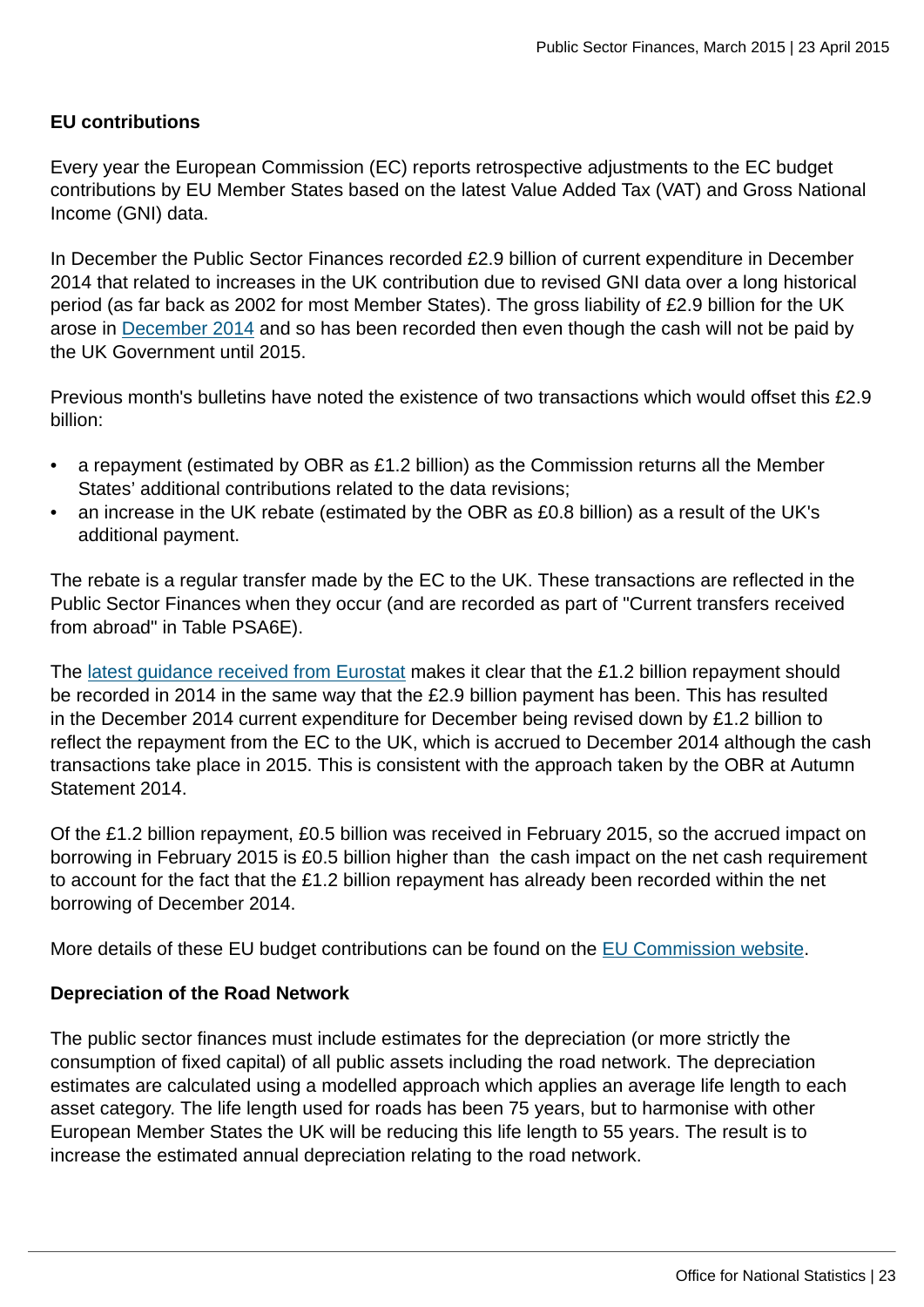This methodological change is being made for the 2015 annual National Accounts publication (Blue Book 2015) and will be made in the Public Sector Finances at the same time. The estimated impact is to increase government depreciation in all years. The approximate impact on the financial year ending 2014 will be £1.1 billion, split roughly evenly between local and central government. This will have no impact on public sector net borrowing but will decrease the current budget deficit by around £1.1 billion and increase the net investment by the same amount.

# **New VAT rules for electronic services**

On 1 January 2015, VAT rules relating to the supply of telecommunications, radio and television broadcasting and electronically supplied services changed.

Prior to 1 January 2015, supplies made by EU businesses to EU resident customers were subject to VAT in the country where the suppliers were established; from 1 January 2015, the supplies will be subject to VAT in the country where the customer is resident. The tax changes are as a result of [European legislation](http://ec.europa.eu/taxation_customs/taxation/vat/traders/e-commerce/article_1610_en.htm).

The legislation provides for a transition period of four years during which the tax authority in the country where the supplier is located can retain a part of the VAT collected prior to passing on the remainder of the collected tax to the country where the customer is resident. From 1 January 2019 all collected tax must be transferred to the tax authority in the appropriate country.

ONS are currently considering how the transferred and retained tax should be treated in the public sector finances and will provide more detail over the coming months.

# **Government's shareholding in Lloyds Banking Group**

On 17 September 2013, the UK Government began selling part of its share holdings in Lloyds Banking Group (LBG). A further share sale on 23 and 24 March 2014 meant that the UK Government surrendered in total a 13.5% stake in the institution, a quantity sufficient to lead to LBG being re-classified from a public sector body to a private sector body.

On 17 December UK [Financial Investments Limited \(UKFI\)](http://www.ukfi.co.uk/index.php?URL_link=press-releases&Year=2014) announced its intention to sell part of the Government's shareholding in Lloyds Banking Group (LBG) via a pre-arranged trading plan.

As with previous disposals of shares in LBG the proceeds of these sales will reduce the Central Government Net Cash Requirement (CGNCR) and Public Sector Net Debt (PSND) but have no impact on Public Sector net Borrowing.

While impacts on main aggregates will be recorded each month in the public finances, for reasons of commercial confidentiality these sales will not be included in the 'net acquisition of company securities' series in table PSA7D until after sales period ends. UKFI indicate that this will be no later than 30 June 2015.

### **Multilateral Development Banks**

The UK Government subscribes to a number of international institutions that provide loans for economic and social development activities in developing countries. These institutions are referred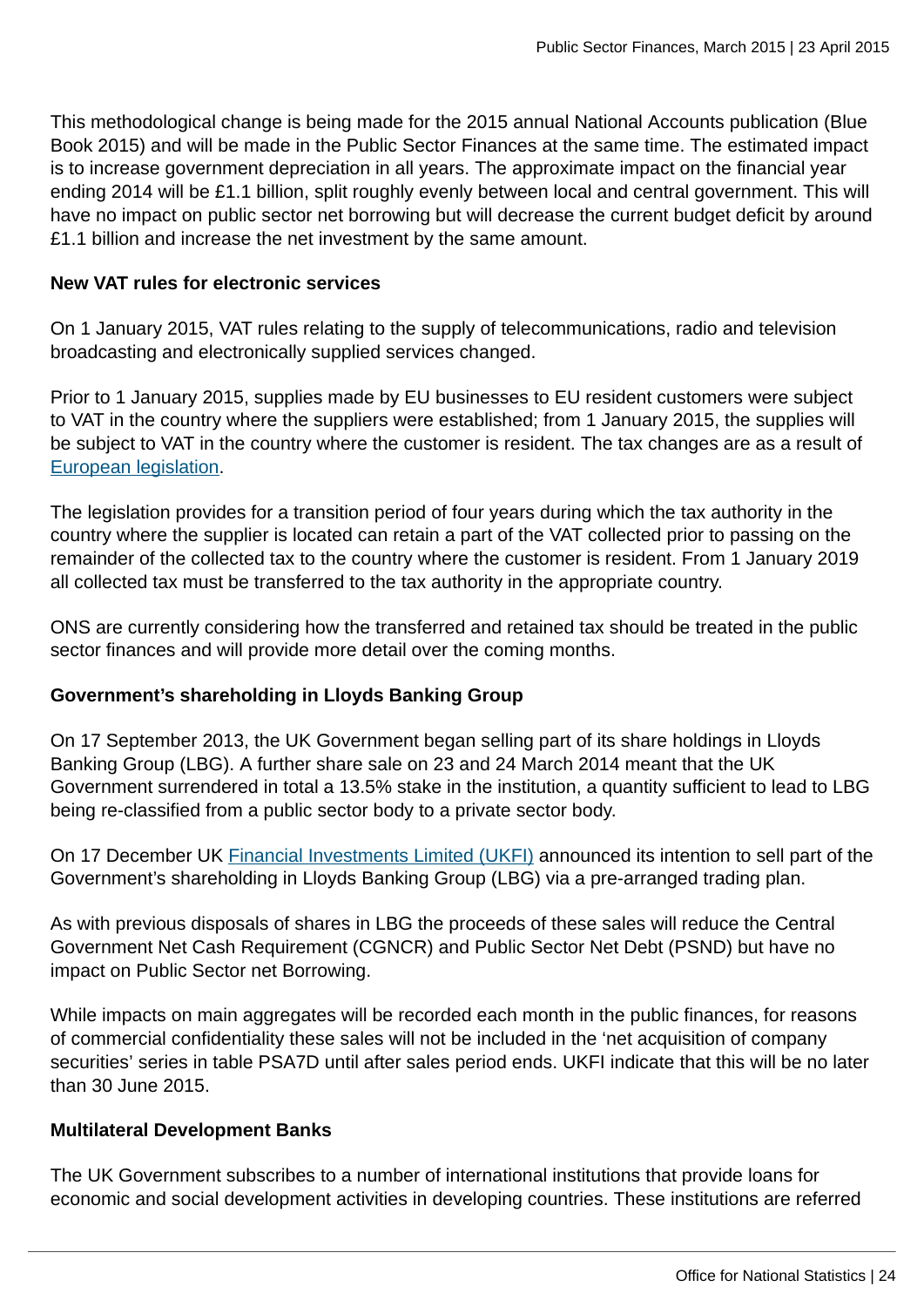to as multilateral development banks; examples are the International Development Agency (IDA), the European Bank for Reconstruction and Development (EBRD) and the African Development Banks (AfDB).

In this month's Public Sector Finances bulletin the treatment of UK Government subscriptions to the IDA has changed to record them as capital transfers (which impact net borrowing) instead of the current treatment as equity injections (which don't impact net borrowing). The impact is to increase net borrowing for all years. It increases net borrowing in the financial year ending 2014 and the financial year ending 2015 by £0.9 billion and £1.1 billion respectively. These impacts are slightly lower than original estimates published in last month's bulletin. For more information see the revisions section.

The change in treatment of the UK IDA subscriptions brings the public sector finances in line with recent [international statistical guidance](http://ec.europa.eu/eurostat/web/products-manuals-and-guidelines/-/KS-GQ-14-010) that differentiates between development banks that predominantly offer non-concessionary loans (i.e. loans at market rates) and concessionary loans (i.e. loans at well below market rates). Under this guidance, where a development bank predominantly provides non-concessionary loans then subscription payments should be recorded as equity injections, however if concessionary loans are predominantly provided then the subscription payments should be treated as capital transfers. As the IDA primarily offers concessionary loans the subscription payments are to be recorded as capital transfers.

There are other smaller multilateral development banks offering concessionary loans where the public sector finances currently records the UK subscription payments as equity injections but these will need to be re-recorded as capital transfer. As the full time series of data for these smaller development banks are not currently available this change will not be implemented in the March Public Sector Finances bulletin. The impact when these changes are made is estimated to be no more than £0.5 billion a year and may be considerably less.

Fuller details of the classification decision underlying this change is available on the [ONS website](http://www.ons.gov.uk/ons/publications/re-reference-tables.html?edition=tcm%3A77-362491).

# **Northern Rock Asset Management (NRAM) Court Case**

In December the High Court ruled that NRAM plc was in breach of its obligations in relation to some customers with unsecured loans. NRAM estimates the potential cost of remediation at £261m and has stated that it will [appeal this decision](http://www.n-ram.co.uk/loans/loans-over-25000). ONS will consider how and when to record any remediation payments in due course.

# **Foreign Exchange Trading Fines**

A number of UK banks were fined in November 2014 by the [Financial Conduct Authority \(FCA\)](http://www.fca.org.uk/firms/being-regulated/enforcement/fines) for failures in their foreign currency operations. The fines amounted to £1.1 billion and although payments of the fines were spread over November and December the receipts have all been recorded in November when the fine liabilities arose. For this reason other central government receipts in November 2014 are £2.9 billion compared with £1.8 billion in November 2013.

# **Bank of England Asset Purchase Facility Fund**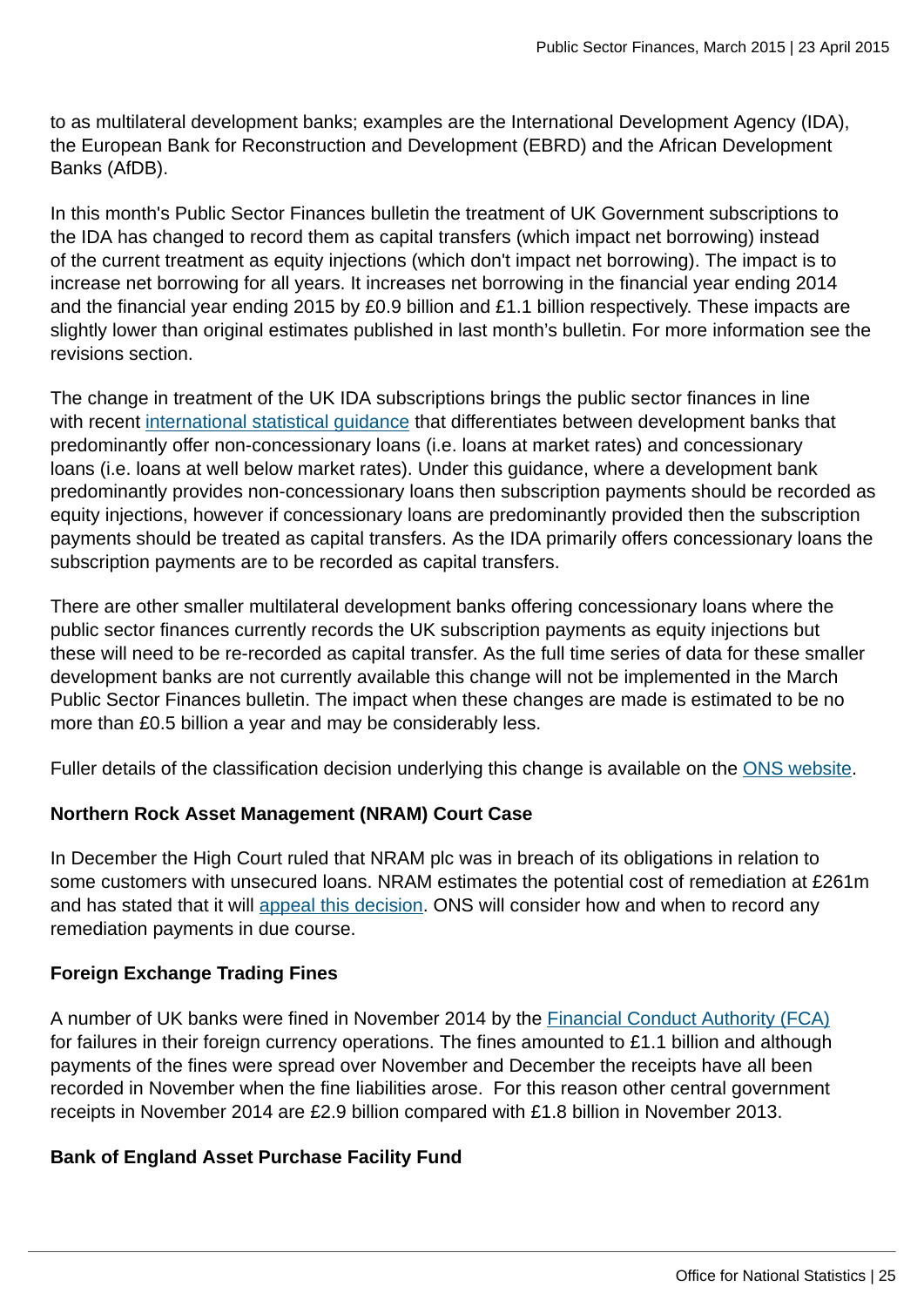The [Chancellor announced](https://www.gov.uk/government/news/changes-to-cash-management-operations) on 9 November 2012 that it had been agreed with the Bank of England to transfer the excess cash in the Asset Purchase Facility Fund (APF) to the Exchequer. The [The](http://www.ons.gov.uk:80/ons/guide-method/method-quality/specific/economy/public-sector-finances/2013-review-of-public-sector-finance-statistics---consultation-response.pdf) [2013 PSF review consultation \(129.2 Kb Pdf\)](http://www.ons.gov.uk:80/ons/guide-method/method-quality/specific/economy/public-sector-finances/2013-review-of-public-sector-finance-statistics---consultation-response.pdf) concluded that transactions between the APF and central government net out and have no impact on PSNB ex while the net liabilities of the APF increase PSND ex, which is reflected in this bulletin.

In March 2015, there were no transfers from the Bank of England Asset Purchase Facility Fund to HM Treasury, bringing the financial year ending 2015 to £10.7 billion. The Bank of England entrepreneurial income for the financial year ending 2014 was calculated as £12.8 billion. This is the total amount of dividend transfers that can impact on central government net borrowing in the financial year ending 2015. The next expected transfer will be in April 2015.

In the financial year ending 2013, there were £11.3 billion of transfers from the Asset Purchase Facility to HM Treasury.

In the financial year ending 2014, there were £31.1 billion of transfers from the Asset Purchase Facility to HM Treasury.

In the financial year ending 2015, there have been £10.7 billion of transfers from the Asset Purchase Facility to HM Treasury.

All cash transferred from the Asset Purchase Facility to HM Treasury is fully reflected in central government net cash requirement and net debt. For more detail of transactions relating to the Asset Purchase Facility, see table PSA9.

For further information see [Recent Classification Decisions and Economic Events Affecting Public](http://www.ons.gov.uk/ons/guide-method/method-quality/specific/economy/public-sector-finances/recent-classification-decisions-and-economic-events-affecting-psf-statistics.pdf) [Sector Finances Statistics](http://www.ons.gov.uk/ons/guide-method/method-quality/specific/economy/public-sector-finances/recent-classification-decisions-and-economic-events-affecting-psf-statistics.pdf).

# **ESA 2010 and the Public Sector Finance Review**

In September 2014, the statistics in this bulletin were substantially revised reflecting:

- the move from European System of Accounts (ESA) 1995 to ESA 2010;
- Implementation of the new 'ex measures' defined as part of the 2013 Review of Public Sector Finance Statistics.

The revisions to the statistics apply to the full time period over which the statistics are reported, in this way year-on-year comparisons (and similar) continue to compare like with like.

The Public Sector Finances comply with international standards set out in the ESA. These standards ensure that economic statistics produced by all EU member states are compiled in a consistent, comparable, and reliable way. The new ESA 2010 standards were adopted by all EU countries in September 2014. More detail can be found in the [Transition to ESA10](http://www.ons.gov.uk:80/ons/guide-method/method-quality/specific/economy/public-sector-statistics/index.html) article published in February 2014 and the [Developments to Public Sector Finances article](http://www.ons.gov.uk:80/ons/guide-method/method-quality/specific/economy/public-sector-statistics/index.html) published in June 2014.

The only ESA 2010 change which impacts on public sector net debt is:

• Network Rail reclassification from private sector to central government.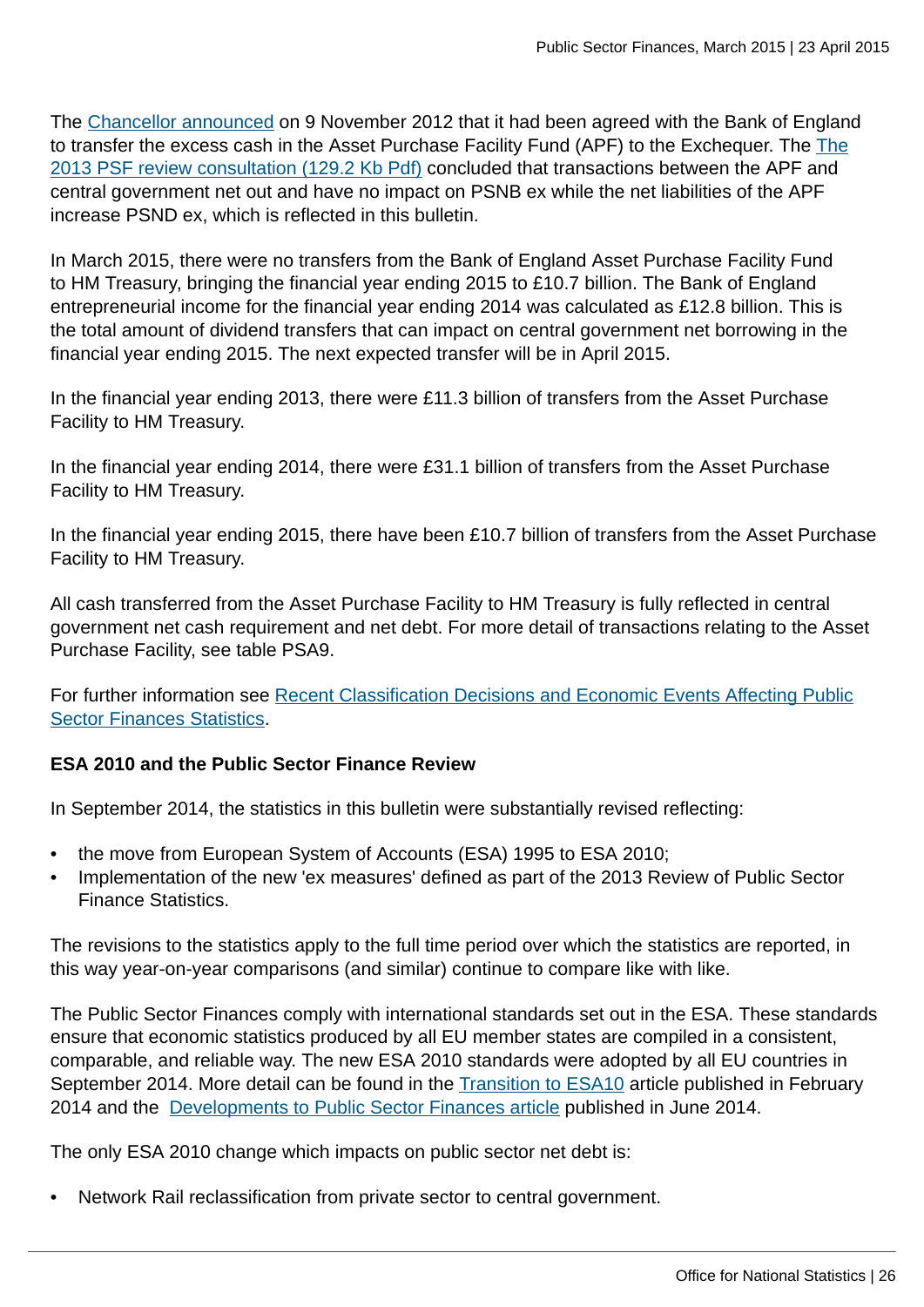The main ESA 2010 changes which impact on public sector net borrowing are:

- Network Rail reclassification from private sector to central government;
- recording of 3G and 4G spectra receipts as rent and not the sale of assets;
- new treatment of Royal Mail Pension Plan transfer to government; new treatment for the Local Government Pension Scheme.

Most of the other ESA 2010 changes impact on revenue or expenditure data but are neutral in terms of public sector net borrowing.

The [Review of Public Sector Finance Statistics \(969.7 Kb Pdf\)](http://www.ons.gov.uk:80/ons/guide-method/method-quality/specific/economy/public-sector-finances/developments-to-public-sector-finance-statistics---february-2014-update.pdf) proposed improvements to the presentation of the statistics and changes to the fiscal measures of net borrowing and net debt (the so called 'ex-measures'). The changes to the measures of net borrowing and net debt replace the concept of excluding temporary effects of the global financial shock with that of excluding the debt and borrowing of the public sector banks. The main changes are that:

- the debt and borrowing of the Asset Purchase Facility and Special Liquidity Scheme are now included within PSNB ex and PSND ex;
- the government purchase/sale of shares in Lloyds Banking Group and Royal Bank of Scotland are recorded in full in PSND ex at the time of acquisition/disposal and the share assets are no longer treated as liquid assets;
- compensation payments made by the Financial Services Compensation Scheme (FSCS) are no longer included in PSND ex as liquid assets.

While the accounting practices underlying this bulletin have been revised from an ESA 1995 to an ESA 2010 basis, the series identifiers (often referred to as CDIDs) for each time series remain unchanged.

Public Sector Finances now reports not only against the UK fiscal measures but also against the European fiscal measures of Maastricht deficit and debt. The Maastricht measures are based on the general government sector rather than the wider public sector used in UK fiscal monitoring. Previously it was not straightforward to report Maastricht debt and deficit on a monthly basis, however, with the introduction of ESA 2010 there have been some minor changes to the Maastricht debt and deficit definitions which has brought them into line with the definitions of debt and deficit (net borrowing) used in the UK public sector finances. The Maastricht debt and deficit are now reported on the front page of the bulletin with time series available in tables PSA8A and PSA2 respectively.

ONS published the latest [EU Government Deficit and Debt Return](http://www.ons.gov.uk:80/ons/rel/psa/maast-supplementary-data-tables/q3-2014/stb---december-2014.html) on 16 January 2015.

### **An update on progress against PSF Review**

In February 2014 ONS published the [2013 Review of Public Sector Finance Statistics: Consultation](http://www.ons.gov.uk:80/ons/guide-method/method-quality/specific/economy/public-sector-finances/2013-review-of-public-sector-finance-statistics---consultation-response.pdf) [Response \(129.2 Kb Pdf\)](http://www.ons.gov.uk:80/ons/guide-method/method-quality/specific/economy/public-sector-finances/2013-review-of-public-sector-finance-statistics---consultation-response.pdf). In this article we provided a timetable to measure our progress in the implementation of the proposed changes to the presentation of public sector finance. In May 2015, ONS plan to publish an update, informing users of our progress against this publication.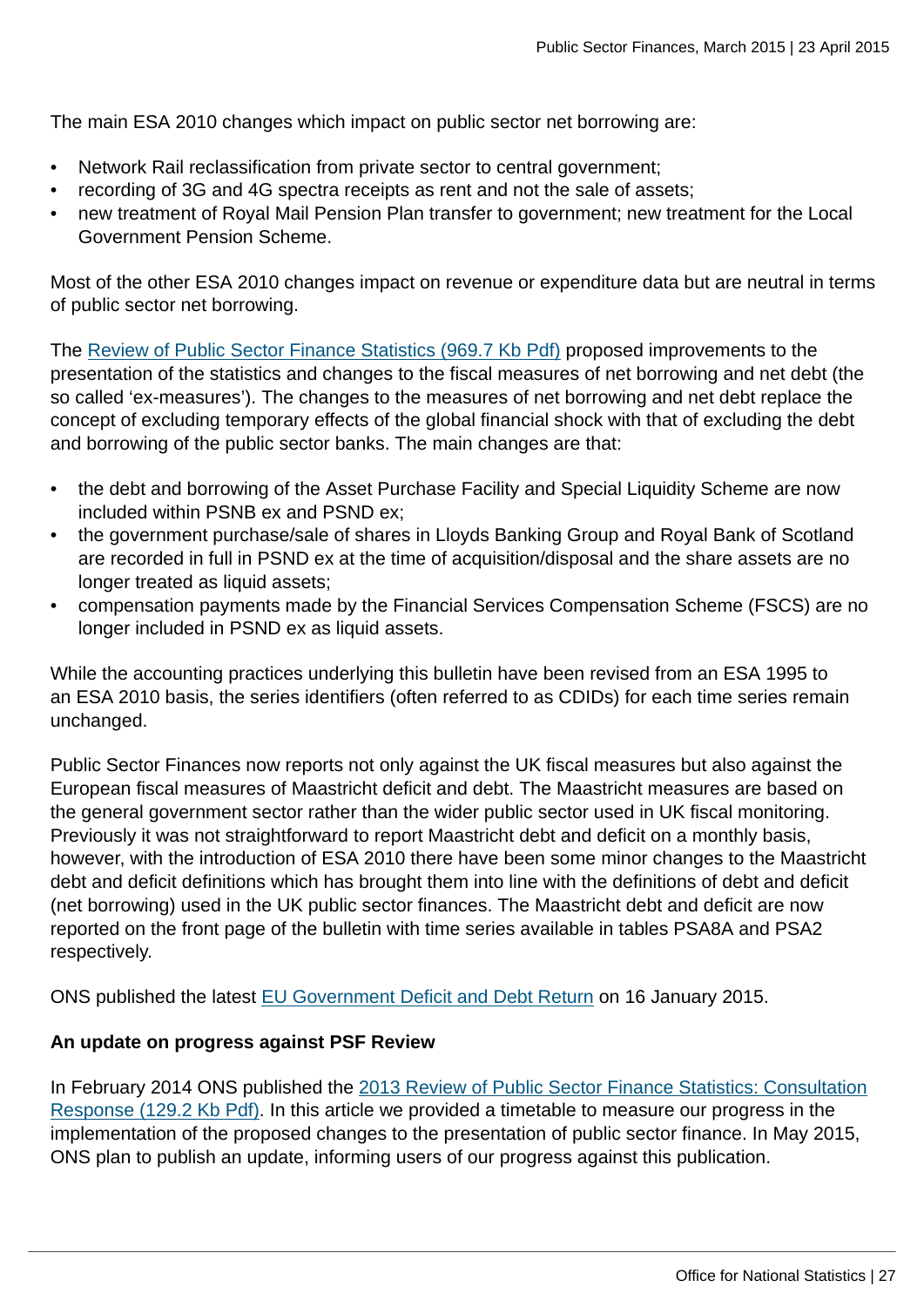# **9. How provisional outturn progress to final outturn**

This bulletin contains the provisional estimate of public sector borrowing for the the financial year ending 2015. This may be revised in later months as provisional data sources are replaced with more final data sources.

In publishing monthly estimates, it is necessary that a range of different types of data sources are used. This section provides a summary of the different sources used and the implications that has for data revisions.

Where appropriate, estimates produced in April for the previous financial year take account of the degree of likely under-spend from public sector bodies. The estimates for the financial year use provisional outturn data from some Departments and budget forecasts from other Departments. In order to provide as accurate a picture as possible for the full financial year, the difference between budget forecast and provisional outturn may be used to provide an estimate of likely under-spend for bodies who have only supplied budget forecast data. Similarly on the income side accrued tax receipts are subject to change as forecasts used in the accrual methodologies are replace by outturn. This happens every year as a standard part of the methodology for minimising future revisions.

# **Latest month**

Central Government: departmental expenditure data are provisional outturns for the most recent month and in some cases data are based on budget estimates (forecasts). Adjustments are made to these forecasts for some departments to account for likely under or over spending. For central government income, the data are again a mixture of provisional outturn data and forecasts.

Local Government: while some income data are available monthly, the majority of expenditure and income data are based on previously forecasted levels from the most recent quarter. There is an adjustment based on data from previous periods to account for likely under or over spending.

All data for public corporations for the latest month are based on ONS forecasts.

# **Earlier months**

Central Government: for the 2-3 months before the latest month a mixture of outturn data and budget estimates (forecasts) are used but it increasingly becomes outturn.

Local Government: since the financial year ending 2012, for English Local Authorities, data from the Quarterly Revenue Outturn and Quarterly Capital Payments and Receipts forms collected by the Department of Communities and Local Government (DCLG) have been used to provide provisional outturn figures. These figures are included within the public sector finance statistics around 3-4 months after the end of the quarter.

For Local Authorities outside of England and all local authorities before the financial year ending 2012, in year expenditure data were based on the expected level of spending from Local Authority forecasts. This included estimates of likely under or over spending. However, quarterly data was used for capital expenditure in England.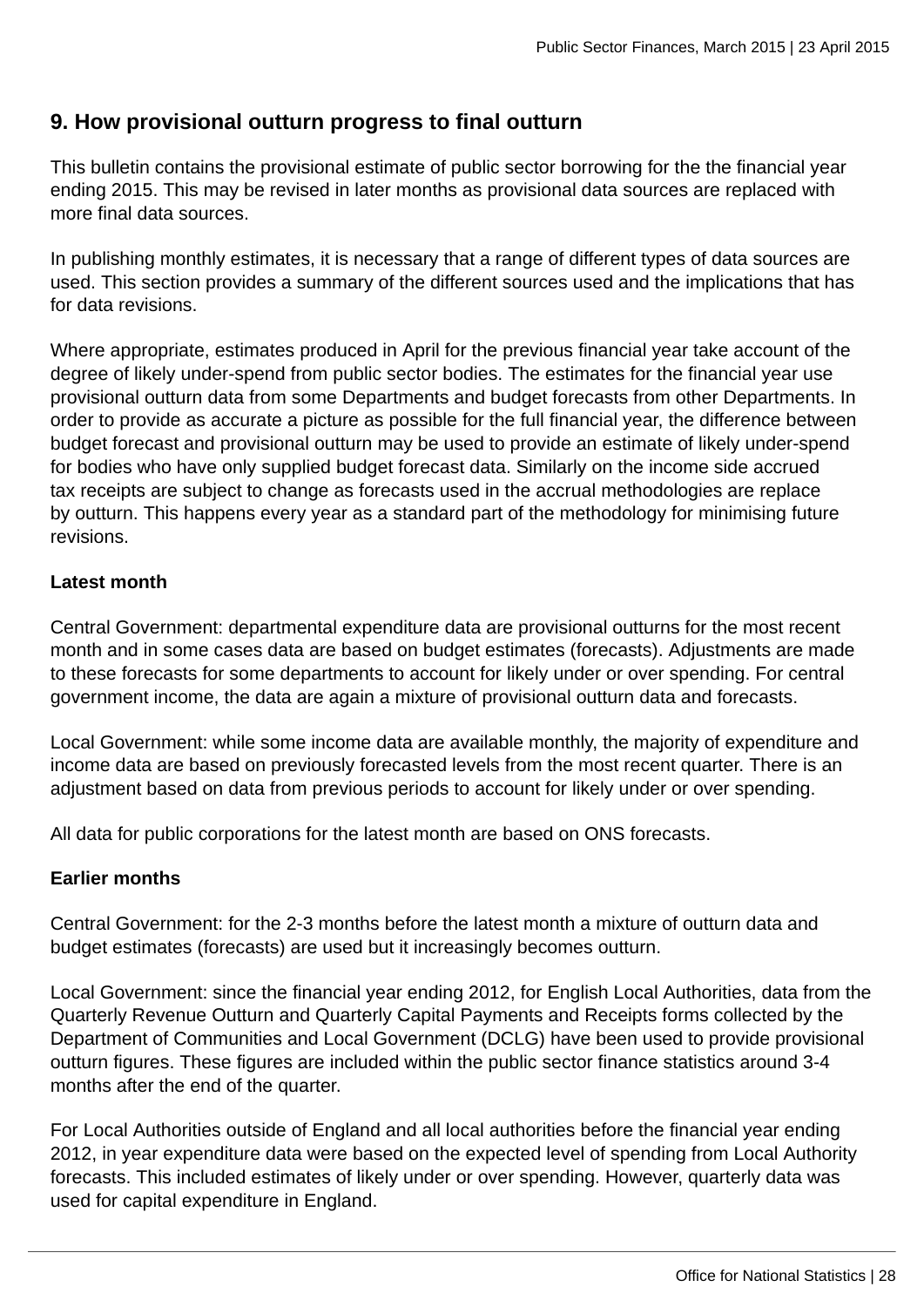Public Corporations: ONS conducts a quarterly survey of the eight largest public corporations. These figures are used around 3-4 months after the end of the quarter. Data for the remaining public corporations are based on ONS estimates until the audited accounts are available.

### **Audited Accounts**

| <b>Most Central Government</b><br>departments submit to<br>Parliament their audited<br>accounts and Trust Statements<br>for the previous financial year | Audited data is generally<br>taken on in the September<br>PSF bulletin; this may lead to<br>revisions |  |  |
|---------------------------------------------------------------------------------------------------------------------------------------------------------|-------------------------------------------------------------------------------------------------------|--|--|
| Final audited data for all Central<br>Government bodies, including<br>the Devolved Administrations<br>are generally available                           | Replacing provisional data with<br>final audited data may lead to<br>revisions                        |  |  |
| Audited data for Local<br>Authority accounts and public<br>corporations are obtained.                                                                   | Replacing provisional data with<br>final audited data may lead to<br>revisions                        |  |  |
|                                                                                                                                                         |                                                                                                       |  |  |

#### **Download table**

**XLS** [XLS format](http://www.ons.gov.uk:80/ons/rel/psa/public-sector-finances/march-2015/prt-audited-accounts.xls) (17.5 Kb)

Even after all audited data for the public sector are available, there may still be revisions to reflect for example the implementation of classification decisions and other methodological changes.

### **Assessing the end year position**

The implication is that the earliest estimates of outturn for the financial year ending 2015 will be subject to revision as revised data are provided to the ONS by data suppliers. Depending upon the timing of the updated data from suppliers, this means that some months the revised estimates can be higher than the initial estimate and some months lower.

# **10. Revisions since previous bulletin**

In publishing monthly estimates, it is necessary that a range of different types of data sources are used. A summary of the different sources used and the implications this has for data revisions is provided in the document [Sources summary and their timing \(22.8 Kb Pdf\)](http://www.ons.gov.uk:80/ons/guide-method/method-quality/specific/economy/public-sector-finances/sources-summary-and-their-timing.pdf). More detail of the methodology and sources employed can be found in the [Public Sector Finances Methodological](http://www.ons.gov.uk:80/ons/guide-method/method-quality/specific/economy/public-sector-finances/monthly-statistics-on-public-sector-finances--a-methodological-guide.pdf) [Guide \(360.3 Kb Pdf\)](http://www.ons.gov.uk:80/ons/guide-method/method-quality/specific/economy/public-sector-finances/monthly-statistics-on-public-sector-finances--a-methodological-guide.pdf).

### **Borrowing**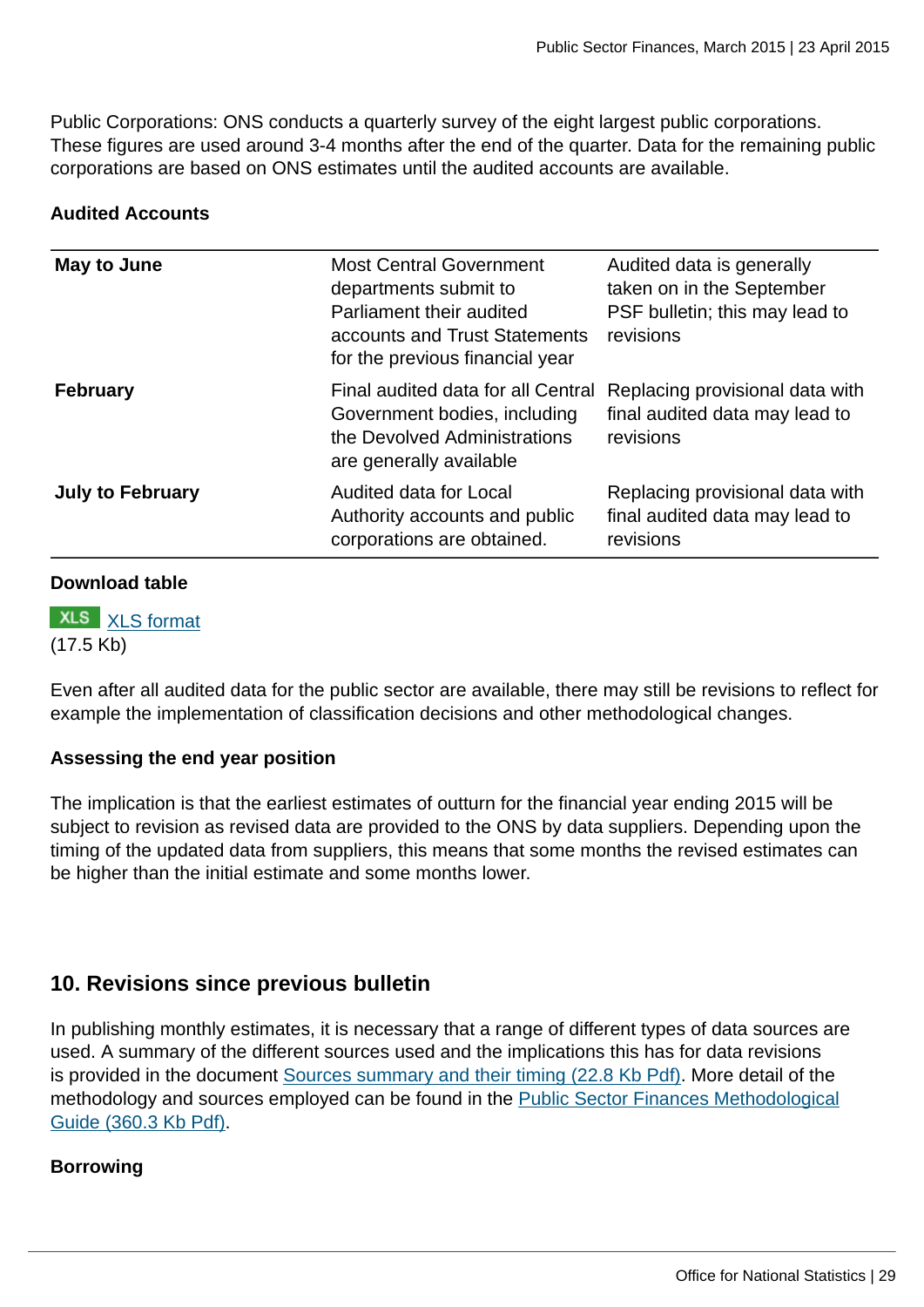Table 4 summarises revisions between the data contained in this bulletin and the previous publication. The causes of revisions impacting on all measures of net borrowing are outlined below.

This month bulletin reports revisions to public sector net borrowing (excluding public sector banks) (PSNB ex) are largely limited to the financial year-to-date ending 2015.

### **Public Sector borrowing (excluding public sector banks)**

Over the financial year-to-date ending 2015 (April 2014 to February 2015), PSNB ex was revised down by £1.9 billion, largely as a result of £1.3 billion downward revisions to central government borrowing, along with a of £0.6 billion downward revisions to local government borrowing.

#### **Central government borrowing**

Over the financial year-to-date ending 2015 central government net borrowing (CGNB) has been revised down by £1.3 billion.

Upward revisions to VAT, income tax and social contributions (national insurance) of £0.8 billion, £0.3 billion and £0.4 billion respectively, were partially offset by downward revisions to corporation tax of £0.1 billion.

Current expenditure was revised upward by £0.3 billion, mainly as a result of upward revisions to departmental data of £0.5 billion, being partially offset by a downward revision of £0.1 billion to debt interest payments.

This £1.4 billion increase in current receipts combined with a £0.3 billion increase in current expenditure, has lead to a £1.1 billion decrease in current budget deficit.

The £1.1 billion decrease in current budget deficit combined with a decrease of £0.2 billion in net investment, resulted in a £1.3 billion decrease to the estimate of net borrowing over the financial year-to-date ending 2015.

### **Local government borrowing**

Local government net borrowing (LGNB) over the financial year-to-date ending 2015 has been revised downward by £0.6 billion due mainly to changes to current grants from central government.

### **Public corporations borrowing**

Public corporation net borrowing (PCNB) over the financial year-to-date ending 2015 have undergone no substantial revisions since the last publication.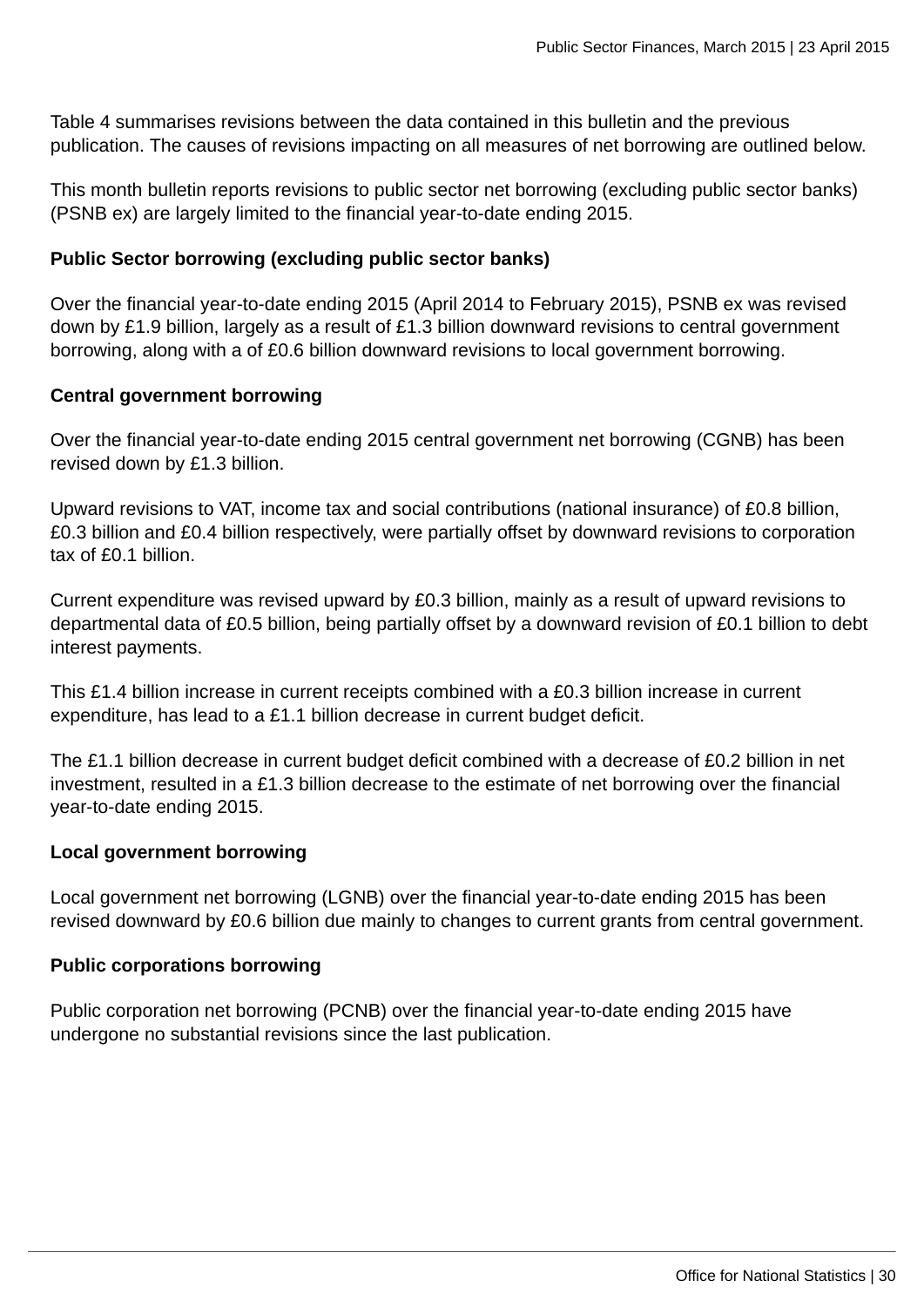# **Table 4: Revisions between this bulletin and the previous bulletin**

Previous bulletin refers to the PSF bulletin published on 20 March 2015, United Kingdom

£ billion1 (not seasonally adjusted)

|                       | <b>Net Borrowing</b> |                           |         |                  | <b>Net Debt</b>       |                       |                                         |                        |  |  |  |  |
|-----------------------|----------------------|---------------------------|---------|------------------|-----------------------|-----------------------|-----------------------------------------|------------------------|--|--|--|--|
| <b>Period</b>         | CG <sup>2</sup>      | $LG^3$ NFPCs <sup>4</sup> |         | $\mathsf{BoE}^5$ | <b>PSNB</b><br>$ex^6$ | <b>PSND</b><br>$ex^7$ | <b>PSND</b><br>% of<br>GDP <sup>8</sup> | <b>PSNCR</b><br>$ex^9$ |  |  |  |  |
| 2010/11               | 0.0                  | 0.0                       | 0.0     | 0.0              | 0.0                   | 0.0                   | 0.0                                     | 0.0                    |  |  |  |  |
| 2011/12               | 0.0                  | 0.0                       | 0.0     | 0.0              | 0.0                   | 0.0                   | 0.0                                     | 0.0                    |  |  |  |  |
| 2012/13               | 0.0                  | 0.0                       | 0.0     | 0.0              | 0.0                   | 0.0                   | 0.0                                     | 0.0                    |  |  |  |  |
| 2013/14               | 0.0                  | 0.0                       | 0.0     | 0.0              | 0.0                   | 0.0                   | 0.0                                     | 0.0                    |  |  |  |  |
| 2014/15<br>$ytd^{10}$ | $-1.3$               | $-0.6$                    | 0.0     | 0.0              | $-1.9$                | $-0.1$                | 0.2                                     | $-0.1$                 |  |  |  |  |
| 2014<br>April         | $-0.1$               | $-0.1$                    | 0.0     | 0.0              | $-0.2$                | 0.0                   | 0.0                                     | 0.0                    |  |  |  |  |
| 2014<br>May           | $-0.1$               | 0.0                       | 0.0     | 0.0              | $-0.1$                | 0.0                   | 0.1                                     | 0.0                    |  |  |  |  |
| 2014<br>June          | $-0.1$               | $-0.1$                    | 0.0     | 0.0              | $-0.2$                | 0.0                   | 0.1                                     | 0.0                    |  |  |  |  |
| 2014<br>July          | 0.2                  | 0.0                       | 0.0     | 0.0              | 0.2                   | 0.0                   | 0.2                                     | 0.0                    |  |  |  |  |
| 2014<br>August        | 0.1                  | 0.0                       | 0.0     | 0.0              | 0.1                   | 0.1                   | 0.2                                     | 0.0                    |  |  |  |  |
| 2014<br>September     | 0.2                  | $-0.1$                    | 0.0     | 0.0              | 0.2                   | 0.0                   | 0.3                                     | $-0.1$                 |  |  |  |  |
| 2014<br>October       | 0.1                  | 0.2                       | 0.0     | $0.0\,$          | 0.3                   | $0.0\,$               | 0.2                                     | 0.1                    |  |  |  |  |
| 2014<br>November      | 0.3                  | 0.0                       | 0.0     | $0.0\,$          | 0.2                   | $-0.1$                | 0.3                                     | $0.1\,$                |  |  |  |  |
| 2014<br>December      | 0.1                  | 0.0                       | 0.0     | 0.0              | 0.1                   | 0.0                   | 0.3                                     | 0.1                    |  |  |  |  |
| 2015<br>January       | $-0.4$               | $-0.6$                    | $0.0\,$ | 0.0              | $-1.1$                | $-0.1$                | 0.3                                     | $-0.1$                 |  |  |  |  |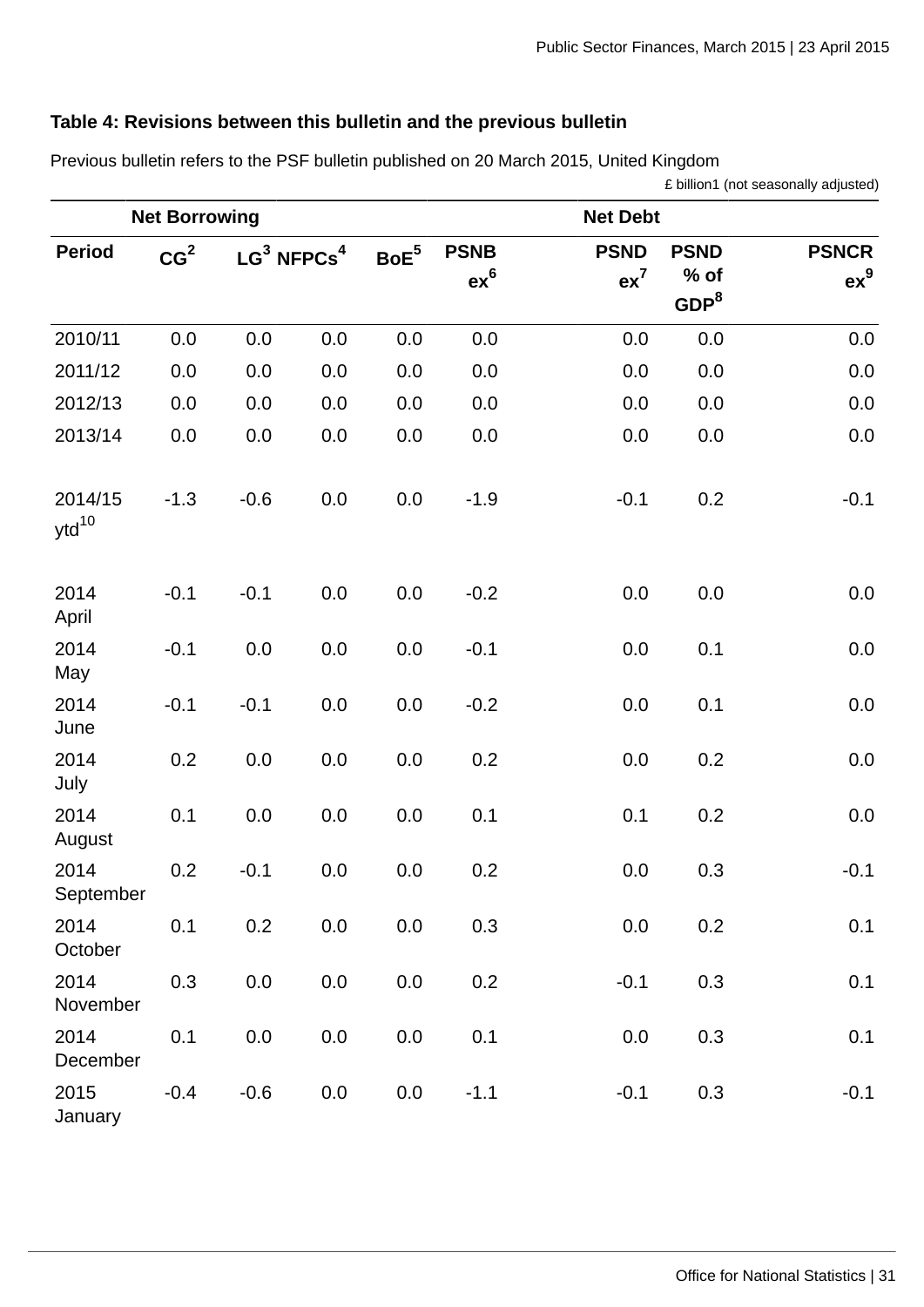|                  | <b>Net Borrowing</b> |                           |     |                  | <b>Net Debt</b>       |                       |                                         |                        |  |  |  |  |
|------------------|----------------------|---------------------------|-----|------------------|-----------------------|-----------------------|-----------------------------------------|------------------------|--|--|--|--|
| <b>Period</b>    | CG <sup>2</sup>      | $LG^3$ NFPCs <sup>4</sup> |     | BoE <sup>5</sup> | <b>PSNB</b><br>$ex^6$ | <b>PSND</b><br>$ex^7$ | <b>PSND</b><br>% of<br>GDP <sup>8</sup> | <b>PSNCR</b><br>$ex^9$ |  |  |  |  |
| 2015<br>February | $-1.5$               | 0.1                       | 0.0 | 0.0              | $-1.4$                | $-0.1$                | 0.2                                     | $-0.2$                 |  |  |  |  |

#### **Table notes:**

- 1. Unless otherwise stated
- 2. Central Government
- 3. Local Government
- 4. Non-Financial public corporations
- 5. Bank of England
- 6. Public sector net borrowing excluding public sector banks
- 7. Public sector net debt excluding public sector banks
- 8. GDP = Gross Domestic Product
- 9. Public sector cash requirement excluding public sector banks
- 10. ytd- Year-to-date

#### **Download table**

# **XLS** [XLS format](http://www.ons.gov.uk:80/ons/rel/psa/public-sector-finances/march-2015/prt-table-4.xls)

(35.5 Kb)

To provide users with an insight into the drivers of the historical revisions between publications, this bulletin presents three revisions tables;

- table PSA1R complements PSA1 and provides a revisions summary (between the current and previous publication) to headline statistics in this release;
- table PSA2R complements PSA2 and provides the revisions (between the current and previous publication) to net borrowing by sector; and
- table PSA6R complements PSA6B and provides the revisions (between the current and previous publication) to the components of central government net borrowing.

Tables PSA1R and PSA6R are published in excel format only in appendix A to this release.

In addition, appendix D to this bulletin presents a statistical analysis on several key components of the central government account (current receipts, current expenditure, net borrowing and net cash requirement) to determine whether their average revisions are statistically significant.

### **Public sector fiscal statistics expressed as ratios of Gross Domestic Product (GDP)**

This publication presents a number of public sector fiscal statistics as ratios of the UK Gross Domestic Product (GDP)At this point in time, the provisional full financial year outturn for current budget deficit, net investment and net borrowing are available but only three of the four quarterly GDP estimates are published. Until GDP for Quarter 1 2015 is published in the quarterly national accounts on 30 June 2015, an estimate of GDP based on published Office for Budget Responsibility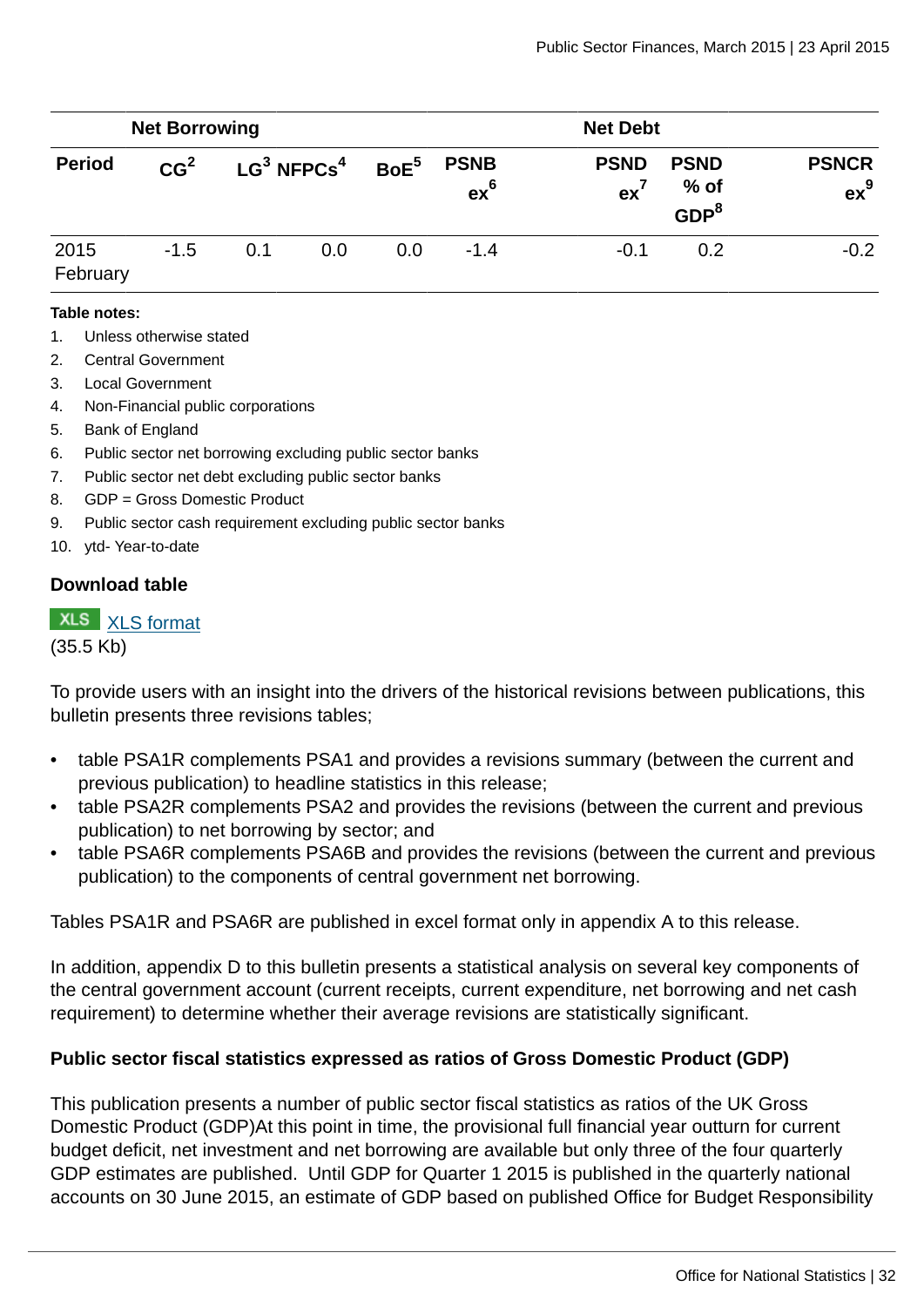(OBR) data will be used. Aggregates as a percentage of GDP should therefore be treated with caution until the Quarter 1, Quarterly National Accounts estimate of GDP is incorporated into the July 2015 PSF publication.

An article, [The use of GDP in fiscal ratio statistics \(70.8 Kb Pdf\)](http://www.ons.gov.uk:80/ons/guide-method/method-quality/specific/economy/public-sector-statistics/the-use-of-gross-domestic-product--gdp--in-fiscal-ratio-statistics.pdf), explaining the procedure for deriving GDP forecasts for periods when National Accounts outturn GDP is available on the [ONS](http://www.ons.gov.uk/ons/index.html) [website](http://www.ons.gov.uk/ons/index.html).

# **11. New for the bulletin**

#### **The reconciliation of net cash requirement to debt**

The issues and subsequent revisions to CGNCR reported in October were identified through work undertaken to reconcile the three different fiscal measures (i.e. net cash requirement, net borrowing and net debt) and to reconcile the central government net cash requirement with cash reported in audited resource accounts.

ONS are currently building these reconciliation processes into the monthly production systems. The first of these new reconciliation's, [table REC3 \(59.5 Kb Excel sheet\)](http://www.ons.gov.uk:80/ons/rel/psa/public-sector-finances/march-2015/rft-c.xls) (Appendix C), attempts to reconcile central government net cash requirement and net debt. This table should be considered as work-in-progress, to be refined further in the coming months. Table REC3 is not designated a National Statistic at this time.

#### **Public Sector Finance summary**

In October 2014, ONS introduced a supplementary release summarising the latest public sector finance. The latest available versions is [Public Sector Finances March 2015.](http://www.ons.gov.uk:80/ons/rel/psa/public-sector-finances/march-2015/sum-public-sector-finances--march-2015.html) This will be a regular product released each month in conjunction with the public sector finance statistical bulletin.

### **ESA 2010 Impact tables**

The 2013 PSF Review recommended that following implementation of the new ex measures, the key fiscal measures on the previous ex measures basis should continue to be published up until the end of the financial year ending 2015 so as to help users manage the transition period.

Table 5 provides estimates of what the current budget, net investment, net borrowing and net debt fiscal aggregates would have been if the ESA 2010 and 2013 PSF Review methodological changes had not been implemented.

Data changes and non-ESA 2010 / non-2013 PSF Review methodology changes are included within the estimates in Table 5.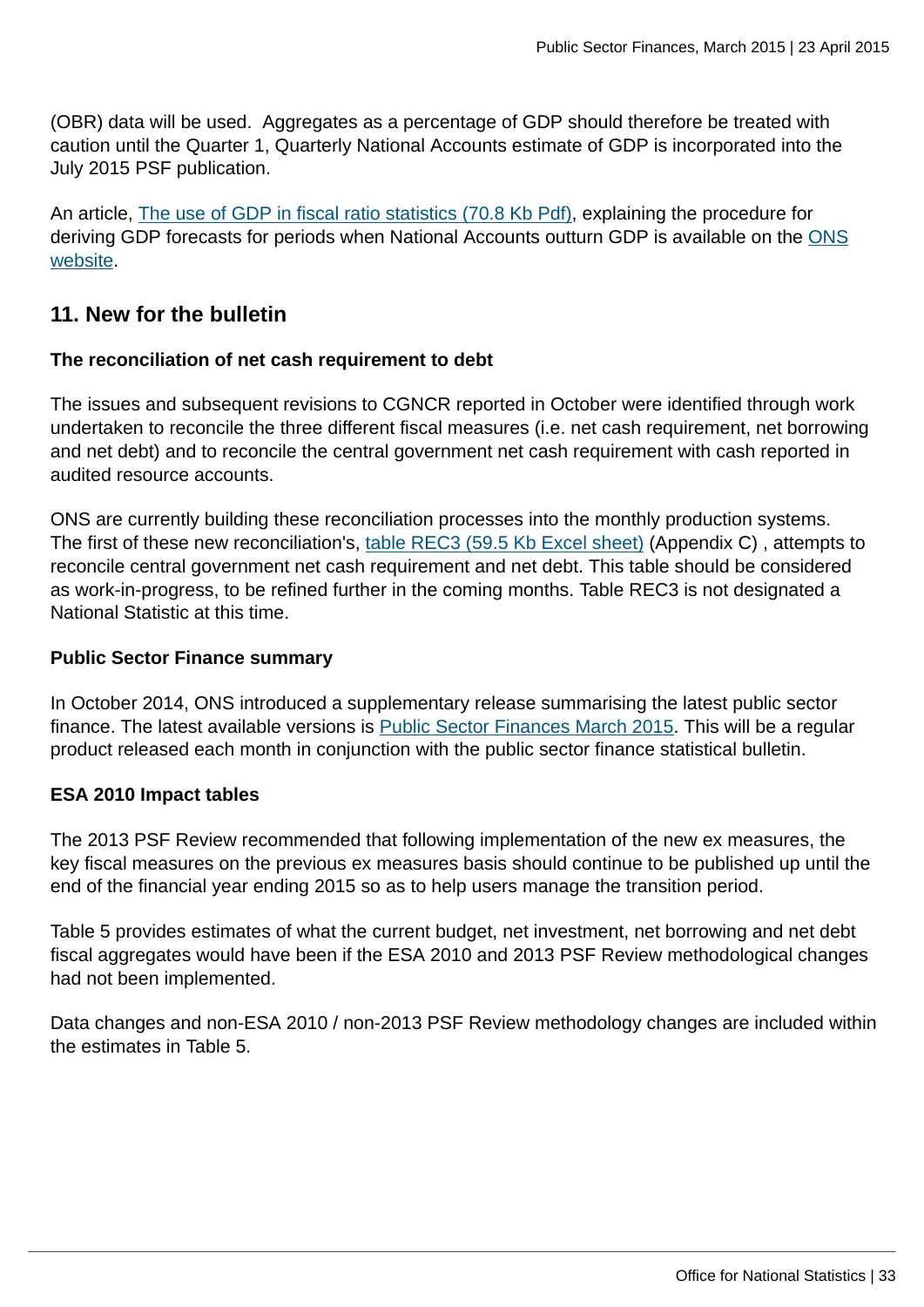|             | financial interventions |        |                                     | <b>Excluding the effects of temporary</b>              |                   | Including the effects<br>of temporary financial<br>interventions |        |                     |                 |  |  |
|-------------|-------------------------|--------|-------------------------------------|--------------------------------------------------------|-------------------|------------------------------------------------------------------|--------|---------------------|-----------------|--|--|
|             | PSCBD <sup>1</sup>      |        | PSNI <sup>2</sup> PSNB <sup>3</sup> | PSNB <sup>3</sup><br>$ex$ RM $5$<br>& APF <sup>6</sup> | PSND <sup>4</sup> | PSCBD <sup>1</sup>                                               |        | $PSNI2 PSNB3 PSND4$ |                 |  |  |
| 2007/08     | 10.6                    | 28.4   | 38.9                                | 38.9                                                   | 538.6             | 10.4                                                             | 28.4   | 38.8                | 633.0           |  |  |
| 2008/09     | 53.6                    | 45.1   | 98.7                                | 98.7                                                   | 633.5             | 39.9                                                             | 36.1   | 76.0                | 2,111.2         |  |  |
| 2009/10     | 111.2                   | 46.2   | 157.4                               | 157.4                                                  | 830.2             | 87.6                                                             | 41.3   |                     | 128.9 2,222.0   |  |  |
| 2010/11     | 102.9                   | 36.8   | 139.7                               | 139.7                                                  | 1,005.8           | 76.6                                                             | 36.5   |                     | 113.2 2,236.9   |  |  |
| 2011/12     | 91.1                    | 28.1   | 119.2                               |                                                        | 119.2 1,106.7     | 63.1                                                             | 28.6   |                     | 91.7 2,157.8    |  |  |
| 2012/13     | 87.5                    | $-6.4$ | 81.1                                |                                                        | 115.6 1,185.8     | 72.0                                                             | $-6.3$ |                     | 65.7 2,181.9    |  |  |
| 2013/14     | 72.3                    | 22.0   | 94.2                                |                                                        | 106.4 1,273.5     | 63.1                                                             | 22.0   |                     | 85.0 1,942.5    |  |  |
| 2014/15     | 60.5                    | 26.1   | 86.6                                |                                                        | 97.3 1,329.2      | 51.1                                                             | 26.0   |                     | 77.1 1,764.1    |  |  |
| 2014<br>Apr | 5.6                     | 0.7    | 6.3                                 |                                                        | 10.4 1,270.9      | 8.0                                                              | 0.7    |                     | 8.7 1,857.0     |  |  |
| <b>May</b>  | 12.0                    | 0.9    | 13.0                                |                                                        | 13.0 1,283.4      | 10.3                                                             | 0.9    |                     | 11.3 1,782.4    |  |  |
| Jun         | 9.7                     | 1.2    | 10.9                                |                                                        | 10.9 1,304.0      | 8.0                                                              | 1.2    |                     | 9.2 1,713.3     |  |  |
| Jul         | $-1.1$                  | 1.5    | 0.4                                 |                                                        | 0.9 1,299.0       | $-2.2$                                                           | 1.5    |                     | $-0.7$ 1,708.5  |  |  |
| Aug         | 10.2                    | 1.3    | 11.5                                |                                                        | 11.5 1,303.0      | 8.5                                                              | 1.3    |                     | 9.8 1,712.5     |  |  |
| <b>Sep</b>  | 9.6                     | 1.8    | 11.4                                |                                                        | 11.4 1,324.2      | 7.9                                                              | 1.8    |                     | 9.8 1,729.6     |  |  |
| Oct         | 1.7                     | 2.0    | 3.7                                 |                                                        | 7.8 1,320.6       | 4.1                                                              | 2.0    |                     | 6.1 1,731.9     |  |  |
| <b>Nov</b>  | 11.6                    | 2.0    | 13.6                                |                                                        | 13.6 1,328.8      | 9.9                                                              | 2.0    |                     | 11.9 1,740.4    |  |  |
| <b>Dec</b>  | 9.0                     | 3.3    | 12.2                                |                                                        | 12.2 1,357.9      | 7.3                                                              | 3.2    |                     | 10.6 1,765.4    |  |  |
| 2015<br>Jan | $-13.5$                 | 3.1    | $-10.4$                             |                                                        | $-8.3$ 1,336.5    | $-13.1$                                                          | 3.0    |                     | $-10.1$ 1,746.2 |  |  |
| Feb         | 3.0                     | 2.8    | 5.8                                 |                                                        | 5.8 1,338.4       | 1.3                                                              | 2.8    |                     | 4.2 1,748.2     |  |  |
| Mar         | 2.6                     | 5.5    | 8.1                                 |                                                        | 8.1 1,357.8       | 0.9                                                              | 5.5    |                     | 6.4 1,764.1     |  |  |

**Table 5: Estimated Key Aggregates on an ESA95 basis and without PSF Review Changes**

£billion

**Table notes:**

1. Public Sector Current Budget Deficit

- 2. Public Sector Net Investment
- 3. Public Sector Net Borrowing
- 4. Public Sector Net Debt
- 5. Royal Mail Pension Plan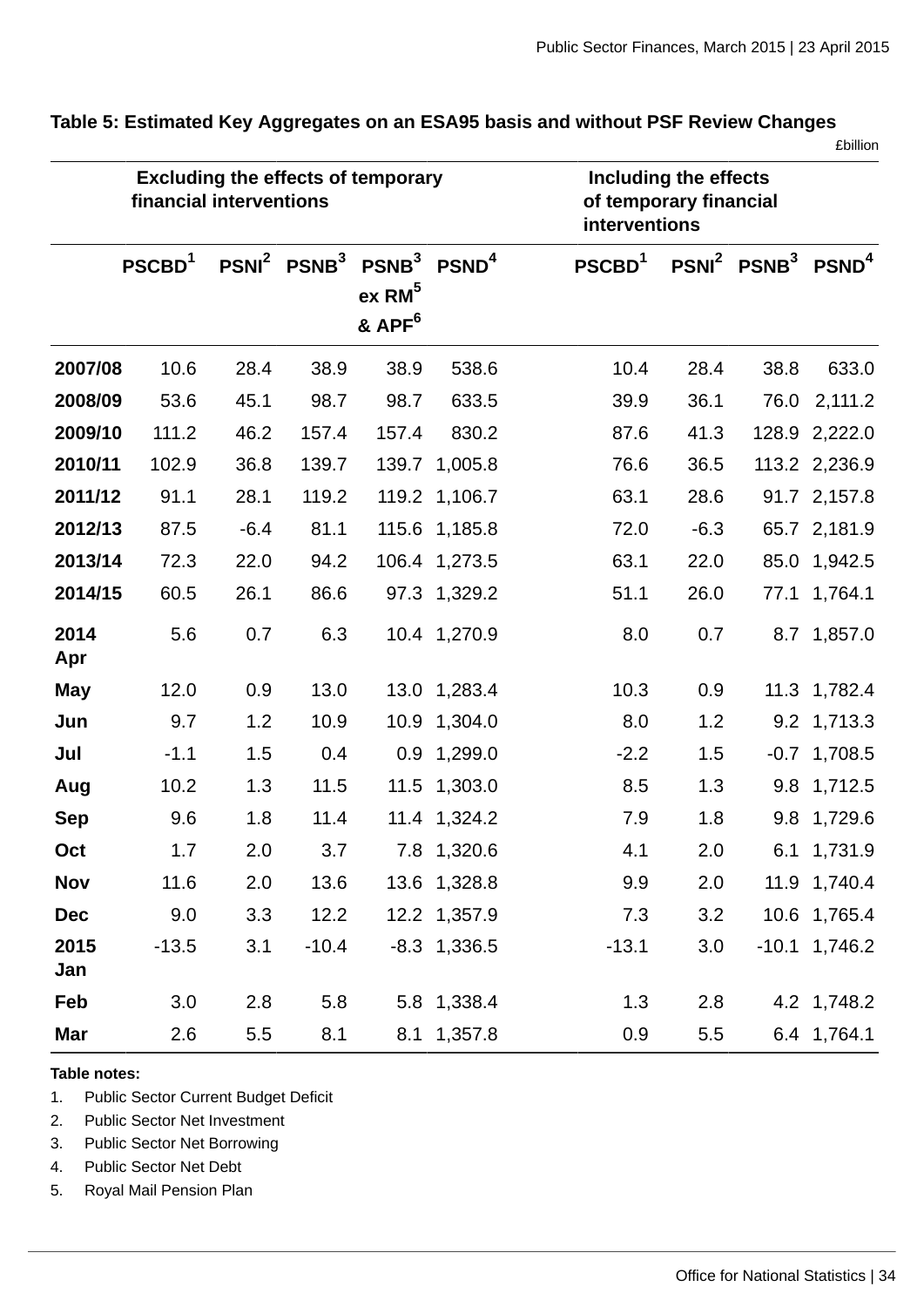6. Bank of England Asset Purchase Facility

#### **Download table**

**XLS** [XLS format](http://www.ons.gov.uk:80/ons/rel/psa/public-sector-finances/march-2015/prt-table-5.xls) (237 Kb)

# **List of tables in this bulletin**

# **Public Sector Finances Tables**

- **PSA1 Public Sector Summary**
- PSA2 Public Sector Net Borrowing: by sector
- PSA3 Public Sector Current Budget Deficit, Net Borrowing and Net Cash Requirement (excluding public sector banks)
- PSA4 Public Sector Net Debt (excluding public sector banks)
- PSA5A Long Run of Fiscal Indicators as a percentage of GDP on a financial year basis
- PSA5B Long Run of Fiscal Indicators as a percentage of GDP on a quarterly basis\*
- PSA6A Net Borrowing : month and year-to-date comparisons
- PSA6B Central Government Account: overview
- PSA6C Central Government Account: Total Revenue,Total Expenditure and Net Borrowing
- PSA6D Central Government Account: Current Receipts
- PSA6E Central Government Account: Current Expenditure
- PSA6F Central Government Account: Net Investment
- PSA6G Local Government Account: Overview\*
- PSA6H Local Government Account: Total Revenue, Total Expenditure and Net Borrowing\*
- PSA6I Local Government Account: Current Receipts\*
- PSA6J Local Government Account: Current Expenditure\*
- PSA6K Local Government Account: Net Investment\*
- REC1 Reconciliation of Public Sector Net Borrowing and Net Cash Requirement (excluding banking groups)
- REC2 Reconciliation of Central Government Net Borrowing and Net Cash Requirement
- PSA7A Public Sector Net Cash Requirement
- PSA7B Public Sector Net Cash Requirement\*
- PSA7C Central Government Net Cash Requirement
- PSA7D Central Government Net Cash Requirement on own account (receipts and outlays on a cash basis)
- PSA8A General Government Consolidated Gross Debt nominal values at end of period
- PSA8B Public Sector Consolidated Gross Debt nominal values at end of period
- PSA8C General Government Net Debt nominal values at end of period
- PSA8D Public Sector Net Debt nominal values at end of period
- PSA9 Bank of England Asset Purchase Facility Fund (APF)
- PSA10 Public Sector transactions by subsector and economic category
- PSA1R Public sector statistics: Revisions since last publication\*
- PSA2R Public Sector Net Borrowing: by sector; Revisions since last publication
- PSA6R Central Government Account: overview; Revisions since last publication\*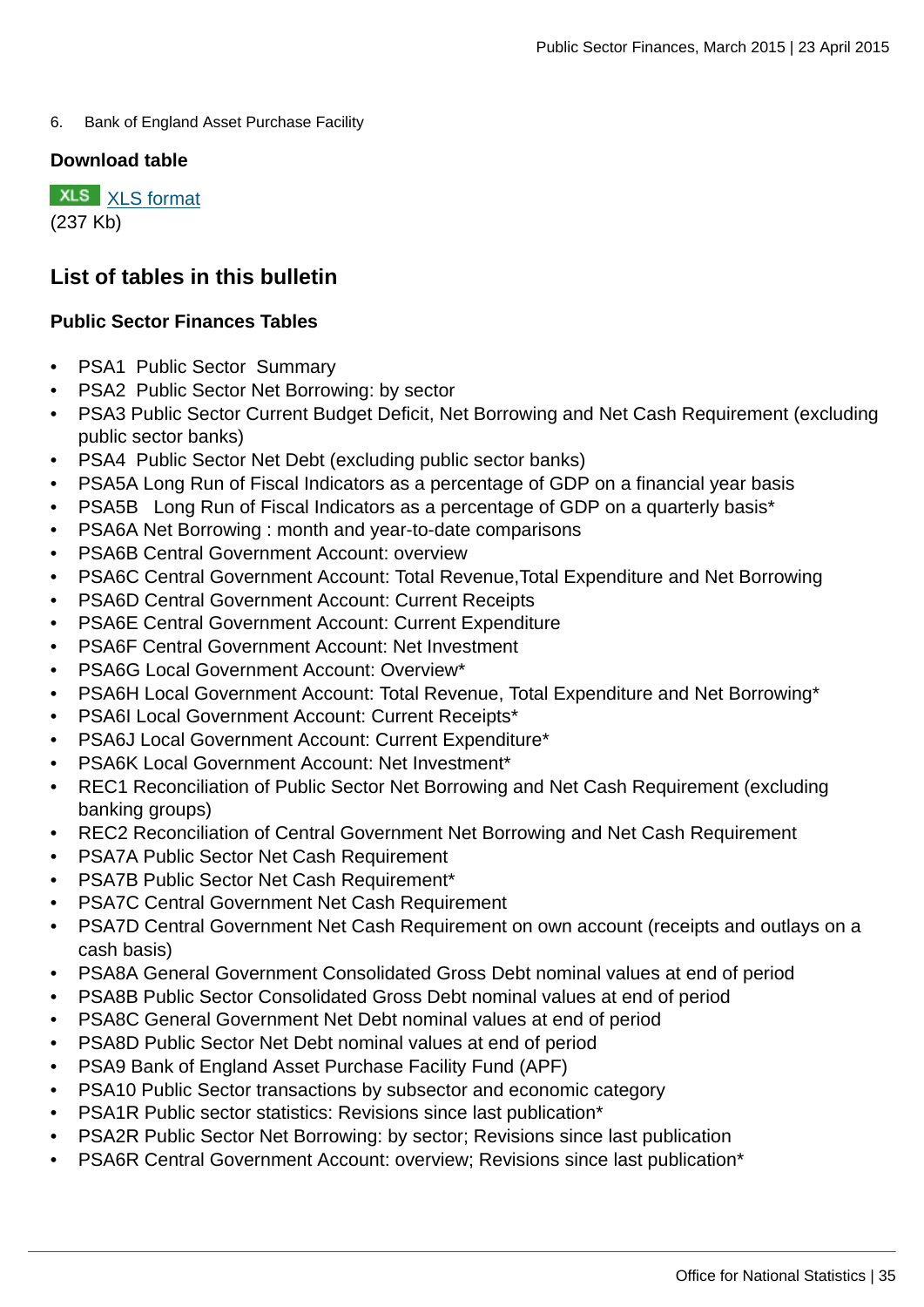- \* These tables are published in Excel format only.
- Appendices Data in this release
- Appendix A Public Sector Finances tables 1-10
- Appendix B Large impacts on public sector fiscal measures excluding financial intervention (one off events).
- Appendix C Table REC3 Reconciliation of Central Government Net Cash Requirement and Net Debt.

This table should be considered as work-in-progress, to be refined further in the coming months. Table REC3 is not designated a National Statistic at this time.

• Appendix D Revisions Analysis on several key components of the central government account (current receipts, current expenditure, net borrowing and net cash requirement).

# **Background notes**

### 1. **Data quality**

A [summary quality \(201.4 Kb Pdf\)](http://www.ons.gov.uk:80/ons/guide-method/method-quality/quality/quality-information/economy/summary-quality-report-for-public-sector-finances.pdf) report for the public sector finances is available on the ONS website. This report describes in detail the intended uses of the statistics presented in this publication, their general quality and the methods used to produce them.

2. An [overview note](http://www.ons.gov.uk:80/ons/guide-method/method-quality/specific/economy/public-sector-statistics/index.html) on the data sources used within public sector finances and the quality assurance processes that are undertaken in compiling the statistical release was published on the ONS website on 19 October 2012.

### 3. **Definitions**

A [methodology guide \(360.3 Kb Pdf\)](http://www.ons.gov.uk:80/ons/guide-method/method-quality/specific/economy/public-sector-finances/monthly-statistics-on-public-sector-finances--a-methodological-guide.pdf) to monthly public sector finance statistics is available on the ONS website. It explains the concepts and measurement of the monthly data, plus those previously published, and gives some long runs of historical data. The following background notes provide further information regarding the monthly data.

#### 4. **Range of measures published**

In this bulletin we publish the headline measures of borrowing and debt (PSNB ex and PSND ex) in tables as well as the wider measures of borrowing and debt that include public sectors banks.

5. Since 1997, it has been an essential feature of the UK Public Sector Finances' fiscal measures that they are based on National Accounts and European Government Finance Statistics concepts. It is important that these fiscal measures continue to be aligned with these international standards to ensure a high degree of comparability between domestic and international measures and because the Government bases its fiscal policy on these aligned measures.

#### 6. **Coherence**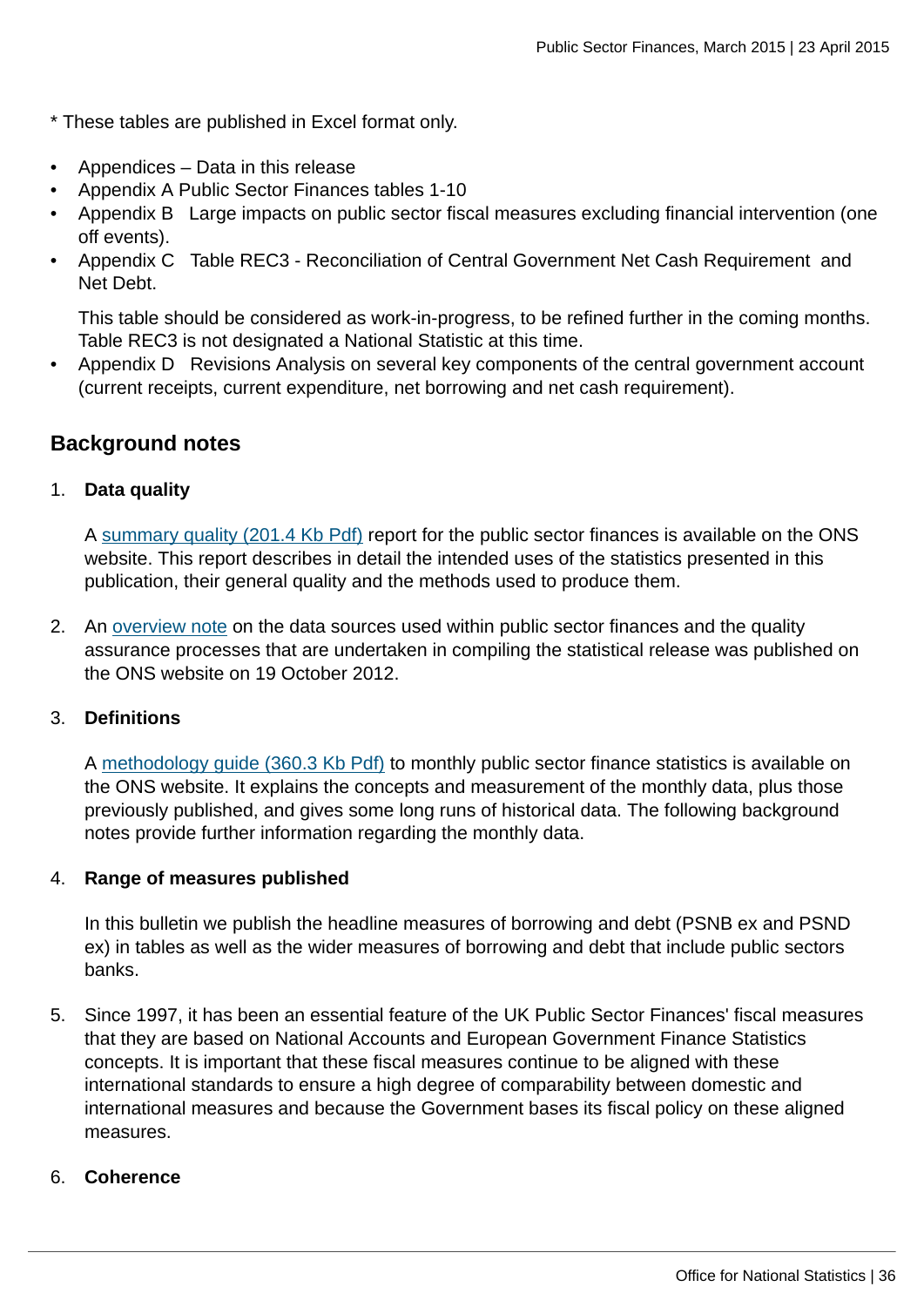EU Council Directive 2011/85/EU (part of the enhanced EU economic governance package regulations known as the "six pack") includes statistical requirements for government finance statistics relating to the monthly publication of statistics and annual publication of specific contingent liabilities and other potential liabilities. Tables PSA6C and PSA6H were introduced in 2014 into the PSF bulletin in order to fully comply with the monthly government finance statistics requirements.

On 22 December 2014, ONS published for the first time the required information on government contingent liabilities and other potential liabilities. These figures will be reported for this first year as experimental statistics while further work is carried out to establish data sources for these statistics.

- 7. The Public Sector Finances (PSF) has a more flexible revisions policy than other National Accounts data. Therefore, PSF data may be inconsistent with the published GDP and Sector and Financial Accounts datasets because a revision may not be incorporated into the main National Accounts dataset until a later date. In Blue Book 2013, a process of alignment took place between National Accounts and Public Sector Finances. This significantly reduced the historic differences between National Accounts and Public Sector Finances. For more details of the alignment work and the existing differences between Public Sector Finances and National Accounts see the [ONS article](http://www.ons.gov.uk:80/ons/rel/psa/improving-government-statistics---aligning-the-public-sector-finances-and-national-accounts-and-other-developments-to-public-sector-statistics/2013/art---psa-improving-government-statistics.html) on the subject.
- 8. General government net borrowing reported in this bulletin forms the basis of the reports of Government Debt and Deficit under the Maastricht Treaty. This was most recently reported on 16 January 2015. The next bulletin will be published in 17 April 2015.
- 9. The definition of general government net borrowing to be reported for the European Excessive Deficit Procedure (EDP) is slightly different to that used for National Accounts.

The bulletin on [General Government Debt and Deficit under the Maastricht Treaty](http://www.ons.gov.uk:80/ons/rel/psa/eu-government-debt-and-deficit-returns/march-2013/stb---march-2013.html) includes a table which reconciles the EDP defined general government net borrowing and that published here in the Public Sector Finances Statistical Bulletin.

10. Tax receipts data published in this bulletin are presented in terms of broad tax categories (e.g. Income Tax, VAT). For more detail on individual taxes users can go to the [HM Revenue &](http://www.ons.gov.uk:80/ons/external-links/other-government-departments/hmt/hm-revenue---customs-website.html) [Customs](http://www.ons.gov.uk:80/ons/external-links/other-government-departments/hmt/hm-revenue---customs-website.html) website and access a monthly publication which provides cash tax receipts data which are entirely consistent with the data published in Table PSF5A and B of the bulletin.

# 11. **OSCAR - Online System for Central Accounting and Reporting**

In June 2010, HM Treasury published as part of the Government transparency agenda, raw data from the COINS database (the predecessor to OSCAR) for the years 2005/06 to 2009/10. From September 2012 onwards the data releases have been made from OSCAR – the new accounting system. The latest in-year quarterly data were released on 20 March 2015 and the latest annual data was released on 21 October 2014. The data are accessible from [HM](https://www.gov.uk/government/collections/hmt-oscar-publishing-from-the-database) [Treasury's website.](https://www.gov.uk/government/collections/hmt-oscar-publishing-from-the-database)

# 12. **Accuracy**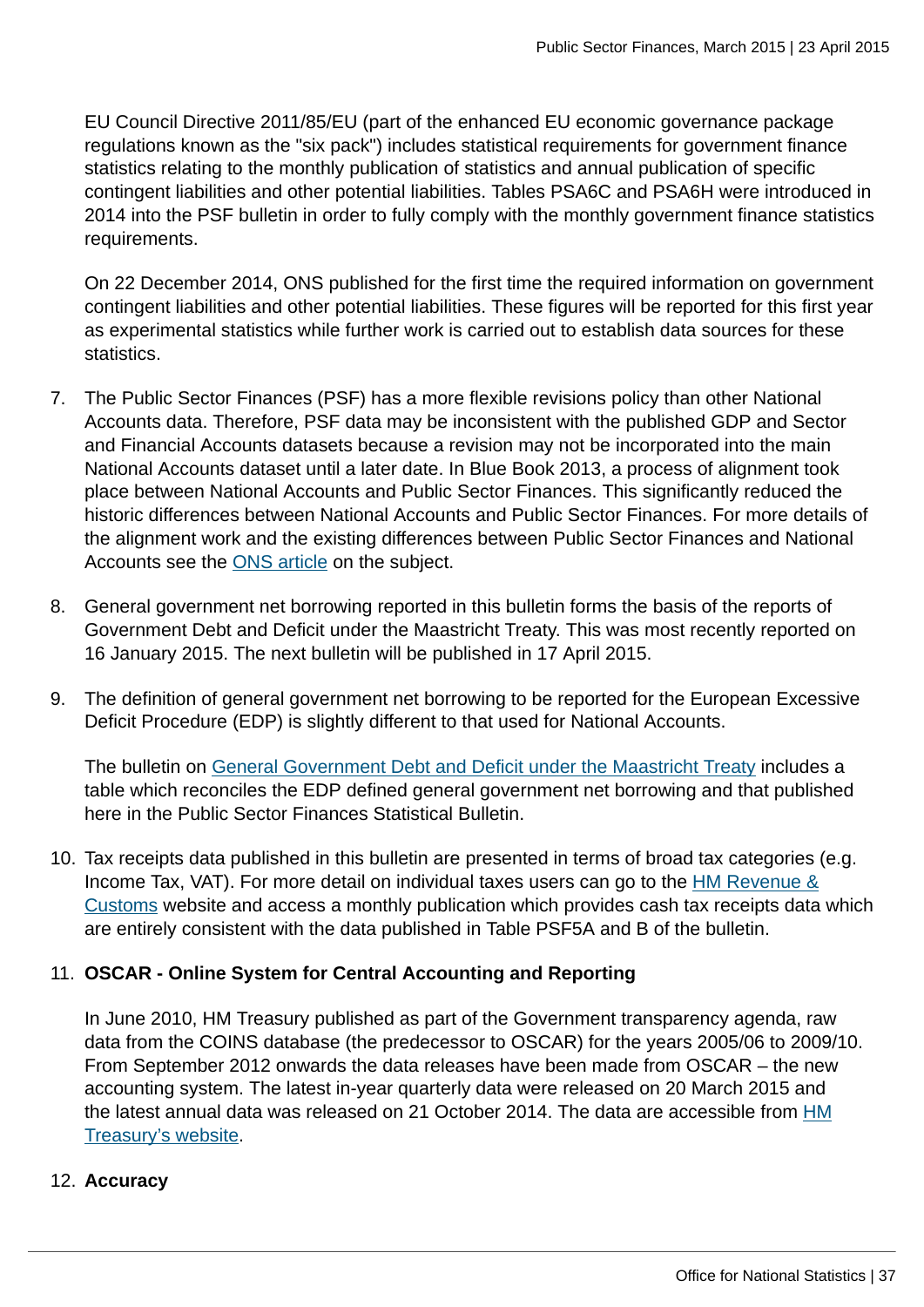Central government departmental expenditure data are subject to various validation processes and improve over time. They go through four main stages:

Stage 1 – Initially, they are estimated using in-year reported data;

Stage 2 – In the July following the completion of the financial year, departments update their full financial year estimates (but with no in-year profile), for publication in the Treasury's Public Spending National Statistics annual publication. These estimates will be in line with the audited resource accounts for most departments;

Stage 3 – For the autumn update of the Treasury's Public Spending National Statistics these financial year estimates are updated;

Stage 4 – In March the following year the winter update of the Treasury's Public Spending National Statistics is published and the financial year estimates are further improved. All departments' and devolved administrations' accounts will have been audited and finalised by this stage. These revisions are not normally included in the Public Sector Finances statistical bulletin until the September release.

Data up to and including 2012/13 are at Stage 4 while data for 2013/14 are currently at Stage 2 and data for 2014/15 are at Stage 1.

13. The local government data for the financial year ending 2011, 2012 and 2013 for local authorities are based on final outturns for receipts and expenditure. Data for 2013/14 are mainly based on final outturns (provisional outturns have been used for Scotland). Estimates for the financial year ending 2015 are based on a combination of in-year returns and forecast data. These are subject to revision when outturn data become available.

### 14. **Revisions**

Currently data for the public sector banking groups are only available for periods up to June 2014. Values for months from July 2014 onwards are ONS estimates. Consequently these, and the aggregates which include the impacts of financial interventions, may be revised substantially when actual data becomes available

15. One indication of the reliability of the key indicators in this bulletin can be obtained by monitoring the size of revisions. A statistical test is applied to the average revision to determine whether it is statistically significantly different from zero. A spreadsheet giving these estimates and the calculations behind the averages in the tables is available as appendix D to this statistical bulletin.

The table, focusing on the central government account (current receipts, current expenditure, net borrowing and net cash requirement), summarises the size and direction of revisions from first publication to one year later. The average of five years worth of such revisions is shown; for example – from those first published in January 2008 (for December 2008 to January 2014) first estimates. Please note that these indicators only report summary measures for revisions, the revised data may still be subject to measurement error.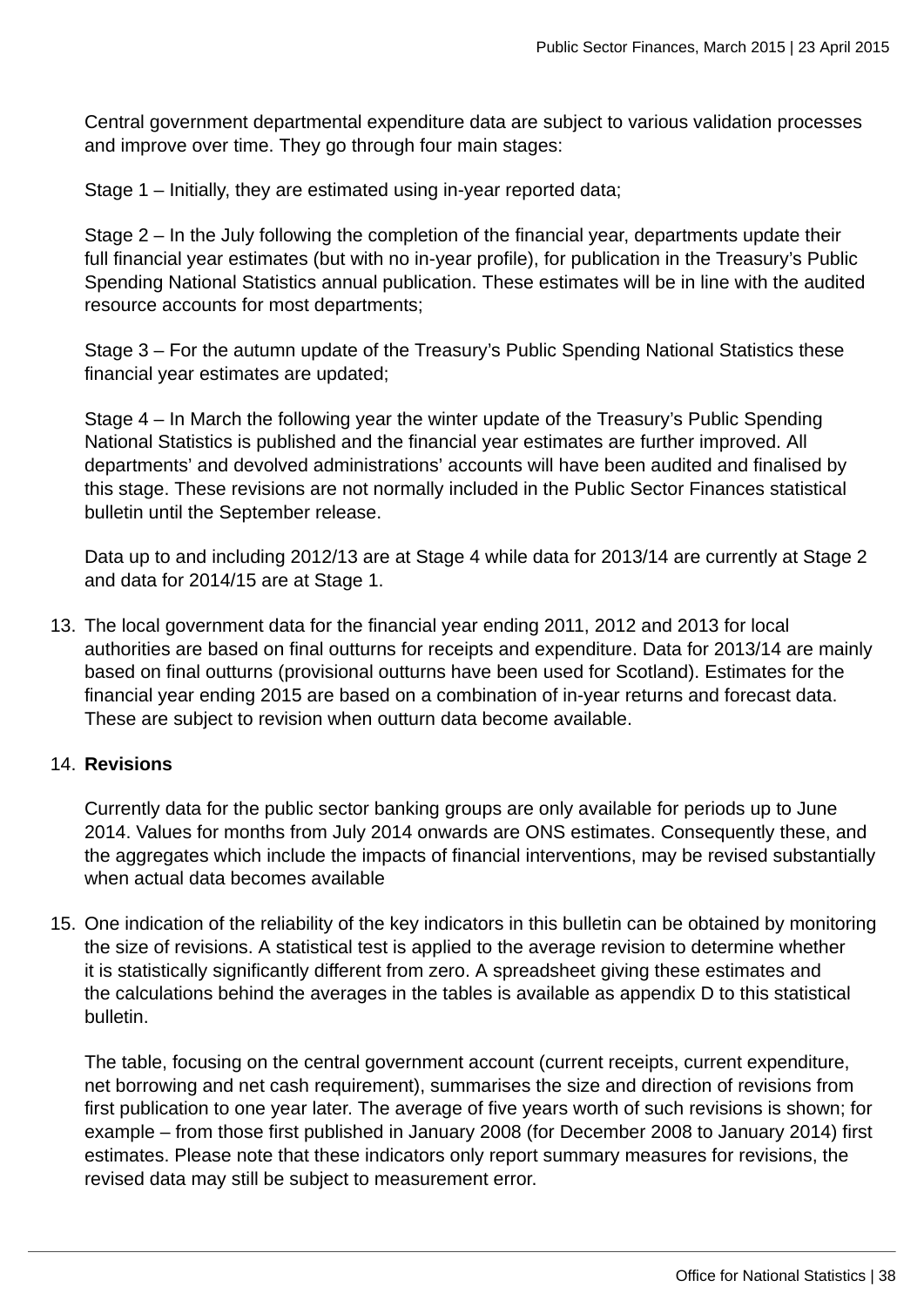16. **National Non-Domestic Rates (business rates**). In the financial year 2013/14 there was a change in the way national non-domestic rates were collected and re-distributed to local government. However, because the transactions take place between central and local government the impact on the overall public sector finances was, and will continue to be neutral.

The profile of the payments from central government to local government was previously relatively stable across the financial year. Under the new method some of the money is now transferred at the beginning and end of the financial year.

17. A further development which is expected to reduce the size of local government data revisions and improve the reliability of in-year local government data is the introduction of the [Quarterly](http://www.ons.gov.uk:80/ons/external-links/other-government-departments/dclg/dclg--revenue-expenditure-and-financing-2011-12.html) [Revenue Outturn](http://www.ons.gov.uk:80/ons/external-links/other-government-departments/dclg/dclg--revenue-expenditure-and-financing-2011-12.html) data collection by the Department for Communities and Local Government. These data, first collected during 2011/12, provide quarterly updates for the main aspects of local government accrued current expenditure. The Public Sector Finances bulletin has used these data in its estimates of in-year local government net borrowing since January 2012.

# 18. **Publication policy**

A [brief paper \(87.7 Kb Pdf\)](http://www.ons.gov.uk:80/ons/guide-method/method-quality/specific/economy/public-sector-finances/sources-and-quality-assurance-procedures.pdf) explaining the roles and responsibilities of ONS and HM Treasury when producing and publishing the public sector finances statistical release is on the ONS website.

- 19. [A note \(81 Kb Pdf\)](http://www.ons.gov.uk:80/ons/guide-method/method-quality/specific/economy/public-sector-finances/users-of-government-finance-statistics.pdf) on the main uses and users of the public sector finances statistics was published on the ONS website on 21 September 2012.
- 20. Recommendations for the improvement of the Public Sector Finances Statistical Bulletin may be emailed to [psa@ons.gsi.gov.uk](mailto:psa@ons.gsi.gov.uk)
- 21. Special arrangements apply to the Public Sector Finances, which is produced jointly with HM Treasury. A list of ministers and officials with [pre-publication access](http://www.ons.gov.uk:80/ons/rel/psa/public-sector-finances/march-2015/pra-psf-march-2015.html) to the contents of this bulletin is available on request. In addition some members of the Treasury's Fiscal Statistics and Policy (FSP) team will have access to them at all stages, because they are involved in the compilation or quality assurance of data, and some members of the Treasury's Communications team will see the bulletin, but only within the 24 hour pre-release period, because they place these data on the website.
- 22. The [United Kingdom Statistics Authority](http://www.ons.gov.uk:80/ons/external-links/stats-authority/statistics-authority-s-website.html) has designated these statistics as National Statistics, in accordance with the Statistics and Registration Service Act 2007 and signifying compliance with the [Code of Practice for Official Statistics](http://www.ons.gov.uk:80/ons/guide-method/the-national-statistics-standard/code-of-practice/index.html).
- 23. Designation can be broadly interpreted to mean that the statistics:
	- meet identified user needs;
	- are well explained and readily accessible;
	- are produced according to sound methods; and
	- are managed impartially and objectively in the public interest.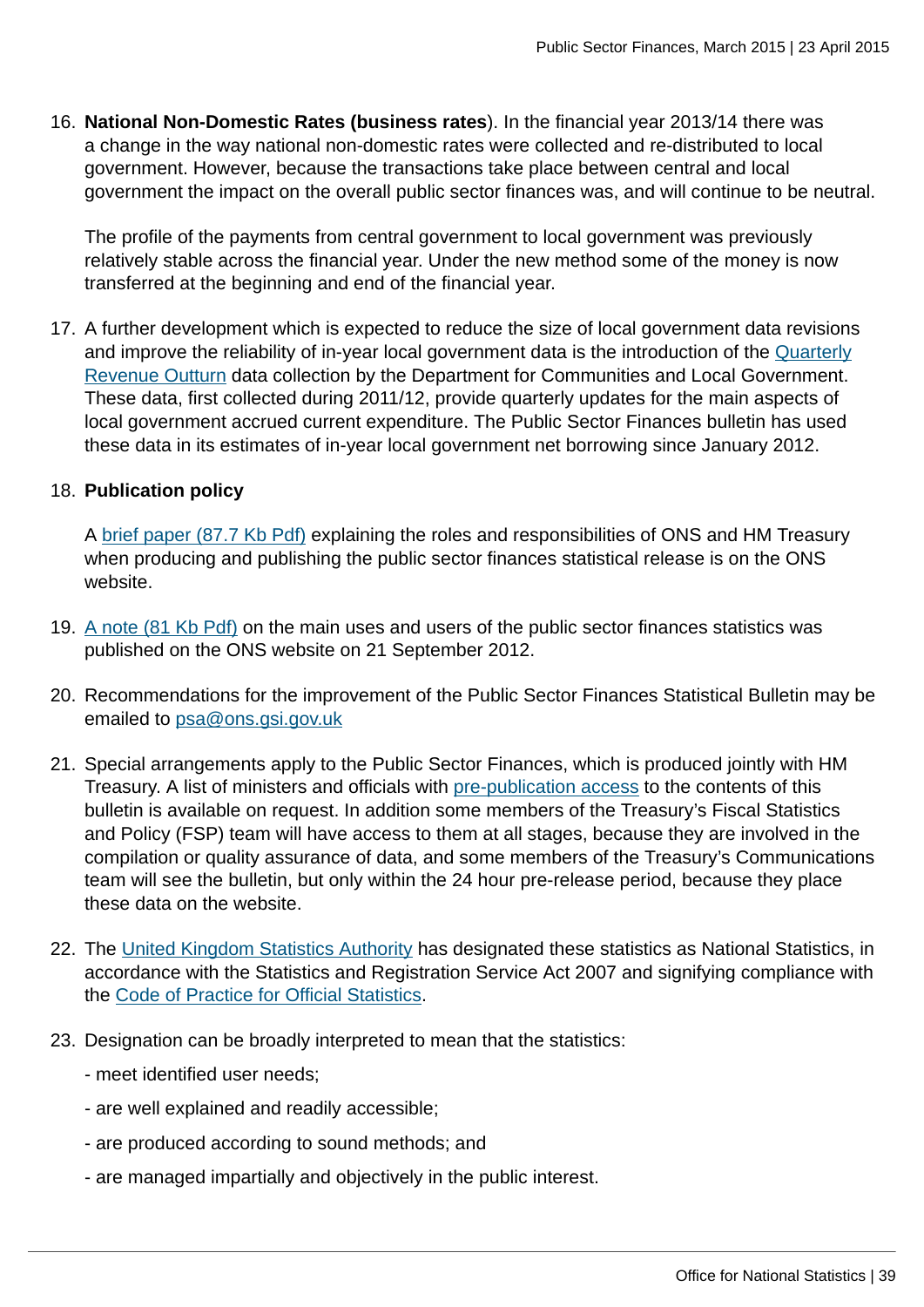Once statistics have been designated as National Statistics it is a statutory requirement that the Code of Practice shall continue to be observed

24. Public sector finance data series previously published in Financial Statistics are made available for download on the Public Sector Finances web page. Tables 1.2A, 1.3A and 1.4A which are updated monthly will continue to be available monthly, published concurrently with the PSF Supplementary data, while Tables 1.3B, 1.3C and 1.3D will be available quarterly.

# 25. **Following ONS**

As part of our continuous engagement strategy, comments are welcomed on ways in which the Public Sector Finances Statistical Bulletin might be improved. Please email: [psa@ons.gsi.gov.uk](mailto:psa@ons.gsi.gov.uk)

- 26. Follow ONS on [Twitter](http://www.ons.gov.uk:80/ons/external-links/social-media/twitter.html) and [Facebook](http://www.ons.gov.uk:80/ons/external-links/social-media/index.html)
- 27. Details of the policy governing the release of new data are available by visiting [www.statisticsauthority.gov.uk/assessment/code-of-practice/index.html](http://www.statisticsauthority.gov.uk/assessment/code-of-practice/index.html) or from the Media Relations Office email: [media.relations@ons.gsi.gov.uk](mailto:media.relations@ons.gsi.gov.uk)

# **Copyright**

© Crown copyright 2015

You may use or re-use this information (not including logos) free of charge in any format or medium, under the terms of the Open Government Licence. To view this licence, visit www.nationalarchives.gov.uk/doc/open-government-licence/ or write to the Information Policy Team, The National Archives, Kew, London TW9 4DU, or email: [psi@nationalarchives.gsi.gov.uk](mailto:psi@nationalarchives.gsi.gov.uk).

This document is also available on our website at [www.ons.gov.uk.](http://www.ons.gov.uk/)

# **Statistical contacts**

**Name Phone Department Email** Fraser Munro +44 (0)1633 456402 Public Sector

**Finances** 

[psa@ons.gsi.gov.uk](mailto:psa@ons.gsi.gov.uk)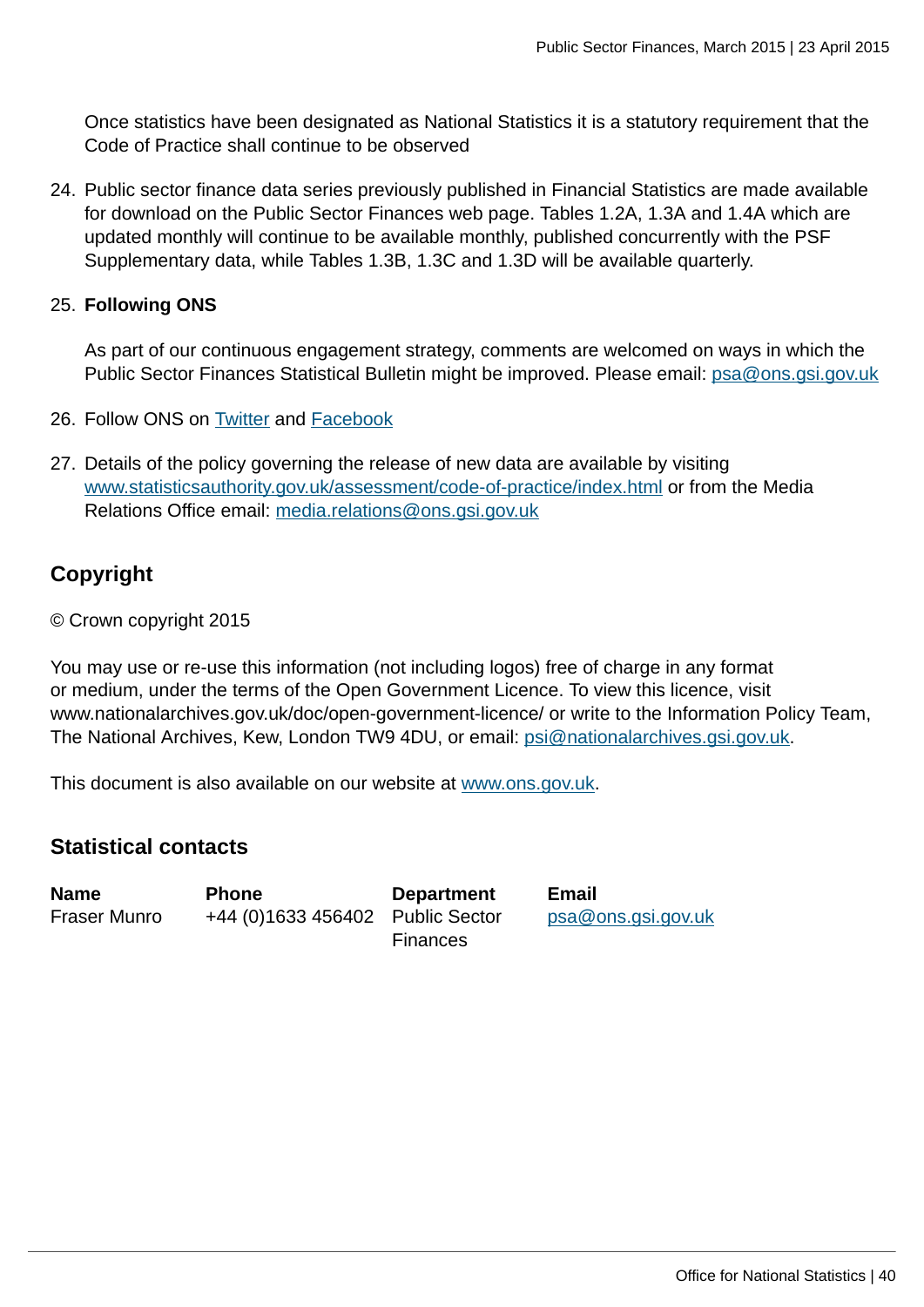**Next Publication Date:** 22 May 2015

**Issuing Body:** Office for National Statistics

**Media Contact Details:** Telephone: 0845 604 1858 (8.30am-5.30pm Weekdays)

Emergency out of hours (limited service): 07867 906553

Email: [media.relations@ons.gsi.gov.uk](mailto:media.relations@ons.gsi.gov.uk)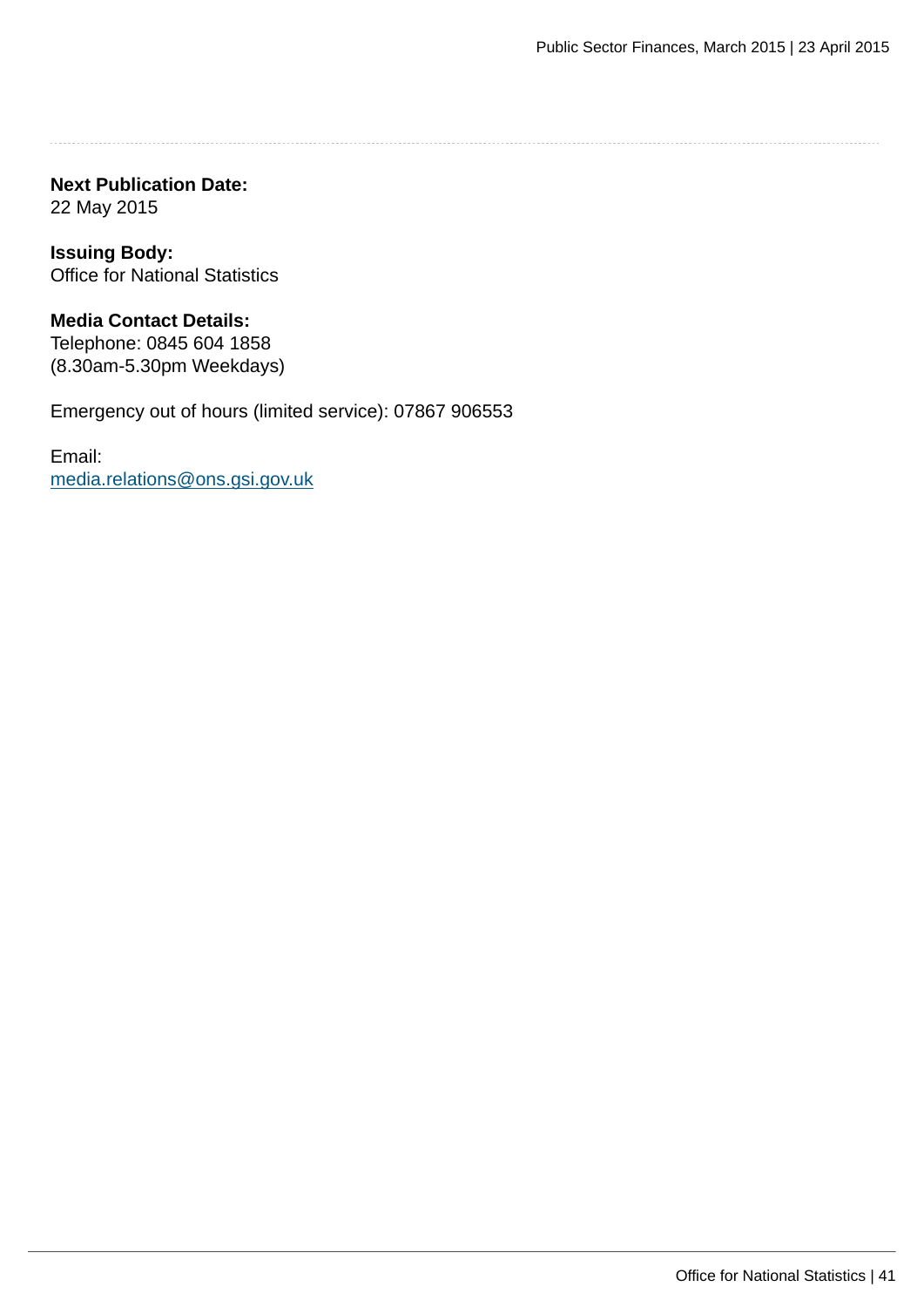# **PSA1 Public Sector Summary**

|                                      |                                                         |                                                         | Excluding public sector banks                             |                                                     |                                              |                                                         |                                                         |                                                           |                                                                     |                                                        |
|--------------------------------------|---------------------------------------------------------|---------------------------------------------------------|-----------------------------------------------------------|-----------------------------------------------------|----------------------------------------------|---------------------------------------------------------|---------------------------------------------------------|-----------------------------------------------------------|---------------------------------------------------------------------|--------------------------------------------------------|
|                                      | Current<br><b>Budget</b><br>Deficit                     | Net<br>Investment                                       | Net Borrowing <sup>1</sup>                                | Net Debt<br>(£ billion)                             | Net Debt as a<br>% GDP                       | Current<br><b>Budget</b><br>Deficit                     | Net<br>Investment                                       | Net Borrowing <sup>1</sup>                                | Net Debt<br>(£ billion)                                             | Net Debt as a<br>% GDP                                 |
| 2006<br>2007<br>2008<br>2009<br>2010 | -JW2T<br>9 2 6 1<br>11779<br>30 046<br>98 877<br>98 391 | -JW2Z<br>27 005<br>28713<br>43 627<br>53 184<br>43 4 79 | -J5II<br>36 266<br>40 492<br>73 673<br>152 061<br>141 870 | HF6W<br>529.8<br>566.7<br>691.9<br>883.9<br>1 080.7 | HF6X<br>36.7<br>37.4<br>46.5<br>57.9<br>68.0 | -ANMU<br>9 2 6 1<br>11 688<br>21 085<br>80 156<br>83725 | -ANNW<br>27 005<br>28 757<br>38 307<br>44 481<br>43 251 | -ANNX<br>36 266<br>40 445<br>59 392<br>124 637<br>126 977 | <b>RUTN</b><br>529.8<br>666.6<br>2 156.8<br>2 2 6 0.5<br>2 2 6 4 .5 | <b>RUTO</b><br>36.7<br>44.0<br>145.1<br>148.2<br>142.6 |
| 2011                                 | 79 333                                                  | 34 689                                                  | 114 022                                                   | 1 180.5                                             | 72.1                                         | 57 249                                                  | 35 129                                                  | 92 378                                                    | 2 2 4 1 . 1                                                         | 136.9                                                  |
| 2012                                 | 85 787                                                  | 39 4 44                                                 | 125 231                                                   | 1 287.5                                             | 76.6                                         | 72 119                                                  | 39 518                                                  | 111 637                                                   | 2 2 0 2.4                                                           | 131.0                                                  |
| 2013                                 | 74 578                                                  | 26 551                                                  | 101 129                                                   | 1 388.7                                             | 79.3                                         | 65 696                                                  | 26 561                                                  | 92 257                                                    | 2 2 2 3.4                                                           | 127.0                                                  |
| 2014                                 | 66 144                                                  | 29 8 82                                                 | 96 0 26                                                   | 1488.1                                              | 81.4                                         | 58 448                                                  | 29 7 78                                                 | 88 226                                                    | 1799.8                                                              | 98.4                                                   |
| 2006/07                              | 8 1 2 3                                                 | 28792                                                   | 36 915                                                    | 526.7                                               | 36.0                                         | 8 1 2 3                                                 | 28 7 9 2                                                | 36 915                                                    | 526.7                                                               | 36.0                                                   |
| 2007/08                              | 8832                                                    | 32 048                                                  | 40 880                                                    | 558.2                                               | 36.7                                         | 8693                                                    | 32 084                                                  | 40 777                                                    | 652.6                                                               | 42.9                                                   |
| 2008/09                              | 51 226                                                  | 49 5 25                                                 | 100 751                                                   | 724.4                                               | 49.0                                         | 37 875                                                  | 40 524                                                  | 78 399                                                    | 2 132.2                                                             | 144.1                                                  |
| 2009/10                              | 103 330                                                 | 50 191                                                  | 153 521                                                   | 956.4                                               | 62.0                                         | 86 149                                                  | 45 274                                                  | 131 424                                                   | 2 2 4 5 . 3                                                         | 145.6                                                  |
| 2010/11                              | 93 291                                                  | 41 562                                                  | 134 853                                                   | 1 101.1                                             | 68.7                                         | 74 938                                                  | 41 238                                                  | 116 176                                                   | 2 2 6 1 . 8                                                         | 141.2                                                  |
| 2011/12                              | 81 437                                                  | 32 010                                                  | 113 447                                                   | 1 191.0                                             | 72.3                                         | 62 325                                                  | 32 476                                                  | 94 801                                                    | 2 185.0                                                             | 132.6                                                  |
| 2012/13                              | 83 333                                                  | 36 376                                                  | 119 709                                                   | 1 2 9 9.1                                           | 76.7                                         | 71 287                                                  | 36 423                                                  | 107 710                                                   | 2 2 1 1 . 9                                                         | 130.6                                                  |
| 2013/14                              | 71 064                                                  | 27 415                                                  | 98 479                                                    | 1 402.1                                             | 79.1                                         | 62 248                                                  | 27 400                                                  | 89 648                                                    | 1975.2                                                              | 111.4                                                  |
| 2014/15                              | 56 910                                                  | 30 4 27                                                 | 87 337                                                    | 1484.3                                              | 80.4                                         | 49 216                                                  | 30 321                                                  | 79 537                                                    | 1796.0                                                              | 97.3                                                   |
| 2011 Q4                              | 28 955                                                  | 6981                                                    | 35 936                                                    | 1 180.5                                             | 72.1                                         | 24 498                                                  | 7 200                                                   | 31 698                                                    | 2 2 4 1 . 1                                                         | 136.9                                                  |
| 2012 Q1                              | 5 6 27                                                  | 14733                                                   | 20 360                                                    | 1 191.0                                             | 72.3                                         | 2014                                                    | 14 760                                                  | 16774                                                     | 2 185.0                                                             | 132.6                                                  |
| Q2                                   | 32 847                                                  | 13 119                                                  | 45 966                                                    | 1 2 2 1 .0                                          | 73.8                                         | 29 234                                                  | 13 146                                                  | 42 380                                                    | 2 148.5                                                             | 129.8                                                  |
| Q <sub>3</sub>                       | 17 551                                                  | 4 8 5 4                                                 | 22 405                                                    | 1 241.4                                             | 74.6                                         | 14 330                                                  | 4 8 6 4                                                 | 19 194                                                    | 2 163.6                                                             | 130.0                                                  |
| Q4                                   | 29 762                                                  | 6738                                                    | 36 500                                                    | 1 287.5                                             | 76.6                                         | 26 541                                                  | 6748                                                    | 33 289                                                    | 2 2 0 2.4                                                           | 131.0                                                  |
| 2013 Q1                              | 3 1 7 3                                                 | 11 665                                                  | 14 838                                                    | 1 2 9 9.1                                           | 76.7                                         | 1 1 8 2                                                 | 11 665                                                  | 12 847                                                    | 2 2 1 1.9                                                           | 130.6                                                  |
| Q2                                   | 28 134                                                  | 2960                                                    | 31 094                                                    | 1 3 2 9.7                                           | 77.6                                         | 26 143                                                  | 2 9 6 0                                                 | 29 103                                                    | 2 187.8                                                             | 127.7                                                  |
| Q3                                   | 16 303                                                  | 4796                                                    | 21 099                                                    | 1 350.9                                             | 78.0                                         | 13853                                                   | 4 8 0 1                                                 | 18 654                                                    | 2 197.2                                                             | 126.9                                                  |
| Q4                                   | 26 968                                                  | 7 1 3 0                                                 | 34 098                                                    | 1 388.7                                             | 79.3                                         | 24 5 18                                                 | 7 1 3 5                                                 | 31 653                                                    | 2 2 2 3.4                                                           | 127.0                                                  |
| 2014 Q1                              | $-341$                                                  | 12 5 29                                                 | 12 188                                                    | 1 402.1                                             | 79.1                                         | $-2266$                                                 | 12 504                                                  | 10 238                                                    | 1975.2                                                              | 111.4                                                  |
| Q2                                   | 28 018                                                  | 3514                                                    | 31 532                                                    | 1 4 3 5 . 3                                         | 80.1                                         | 26 093                                                  | 3 4 8 9                                                 | 29 5 82                                                   | 1747.0                                                              | 97.5                                                   |
| Q <sub>3</sub>                       | 15721                                                   | 5750                                                    | 21 471                                                    | 1 4 5 2.1                                           | 80.2                                         | 13798                                                   | 5723                                                    | 19521                                                     | 1763.8                                                              | 97.4                                                   |
| Q4                                   | 22 746                                                  | 8 0 8 9                                                 | 30 835                                                    | 1488.1                                              | 81.4                                         | 20 823                                                  | 8 0 6 2                                                 | 28 8 85                                                   | 1799.8                                                              | 98.4                                                   |
| 2015 Q1                              | $-9575$                                                 | 13 0 74                                                 | 3 4 9 9                                                   | 1484.3                                              | 80.4                                         | $-11498$                                                | 13 047                                                  | 1549                                                      | 1796.0                                                              | 97.3                                                   |
| 2013 Mar                             | 5841                                                    | 5614                                                    | 11 455                                                    | 1 2 9 9.1                                           | 76.7                                         | 5 1 7 6                                                 | 5614                                                    | 10790                                                     | 2 2 1 1.9                                                           | 130.6                                                  |
| Apr                                  | 7825                                                    | 1 0 4 2                                                 | 8867                                                      | 1 2 9 8.9                                           | 76.4                                         | 7 1 6 2                                                 | 1 0 4 2                                                 | 8 2 0 4                                                   | 2 193.5                                                             | 129.0                                                  |
| May                                  | 10757                                                   | 798                                                     | 11 555                                                    | 1 3 1 4 .2                                          | 77.0                                         | 10 094                                                  | 798                                                     | 10892                                                     | 2 190.5                                                             | 128.4                                                  |
| Jun                                  | 9552                                                    | 1 1 2 0                                                 | 10 672                                                    | 1 3 2 9.7                                           | 77.6                                         | 8887                                                    | 1 1 2 0                                                 | 10 007                                                    | 2 187.8                                                             | 127.7                                                  |
| Jul                                  | $-1525$                                                 | 1670                                                    | 145                                                       | 1 3 3 0 . 3                                         | 77.4                                         | $-2342$                                                 | 1672                                                    | $-670$                                                    | 2 184.6                                                             | 127.1                                                  |
| Aug                                  | 9429                                                    | 1 3 5 8                                                 | 10787                                                     | 1 3 3 5 . 5                                         | 77.4                                         | 8612                                                    | 1 3 6 0                                                 | 9972                                                      | 2 185.8                                                             | 126.7                                                  |
| Sep                                  | 8 3 9 9                                                 | 1768                                                    | 10 167                                                    | 1 350.9                                             | 78.0                                         | 7583                                                    | 1769                                                    | 9 3 5 2                                                   | 2 197.2                                                             | 126.9                                                  |
| Oct                                  | 5 5 5 9                                                 | 2085                                                    | 7644                                                      | 1 3 5 2.1                                           | 77.8                                         | 4742                                                    | 2 0 8 7                                                 | 6829                                                      | 2 194.8                                                             | 126.3                                                  |
| Nov                                  | 13 4 22                                                 | 2 1 3 4                                                 | 15 556                                                    | 1 3 6 7 .5                                          | 78.4                                         | 12 605                                                  | 2 1 3 6                                                 | 14741                                                     | 2 2 0 6.3                                                           | 126.5                                                  |
| Dec                                  | 7987                                                    | 2911                                                    | 10898                                                     | 1 388.7                                             | 79.3                                         | 7 1 7 1                                                 | 2912                                                    | 10 083                                                    | 2 2 2 3 . 4                                                         | 127.0                                                  |
| 2014 Jan                             | $-9242$                                                 | 3 2 0 8                                                 | $-6034$                                                   | 1 377.9                                             | 78.3                                         | $-9884$                                                 | 3 200                                                   | $-6684$                                                   | 2 125.5                                                             | 120.9                                                  |
| Feb                                  | 6 1 6 5                                                 | 4 2 3 0                                                 | 10 395                                                    | 1 3 8 4 .9                                          | 78.4                                         | 5 5 2 3                                                 | 4 2 2 2                                                 | 9745                                                      | 2 045.5                                                             | 115.8                                                  |
| Mar                                  | 2736                                                    | 5 0 9 1                                                 | 7827                                                      | 1 402.1                                             | 79.1                                         | 2 0 9 5                                                 | 5 0 8 2                                                 | 7 1 7 7                                                   | 1975.2                                                              | 111.4                                                  |
| Apr                                  | 8537                                                    | 770                                                     | 9 3 0 7                                                   | 1 4 0 4 .1                                          | 78.9                                         | 7895                                                    | 762                                                     | 8657                                                      | 1890.1                                                              | 106.2                                                  |
| May                                  | 10889                                                   | 1 2 2 7                                                 | 12 116                                                    | 1417.0                                              | 79.4                                         | 10 247                                                  | 1 2 1 9                                                 | 11 4 66                                                   | 1815.8                                                              | 101.7                                                  |
| Jun                                  | 8592                                                    | 1517                                                    | 10 109                                                    | 1 4 3 5 . 3                                         | 80.1                                         | 7951                                                    | 1508                                                    | 9 4 5 9                                                   | 1747.0                                                              | 97.5                                                   |
| Jul                                  | $-1712$                                                 | 1868                                                    | 156                                                       | 1431.0                                              | 79.6                                         | $-2353$                                                 | 1859                                                    | $-494$                                                    | 1742.7                                                              | 96.9                                                   |
| Aug                                  | 9011                                                    | 1651                                                    | 10 662                                                    | 1435.1                                              | 79.5                                         | 8 3 7 0                                                 | 1 6 4 2                                                 | 10 012                                                    | 1746.7                                                              | 96.8                                                   |
| Sep                                  | 8 4 2 2                                                 | 2 2 3 1                                                 | 10 653                                                    | 1 4 5 2.1                                           | 80.2                                         | 7781                                                    | 2 2 2 2                                                 | 10 003                                                    | 1763.8                                                              | 97.4                                                   |
| Oct                                  | 4562                                                    | 2 2 5 2                                                 | 6814                                                      | 1454.5                                              | 80.0                                         | 3921                                                    | 2 2 4 3                                                 | 6 1 6 4                                                   | 1766.2                                                              | 97.2                                                   |
| Nov                                  | 10 444                                                  | 2 2 6 1                                                 | 12 705                                                    | 1463.0                                              | 80.3                                         | 9803                                                    | 2 2 5 2                                                 | 12 055                                                    | 1774.7                                                              | 97.4                                                   |
| Dec                                  | 7740                                                    | 3576                                                    | 11 316                                                    | 1488.1                                              | 81.4                                         | 7 0 9 9                                                 | 3567                                                    | 10 666                                                    | 1799.8                                                              | 98.4                                                   |
| 2015 Jan                             | $-12592$                                                | 3 2 4 9                                                 | $-9343$                                                   | 1466.5                                              | 80.0                                         | $-13233$                                                | 3 2 4 0                                                 | $-9993$                                                   | 1778.1                                                              | 97.0                                                   |
| Feb                                  | 1837                                                    | 3614                                                    | 5451                                                      | 1468.4                                              | 79.8                                         | 1 1 9 6                                                 | 3605                                                    | 4 8 0 1                                                   | 1780.0                                                              | 96.8                                                   |
| Mar                                  | 1 1 8 0                                                 | 6211                                                    | 7 3 9 1                                                   | 1 4 8 4 . 3                                         | 80.4                                         | 539                                                     | 6 20 2                                                  | 6741                                                      | 1796.0                                                              | 97.3                                                   |

1 Net Borrowing = Current Budget Deficit + Net Investment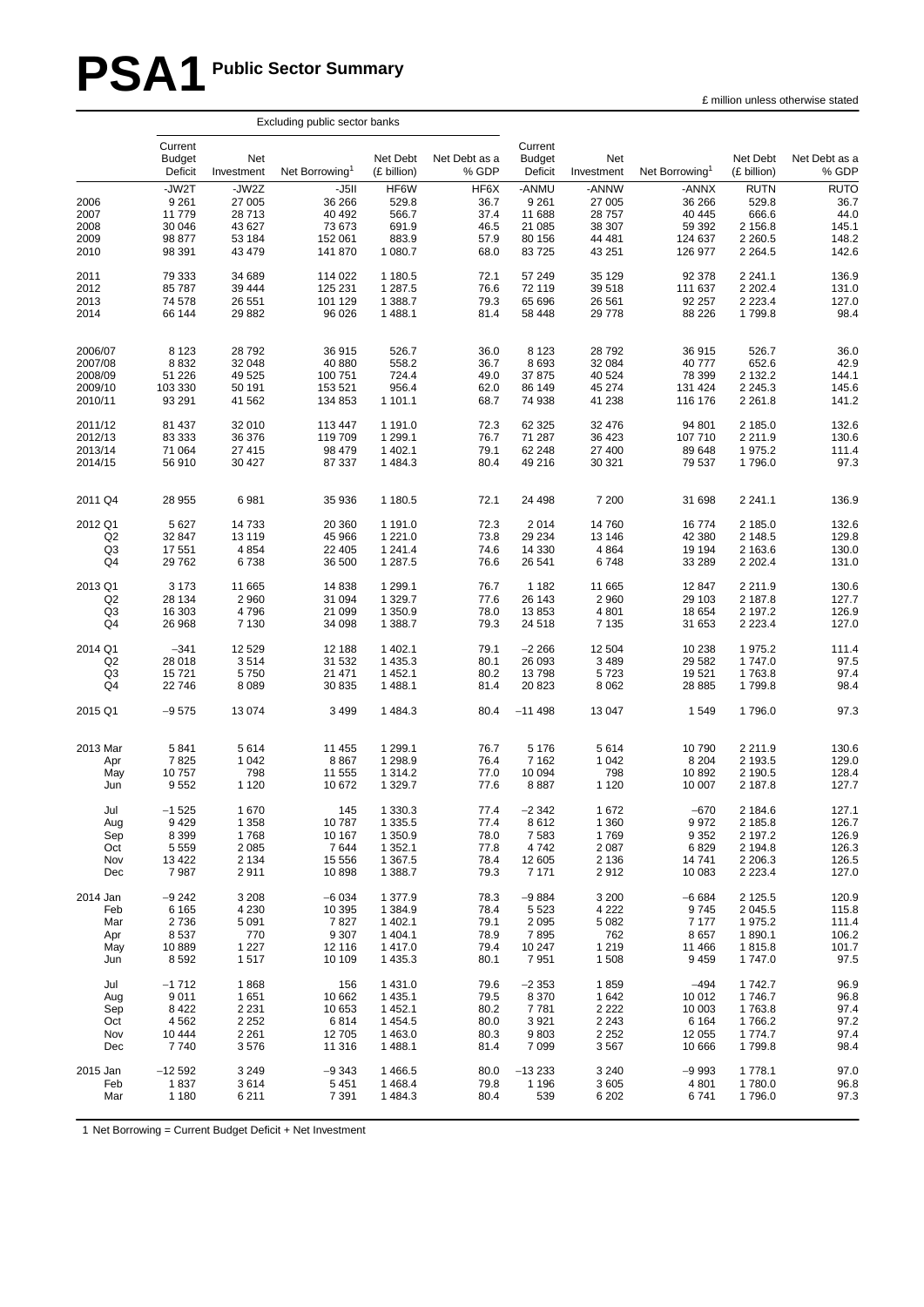# **PSA2 Public Sector Net Borrowing : by sector**

£ million

|                                                               |                                                             | Net Borrowing                                             |                                                            |                                                             |                                                                           |                                                                       |                                                          |                                                           |  |  |  |  |  |  |
|---------------------------------------------------------------|-------------------------------------------------------------|-----------------------------------------------------------|------------------------------------------------------------|-------------------------------------------------------------|---------------------------------------------------------------------------|-----------------------------------------------------------------------|----------------------------------------------------------|-----------------------------------------------------------|--|--|--|--|--|--|
|                                                               | Central<br>government                                       | Local government                                          | General<br>government<br>(Maastricht<br>Deficit)           | Non-financial<br>PCs                                        | Bank of England<br>(including APF <sup>1</sup> &<br>$SLS2$ ) <sup>3</sup> | <b>Public Sector</b><br>excluding public<br>sector banks<br>(PSNB ex) | Public sector<br>banks                                   | <b>Public Sector</b><br>(PSNB)                            |  |  |  |  |  |  |
| 2006<br>2007<br>2008<br>2009<br>2010                          | -NMFJ<br>38752<br>41 011<br>71 350<br>152 080<br>147 964    | -NMOE<br>2 2 2 6<br>3 4 3 9<br>6 2 7 8<br>8 3 2 5<br>2800 | -NNBK<br>40 978<br>44 450<br>77 628<br>160 405<br>150 764  | -CPCM<br>$-4629$<br>$-3876$<br>$-3418$<br>$-3656$<br>$-792$ | -JW2H<br>$-83$<br>$-82$<br>$-537$<br>$-4688$<br>$-8102$                   | $-J5II$<br>36 266<br>40 492<br>73 673<br>152 061<br>141 870           | $-IL6B$<br>$-47$<br>$-14281$<br>$-27424$<br>$-14893$     | -ANNX<br>36 266<br>40 445<br>59 392<br>124 637<br>126 977 |  |  |  |  |  |  |
| 2011<br>2012<br>2013<br>2014                                  | 120 173<br>130 586<br>94 722<br>102 885                     | 3 3 6 7<br>7 0 21<br>3608<br>$-464$                       | 123 540<br>137 607<br>98 330<br>102 421                    | $-1265$<br>$-3098$<br>$-3119$<br>$-2566$                    | $-8253$<br>$-9278$<br>5918<br>$-3829$                                     | 114 022<br>125 231<br>101 129<br>96 0 26                              | $-21644$<br>$-13594$<br>$-8872$<br>$-7800$               | 92 378<br>111 637<br>92 257<br>88 226                     |  |  |  |  |  |  |
| 2006/07<br>2007/08<br>2008/09<br>2009/10<br>2010/11           | 36 753<br>43 102<br>95 202<br>156 906<br>139 725            | 4712<br>2676<br>7848<br>6 3 6 7<br>4 3 0 8                | 41 465<br>45 778<br>103 050<br>163 273<br>144 033          | $-4464$<br>$-4791$<br>$-1524$<br>$-3264$<br>$-1211$         | $-86$<br>$-107$<br>$-775$<br>$-6488$<br>$-7969$                           | 36 915<br>40 880<br>100 751<br>153 521<br>134 853                     | $-103$<br>$-22352$<br>$-22097$<br>$-18677$               | 36915<br>40777<br>78 399<br>131 424<br>116 176            |  |  |  |  |  |  |
| 2011/12<br>2012/13<br>2013/14<br>2014/15                      | 114 107<br>125 883<br>103 127<br>88 953                     | 10 549<br>153<br>$-1517$<br>3 2 1 2                       | 124 656<br>126 036<br>101 610<br>92 165                    | $-2251$<br>$-2936$<br>$-2679$<br>$-3099$                    | $-8958$<br>$-3391$<br>$-452$<br>$-1729$                                   | 113 447<br>119 709<br>98 479<br>87 337                                | $-18646$<br>$-11999$<br>$-8831$<br>$-7800$               | 94 801<br>107710<br>89 648<br>79 537                      |  |  |  |  |  |  |
| 2011 Q4                                                       | 34 988                                                      | 3 3 6 6                                                   | 38 354                                                     | $-128$                                                      | $-2290$                                                                   | 35 936                                                                | $-4238$                                                  | 31 698                                                    |  |  |  |  |  |  |
| 2012 Q1<br>Q <sub>2</sub><br>Q3<br>Q4                         | 11 050<br>52 446<br>27 134<br>39 956                        | 13 0 34<br>$-5652$<br>$-965$<br>604                       | 24 084<br>46794<br>26 169<br>40 560                        | $-1067$<br>$-259$<br>$-863$<br>$-909$                       | $-2657$<br>$-569$<br>$-2901$<br>$-3151$                                   | 20 360<br>45 966<br>22 405<br>36 500                                  | $-3586$<br>$-3586$<br>$-3211$<br>$-3211$                 | 16774<br>42 380<br>19 194<br>33 289                       |  |  |  |  |  |  |
| 2013 Q1<br>Q <sub>2</sub><br>Q3<br>Q4                         | 6 3 4 7<br>32 481<br>21 7 1 5<br>34 179                     | 6 1 6 6<br>$-9056$<br>2786<br>3712                        | 12 5 13<br>23 4 25<br>24 501<br>37 891                     | $-905$<br>$-804$<br>$-757$<br>$-653$                        | 3 2 3 0<br>8473<br>$-2645$<br>$-3140$                                     | 14 8 38<br>31 094<br>21 099<br>34 098                                 | $-1991$<br>$-1991$<br>$-2445$<br>$-2445$                 | 12847<br>29 103<br>18 654<br>31 653                       |  |  |  |  |  |  |
| 2014 Q1<br>Q <sub>2</sub><br>Q <sub>3</sub><br>Q <sub>4</sub> | 14752<br>40 393<br>21 638<br>26 102                         | 1 0 4 1<br>$-9516$<br>3 4 5 8<br>4 5 5 3                  | 15 793<br>30 877<br>25 096<br>30 655                       | $-465$<br>$-295$<br>$-1034$<br>$-772$                       | $-3140$<br>950<br>$-2591$<br>952                                          | 12 188<br>31 532<br>21 471<br>30 835                                  | $-1950$<br>$-1950$<br>$-1950$<br>$-1950$                 | 10 238<br>29 5 82<br>19521<br>28 8 85                     |  |  |  |  |  |  |
| 2015 Q1                                                       | 820                                                         | 4717                                                      | 5 5 3 7                                                    | $-998$                                                      | $-1040$                                                                   | 3 4 9 9                                                               | $-1950$                                                  | 1549                                                      |  |  |  |  |  |  |
| 2013 Mar<br>Apr<br>May<br>Jun                                 | 11 355<br>16 652<br>7892<br>7937                            | 1 4 9 3<br>$-10338$<br>1 1 0 6<br>176                     | 12 848<br>6 3 1 4<br>8998<br>8 1 1 3                       | $-329$<br>$-271$<br>$-266$<br>$-267$                        | $-1064$<br>2824<br>2823<br>2826                                           | 11 455<br>8867<br>11 555<br>10 672                                    | $-665$<br>$-663$<br>$-663$<br>$-665$                     | 10790<br>8 2 0 4<br>10892<br>10 007                       |  |  |  |  |  |  |
| Jul<br>Aug<br>Sep<br>Oct<br>Nov<br>Dec                        | 1 1 2 5<br>10 384<br>10 206<br>8 2 5 6<br>14 3 50<br>11 573 | $-193$<br>1711<br>1 2 6 8<br>662<br>2 4 6 4<br>586        | 932<br>12 095<br>11 474<br>8918<br>16814<br>12 159         | $-255$<br>$-250$<br>$-252$<br>$-228$<br>$-210$<br>$-215$    | $-532$<br>$-1058$<br>$-1055$<br>$-1046$<br>$-1048$<br>$-1046$             | 145<br>10787<br>10 167<br>7644<br>15 556<br>10898                     | $-815$<br>$-815$<br>$-815$<br>$-815$<br>$-815$<br>$-815$ | $-670$<br>9 972<br>9 352<br>6829<br>14741<br>10 083       |  |  |  |  |  |  |
| 2014 Jan<br>Feb<br>Mar<br>Apr<br>May<br>Jun                   | $-6458$<br>11 929<br>9 2 8 1<br>15 531<br>12 3 65<br>12 497 | 1691<br>$-376$<br>$-274$<br>-9 114<br>871<br>$-1273$      | $-4767$<br>11 553<br>9007<br>6417<br>13 236<br>11 224      | $-220$<br>$-110$<br>$-135$<br>$-164$<br>$-67$<br>$-64$      | $-1047$<br>$-1048$<br>$-1045$<br>3 0 5 4<br>$-1053$<br>$-1051$            | $-6034$<br>10 395<br>7827<br>9 3 0 7<br>12 116<br>10 109              | $-650$<br>$-650$<br>$-650$<br>$-650$<br>$-650$<br>$-650$ | $-6664$<br>9745<br>7 177<br>8 657<br>11 466<br>9459       |  |  |  |  |  |  |
| Jul<br>Aug<br>Sep<br>Oct<br>Nov<br>Dec                        | 798<br>10 146<br>10 694<br>3 1 6 4<br>11 845<br>11 093      | 235<br>1 909<br>1 3 1 4<br>888<br>2 1 5 3<br>1512         | 1 0 3 3<br>12 055<br>12 008<br>4 0 5 2<br>13 998<br>12 605 | $-350$<br>$-339$<br>$-345$<br>$-258$<br>$-258$<br>$-256$    | $-527$<br>$-1054$<br>$-1010$<br>3 0 2 0<br>$-1035$<br>$-1033$             | 156<br>10 662<br>10 653<br>6814<br>12 705<br>11 316                   | $-650$<br>$-650$<br>$-650$<br>$-650$<br>$-650$<br>$-650$ | $-494$<br>10 012<br>10 003<br>6 1 6 4<br>12 055<br>10 666 |  |  |  |  |  |  |
| 2015 Jan<br>Feb<br>Mar                                        | $-12660$<br>6 2 7 3<br>7 207                                | 2 5 9 3<br>540<br>1584                                    | $-100067$<br>6813<br>8791                                  | $-305$<br>$-328$<br>$-365$                                  | 1 0 2 9<br>$-1034$<br>$-1035$                                             | $-9343$<br>5 4 5 1<br>7 3 9 1                                         | $-650$<br>$-650$<br>$-650$                               | $-9993$<br>4801<br>6741                                   |  |  |  |  |  |  |

1 APF = Asset Purchase Facility

2 SLS = Special Liquidity Scheme.

3 Figures derived from Bank of England accounts and ONS estimates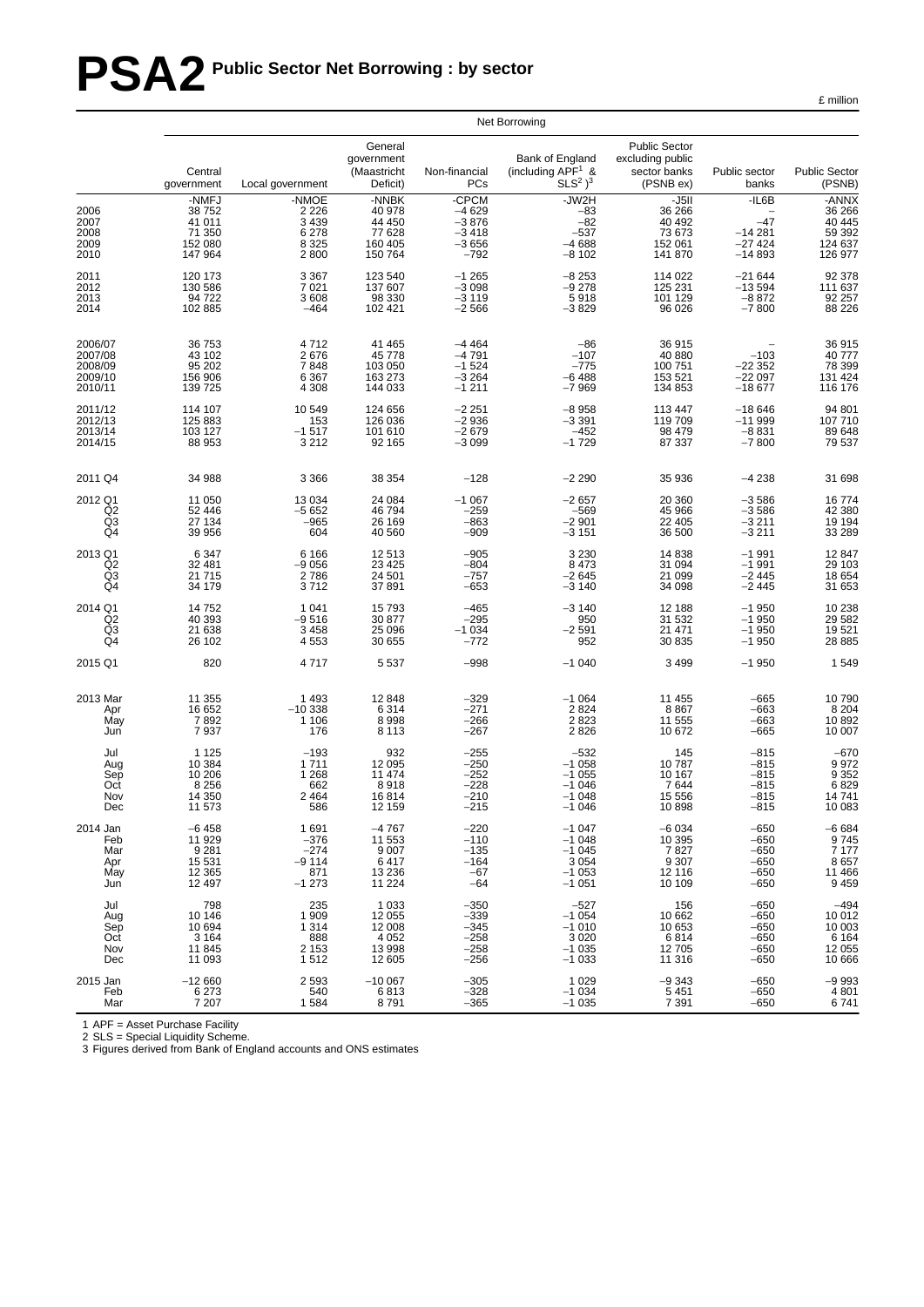# **PSA3** Public Sector Current Budget Deficit, Net Borrowing and<br> **PSA3** Net Cash Requirement (excluding public sector banks) **Net Cash Requirement (excluding public sector banks)**

|                                                                                                  |                  |               |               |               |               |              |               |              |                |              |              |               |              | £ billion    |
|--------------------------------------------------------------------------------------------------|------------------|---------------|---------------|---------------|---------------|--------------|---------------|--------------|----------------|--------------|--------------|---------------|--------------|--------------|
|                                                                                                  | 2001<br>/02      | 2002<br>/03   | 2003<br>/04   | 2004<br>/05   | 2005<br>/06   | 2006<br>/07  | 2007<br>/08   | 2008<br>/09  | 2009<br>/10    | 2010<br>/11  | 2011<br>/12  | 2012<br>/13   | 2013<br>/14  | 2014<br>/15  |
| Public sector current budget deficit excluding public sector banks: cumulative in financial year |                  |               |               |               |               |              |               |              |                |              |              |               |              |              |
| April                                                                                            | $-1.6$           | 0.8           | $-1.6$        | 0.9           | $-1.8$        | 0.2          | $-0.2$        | 0.8          | 5.6            | 5.5          | 8.4          | 9.0           | 7.8          | 8.5          |
| May                                                                                              | 0.8              | 7.9           | 5.8           | 7.7           | 6.4           | 6.8          | 7.6           | 11.1         | 20.5           | 20.2         | 19.6         | 22.7          | 18.6         | 19.4         |
| June                                                                                             | 3.0              | 10.1          | 11.6          | 12.8          | 12.1          | 12.9         | 13.6          | 17.4         | 36.0           | 32.6         | 30.8         | 32.8          | 28.1         | 28.0         |
| July                                                                                             | $-1.7$           | 6.9           | 9.9           | 9.4           | 8.2           | 4.6          | 5.4           | 9.4          | 38.8           | 32.8         | 27.4         | 29.9          | 26.6         | 26.3         |
| August                                                                                           | $-2.3$           | 8.7           | 14.1          | 15.4          | 11.9          | 9.9          | 11.6          | 16.8         | 49.4           | 43.1         | 36.7         | 40.4          | 36.0         | 35.3         |
| September                                                                                        | $-2.2$           | 11.0          | 16.1          | 19.5          | 15.7          | 14.4         | 15.8          | 24.1         | 61.0           | 54.5         | 46.9         | 50.4          | 44.4         | 43.7         |
| October<br>November                                                                              | $-8.7$<br>-5.5   | 7.4<br>14.8   | 14.1<br>19.2  | 16.2<br>24.4  | 12.9<br>21.7  | 10.3<br>17.8 | 11.5<br>20.3  | 21.9<br>35.0 | 68.1<br>82.1   | 59.3<br>75.5 | 51.9<br>65.2 | 55.5<br>69.3  | 50.0<br>63.4 | 48.3<br>58.7 |
| December                                                                                         | $-1.3$           | 18.2          | 25.5          | 29.7          | 27.6          | 22.2         | 25.8          | 47.1         | 94.7           | 89.8         | 75.8         | 80.2          | 71.4         | 66.5         |
| January                                                                                          | $-9.8$           | 11.2          | 18.5          | 17.5          | 13.3          | 8.4          | 8.3           | 36.5         | 91.5           | 80.3         | 65.7         | 70.3          | 62.2         | 53.9         |
| February                                                                                         | $-13.2$          | 9.1           | 14.8          | 16.1          | 11.2          | 5.4          | 4.6           | 38.5         | 95.2           | 86.3         | 73.4         | 77.5          | 68.3         | 55.7         |
| March                                                                                            | $-12.5$          | 11.5          | 16.4          | 21.1          | 14.6          | 8.1          | 8.8           | 51.2         | 103.3          | 93.3         | 81.4         | 83.3          | 71.1         | 56.9         |
|                                                                                                  | 2001             | 2002          | 2003          | 2004          | 2005          | 2006         | 2007          | 2008         | 2009           | 2010         | 2011         | 2012          | 2013         | 2014         |
| Public sector net borrowing excluding public sector banks: cumulative in financial year          | /02              | /03           | /04           | /05           | /06           | /07          | /08           | /09          | /10            | /11          | /12          | /13           | /14          | /15          |
|                                                                                                  |                  |               |               |               |               |              |               |              |                |              |              |               |              |              |
| April                                                                                            | $-1.1$           | 1.0           | $-0.9$        | 4.5           | $-0.2$        | 2.2          | 0.2           | 2.5          | 7.0            | 7.0          | 9.5          | 10.5          | 8.9          | 9.3          |
| May                                                                                              | 2.2              | 8.7           | 7.2           | 12.4          | 8.9           | 10.2         | 9.1           | 14.6         | 23.7           | 23.5         | 21.6         | 25.7          | 20.4         | 21.4         |
| June                                                                                             | 4.9              | 11.3          | 13.7          | 15.7          | 15.5          | 17.4         | 16.2          | 22.8         | 41.9           | 38.1         | 34.5         | 46.0          | 31.1         | 31.5         |
| July                                                                                             | 1.2<br>1.4       | 9.0<br>11.8   | 12.7<br>17.7  | 13.1<br>20.3  | 13.2<br>18.8  | 11.0<br>17.7 | 10.1<br>18.4  | 17.2<br>26.7 | 47.5<br>61.4   | 42.0<br>54.9 | 33.3<br>44.7 | 44.7<br>56.7  | 31.2<br>42.0 | 31.7<br>42.3 |
| August<br>September                                                                              | 2.3              | 15.1          | 20.6          | 25.6          | 24.2          | 24.2         | 24.2          | 39.4         | 76.8           | 69.2         | 57.2         | 68.4          | 52.2         | 53.0         |
| October                                                                                          | -3.2             | 12.7          | 19.5          | 23.4          | 23.4          | 21.2         | 22.2          | 40.1         | 86.9           | 77.1         | 64.0         | 75.4          | 59.8         | 59.8         |
| November                                                                                         | 1.2              | 21.5          | 25.6          | 33.3          | 34.8          | 30.8         | 33.3          | 56.1         | 104.5          | 96.4         | 79.2         | 91.1          | 75.4         | 72.5         |
| December                                                                                         | 6.6              | 26.2          | 32.7          | 40.5          | 43.0          | 37.9         | 41.5          | 74.3         | 125.6          | 113.9        | 93.1         | 104.9         | 86.3         | 83.8         |
| January                                                                                          | 0.1              | 21.8          | 28.8          | 31.9          | 32.1          | 27.5         | 27.2          | 71.7         | 127.5          | 109.0        | 86.7         | 99.1          | 80.3         | 74.5         |
| February                                                                                         | $-1.4$           | 22.2          | 27.4          | 34.6          | 34.0          | 28.0         | 28.6          | 80.4         | 137.3          | 120.0        | 98.3         | 108.3         | 90.7         | 79.9         |
| March                                                                                            | 0.7              | 26.9          | 31.6          | 43.5          | 41.4          | 36.9         | 40.9          | 100.8        | 153.5          | 134.9        | 113.4        | 119.7         | 98.5         | 87.3         |
|                                                                                                  | 2001<br>/02      | 2002<br>/03   | 2003<br>/04   | 2004<br>/05   | 2005<br>/06   | 2006<br>/07  | 2007<br>/08   | 2008<br>/09  | 2009<br>/10    | 2010<br>/11  | 2011<br>/12  | 2012<br>/13   | 2013<br>/14  | 2014<br>/15  |
| Public sector net cash requirement excluding public sector banks: cumulative in financial year   |                  |               |               |               |               |              |               |              |                |              |              |               |              |              |
| April                                                                                            | $-4.3$           | $-3.0$        | $-0.7$        | $-2.0$        | $-0.9$        | $-1.5$       | $-3.6$        | $-0.4$       | 8.4            | 6.8          | 2.5          | $-8.5$        | $-2.7$       | $-3.3$       |
| May                                                                                              | $-1.7$           | $-0.5$        | 5.1           | 1.4           | 4.4           | 6.1          | 2.7           | 11.5         | 27.3           | 21.5         | 12.8         | 2.6           | 6.8          | 10.5         |
| June                                                                                             | 6.3              | 6.7           | 15.3          | 12.6          | 16.9          | 19.0         | 12.8          | 25.6         | 49.7           | 42.1         | 32.1         | 20.2          | 16.9         | 27.3         |
| July                                                                                             | $-3.1$           | 0.8           | 9.1           | 6.0           | 8.6           | 8.5          | $-0.5$        | 13.3         | 52.7           | 39.5         | 25.3         | 14.2          | 7.8          | 22.3         |
| August                                                                                           | $-3.4$           | 2.9           | 12.6          | 9.5           | 13.4          | 12.3         | 4.9           | 24.3         | 64.2           | 44.8         | 36.0         | 23.5          | 16.8         | 26.6         |
| September                                                                                        | 0.2              | 7.9           | 21.1          | 20.3          | 25.6          | 24.6         | 13.7          | 63.2         | 85.5           | 66.0         | 54.8         | 41.6          | 28.0         | 45.8         |
| October                                                                                          | $-5.7$<br>0.3    | 6.0<br>13.0   | 19.4<br>24.6  | 19.1<br>28.3  | 21.0<br>30.0  | 16.1<br>23.6 | 9.1<br>18.5   | 69.4<br>82.7 | 92.8           | 68.2<br>85.0 | 53.0         | 45.8          | 22.4<br>35.1 | 45.0         |
| November<br>December                                                                             | 9.7              | 24.8          | 37.4          | 43.2          | 45.5          | 37.1         | 34.6          | 131.7        | 108.7<br>164.9 | 110.2        | 62.8<br>84.2 | 58.0<br>78.9  | 55.8         | 53.8<br>76.9 |
| January                                                                                          | $-2.3$           | 13.1          | 23.0          | 26.5          | 24.3          | 16.1         | 12.7          | 128.7        | 163.2          | 94.9         | 66.5         | 60.9          | 41.4         | 59.4         |
| February                                                                                         | $-4.2$           | 13.2          | 23.7          | 27.2          | 26.5          | 18.1         | 15.8          | 136.6        | 171.7          | 100.9        | 73.0         | 62.2          | 46.3         | 61.0         |
| March                                                                                            | 4.0              | 24.5          | 38.4          | 41.0          | 42.6          | 35.4         | 27.9          | 167.6        | 198.8          | 125.9        | 104.1        | 84.5          | 63.8         | 82.3         |
|                                                                                                  | 2001             | 2002          | 2003          | 2004          | 2005          | 2006         | 2007          | 2008         | 2009           | 2010         | 2011         | 2012          | 2013         | 2014         |
| Central Government net cash requirement: cumulative in financial year                            | /02              | /03           | /04           | /05           | /06           | /07          | /08           | /09          | /10            | /11          | /12          | /13           | /14          | /15          |
|                                                                                                  |                  |               |               |               |               |              |               |              |                |              |              |               |              |              |
| April<br>May                                                                                     | $-5.1$<br>$-1.4$ | $-3.5$<br>0.2 | $-0.4$<br>7.4 | $-1.7$<br>3.5 | $-1.4$<br>8.0 | 1.9<br>11.0  | $-1.2$<br>7.7 | 2.3<br>15.9  | 11.2<br>31.5   | 9.1<br>26.7  | 7.0<br>17.2  | $-7.3$<br>5.5 | 7.7<br>17.3  | 4.4<br>18.5  |
| June                                                                                             | 6.3              | 7.4           | 17.4          | 14.4          | 19.6          | 23.4         | 17.6          | 30.9         | 54.0           | 50.3         | 40.0         | 26.8          | 28.8         | 36.4         |
| July                                                                                             | $-3.7$           | 0.6           | 10.4          | 7.1           | 10.3          | 13.3         | 4.4           | 18.0         | 56.4           | 46.9         | 34.9         | 22.4          | 20.4         | 33.8         |
| August                                                                                           | $-2.9$           | 3.6           | 14.3          | 10.6          | 15.9          | 17.2         | 10.9          | 29.6         | 68.0           | 52.4         | 44.6         | 31.0          | 29.5         | 36.9         |
| September                                                                                        | 0.8              | 9.5           | 23.7          | 22.4          | 28.2          | 30.7         | 21.2          | 68.5         | 91.2           | 77.1         | 66.6         | 52.9          | 43.1         | 58.0         |
| October                                                                                          | $-5.8$           | 6.3           | 21.5          | 20.6          | 22.2          | 22.8         | 15.9          | 75.8         | 96.7           | 78.2         | 63.5         | 55.8          | 35.9         | 56.0         |
| November                                                                                         | 0.6              | 12.7          | 27.1          | 30.1          | 32.6          | 31.4         | 25.3          | 88.1         | 110.7          | 93.1         | 73.1         | 68.3          | 46.0         | 63.6         |
| December                                                                                         | 9.7              | 24.3          | 40.1          | 45.9          | 47.5          | 44.9         | 41.9          | 135.4        | 168.4          | 120.6        | 97.2         | 91.1          | 68.2         | 87.1         |
| January                                                                                          | $-2.8$           | 11.6          | 25.5          | 28.7          | 26.9          | 23.6         | 19.1          | 131.1        | 165.9          | 104.4        | 80.2         | 74.0          | 54.1         | 67.9         |
| February                                                                                         | $-4.6$           | 11.7          | 26.4          | 29.6          | 29.0          | 20.7         | 20.9          | 136.1        | 171.6          | 107.7        | 85.4         | 72.8          | 59.0         | 71.6         |
| March                                                                                            | 2.8              | 21.8          | 39.4          | 41.1          | 43.0          | 37.4         | 33.3          | 163.8        | 198.6          | 134.0        | 117.7        | 95.9          | 78.5         | 93.6         |
|                                                                                                  |                  |               |               |               |               |              |               |              |                |              |              |               |              |              |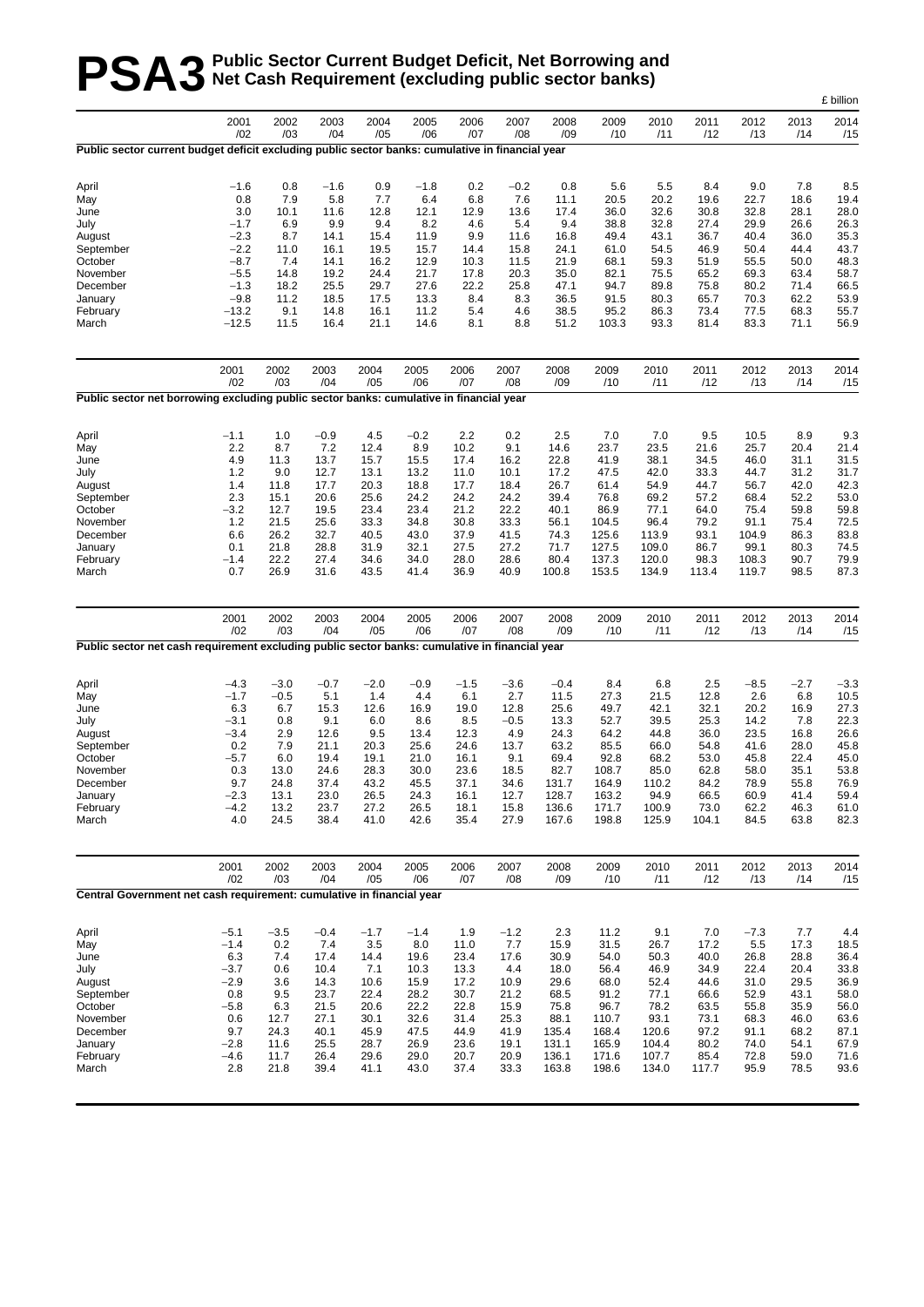# **PSA4 Public Sector Net Debt (excluding public sector banks)**

|                                                                                                                         |                |                |                |                |                |                |                |                |                |                        |                        |              |                       |                      | £ billion            |
|-------------------------------------------------------------------------------------------------------------------------|----------------|----------------|----------------|----------------|----------------|----------------|----------------|----------------|----------------|------------------------|------------------------|--------------|-----------------------|----------------------|----------------------|
|                                                                                                                         | 2001<br>/02    | 2002<br>/03    | 2003<br>/04    | 2004<br>/05    | 2005<br>/06    | 2006<br>/07    | 2007<br>/08    | 2008<br>/09    | 2009<br>/10    | 2010<br>/11            |                        | 2011<br>/12  | 2012<br>/13           | 2013<br>/14          | 2014<br>/15          |
| Public sector net debt <sup>1</sup> excluding public sector banks: amount outstanding at end period                     |                |                |                |                |                |                |                |                |                |                        |                        |              |                       |                      |                      |
| April                                                                                                                   | 312.6          | 320.8          | 348.3          | 401.9          | 448.5          | 488.0          | 521.5          | 559.1          | 729.8          | 962.1                  | 1 104.2                |              | 1 190.6               | 1 2 9 8.9            | 1 404.1              |
| May                                                                                                                     | 315.9          | 324.0          | 352.8          | 407.7          | 452.8          | 496.3          | 529.7          | 570.4          | 750.8          | 974.2                  | 1 1 1 4 1              |              | 1 200.4               | 1 3 1 4 .2           | 1 417.0              |
| June                                                                                                                    | 324.4          | 330.1          | 363.1          | 419.5          | 464.3          | 511.5          | 541.8          | 589.2          | 776.5          | 996.7                  | 1 1 3 4 . 1            |              | 1 2 2 1 .0            | 1 3 2 9.7            | 1 4 3 5 . 3          |
| July                                                                                                                    | 316.5          | 324.3<br>326.9 | 362.1          | 413.5          | 457.9          | 499.1          | 528.4          | 577.8          | 781.0<br>784.7 | 1 001.7<br>1 0 1 1 . 1 | 1 1 2 7 . 9            |              | 1 2 2 2 .0            | 1 3 3 0 . 3          | 1 4 3 1 .0           |
| August                                                                                                                  | 315.7<br>317.9 |                | 365.2<br>373.2 | 416.0<br>425.5 | 463.5<br>474.2 | 503.2          | 534.6          | 588.0<br>625.4 | 804.3          | 1 0 3 5.4              | 1 1 4 3 . 1<br>1 150.6 |              | 1 2 2 4 .0<br>1 241.4 | 1 3 3 5.5<br>1 350.9 | 1 4 3 5.1<br>1 452.1 |
| September<br>October                                                                                                    | 312.7          | 333.6<br>340.2 | 372.0          | 423.5          | 470.0          | 515.5<br>506.9 | 543.4<br>541.8 | 631.6          | 812.6          | 1 0 3 7 . 1            | 1 148.0                |              | 1 250.6               | 1 3 5 2.1            | 1 4 5 4 .5           |
| November                                                                                                                | 317.9          | 346.1          | 378.7          | 435.2          | 478.3          | 515.6          | 551.3          | 643.2          | 827.7          | 1 0 5 4 . 3            | 1 1 5 8.5              |              | 1 2 6 5 . 0           | 1 3 6 7 .5           | 1 4 6 3.0            |
| December                                                                                                                | 328.5          | 357.5          | 393.1          | 450.5          | 494.6          | 529.8          | 566.7          | 691.9          | 883.9          | 1 080.7                | 1 180.5                |              | 1 287.5               | 1 388.7              | 1 488.1              |
| January                                                                                                                 | 318.0          | 345.1          | 378.6          | 434.2          | 472.0          | 508.8          | 543.9          | 688.6          | 921.0          | 1 0 68.1               | 1 1 64.9               |              | 1 267.2               | 1 377.9              | 1466.5               |
| February                                                                                                                | 315.3          | 343.0          | 379.7          | 434.1          | 474.8          | 509.8          | 548.7          | 697.0          | 928.8          | 1 0 7 5 . 7            | 1 172.5                |              | 1 273.6               | 1 3 8 4 .9           | 1468.4               |
| March                                                                                                                   | 323.1          | 354.9          | 393.6          | 448.1          | 490.2          | 526.7          | 558.2          | 724.4          | 956.4          | 1 101.1                | 1 191.0                |              | 1 2 9 9.1             | 1 402.1              | 1 4 8 4 . 3          |
|                                                                                                                         |                | 2001<br>/02    | 2002<br>/03    | 2003<br>/04    | 2004<br>/05    | 2005<br>/06    | 2006<br>/07    | 2007<br>/08    | 2008<br>/09    | 2009<br>/10            | 2010<br>/11            | 2011<br>/12  | 2012<br>/13           | 2013<br>/14          | 2014<br>/15          |
| Public sector net debt <sup>1</sup> excluding public sector banks: as a percentage of GDP at market prices <sup>2</sup> |                |                |                |                |                |                |                |                |                |                        |                        |              |                       |                      |                      |
| April                                                                                                                   |                | 29.6           | 29.0           | 29.6           | 32.3           | 34.2           | 35.1           | 35.5           | 36.8           | 49.3                   | 62.2                   | 68.7         | 72.1                  | 76.4                 | 78.9                 |
| May                                                                                                                     |                | 29.8           | 29.1           | 29.8           | 32.6           | 34.3           | 35.5           | 35.9           | 37.5           | 50.7                   | 62.7                   | 69.1         | 72.6                  | 77.0                 | 79.4                 |
| June                                                                                                                    |                | 30.5           | 29.5           | 30.5           | 33.4           | 35.0           | 36.4           | 36.6           | 38.8           | 52.4                   | 64.0                   | 70.1         | 73.8                  | 77.6                 | 80.1                 |
| July                                                                                                                    |                | 29.7           | 28.9           | 30.3           | 32.8           | 34.3           | 35.4           | 35.5           | 38.2           | 52.5                   | 64.0                   | 69.6         | 73.7                  | 77.4                 | 79.6                 |
| August                                                                                                                  |                | 29.5           | 28.9           | 30.4           | 32.9           | 34.5           | 35.5           | 35.8           | 39.0           | 52.5                   | 64.4                   | 70.3         | 73.7                  | 77.4                 | 79.5                 |
| September                                                                                                               |                | 29.6           | 29.4           | 30.9           | 33.5           | 35.1           | 36.2           | 36.3           | 41.6           | 53.6                   | 65.7                   | 70.7         | 74.6                  | 78.0                 | 80.2                 |
| October                                                                                                                 |                | 29.0           | 29.8           | 30.6           | 33.2           | 34.7           | 35.4           | 36.0           | 42.2           | 53.8                   | 65.6                   | 70.4         | 74.9                  | 77.8                 | 80.0                 |
| November                                                                                                                |                | 29.4           | 30.2           | 31.0           | 34.0           | 35.2           | 35.9           | 36.5           | 43.1           | 54.5                   | 66.5                   | 70.9         | 75.5                  | 78.4                 | 80.3                 |
| December                                                                                                                |                | 30.3           | 31.0           | 32.1           | 35.0           | 36.2<br>34.4   | 36.7           | 37.4           | 46.5           | 57.9<br>60.2           | 68.0<br>67.1           | 72.1         | 76.6<br>75.2          | 79.3                 | 81.4                 |
| January<br>February                                                                                                     |                | 29.2<br>28.8   | 29.8<br>29.5   | 30.8<br>30.7   | 33.6<br>33.4   | 34.5           | 35.1<br>35.0   | 35.8<br>36.1   | 46.4<br>47.0   | 60.4                   | 67.3                   | 71.0<br>71.3 | 75.4                  | 78.3<br>78.4         | 80.0<br>79.8         |
| March                                                                                                                   |                | 29.3           | 30.3           | 31.7           | 34.3           | 35.4           | 36.0           | 36.7           | 49.0           | 62.0                   | 68.7                   | 72.3         | 76.7                  | 79.1                 | 80.4                 |
|                                                                                                                         |                |                |                |                |                |                |                |                |                |                        |                        |              |                       |                      |                      |

1 Net debt at the end of the month

2 Gross Domestic Product for 12 months centred on the end of the month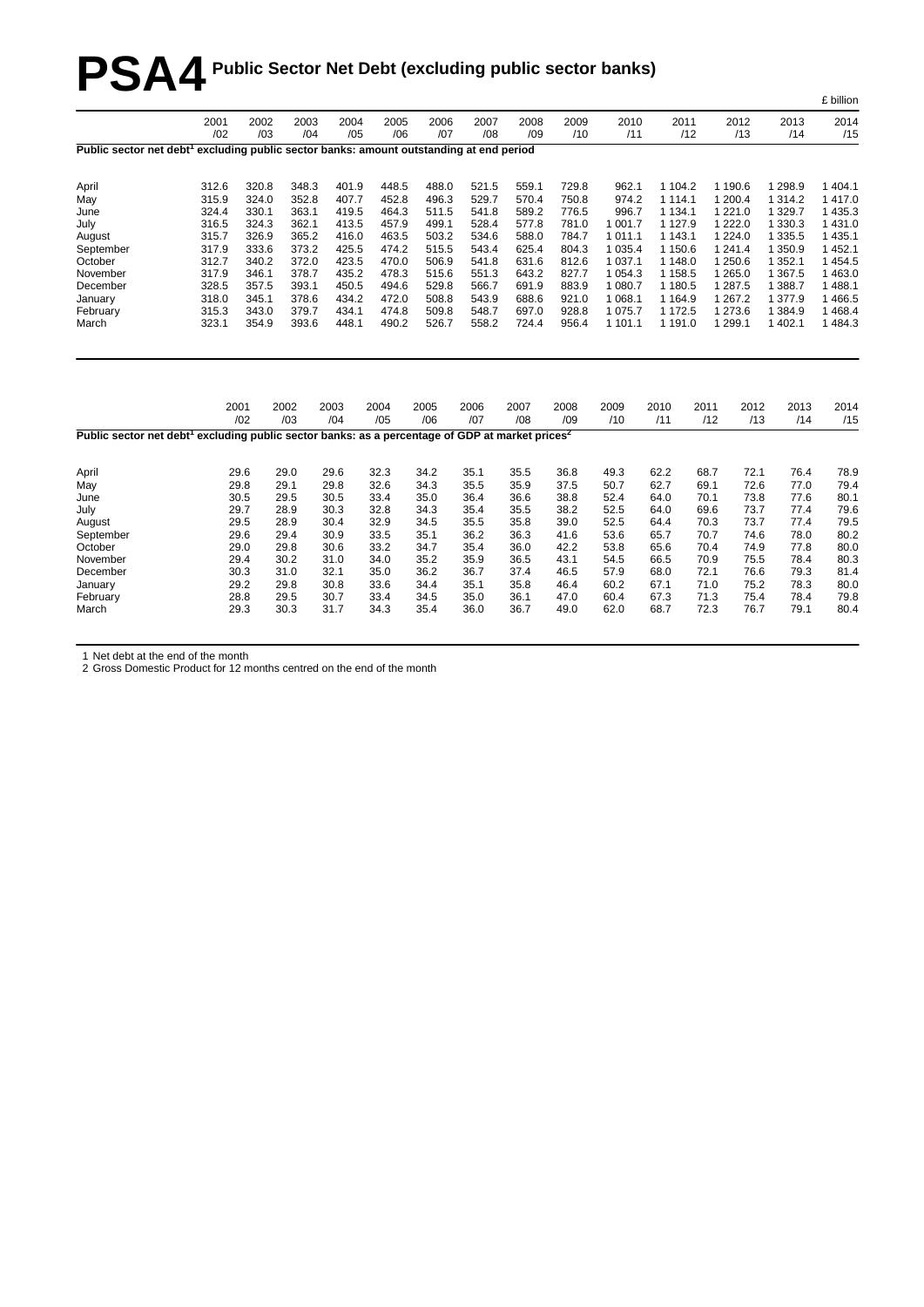# **PSA5A** Long Run of Fiscal Indicators as a percentage of GDP<sup>1</sup> **on a financial year basis**

|         |                                                          | Excluding public sector banks          |                                       |                                  |                                                          |                                        |                                       |                                         |
|---------|----------------------------------------------------------|----------------------------------------|---------------------------------------|----------------------------------|----------------------------------------------------------|----------------------------------------|---------------------------------------|-----------------------------------------|
|         | <b>Public Sector</b><br><b>Current Budget</b><br>Deficit | <b>Public Sector</b><br>Net Investment | <b>Public Sector</b><br>Net Borrowing | <b>Public Sector</b><br>Net Debt | <b>Public Sector</b><br><b>Current Budget</b><br>Deficit | <b>Public Sector</b><br>Net Investment | <b>Public Sector</b><br>Net Borrowing | <b>Public Sector</b><br><b>Net Debt</b> |
|         | JW2V                                                     | MUB <sub>2</sub>                       | J5IJ                                  | HF6X                             | J4DE                                                     | MUB3                                   | J4DD                                  | <b>RUTO</b>                             |
| 1975/76 | 0.8                                                      | 5.9                                    | 6.7                                   | 56.5                             | 0.8                                                      | 5.9                                    | 6.7                                   | 56.5                                    |
| 1976/77 | 0.4                                                      | 4.8                                    | 5.2                                   | 54.8                             | 0.4                                                      | 4.8                                    | 5.2                                   | 54.8                                    |
| 1977/78 | 0.8                                                      | 3.3                                    | 4.1                                   | 50.8                             | 0.8                                                      | 3.3                                    | 4.1                                   | 50.8                                    |
| 1978/79 | 1.9                                                      | 2.9                                    | 4.8                                   | 49.0                             | 1.9                                                      | 2.9                                    | 4.8                                   | 49.0                                    |
| 1979/80 | 1.3                                                      | 2.6                                    | 3.9                                   | 45.0                             | 1.3                                                      | 2.6                                    | 3.9                                   | 45.0                                    |
| 1980/81 | 2.3                                                      | 2.3                                    | 4.6                                   | 45.6                             | 2.3                                                      | 2.3                                    | 4.6                                   | 45.6                                    |
| 1981/82 | 0.7                                                      | 1.5                                    | 2.2                                   | 45.3                             | 0.7                                                      | 1.5                                    | 2.2                                   | 45.3                                    |
| 1982/83 | 0.8                                                      | 2.0                                    | 2.8                                   | 43.9                             | 0.8                                                      | 2.0                                    | 2.8                                   | 43.9                                    |
| 1983/84 | 1.3                                                      | 2.3                                    | 3.6                                   | 43.6                             | 1.3                                                      | 2.3                                    | 3.6                                   | 43.6                                    |
| 1984/85 | 1.5                                                      | 2.1                                    | 3.5                                   | 44.3                             | 1.5                                                      | 2.1                                    | 3.5                                   | 44.3                                    |
| 1985/86 | 0.7                                                      | 1.6                                    | 2.3                                   | 41.7                             | 0.7                                                      | 1.6                                    | 2.3                                   | 41.7                                    |
| 1986/87 | 0.9                                                      | 1.2                                    | 2.0                                   | 40.1                             | 0.9                                                      | 1.2                                    | 2.0                                   | 40.1                                    |
| 1987/88 | $\overline{\phantom{a}}$                                 | 1.0                                    | 1.0                                   | 35.6                             | $\overline{\phantom{0}}$                                 | 1.0                                    | 1.0                                   | 35.6                                    |
| 1988/89 | $-1.9$                                                   | 0.7                                    | $-1.1$                                | 29.3                             | $-1.9$                                                   | 0.7                                    | $-1.1$                                | 29.3                                    |
| 1989/90 | $-1.7$                                                   | 1.5                                    | $-0.1$                                | 26.2                             | $-1.7$                                                   | 1.5                                    | $-0.1$                                | 26.2                                    |
| 1990/91 | $-0.6$                                                   | 1.6                                    | 1.0                                   | 24.2                             | $-0.6$                                                   | 1.6                                    | 1.0                                   | 24.2                                    |
| 1991/92 | 1.5                                                      | 2.0                                    | 3.5                                   | 25.2                             | 1.5                                                      | 2.0                                    | 3.5                                   | 25.2                                    |
| 1992/93 | 4.9                                                      | 2.1                                    | 7.0                                   | 29.0                             | 4.9                                                      | 2.1                                    | 7.0                                   | 29.0                                    |
| 1993/94 | 5.5                                                      | 1.7                                    | 7.2                                   | 33.9                             | 5.5                                                      | 1.7                                    | 7.2                                   | 33.9                                    |
| 1994/95 | 4.2                                                      | 1.6                                    | 5.8                                   | 37.5                             | 4.2                                                      | 1.6                                    | 5.8                                   | 37.5                                    |
| 1995/96 | 2.9                                                      | 1.6                                    | 4.4                                   | 39.2                             | 2.9                                                      | 1.6                                    | 4.4                                   | 39.2                                    |
| 1996/97 | 2.3                                                      | 1.0                                    | 3.3                                   | 39.9                             | 2.3                                                      | 1.0                                    | 3.3                                   | 39.9                                    |
| 1997/98 | 0.2                                                      | 0.5                                    | 0.7                                   | 39.3                             | 0.2                                                      | 0.5                                    | 0.7                                   | 39.3                                    |
| 1998/99 | $-1.1$                                                   | 0.6                                    | $-0.5$                                | 37.5                             | $-1.1$                                                   | 0.6                                    | $-0.5$                                | 37.5                                    |
| 1999/00 | $-2.1$                                                   | 0.7                                    | $-1.5$                                | 34.6                             | $-2.1$                                                   | 0.7                                    | $-1.5$                                | 34.6                                    |
| 2000/01 | $-2.3$                                                   | 0.6                                    | $-1.6$                                | 30.1                             | $-2.3$                                                   | 0.6                                    | $-1.6$                                | 30.1                                    |
| 2001/02 | $-1.2$                                                   | 1.2                                    | 0.1                                   | 29.3                             | $-1.2$                                                   | 1.2                                    | 0.1                                   | 29.3                                    |
| 2002/03 | 1.0                                                      | 1.4                                    | 2.4                                   | 30.3                             | 1.0                                                      | 1.4                                    | 2.4                                   | 30.3                                    |
| 2003/04 | 1.4                                                      | 1.3                                    | 2.6                                   | 31.7                             | 1.4                                                      | 1.3                                    | 2.6                                   | 31.7                                    |
| 2004/05 | 1.7                                                      | 1.8                                    | 3.4                                   | 34.3                             | 1.7                                                      | 1.8                                    | 3.4                                   | 34.3                                    |
| 2005/06 | 1.1                                                      | 2.0                                    | 3.1                                   | 35.4                             | 1.1                                                      | 2.0                                    | 3.1                                   | 35.4                                    |
| 2006/07 | 0.6                                                      | 2.0                                    | 2.6                                   | 36.0                             | 0.6                                                      | 2.0                                    | 2.6                                   | 36.0                                    |
| 2007/08 | 0.6                                                      | 2.1                                    | 2.7                                   | 36.7                             | 0.6                                                      | 2.1                                    | 2.7                                   | 42.9                                    |
| 2008/09 | 3.4                                                      | 3.3                                    | 6.7                                   | 49.0                             | 2.5                                                      | 2.7                                    | 5.2                                   | 144.1                                   |
| 2009/10 | 6.9                                                      | 3.3                                    | 10.2                                  | 62.0                             | 5.7                                                      | 3.0                                    | 8.8                                   | 145.6                                   |
| 2010/11 | 5.9                                                      | 2.6                                    | 8.6                                   | 68.7                             | 4.8                                                      | 2.6                                    | 7.4                                   | 141.2                                   |
| 2011/12 | 5.0                                                      | 2.0                                    | 7.0                                   | 72.3                             | 3.8                                                      | 2.0                                    | 5.8                                   | 132.6                                   |
| 2012/13 | 5.0                                                      | 2.2                                    | 7.2                                   | 76.7                             | 4.3                                                      | 2.2                                    | 6.5                                   | 130.6                                   |
| 2013/14 | 4.1                                                      | 1.6                                    | 5.7                                   | 79.1                             | 3.6                                                      | 1.6                                    | 5.2                                   | 111.4                                   |
| 2014/15 | 3.1                                                      | 1.7                                    | 4.8                                   | 80.4                             | 2.7                                                      | 1.7                                    | 4.4                                   | 97.3                                    |
|         |                                                          |                                        |                                       |                                  |                                                          |                                        |                                       |                                         |

1 GDP for the final quarter of 2014/15 will published in June 2015. In order to make meaningful comparisons of current budget deficit, net investment and net borrowing against GDP, an estimate based on published Office for Budget Responsibility (OBR) data has been used. This GDP estimate, and therefore the aggregates as a percentage of GDP, should be treated with some caution and will be subject to revision when the 2015Q1 GDP is published.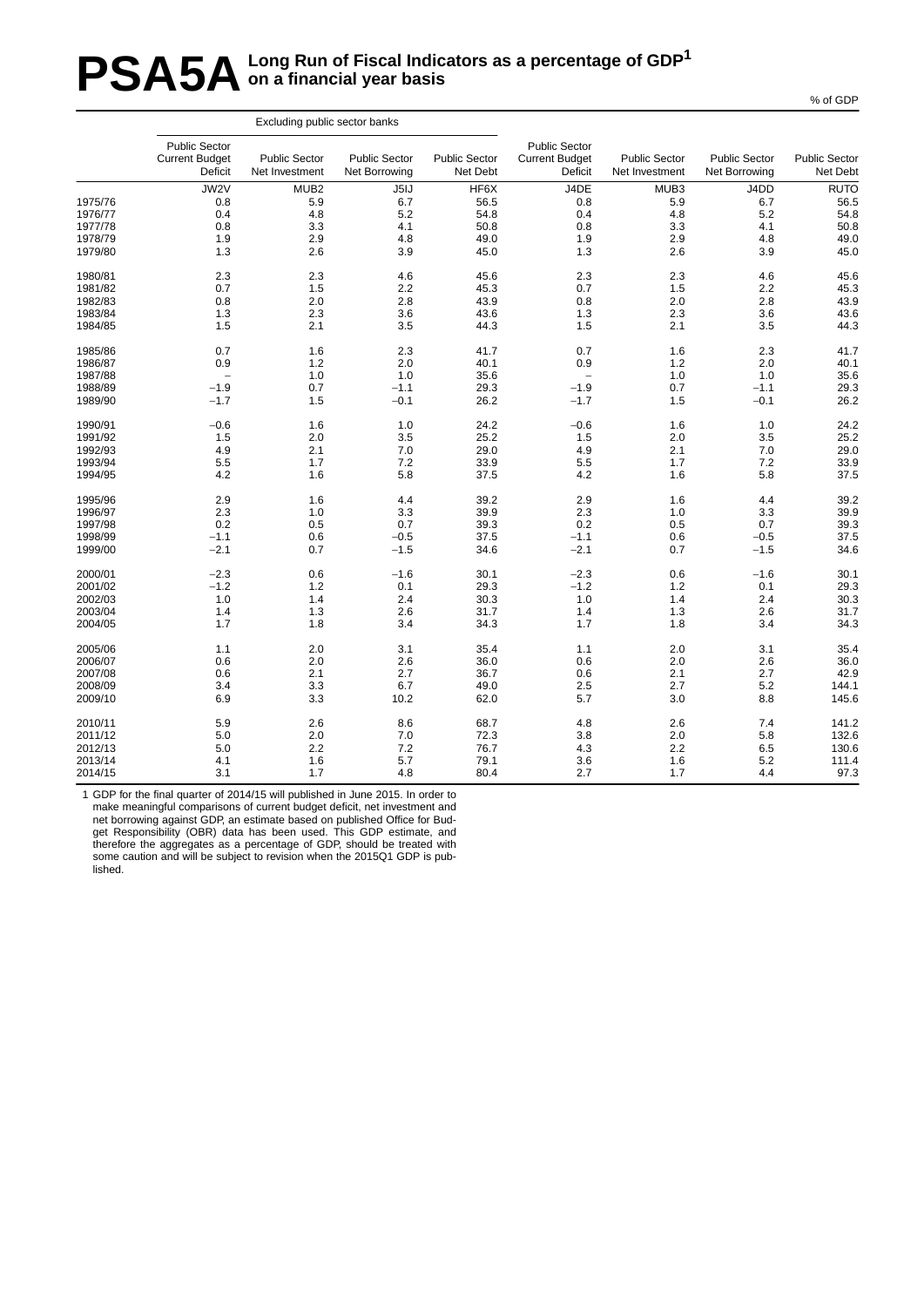#### **PSA6A Net Borrowing : month and year-to-date comparison s**

|                                                                               |             |         | March   |                  |          |         | Full financial year |           |          |
|-------------------------------------------------------------------------------|-------------|---------|---------|------------------|----------|---------|---------------------|-----------|----------|
|                                                                               |             |         |         | change           |          |         |                     | change    |          |
|                                                                               |             | 2015    | 2014    | £ billion        | %        | 2014/15 | 2013/14             | £ billion | $\%$     |
| <b>Central Government Current Receipts</b>                                    |             |         |         |                  |          |         |                     |           |          |
| Taxes on production                                                           | <b>NMBY</b> | 19.5    | 19.5    | 0.0              | 0.2      | 232.0   | 223.4               | 8.6       | 3.8      |
| of which VAT                                                                  | <b>NZGF</b> | 10.3    | 10.3    | 0.1              | 0.8      | 125.1   | 120.2               | 4.9       | 4.1      |
| Taxes on income and wealth                                                    | <b>NMCU</b> | 17.3    | 16.5    | 0.8              | 4.8      | 213.3   | 203.6               | 9.7       | 4.8      |
| of which income tax and capital gains tax                                     | <b>LIBR</b> | 15.5    | 14.8    | 0.7              | 4.9      | 169.7   | 161.5               | 8.1       | $5.0\,$  |
| of which other (mainly corporation tax)                                       | <b>LIBP</b> | 1.8     | 1.7     | 0.1              | 3.9      | 43.6    | 42.0                | 1.6       | 3.7      |
| Other taxes                                                                   | <b>LIQR</b> | 1.5     | 1.4     | 0.0              | 2.4      | 17.3    | 17.4                | $-0.1$    | $-0.6$   |
| Compulsory social contributions (NICs)                                        | AIIH        | 11.4    | 11.2    | 0.2              | 2.1      | 109.5   | 107.3               | 2.1       | 2.0      |
| Interest & dividends                                                          | <b>LIQP</b> | 1.5     | 1.1     | 0.4              | 37.0     | 19.6    | 20.3                | $-0.7$    | $-3.3$   |
| of which APF <sup>5</sup>                                                     | L6BD        | 0.0     | 0.0     | 0.0              |          | 10.7    | 12.2                | $-1.4$    | $-11.8$  |
| Other receipts                                                                | <b>LIQQ</b> | 1.7     | 1.7     | 0.0              | 1.0      | 21.7    | 20.3                | 1.5       | 7.2      |
| <b>Total current receipts</b>                                                 | <b>ANBV</b> | 52.9    | 51.4    | 1.5              | 3.0      | 613.4   | 592.3               | 21.1      | $3.6\,$  |
| <b>Central Government Current Expenditure</b>                                 |             |         |         |                  |          |         |                     |           |          |
| Interest                                                                      | <b>NMFX</b> | 1.0     | 2.6     | $-1.6$           | $-61.8$  | 46.1    | 48.7                | $-2.6$    | $-5.3$   |
| Net social benefits                                                           | GZSJ        | 16.6    | 16.0    | 0.6              | 3.8      | 201.7   | 196.3               | 5.4       | 2.7      |
| Other                                                                         | LIQS        | 34.6    | 35.3    | $-0.6$           | $-1.8$   | 400.7   | 399.5               | 1.1       | 0.3      |
| <b>Total current expenditure</b>                                              | <b>ANLP</b> | 52.3    | 53.9    | $-1.7$           | $-3.1$   | 648.5   | 644.5               | 3.9       | 0.6      |
| Savings, gross plus capital taxes                                             | <b>ANPM</b> | 0.7     | $-2.5$  | $\overline{3.2}$ | 125.9    | $-35.1$ | $-52.2$             | 17.2      | 32.9     |
| Depreciation                                                                  | <b>NSRN</b> | 1.5     | 1.4     | 0.1              | 5.1      | 17.3    | 17.0                | 0.3       | 1.9      |
| Current budget deficit <sup>2</sup>                                           | -ANLV       | 0.8     | 3.9     | $-3.1$           | $-79.6$  | 52.3    | 69.2                | $-16.8$   | $-24.3$  |
| Central Government Net investment <sup>3</sup>                                | -ANNS       | 6.4     | 5.4     | 1.0              | 19.3     | 36.6    | 33.9                | 2.7       | 7.9      |
| Central Government Net borrowing <sup>4</sup>                                 | -NMFJ       | 7.2     | 9.3     | $-2.1$           | $-22.3$  | 89.0    | 103.1               | $-14.2$   | $-13.7$  |
| Local Government Net Borrowing                                                | $-MMOE$     | 1.6     | $-0.3$  | 1.9              | 678.1    | 3.2     | $-1.5$              | 4.7       | 311.7    |
| <b>General Government Net Borrowing</b>                                       | -NNBK       | 8.8     | 9.0     | $-0.2$           | $-2.4$   | 92.2    | 101.6               | $-9.4$    | $-9.3$   |
| Non-financial Public Corporations Net Borrowing                               | -CPCM       | $-0.4$  | $-0.1$  | $-0.2$           | $-170.4$ | $-3.1$  | $-2.7$              | $-0.4$    | $-15.7$  |
| Bank of England Net Borrowing (including APF <sup>5</sup> & SLS <sup>6)</sup> | -JW2H       | $-1.0$  | $-1.0$  | 0.0              | 1.0      | $-1.7$  | $-0.5$              | $-1.3$    | $-282.5$ |
| Public Sector Net Borrowing excluding public sector banks                     | $-J5II$     | 7.4     | 7.8     | $-0.4$           | $-5.6$   | 87.3    | 98.5                | $-11.1$   | $-11.3$  |
| Public Sector Net Investment excluding public sector banks                    | -JW2Z       | 6.2     | 5.1     | 1.1              | 22.0     | 30.4    | 27.4                | 3.0       | 11.0     |
| Public Sector Current Budget Deficit excluding public sector banks            | $-JW2T$     | 1.2     | 2.7     | $-1.6$           | $-56.9$  | 56.9    | 71.1                | $-14.2$   | $-19.9$  |
| <b>Memo items:</b>                                                            |             |         |         |                  |          |         |                     |           |          |
| Income tax and NICs                                                           | KSS8        | 27.0    | 26.0    | 1.0              | 3.7      | 279.1   | 268.8               | 10.3      | 3.8      |
| Central Government Net Cash Requirement                                       | <b>RUUW</b> | 22.0    | 19.5    | 2.5              | 12.8     | 93.6    | 78.5                | 15.1      | 19.3     |
| Central Government current expenditure (excluding debt interest payments)     | KSS6        | 51.3    | 51.3    | 0.0              | $-0.1$   | 602.4   | 595.9               | 6.5       | 1.1      |
| Public Sector Net debt excluding public sector banks                          | HF6W        | 1,484.3 | 1,402.1 | 82.2             | 5.9      |         |                     |           |          |
| Public Sector Net debt as a % of GDP excluding public sector banks            | HF6X        | 80.4    | 79.1    | 1.3              | 1.6      |         |                     |           |          |

1Unless otherwise stated

2Current Budget Deficit is the difference between current expenditure and current receipts

3Net Investment is investment less depreciation

4Net Borrowing is Current Budget Deficit less Net Investment

5APF - Bank of England Asset Purchase Facility

6SLS - Special liquidity Scheme  $£$  billion<sup>1</sup>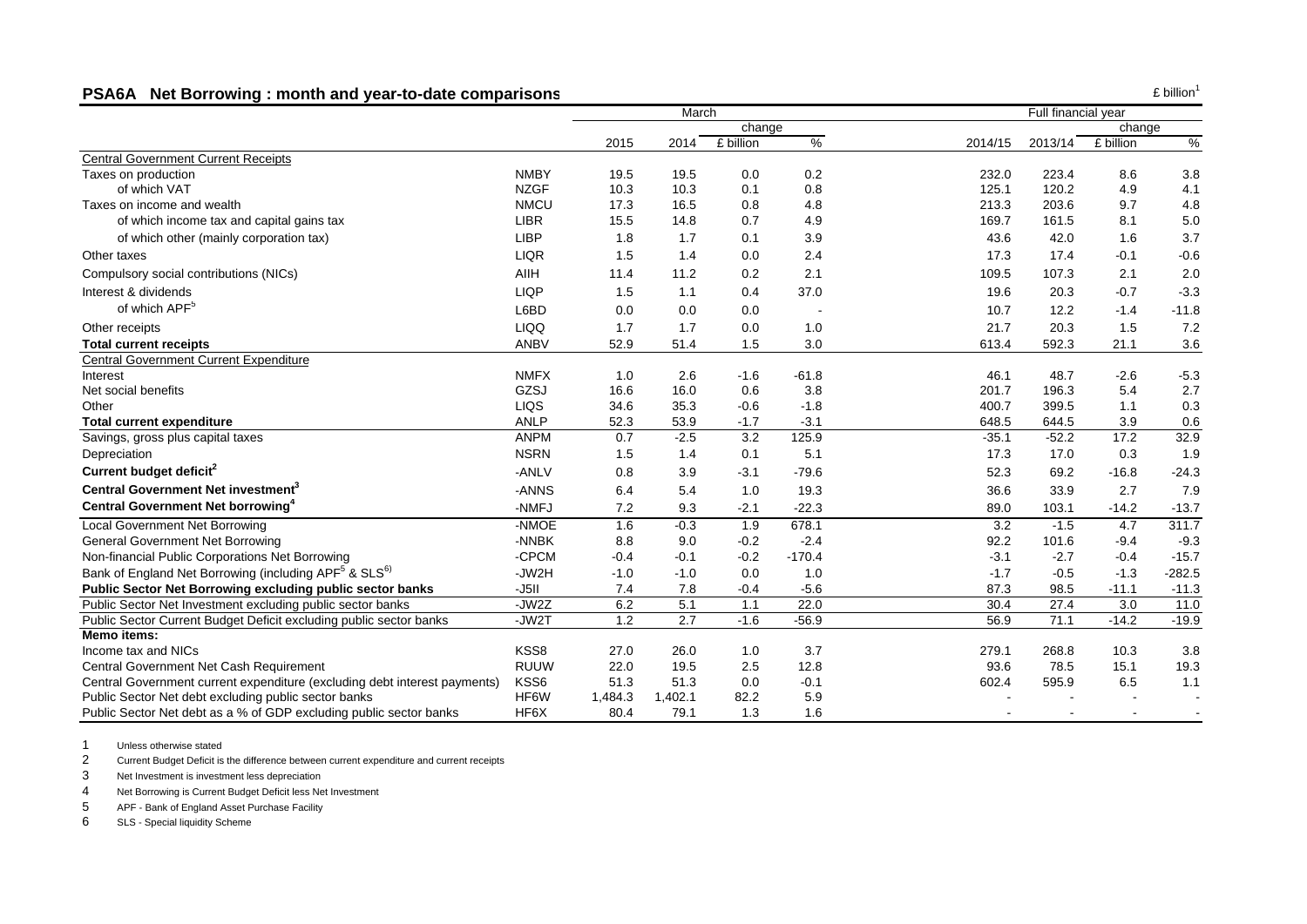# PSA6B Central Government Account : overview

|  | million |
|--|---------|
|  |         |

|          |                        |                   |                     |                            |               | Current receipts |                   |                           |                          |                       |               |
|----------|------------------------|-------------------|---------------------|----------------------------|---------------|------------------|-------------------|---------------------------|--------------------------|-----------------------|---------------|
|          | Taxes on<br>production | of which          |                     | Taxes on income and wealth |               |                  |                   | Interest and<br>dividends | of which                 |                       |               |
|          |                        |                   |                     | Income and<br>capital      |               |                  |                   |                           | Asset<br>Purchase        | Other                 |               |
|          | Total                  | <b>VAT</b>        | Total               | gains tax $1$              | Other $2$     | Other taxes      | NICs <sup>3</sup> | Total                     | Facility                 | receipts <sup>4</sup> | Total         |
|          | <b>NMBY</b>            | <b>NZGF</b>       | <b>NMCU</b>         | <b>LIBR</b>                | <b>LIBP</b>   | <b>LIQR</b>      | AIIH              | <b>LIQP</b>               | L6BD                     | <b>LIQQ</b>           | <b>ANBV</b>   |
| 2011/12  | 206 627                | 112 067           | 202 767             | 157 043                    | 45 724        | 15 355           | 101 597           | 9612                      | $\overline{\phantom{0}}$ | 17693                 | 553 651       |
| 2012/13  | 211 622                | 114 465           | 198 967             | 156 222                    | 42745         | 15 361           | 104 483           | 16 668                    | 6428                     | 19 4 66               | 566 567       |
| 2013/14  | 223 425                | 120 226           | 203 569             | 161 531                    | 42 038        | 17 443           | 107 306           | 20 29 5                   | 12 181                   | 20 288                | 592 326       |
| 2014/15  | 231 975                | 125 132           | 213 276             | 169 665                    | 43 611        | 17 343           | 109 455           | 19617                     | 10739                    | 21745                 | 613 411       |
| 2013 Mar | 18 593                 | 9693              | 14 887              | 13 3 66                    | 1 5 2 1       | 1 4 1 7          | 10719             | 1 1 0 2                   | $\overline{\phantom{0}}$ | 1 604                 | 48 322        |
| Apr      | 17 285                 | 9613              | 17 039              | 12 124                     | 4915          | 1 2 8 1          | 9 1 7 5           | 4653                      | 3885                     | 1667                  | 51 100        |
| May      | 17895                  | 9639              | 12 090              | 10 627                     | 1 4 6 3       | 2 3 0 4          | 8 5 0 3           | 4 5 2 4                   | 3885                     | 1622                  | 46 938        |
| Jun      | 18 28 2                | 9857              | 12749               | 11 277                     | 1 472         | 1 3 6 2          | 8878              | 4 5 0 2                   | 3885                     | 1644                  | 47 417        |
| Jul      | 19 086                 | 10 117            | 23 844              | 16820                      | 7 0 24        | 1 4 5 0          | 8 3 3 2           | 1 1 5 1                   | 526                      | 1656                  | 55 519        |
| Aug      | 18 593                 | 9887              | 12742               | 11 2 2 9                   | 1513          | 1 4 5 2          | 8 3 5 0           | 561                       | -                        | 1656                  | 43 354        |
| Sep      | 18819                  | 10 075            | 13 3 3 1            | 10716                      | 2615          | 1 3 5 0          | 8 5 5 7           | 1 0 2 0                   | $\overline{\phantom{0}}$ | 1659                  | 44 736        |
| Oct      | 18 905                 | 9788              | 18 030              | 10 623                     | 7 4 0 7       | 1 4 8 2          | 8 2 3 1           | 513                       | $\overline{a}$           | 1829                  | 48 990        |
| Nov      | 18822                  | 10 138            | 11 958              | 10 4 95                    | 1 4 6 3       | 1 2 7 1          | 8 4 0 0           | 671                       | $\overline{\phantom{0}}$ | 1762                  | 42 884        |
| Dec      | 19 640                 | 10581             | 15 4 81             | 12 181                     | 3 3 0 0       | 1 3 1 0          | 9 2 2 9           | 587                       | $\overline{\phantom{0}}$ | 1656                  | 47 903        |
| 2014 Jan | 18 4 69                | 10 359            | 32 687              | 25 163                     | 7 5 24        | 1 3 6 9          | 8 9 6 9           | 537                       | $\overline{\phantom{0}}$ | 1740                  | 63771         |
| Feb      | 18 153                 | 9922              | 17 119              | 15 4 62                    | 1657          | 1 3 7 8          | 9 4 9 0           | 488                       | $\overline{\phantom{0}}$ | 1698                  | 48 326        |
| Mar      | 19 476                 | 10 250            | 16 499              | 14814                      | 1685          | 1 4 3 4          | 11 192            | 1 0 8 8                   | $\overline{\phantom{0}}$ | 1699                  | 51 388        |
| Apr      | 18 544                 | 10 230            | 16 552              | 11 2 28                    | 5 3 2 4       | 1 3 3 5          | 8718              | 4 6 9 1                   | 4 107                    | 1688                  | 51 528        |
| May      | 18 930                 | 10 138            | 11 970              | 10 25 2                    | 1718          | 1 5 2 7          | 8 4 6 2           | 618                       | $\overline{a}$           | 1689                  | 43 196        |
| Jun      | 19 092                 | 10 211            | 13 141              | 11 408                     | 1733          | 1 4 2 5          | 9 0 48            | 647                       | $\overline{\phantom{0}}$ | 1691                  | 45 044        |
| Jul      | 19524                  | 10 193            | 24 265              | 17666                      | 6599          | 1 4 7 4          | 8638              | 1 2 6 1                   | 525                      | 1724                  | 56 886        |
| Aug      | 19 036                 | 10 062            | 13766               | 12 133                     | 1 633         | 1 5 9 0          | 8749              | 704                       | $\overline{\phantom{0}}$ | 1800                  | 45 645        |
| Sep      | 19561                  | 10 349            | 13 4 27             | 11 052                     | 2 3 7 5       | 1548             | 8688              | 752                       | $\equiv$                 | 1765                  | 45 741        |
| Oct      | 20 164                 | 10793             | 18719               | 11 233                     | 7 4 8 6       | 1 4 7 5          | 8 4 9 3           | 4 9 28                    | 4 0 5 0                  | 1706                  | 55 485        |
| Nov      | 19744                  | 10775             | 12 613              | 11 171                     | 1 4 4 2       | 1 3 7 4          | 8720              | 476                       | $\overline{a}$           | 2821                  | 45 748        |
| Dec      | 20 161                 | 10911             | 16 404              | 12827                      | 3577          | 1 3 5 7          | 9 4 0 7           | 505                       | $\overline{\phantom{0}}$ | 1704                  | 49 538        |
| 2015 Jan | 18 940                 | 10779             | 34 965              | 26741                      | 8 2 2 4       | 1 3 7 1          | 9 1 6 9           | 2769                      | 2 0 5 7                  | 1721                  | 68 935        |
| Feb      | 18760                  | 10 354            | 20 159              | 18 409                     | 1750          | 1 3 9 8          | 9937              | 775                       | $\overline{\phantom{a}}$ | 1720                  | 52749         |
| Mar      | 19519                  | 10 337            | 17 295              | 15 5 45                    | 1750          | 1 4 6 9          | 11 4 26           | 1 4 9 1                   | $\overline{\phantom{0}}$ | 1716                  | 52 916        |
|          |                        |                   | Current expenditure |                            | Saving, gross |                  |                   |                           |                          |                       |               |
|          |                        | <b>Net Social</b> |                     |                            | plus capital  |                  |                   | Current budget            |                          |                       |               |
|          | Interest               | <b>Benefits</b>   | Other               | Total                      |               | taxes            | Depreciation      | deficit                   | Net investment           |                       | Net borrowing |
|          | <b>NMFX</b>            | GZSJ              | LIQS                | <b>ANLP</b>                | <b>ANPM</b>   |                  | <b>NSRN</b>       | -ANLV                     | -ANNS                    |                       | -NMFJ         |
| 2011/12  | 49 704                 | 186 180           | 387 851             | 623 735                    | $-700084$     |                  | 16 16 6           | 86 250                    | 27 857                   |                       | 114 107       |
| 2012/13  | 48 856                 | 194 768           | 391 896             | 635 520                    | $-68953$      |                  | 16 660            | 85 613                    | 40 270                   |                       | 125 883       |
| 2013/14  | 48 669                 | 196 342           | 399 529             | 644 540                    | $-52214$      |                  | 16 969            | 69 183                    | 33 944                   |                       | 103 127       |
| 2014/15  | 46 071                 | 201 719           | 400 672             | 648 462                    | $-35051$      |                  | 17 290            | 52 341                    | 36 612                   |                       | 88 953        |
| 2013 Mar | 2597                   | 15 9 64           | 34 674              | 53 235                     | $-4913$       |                  | 1 3 5 0           | 6 2 6 3                   |                          | 5 0 9 2               | 11 355        |

|          | <b>INIVII</b> A | ∪ט∟ט    | ∟ເພບ    | <b>AIVLE</b> | <b>AIVE IVI</b> | יורוטיו | י∟וירי   | טוויורי | ט וועוצו־ |
|----------|-----------------|---------|---------|--------------|-----------------|---------|----------|---------|-----------|
| 2011/12  | 49 704          | 186 180 | 387 851 | 623 735      | $-700084$       | 16 16 6 | 86 250   | 27 857  | 114 107   |
| 2012/13  | 48 856          | 194 768 | 391 896 | 635 520      | $-68953$        | 16 660  | 85 613   | 40 270  | 125 883   |
| 2013/14  | 48 669          | 196 342 | 399 529 | 644 540      | $-52214$        | 16 969  | 69 183   | 33 944  | 103 127   |
| 2014/15  | 46 071          | 201 719 | 400 672 | 648 462      | $-35051$        | 17 290  | 52 341   | 36 612  | 88 953    |
| 2013 Mar | 2 5 9 7         | 15 9 64 | 34 674  | 53 235       | $-4913$         | 1 3 5 0 | 6 2 6 3  | 5 0 9 2 | 11 355    |
| Apr      | 5 2 1 1         | 16 145  | 42 644  | 64 000       | $-12900$        | 1429    | 14 3 29  | 2 3 2 3 | 16 652    |
| May      | 4 6 9 1         | 16 680  | 30 649  | 52 0 20      | $-5082$         | 1 3 8 3 | 6465     | 1 4 2 7 | 7892      |
| Jun      | 4 5 2 5         | 15771   | 31 927  | 52 223       | $-4806$         | 1 4 0 3 | 6 2 0 9  | 1728    | 7937      |
| Jul      | 3707            | 16 902  | 31 354  | 51 963       | 3556            | 1414    | $-2142$  | 3 2 6 7 | 1 1 2 5   |
| Aug      | 3 4 5 4         | 16 371  | 30 655  | 50 480       | $-7126$         | 1414    | 8540     | 1844    | 10 384    |
| Sep      | 3 0 6 8         | 16 337  | 31 794  | 51 199       | $-6463$         | 1414    | 7877     | 2 3 2 9 | 10 206    |
| Oct      | 5 1 3 1         | 16 4 84 | 31 330  | 52 945       | $-3955$         | 1417    | 5 3 7 2  | 2884    | 8 2 5 6   |
| Nov      | 4 6 3 0         | 17 565  | 31 293  | 53 488       | $-10604$        | 1415    | 12 019   | 2 3 3 1 | 14 350    |
| Dec      | 3572            | 16 808  | 34 264  | 54 644       | $-6741$         | 1415    | 8 1 5 6  | 3417    | 11 573    |
| 2014 Jan | 3691            | 16 404  | 32 408  | 52 503       | 11 268          | 1 4 4 3 | $-9825$  | 3 3 6 7 | $-6458$   |
| Feb      | 4 3 8 8         | 14 8 31 | 35 941  | 55 160       | $-6834$         | 1 4 4 3 | 8 2 7 7  | 3652    | 11 929    |
| Mar      | 2601            | 16 044  | 35 270  | 53 915       | $-2527$         | 1 3 7 9 | 3 9 0 6  | 5 3 7 5 | 9 2 8 1   |
| Apr      | 5421            | 16 868  | 40 864  | 63 153       | $-11625$        | 1431    | 13 0 56  | 2 4 7 5 | 15 531    |
| May      | 4 2 8 0         | 16765   | 31 051  | 52 096       | $-8900$         | 1 4 3 1 | 10 331   | 2 0 3 4 | 12 3 65   |
| Jun      | 4 3 7 0         | 16 122  | 33 322  | 53 814       | $-8770$         | 1 4 3 2 | 10 202   | 2 2 9 5 | 12 497    |
| Jul      | 3764            | 17 241  | 32 216  | 53 2 21      | 3665            | 1 4 3 7 | $-2228$  | 3 0 2 6 | 798       |
| Aug      | 4 3 0 7         | 16 719  | 31 362  | 52 388       | $-6743$         | 1 4 3 7 | 8 1 8 0  | 1966    | 10 146    |
| Sep      | 3072            | 17 008  | 32 311  | 52 391       | $-6650$         | 1 4 3 7 | 8 0 8 7  | 2607    | 10 694    |
| Oct      | 4 9 4 2         | 17 017  | 32 131  | 54 090       | 1 3 9 5         | 1 4 4 5 | 50       | 3 1 1 4 | 3 1 6 4   |
| Nov      | 4 2 6 0         | 18 0 53 | 31 381  | 53 694       | $-7946$         | 1 4 4 5 | 9 3 9 1  | 2 4 5 4 | 11 845    |
| Dec      | 3781            | 17 29 6 | 34 235  | 55 312       | $-5774$         | 1445    | 7 2 1 9  | 3874    | 11 093    |
| 2015 Jan | 2931            | 16 672  | 32 008  | 51 611       | 17 324          | 1450    | $-15874$ | 3 2 1 4 | $-12660$  |
| Feb      | 3949            | 15 311  | 35 170  | 54 430       | $-1681$         | 1450    | 3 1 3 1  | 3 1 4 2 | 6 2 7 3   |
| Mar      | 994             | 16 647  | 34 621  | 52 262       | 654             | 1450    | 796      | 6411    | 7 207     |

1 Includes capital gains tax paid by households. Includes income tax and 3 Formerly titled compulsory social contributions.

capital gains tax paid by corporations.

4 Consists largely of gross operating surplus, equates to depreciation for govern-

2 Mainly comprises corporation tax and petroleum revenue tax.

ment. Also includes rent receipts.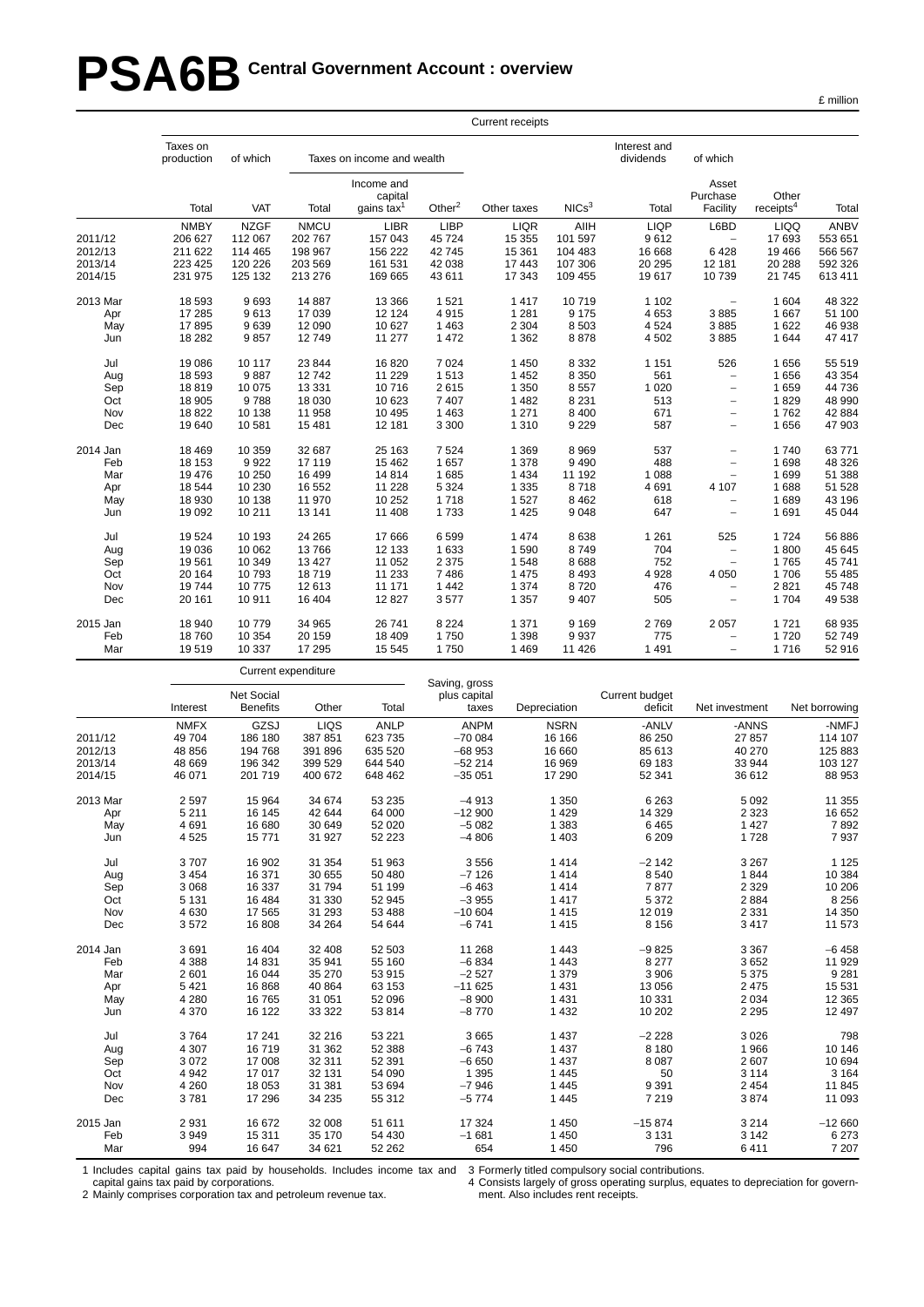# **PSA6C** Total Revenue, Total Expenditure **Total Revenue , Total Expenditure and Net Borrowing**

|          |              |                |                   |                                                             |                                | <b>Total Revenue</b>                                   |                                            |                                               |                                                               |                                    |                  |
|----------|--------------|----------------|-------------------|-------------------------------------------------------------|--------------------------------|--------------------------------------------------------|--------------------------------------------|-----------------------------------------------|---------------------------------------------------------------|------------------------------------|------------------|
|          | Total        | <b>Taxes</b>   | NICs <sup>1</sup> | Current receipts (as in PSA6B)<br>Interest and<br>dividends | Other<br>receipts <sup>2</sup> | Market<br>output and<br>output for<br>own final<br>use | Pension<br>contributio-<br>ns <sup>3</sup> | Current<br>grants to<br>central<br>government | Capital<br>transfers to<br>central<br>government <sup>4</sup> | Less gross<br>operating<br>surplus | Total<br>revenue |
|          | $\mathbf{1}$ | $\overline{2}$ | 3                 | $\overline{4}$                                              | 5                              | 6                                                      | $\overline{7}$                             | 8                                             | 9                                                             | 10                                 | 11               |
|          |              |                |                   |                                                             |                                |                                                        |                                            |                                               |                                                               |                                    |                  |
|          | <b>ANBV</b>  | MF6P           | AIIH              | <b>LIQP</b>                                                 | <b>LIQQ</b>                    | MUT5                                                   | MF6Q                                       | MHA8                                          | MFO7                                                          | -NRLN                              | MF6R             |
| 2011/12  | 553 651      | 424 749        | 101 597           | 9612                                                        | 17693                          | 17 481                                                 | 21 849                                     | 3576                                          | 13612                                                         | $-16$ 166                          | 594 003          |
| 2012/13  | 566 567      | 425 950        | 104 483           | 16 668                                                      | 19 4 66                        | 16 4 28                                                | 22 657                                     | 3 2 4 4                                       | 661                                                           | $-16660$                           | 592 897          |
| 2013/14  | 592 326      | 444 437        | 107 306           | 20 29 5                                                     | 20 288                         | 18 6 20                                                | 23 630                                     | 4 2 1 7                                       | 1 6 6 7                                                       | $-16969$                           | 623 491          |
| 2014/15  | 613 411      | 462 594        | 109 455           | 19617                                                       | 21 7 4 5                       | 18 390                                                 | 24 5 15                                    | 4 4 3 2                                       | 939                                                           | $-17290$                           | 644 397          |
| 2013 Mar | 48 322       | 34 897         | 10719             | 1 1 0 2                                                     | 1 604                          | 1 602                                                  | 775                                        | 462                                           | 167                                                           | $-1.350$                           | 49 978           |
| Apr      | 51 100       | 35 605         | 9 1 7 5           | 4653                                                        | 1667                           | 1 504                                                  | 1684                                       | 277                                           | 50                                                            | $-1429$                            | 53 186           |
| May      | 46 938       | 32 289         | 8503              | 4 5 24                                                      | 1622                           | 1 4 0 9                                                | 1978                                       | 277                                           | 36                                                            | $-1.383$                           | 49 255           |
| Jun      | 47 417       | 32 393         | 8878              | 4 5 0 2                                                     | 1644                           | 1 3 8 3                                                | 1977                                       | 279                                           | 26                                                            | $-1403$                            | 49 679           |
| Jul      | 55 519       | 44 380         | 8 3 3 2           | 1 1 5 1                                                     | 1656                           | 1 4 4 5                                                | 1983                                       | 286                                           | 216                                                           | $-1414$                            | 58 035           |
| Aug      | 43 354       | 32 787         | 8 3 5 0           | 561                                                         | 1656                           | 1516                                                   | 1984                                       | 284                                           | 241                                                           | $-1414$                            | 45 965           |
| Sep      | 44 736       | 33 500         | 8557              | 1 0 2 0                                                     | 1659                           | 1 5 3 8                                                | 2 0 0 1                                    | 286                                           | 217                                                           | $-1414$                            | 47 364           |
| Oct      | 48 990       | 38 417         | 8 2 3 1           | 513                                                         | 1829                           | 1 502                                                  | 1 9 9 5                                    | 14                                            | 62                                                            | $-1417$                            | 51 146           |
| Nov      | 42 884       | 32 051         | 8 4 0 0           | 671                                                         | 1762                           | 1 501                                                  | 2012                                       | 156                                           | 21                                                            | $-1415$                            | 45 159           |
| Dec      | 47 903       | 36 431         | 9 2 2 9           | 587                                                         | 1656                           | 1581                                                   | 2 0 0 8                                    | 509                                           | 32                                                            | $-1415$                            | 50 618           |
| 2014 Jan | 63771        | 52 525         | 8969              | 537                                                         | 1740                           | 1725                                                   | 1 940                                      | 452                                           | 654                                                           | $-1443$                            | 67 099           |
| Feb      | 48 326       | 36 650         | 9490              | 488                                                         | 1698                           | 1792                                                   | 1915                                       | 1 0 2 7                                       | $-24$                                                         | $-1443$                            | 51 593           |
| Mar      | 51 388       | 37 409         | 11 192            | 1 0 8 8                                                     | 1699                           | 1 7 2 4                                                | 2 1 5 3                                    | 370                                           | 136                                                           | $-1379$                            | 54 392           |
| Apr      | 51 528       | 36 431         | 8718              | 4 6 9 1                                                     | 1688                           | 1 1 9 0                                                | 1761                                       | 370                                           | 19                                                            | $-1431$                            | 53 437           |
| May      | 43 196       | 32 4 27        | 8 4 6 2           | 618                                                         | 1689                           | 1 4 4 4                                                | 2 0 5 6                                    | 370                                           | 44                                                            | $-1431$                            | 45 679           |
| Jun      | 45 044       | 33 658         | 9048              | 647                                                         | 1691                           | 1514                                                   | 2 0 3 4                                    | 334                                           | 24                                                            | $-1432$                            | 47518            |
| Jul      | 56 886       | 45 263         | 8638              | 1 2 6 1                                                     | 1724                           | 1 4 2 1                                                | 2 0 3 9                                    | 258                                           | 30                                                            | $-1437$                            | 59 197           |
| Aug      | 45 645       | 34 392         | 8749              | 704                                                         | 1800                           | 1 477                                                  | 1 9 9 7                                    | 223                                           | 35                                                            | $-1437$                            | 47 940           |
| Sep      | 45 741       | 34 536         | 8688              | 752                                                         | 1765                           | 1 5 4 1                                                | 2 0 4 7                                    | 150                                           | 16                                                            | $-1437$                            | 48 058           |
| Oct      | 55 485       | 40 358         | 8493              | 4 9 28                                                      | 1706                           | 1 5 5 2                                                | 2 0 4 5                                    | 184                                           | 123                                                           | $-1445$                            | 57 944           |
| Nov      | 45 748       | 33 731         | 8720              | 476                                                         | 2821                           | 1 4 0 4                                                | 1 9 9 6                                    | 334                                           | 37                                                            | $-1445$                            | 48 074           |
| Dec      | 49 538       | 37 922         | 9 4 0 7           | 505                                                         | 1704                           | 1588                                                   | 2 0 9 4                                    | 407                                           | 31                                                            | $-1445$                            | 52 213           |
| 2015 Jan | 68 935       | 55 276         | 9 1 6 9           | 2769                                                        | 1721                           | 1 501                                                  | 2 0 8 0                                    | 367                                           | 23                                                            | $-1450$                            | 71 456           |
| Feb      | 52 749       | 40 317         | 9937              | 775                                                         | 1720                           | 1 4 4 9                                                | 2 0 3 6                                    | 1 0 5 0                                       | 54                                                            | $-1450$                            | 55 888           |
| Mar      | 52 916       | 38 283         | 11 4 26           | 1 4 9 1                                                     | 1716                           | 2 3 0 9                                                | 2 3 3 0                                    | 385                                           | 503                                                           | $-1450$                            | 56 993           |
|          |              |                |                   | Current expenditure                                         |                                |                                                        |                                            |                                               | Capital expenditure                                           |                                    |                  |

Less market Less current Less capital Current output and grants to transfers to expenditure output for Less pension central Less Total current Net central Total capital (as in PSA6B) own final use contributions<sup>3</sup> government depreciation expenditure investment government<sup>4</sup> Depreciation expenditure 12 13 14 15 16 17 18 19 20 21 ANLP MUT5 MF6Q MHA8 -NSRN MF6S -ANNS MFO7 NSRN MF6T 2011/12 623 735 17 481 21 849 3 576 −16 166 650 475 27 857 13 612 16 166 57 635 2012/13 635 520 16 428 22 657 3 244 −16 660 661 189 40 270 661 16 660 57 591 2013/14 644 540 18 620 23 630 4 217 −16 969 674 038 33 944 1 667 16 969 52 580 2014/15 648 462 18 390 24 515 4 432 −17 290 678 509 36 612 939 17 290 54 841 2013 Mar 53 235 1 602 775 462 −1 350 54 724 5 092 167 1 350 6 609 Apr 64 000 1 504 1 684 277 −1 429 66 036 2 323 50 1 429 3 802 May 52 020 1 409 1 978 277 −1 383 54 301 1 427 36 1 383 2 846 Jun 52 223 1 383 1 977 279 −1 403 54 459 1 728 26 1 403 3 157 Jul 51 963 1 445 1 983 286 −1 414 54 263 3 267 216 1 414 4 897 Aug 50 480 1 516 1 984 284 −1 414 52 850 1 844 241 1 414 3 499 Sep 51 199 1 538 2 001 286 −1 414 53 610 2 329 217 1 414 3 960 Oct 52 945 1 502 1 995 14 −1 417 55 039 2 884 62 1 417 4 363 Nov 53 488 1 501 2 012 156 −1 415 55 742 2 331 21 1 415 3 767 Dec 54 644 1 581 2 008 509 −1 415 57 327 3 417 32 1 415 4 864 2014 Jan 52 503 1 725 1 940 452 −1 443 55 177 3 367 654 1 443 5 464 Feb 55 160 1 792 1 915 1 027 −1 443 58 451 3 652 −24 1 443 5 071 Mar 53 915 1 724 2 153 370 −1 379 56 783 5 375 136 1 379 6 890 Apr 63 153 1 190 1 761 370 −1 431 65 043 2 475 19 1 431 3 925 May 52 096 1 444 2 056 370 −1 431 54 535 2 034 44 1 431 3 509 Jun 53 814 1 514 2 034 334 −1 432 56 264 2 295 24 1 432 3 751 Jul 53 221 1 421 2 039 258 −1 437 55 502 3 026 30 1 437 4 493 Aug 52 388 1 477 1 997 223 −1 437 54 648 1 966 35 1 437 3 438 Sep 52 391 1 541 2 047 150 −1 437 54 692 2 607 16 1 437 4 060 Oct 54 090 1 552 2 045 184 −1 445 56 426 3 114 123 1 445 4 682 Nov 53 694 1 404 1 996 334 −1 445 55 983 2 454 37 1 445 3 936 Dec 55 312 1 588 2 094 407 −1 445 57 956 3 874 31 1 445 5 350 2015 Jan 51 611 1 501 2 080 367 −1 450 54 109 3 214 23 1 450 4 687 Feb 54 430 1 449 2 036 1 050 −1 450 57 515 3 142 54 1 450 4 646 Mar 52 262 2 309 2 330 385 −1 450 55 836 6 411 503 1 450 8 364

Relationship between columns 1+6+7+8+9+10=11 1 Formerly titled compulsory social contributions.

Relationships between columns 12+13+14+15+16=17; 18+19+20=21 3 Contains contributions from employers and employees.

2 Consists largely of gross operating surplus, equates to depreciation for government. Also includes rent receipts.

4 Includes Housing Revenue account reorganisation in Mar 2012, Royal Mail pension transfer in April 2012 and FSCS Capital Tax in Sep 2008.

£ million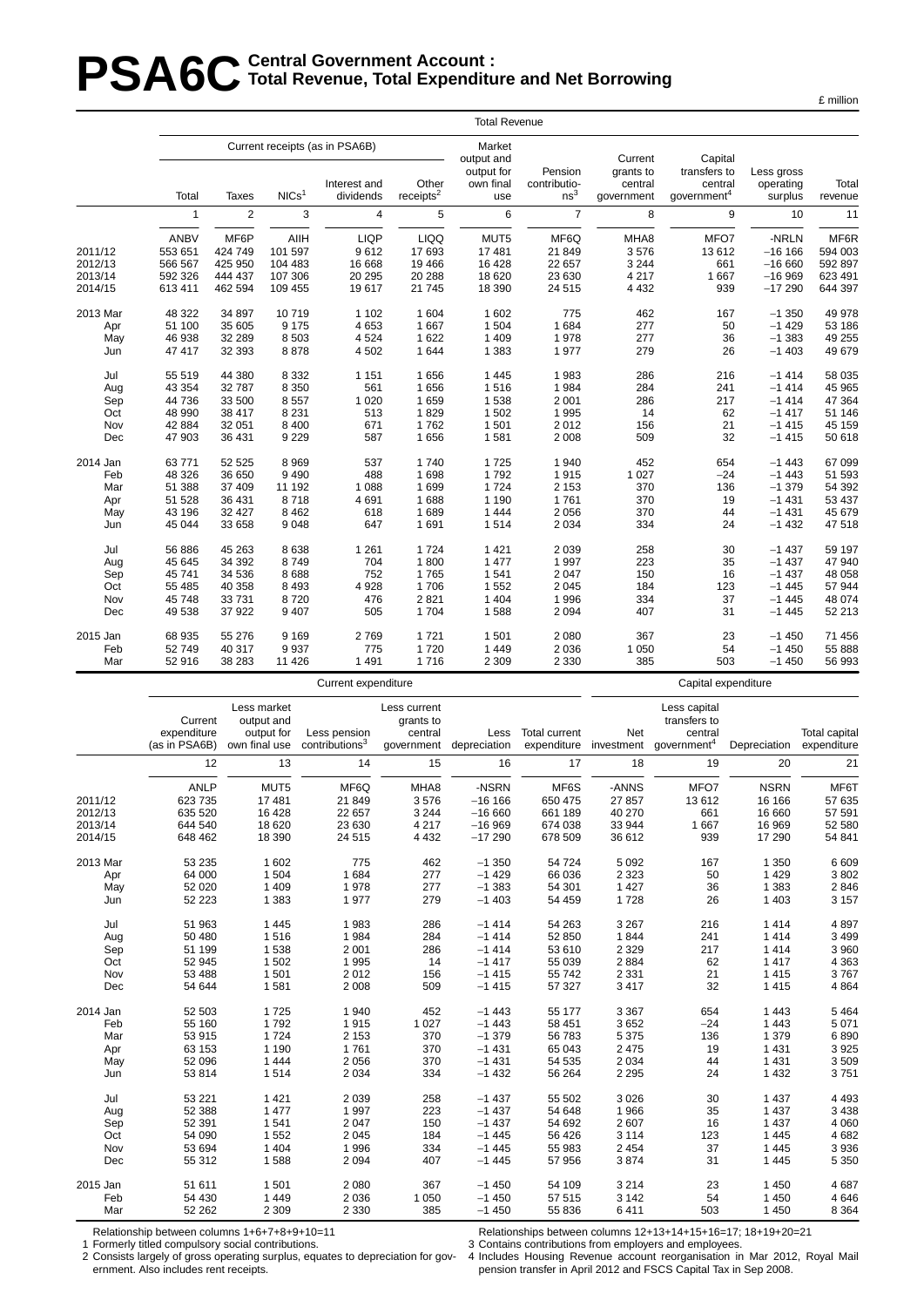#### **PSA6C** Central Government Account :<br> **PSA6C** Total Revenue, Total Expenditu **Total Revenue , Total Expenditure and Net Borrowing** continued £ million

|          |               |                   |                           | of which                  |               |  |
|----------|---------------|-------------------|---------------------------|---------------------------|---------------|--|
|          | Total revenue | Total expenditure | Total current expenditure | Total capital expenditure | Net borrowing |  |
|          | 22            | 23                | 24                        | 25                        | 26            |  |
|          | MF6R          | MF6U              | MF6S                      | MF6T                      | -NMFJ         |  |
| 2011/12  | 594 003       | 708 110           | 650 475                   | 57 635                    | 114 107       |  |
| 2012/13  | 592 897       | 718 780           | 661 189                   | 57 591                    | 125 883       |  |
| 2013/14  | 623 491       | 726 618           | 674 038                   | 52 580                    | 103 127       |  |
| 2014/15  | 644 397       | 733 350           | 678 509                   | 54 841                    | 88 953        |  |
| 2013 Mar | 49 978        | 61 333            | 54 724                    | 6 6 0 9                   | 11 355        |  |
| Apr      | 53 186        | 69838             | 66 036                    | 3802                      | 16 652        |  |
| May      | 49 255        | 57 147            | 54 301                    | 2846                      | 7892          |  |
| Jun      | 49 679        | 57 616            | 54 459                    | 3 1 5 7                   | 7937          |  |
| Jul      | 58 035        | 59 160            | 54 263                    | 4897                      | 1 1 2 5       |  |
| Aug      | 45 965        | 56 349            | 52 850                    | 3 4 9 9                   | 10 384        |  |
| Sep      | 47 364        | 57 570            | 53 610                    | 3 9 6 0                   | 10 20 6       |  |
| Oct      | 51 146        | 59 402            | 55 039                    | 4 3 6 3                   | 8 2 5 6       |  |
| Nov      | 45 159        | 59 509            | 55 742                    | 3767                      | 14 350        |  |
| Dec      | 50 618        | 62 191            | 57 327                    | 4 8 6 4                   | 11 573        |  |
| 2014 Jan | 67 099        | 60 641            | 55 177                    | 5 4 6 4                   | $-6458$       |  |
| Feb      | 51 593        | 63 522            | 58 451                    | 5 0 7 1                   | 11 929        |  |
| Mar      | 54 392        | 63 673            | 56 783                    | 6890                      | 9 2 8 1       |  |
| Apr      | 53 437        | 68 968            | 65 043                    | 3 9 2 5                   | 15 5 31       |  |
| May      | 45 679        | 58 044            | 54 535                    | 3509                      | 12 3 65       |  |
| Jun      | 47 518        | 60 015            | 56 264                    | 3751                      | 12 497        |  |
| Jul      | 59 197        | 59 995            | 55 502                    | 4 4 9 3                   | 798           |  |
| Aug      | 47 940        | 58 086            | 54 648                    | 3 4 3 8                   | 10 146        |  |
| Sep      | 48 058        | 58752             | 54 692                    | 4 0 6 0                   | 10 694        |  |
| Oct      | 57 944        | 61 108            | 56 426                    | 4682                      | 3 1 6 4       |  |
| Nov      | 48 074        | 59 919            | 55 983                    | 3936                      | 11 845        |  |
| Dec      | 52 213        | 63 306            | 57 956                    | 5 3 5 0                   | 11 093        |  |
| 2015 Jan | 71 456        | 58 796            | 54 109                    | 4687                      | $-12660$      |  |
| Feb      | 55 888        | 62 161            | 57 515                    | 4646                      | 6 2 7 3       |  |
| Mar      | 56 993        | 64 200            | 55 836                    | 8 3 6 4                   | 7 207         |  |

Relationships between columns 17+21=24+25=23; 23-22=26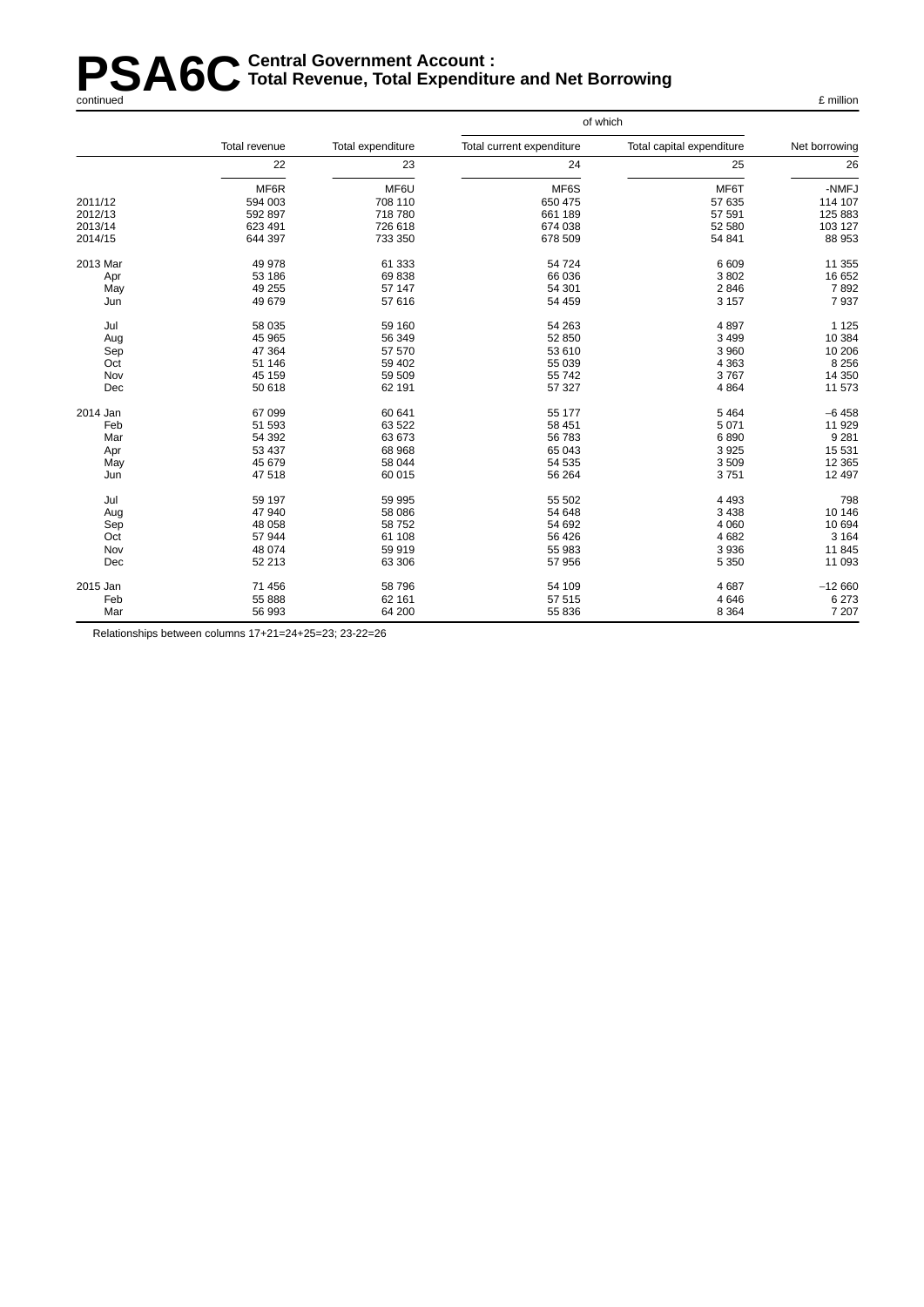# **PSA6D** Central Government Account : Current Receipts

|          |             |             |         |                            |             | Taxes on production          |                        |                                          |                                       |           |
|----------|-------------|-------------|---------|----------------------------|-------------|------------------------------|------------------------|------------------------------------------|---------------------------------------|-----------|
|          |             |             |         |                            |             | of which                     |                        |                                          |                                       |           |
|          | Total       | VAT         | Alcohol | Tobacco                    | Fuel duty   | <b>Business</b><br>rates $1$ | Stamp duty<br>(shares) | Stamp duty<br>(land and<br>property) $2$ | Vehicle duty<br>paid by<br>businesses | Other $3$ |
|          | <b>NMBY</b> | <b>NZGF</b> | MF6V    | <b>GTAO</b>                | <b>CUDG</b> | <b>CUKY</b>                  | <b>BKST</b>            | MM9F                                     | <b>EKED</b>                           | MF6W      |
| 2011/12  | 206 627     | 112 067     | 10 180  | 9878                       | 26 798      | 22714                        | 2794                   | 6 1 2 5                                  | 946                                   | 15 125    |
| 2012/13  | 211 622     | 114 465     | 10 139  | 9590                       | 26 571      | 23 848                       | 2 2 3 3                | 6907                                     | 958                                   | 16 911    |
| 2013/14  | 223 425     | 120 226     | 10 308  | 9556                       | 26 882      | 24 4 93                      | 3 1 0 8                | 9 3 7 1                                  | 978                                   | 18 503    |
| 2014/15  | 231 975     | 125 132     | 10 656  | 9 2 5 3                    | 27 156      | 24 983                       | 2922                   | 10850                                    | 945                                   | 20 078    |
| 2013 Mar | 18 593      | 9693        | 1 0 7 4 | 1725                       | 2 0 7 2     | 1752                         | 271                    | 496                                      | 99                                    | 1 4 1 1   |
| Apr      | 17 285      | 9613        | 644     | 201                        | 2 2 5 8     | 2 0 6 4                      | 222                    | 660                                      | 78                                    | 1 5 4 5   |
| May      | 17895       | 9639        | 822     | 560                        | 2 2 6 7     | 2064                         | 323                    | 646                                      | 84                                    | 1 4 9 0   |
| Jun      | 18 28 2     | 9857        | 783     | 724                        | 2 3 1 9     | 2 0 6 4                      | 225                    | 560                                      | 72                                    | 1678      |
| Jul      | 19 086      | 10 117      | 892     | 880                        | 2 1 8 7     | 2072                         | 304                    | 885                                      | 81                                    | 1668      |
| Aug      | 18 593      | 9887        | 856     | 822                        | 2 3 1 7     | 2072                         | 207                    | 802                                      | 96                                    | 1 5 3 4   |
| Sep      | 18819       | 10 075      | 801     | 964                        | 2 2 6 0     | 2 0 7 1                      | 191                    | 819                                      | 80                                    | 1 5 5 8   |
| Oct      | 18 905      | 9788        | 1 0 8 2 | 858                        | 2 2 2 6     | 2069                         | 312                    | 928                                      | 90                                    | 1 5 5 2   |
| Nov      | 18822       | 10 138      | 1 2 0 1 | 530                        | 2 3 4 7     | 2069                         | 249                    | 787                                      | 63                                    | 1 4 3 8   |
| Dec      | 19 640      | 10 581      | 867     | 1 0 0 1                    | 2 2 8 2     | 2070                         | 256                    | 968                                      | 75                                    | 1540      |
| 2014 Jan | 18 4 69     | 10 359      | 628     | 625                        | 2 0 7 0     | 2069                         | 244                    | 845                                      | 66                                    | 1563      |
| Feb      | 18 153      | 9922        | 805     | 640                        | 2 2 1 5     | 2069                         | 276                    | 723                                      | 90                                    | 1413      |
| Mar      | 19 476      | 10 250      | 927     | 1751                       | 2 1 3 4     | 1740                         | 299                    | 748                                      | 103                                   | 1 5 2 4   |
| Apr      | 18 544      | 10 230      | 762     | 229                        | 2 3 0 3     | 2 1 0 5                      | 233                    | 912                                      | 65                                    | 1705      |
| May      | 18 930      | 10 138      | 886     | 576                        | 2 2 3 1     | 2 1 0 5                      | 363                    | 879                                      | 99                                    | 1 653     |
| Jun      | 19 092      | 10 211      | 855     | 667                        | 2 3 1 7     | 2 1 0 3                      | 219                    | 904                                      | 79                                    | 1737      |
| Jul      | 19524       | 10 193      | 871     | 933                        | 2 2 4 5     | 2 1 1 2                      | 235                    | 1 0 9 3                                  | 81                                    | 1761      |
| Aug      | 19 0 36     | 10 062      | 813     | 657                        | 2 3 7 5     | 2 1 1 2                      | 256                    | 996                                      | 96                                    | 1 6 6 9   |
| Sep      | 19561       | 10 349      | 877     | 940                        | 2 2 3 8     | 2 1 1 1                      | 151                    | 1076                                     | 86                                    | 1 7 3 3   |
| Oct      | 20 164      | 10793       | 1 0 8 3 | 835                        | 2 2 7 1     | 2 1 1 0                      | 319                    | 966                                      | 74                                    | 1713      |
| Nov      | 19744       | 10775       | 1 1 8 4 | 589                        | 2 3 7 4     | 2 100                        | 192                    | 896                                      | 63                                    | 1571      |
| Dec      | 20 161      | 10 911      | 892     | 994                        | 2 3 2 2     | 2 1 0 9                      | 225                    | 1018                                     | 56                                    | 1 6 3 4   |
| 2015 Jan | 18 940      | 10779       | 618     | 600                        | 2 0 6 4     | 2 1 1 4                      | 247                    | 718                                      | 70                                    | 1730      |
| Feb      | 18760       | 10 354      | 721     | 778                        | 2 2 9 7     | 2 1 1 4                      | 236                    | 667                                      | 79                                    | 1514      |
| Mar      | 19519       | 10 337      | 1 0 9 4 | 1 4 5 5                    | 2 1 1 9     | 1788                         | 246                    | 725                                      | 97                                    | 1658      |
|          |             |             |         | Taxes on income and wealth |             |                              |                        | Other taxes                              |                                       |           |

Vehicle Self duty paid assessed Other Petroleum Televisi- by income Capital income Corporat- revenue Miscella- on househol- Total Total tax gains tax<sup>4</sup> PAYE IT<sup>5</sup> tax<sup>6</sup> ion tax tax neous Total licence ds Bank levy Other<sup>7</sup> taxes NMCU LISB MS62 MS6W MF6X ACCD ACCJ MF6Z LIQR DH7A CDDZ KIH3 MF72 MF73 2011/12 202 767 20 333 4 336 133 915 −1 541 42 151 2 032 1 541 15 355 3 113 4 968 1 835 5 439 424 749 2012/13 198 967 20 551 3 927 132 559 −815 39 454 1 737 1 554 15 361 3 085 5 029 1 617 5 630 425 950 2013/14 203 569 20 854 3 910 135 481 1 286 39 271 1 118 1 649 17 443 3 120 5 127 2 297 6 899 444 437 2014/15 213 276 23 663 5 832 139 483 687 42 274 76 1 261 17 343 3 137 4 961 2 803 6 442 462 594 2013 Mar 14 887 189 91 13 728 −642 1 265 101 155 1 417 230 521 127 539 34 897 Apr 17 039 52 2 11 600 470 4 689 77 149 1 281 237 409 111 524 35 605 May 12 090 −132 3 10 705 51 1 234 91 138 2 304 246 441 219 1 398 32 289 Jun 12 749 −79 3 11 205 148 1 298 45 129 1 362 246 375 219 522 32 393 Jul 23 844 6 548 3 10 477 −208 6 902 −1 123 1 450 253 428 219 550 44 380 Aug 12 742 862 2 10 502 −137 1 297 80 136 1 452 253 504 208 487 32 787 Sep 13 331 12 3 10 777 −76 2 067 410 138 1 350 266 417 208 459 33 500 Oct 18 030 −77 3 10 342 355 7 173 98 136 1 482 285 473 208 516 38 417 Nov 11 958 −81 2 10 567 7 1 236 84 143 1 271 273 329 195 474 32 051 Dec 15 481 414 2 11 671 94 3 036 121 143 1 310 256 392 195 467 36 431 2014 Jan 32 687 10 673 3 006 11 327 157 7 390 −1 135 1 369 276 344 195 554 52 525 Feb 17 119 2 427 732 12 019 284 1 450 69 138 1 378 263 475 160 480 36 650 Mar 16 499 235 149 14 289 141 1 499 45 141 1 434 266 540 160 468 37 409 Apr 16 552 −66 2 11 081 211 5 113 82 129 1 335 244 342 160 589 36 431 May 11 970 −130 4 10 735 −357 1 524 69 125 1 527 243 519 243 522 32 427 Jun 13 141 −33 6 11 525 −90 1 530 78 125 1 425 239 417 243 526 33 658 Jul 24 265 6 797 5 10 972 −108 6 538 −51 112 1 474 255 428 243 548 45 263 Aug 13 766 1 069 2 11 122 −60 1 520 −13 126 1 590 256 501 259 574 34 392 Sep 13 427 115 3 11 040 −106 2 172 81 122 1 548 274 450 259 565 34 536 Oct 18 719 −11 2 10 777 465 7 322 53 111 1 475 286 386 259 544 40 358 Nov 12 613 −128 4 11 083 212 1 271 65 106 1 374 269 332 253 520 33 731 Dec 16 404 630 −2 12 009 190 3 401 84 92 1 357 253 295 253 556 37 922 2015 Jan 34 965 10 771 3 967 11 687 316 8 333 −198 89 1 371 269 365 253 484 55 276 Feb 20 159 4 202 1 553 12 723 −69 1 623 38 89 1 398 273 417 189 519 40 317

Mar 17 295 447 286 14 729 83 1 927 −212 35 1 469 276 509 189 495 38 283

of which of which

1 These are National Non-Domestic Rates.

2 Includes annual tax on enveloped dwellings.

3 Includes taxes on betting, gaming, lottery, Camelot payments to National Lottery, air passenger duty, insurance premium tax, landfill tax, regulator fees, aggregates levy, climate change levy, renewable energy obligations and consumer credit act fees.

4 Includes legacy tax. The equivalent of HMRC published series BKLO.

5 PAYE IT is Pay As You Earn Income Tax.<br>6 Mainly consists of repayments and those

Mainly consists of repayments and those tax credits recorded as negative taxes plus company IT and TDSI (tax deduction scheme for interest).

7 Includes business rates paid by non-market sectors, passport fees and television licence fees.

£ million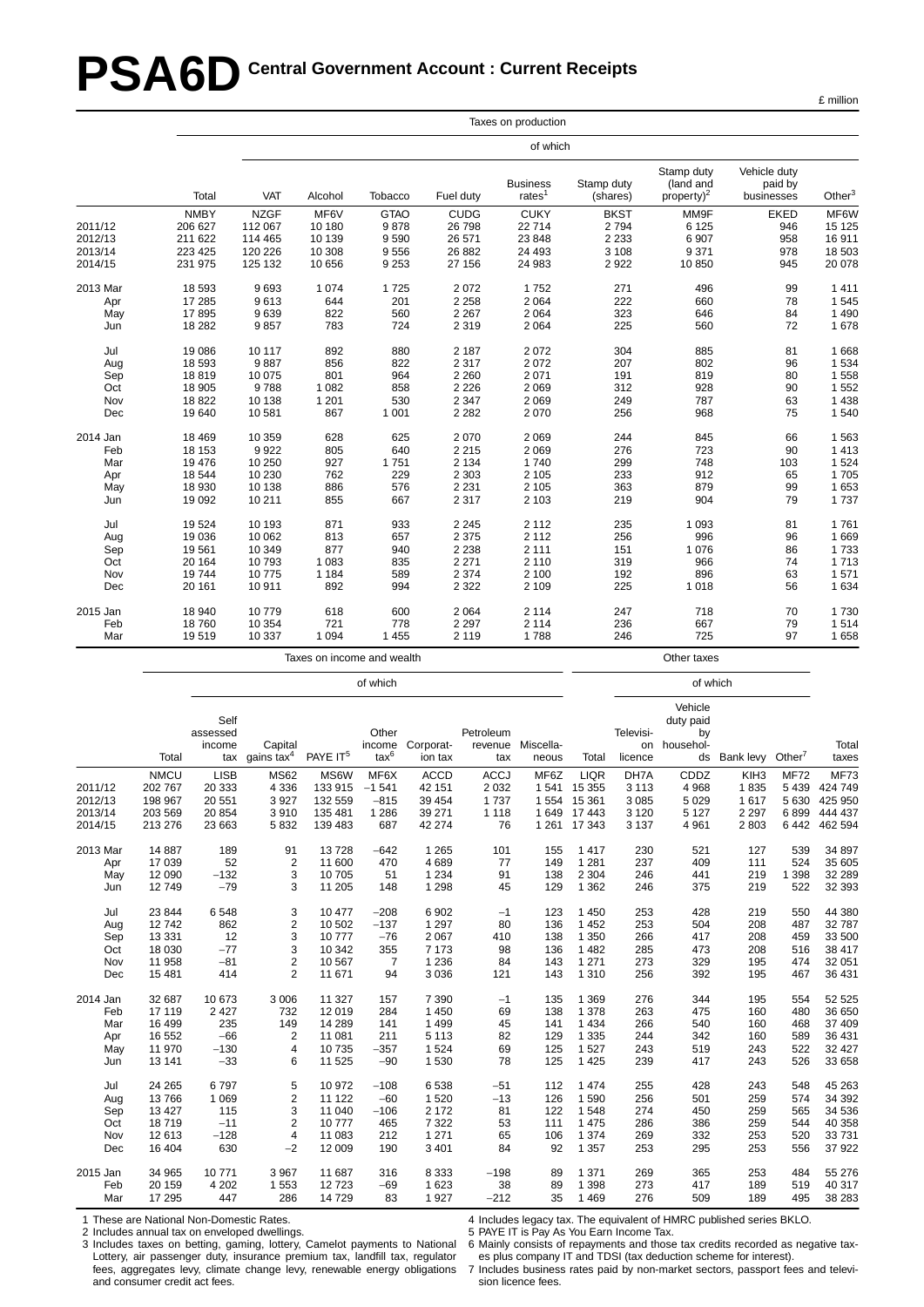# **PSA6D** Central Government Account : Current Receipts<br>
continued E million

|          |                    |                   |             | Interest and dividends                     |             |             | Other receipts                                          |             |                    |                                  |
|----------|--------------------|-------------------|-------------|--------------------------------------------|-------------|-------------|---------------------------------------------------------|-------------|--------------------|----------------------------------|
|          |                    |                   |             | of which                                   |             |             |                                                         | of which    |                    |                                  |
|          | <b>Total Taxes</b> | NICs <sup>1</sup> | Total       | Asset<br>Purchase<br>Facility <sup>2</sup> | Other       | Total       | Gross<br>operating<br>surplus<br>(imputed) <sup>3</sup> | Rent        | Other <sup>4</sup> | <b>Total current</b><br>receipts |
|          | <b>MF73</b>        | AIIH              | <b>LIQP</b> | L6BD                                       | <b>MF74</b> | <b>LIQQ</b> | <b>NRLN</b>                                             | <b>NMCK</b> | <b>MF75</b>        | <b>ANBV</b>                      |
| 2011/12  | 424 749            | 101 597           | 9612        | $\qquad \qquad -$                          | 9612        | 17 693      | 16 16 6                                                 | 1 2 3 9     | 288                | 553 651                          |
| 2012/13  | 425 950            | 104 483           | 16 668      | 6428                                       | 10 240      | 19 4 66     | 16 660                                                  | 1 3 0 0     | 1 506              | 566 567                          |
| 2013/14  | 444 437            | 107 306           | 20 29 5     | 12 181                                     | 8 1 1 4     | 20 288      | 16 969                                                  | 1 3 7 3     | 1946               | 592 326                          |
| 2014/15  | 462 594            | 109 455           | 19617       | 10739                                      | 8878        | 21 745      | 17 290                                                  | 1 3 6 4     | 3 0 9 1            | 613 411                          |
| 2013 Mar | 34 897             | 10719             | 1 1 0 2     | $\qquad \qquad -$                          | 1 1 0 2     | 1 604       | 1 3 5 0                                                 | 119         | 135                | 48 322                           |
| Apr      | 35 605             | 9 1 7 5           | 4653        | 3885                                       | 768         | 1667        | 1429                                                    | 114         | 124                | 51 100                           |
| May      | 32 289             | 8503              | 4524        | 3885                                       | 639         | 1 6 2 2     | 1 3 8 3                                                 | 115         | 124                | 46 938                           |
| Jun      | 32 393             | 8878              | 4502        | 3885                                       | 617         | 1 644       | 1 4 0 3                                                 | 116         | 125                | 47 417                           |
| Jul      | 44 380             | 8 3 3 2           | 1 1 5 1     | 526                                        | 625         | 1656        | 1414                                                    | 114         | 128                | 55 519                           |
| Aug      | 32 787             | 8 3 5 0           | 561         | $\overline{\phantom{0}}$                   | 561         | 1656        | 1414                                                    | 114         | 128                | 43 354                           |
| Sep      | 33 500             | 8557              | 1 0 2 0     | $\overline{\phantom{a}}$                   | 1 0 2 0     | 1659        | 1414                                                    | 116         | 129                | 44 736                           |
| Oct      | 38 417             | 8 2 3 1           | 513         | $\overline{\phantom{a}}$                   | 513         | 1829        | 1417                                                    | 114         | 298                | 48 990                           |
| Nov      | 32 051             | 8 4 0 0           | 671         | $\overline{\phantom{0}}$                   | 671         | 1762        | 1415                                                    | 114         | 233                | 42 884                           |
| Dec      | 36 431             | 9 2 2 9           | 587         | $\overline{\phantom{0}}$                   | 587         | 1656        | 1 4 1 5                                                 | 112         | 129                | 47 903                           |
| 2014 Jan | 52 525             | 8969              | 537         | $\overline{\phantom{0}}$                   | 537         | 1740        | 1 4 4 3                                                 | 115         | 182                | 63771                            |
| Feb      | 36 650             | 9490              | 488         | $\overline{\phantom{0}}$                   | 488         | 1698        | 1 4 4 3                                                 | 116         | 139                | 48 326                           |
| Mar      | 37 409             | 11 192            | 1 0 8 8     | $\overline{\phantom{0}}$                   | 1 0 8 8     | 1699        | 1 379                                                   | 113         | 207                | 51 388                           |
| Apr      | 36 431             | 8718              | 4691        | 4 107                                      | 584         | 1688        | 1 4 3 1                                                 | 113         | 144                | 51 528                           |
| May      | 32 4 27            | 8462              | 618         | $\overline{\phantom{m}}$                   | 618         | 1689        | 1 4 3 1                                                 | 113         | 145                | 43 196                           |
| Jun      | 33 658             | 9048              | 647         | $\overline{a}$                             | 647         | 1691        | 1 4 3 2                                                 | 115         | 144                | 45 044                           |
| Jul      | 45 263             | 8638              | 1 2 6 1     | 525                                        | 736         | 1724        | 1 4 3 7                                                 | 115         | 172                | 56 886                           |
| Aug      | 34 392             | 8749              | 704         | $\overline{\phantom{a}}$                   | 704         | 1800        | 1 4 3 7                                                 | 114         | 249                | 45 645                           |
| Sep      | 34 536             | 8688              | 752         | $\overline{\phantom{0}}$                   | 752         | 1765        | 1 4 3 7                                                 | 115         | 213                | 45 741                           |
| Oct      | 40 358             | 8 4 9 3           | 4 9 28      | 4 0 5 0                                    | 878         | 1706        | 1 4 4 5                                                 | 116         | 145                | 55 485                           |
| Nov      | 33 731             | 8720              | 476         |                                            | 476         | 2821        | 1 4 4 5                                                 | 116         | 1 2 6 0            | 45 748                           |
| Dec      | 37 922             | 9 4 0 7           | 505         | $\overline{\phantom{m}}$                   | 505         | 1704        | 1 4 4 5                                                 | 114         | 145                | 49 538                           |
| 2015 Jan | 55 276             | 9 1 6 9           | 2769        | 2 0 5 7                                    | 712         | 1721        | 1 4 5 0                                                 | 112         | 159                | 68 935                           |
| Feb      | 40 317             | 9937              | 775         | $\overline{a}$                             | 775         | 1720        | 1 4 5 0                                                 | 112         | 158                | 52749                            |
| Mar      | 38 283             | 11 4 26           | 1 4 9 1     | $\overline{\phantom{0}}$                   | 1 4 9 1     | 1716        | 1 4 5 0                                                 | 109         | 157                | 52 916                           |

1 National Insurance Contributions, for merly titled compulsory social contributions. 3 Equates to depreciation in government accounts.

4 Includes standardised guarantees

2 Includes only the dividend payments to central government, changes in equity are recorded in the financial account.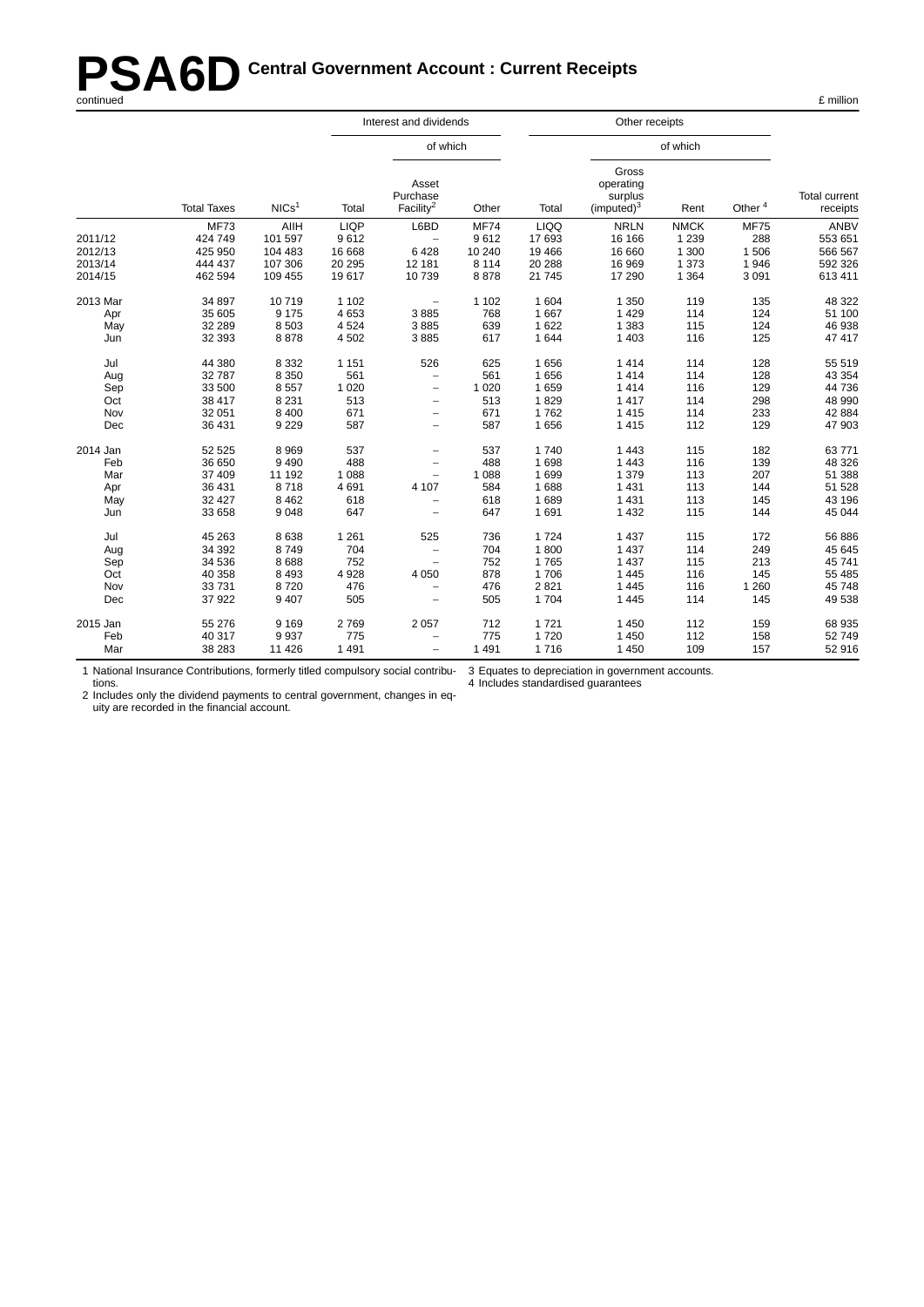# **PSA6E Central Government Account : Current Expenditure**

|          |             |             | Current expenditure on goods and services         |                                   |              |             |             |
|----------|-------------|-------------|---------------------------------------------------|-----------------------------------|--------------|-------------|-------------|
|          |             |             |                                                   | of which                          |              |             |             |
|          | Total       | Staff costs | Market output and<br>output for final<br>use $34$ | Purchase of goods<br>and services | Depreciation | Subsidies   | Interest    |
|          | <b>NMBJ</b> | <b>NMBG</b> | -MUT5                                             | <b>MF76</b>                       | <b>NSRN</b>  | <b>NMCD</b> | <b>NMFX</b> |
| 2011/12  | 212 006     | 96 286      | $-17481$                                          | 117 035                           | 16 16 6      | 5769        | 49 704      |
| 2012/13  | 218 207     | 99 306      | $-16428$                                          | 118 669                           | 16 660       | 7726        | 48 856      |
| 2013/14  | 225 178     | 100 842     | $-18620$                                          | 125 987                           | 16 969       | 7 5 3 3     | 48 669      |
| 2014/15  | 231 153     | 105 581     | $-18390$                                          | 126 672                           | 17 290       | 8 4 1 5     | 46 071      |
| 2013 Mar | 20919       | 8 2 0 5     | $-1602$                                           | 12 966                            | 1 3 5 0      | 637         | 2 5 9 7     |
| Apr      | 18 397      | 8 0 6 3     | $-1504$                                           | 10 409                            | 1 4 2 9      | 613         | 5 2 1 1     |
| May      | 17781       | 8 1 9 6     | $-1409$                                           | 9611                              | 1 3 8 3      | 613         | 4691        |
| Jun      | 18 15 6     | 8 1 9 2     | $-1383$                                           | 9944                              | 1 4 0 3      | 592         | 4525        |
| Jul      | 18 308      | 8 2 6 1     | $-1445$                                           | 10 078                            | 1414         | 596         | 3707        |
| Aug      | 17460       | 8 2 6 7     | $-1516$                                           | 9 2 9 5                           | 1414         | 633         | 3 4 5 4     |
| Sep      | 18 127      | 8755        | $-1538$                                           | 9496                              | 1414         | 649         | 3 0 6 8     |
| Oct      | 18848       | 8 3 3 0     | $-1502$                                           | 10 603                            | 1417         | 605         | 5 1 3 1     |
| Nov      | 18888       | 8 3 8 7     | $-1501$                                           | 10 587                            | 1415         | 592         | 4 6 3 0     |
| Dec      | 19 370      | 8472        | $-1581$                                           | 11 064                            | 1 4 1 5      | 633         | 3572        |
| 2014 Jan | 19586       | 8551        | $-1725$                                           | 11 317                            | 1 4 4 3      | 593         | 3691        |
| Feb      | 19638       | 8 4 9 4     | $-1792$                                           | 11 493                            | 1 4 4 3      | 632         | 4 3 8 8     |
| Mar      | 20 619      | 8874        | $-1724$                                           | 12 090                            | 1 3 7 9      | 782         | 2 601       |
| Apr      | 18 3 31     | 8484        | $-1190$                                           | 9606                              | 1 4 3 1      | 629         | 5 4 21      |
| May      | 18 647      | 8607        | $-1444$                                           | 10 053                            | 1 4 3 1      | 665         | 4 2 8 0     |
| Jun      | 18 653      | 8650        | $-1514$                                           | 10 085                            | 1 4 3 2      | 621         | 4 3 7 0     |
| Jul      | 19535       | 8861        | $-1421$                                           | 10 658                            | 1 4 3 7      | 680         | 3764        |
| Aug      | 18 9 32     | 8657        | $-1477$                                           | 10 315                            | 1 4 3 7      | 704         | 4 3 0 7     |
| Sep      | 19 162      | 8790        | $-1541$                                           | 10 476                            | 1 4 3 7      | 674         | 3 0 7 2     |
| Oct      | 19532       | 8999        | $-1552$                                           | 10 640                            | 1 4 4 5      | 709         | 4 9 4 2     |
| Nov      | 18838       | 8746        | $-1404$                                           | 10 051                            | 1 4 4 5      | 722         | 4 2 6 0     |
| Dec      | 19 107      | 8839        | $-1588$                                           | 10 411                            | 1 4 4 5      | 766         | 3781        |
| 2015 Jan | 19 343      | 8 9 0 0     | $-1501$                                           | 10 4 94                           | 1 4 5 0      | 666         | 2931        |
| Feb      | 19578       | 8808        | $-1449$                                           | 10769                             | 1 4 5 0      | 700         | 3949        |
| Mar      | 21 4 9 5    | 9 2 4 0     | $-2309$                                           | 13 114                            | 1 4 5 0      | 879         | 994         |

Net Social Benefits

of which

|          |         |                       |                         |             | Public          |              |             |                 |              |             |             |
|----------|---------|-----------------------|-------------------------|-------------|-----------------|--------------|-------------|-----------------|--------------|-------------|-------------|
|          |         | National              |                         | Public      | service         |              |             | Current         | Current      |             |             |
|          |         | insurance             |                         | service     | pension         | UK           | Current     | transfers       | transfers to | Other       | Total       |
|          |         | fund                  | Social                  | pension     | contributio-    | Contributio- | transfers   | received        | local        | current     | current     |
|          | Total   | benefits <sup>1</sup> | assistance <sup>2</sup> | payments    | ns <sup>3</sup> | ns to EU     | paid abroad | from abroad $3$ | government   | grants      | expenditure |
|          | GZSJ    | QYRJ                  | <b>NZGO</b>             | <b>MF77</b> | -MF6Q           | M9LH         | <b>NMDZ</b> | -NMDL           | QYJR         | <b>NMFC</b> | <b>ANLP</b> |
| 2011/12  | 186 180 | 87 313                | 92 217                  | 28 4 9 9    | $-21849$        | 13518        | 6011        | $-3576$         | 128 172      | 25 951      | 623735      |
| 2012/13  | 194 768 | 92 595                | 93 601                  | 31 229      | $-22657$        | 14 739       | 5852        | $-3244$         | 125 156      | 23 460      | 635 520     |
| 2013/14  | 196 342 | 93 985                | 93 078                  | 32 909      | $-23630$        | 16 042       | 7638        | $-4217$         | 125 349      | 22 006      | 644 540     |
| 2014/15  | 201 719 | 96 976                | 94 316                  | 34 942      | $-24515$        | 16 037       | 6703        | $-4432$         | 121 765      | 21 0 31     | 648 462     |
| 2013 Mar | 15 9 64 | 7686                  | 7662                    | 1 3 9 1     | $-775$          | 1 2 0 3      | 683         | $-462$          | 10 201       | 1 4 9 3     | 53 235      |
| Apr      | 16 145  | 7 501                 | 7 5 3 5                 | 2793        | $-1684$         | 1 2 0 3      | 489         | $-277$          | 19848        | 2 3 7 1     | 64 000      |
| May      | 16 680  | 7850                  | 8 0 8 5                 | 2723        | $-1978$         | 1 2 0 3      | 199         | $-277$          | 9 0 5 2      | 2 0 7 8     | 52 020      |
| Jun      | 15771   | 7542                  | 7747                    | 2 4 5 9     | $-1977$         | 1 2 0 3      | 381         | $-279$          | 10 007       | 1867        | 52 223      |
| Jul      | 16 902  | 7838                  | 8 3 4 6                 | 2701        | $-1983$         | 1 2 0 3      | 593         | $-286$          | 9 3 8 4      | 1 5 5 5     | 51 963      |
| Aug      | 16 371  | 7824                  | 7794                    | 2737        | $-1984$         | 1 2 1 5      | 484         | $-284$          | 8586         | 2 5 6 0     | 50 480      |
| Sep      | 16 337  | 7582                  | 7518                    | 3 2 3 8     | $-2001$         | 1 2 0 4      | 779         | $-286$          | 8959         | 2 3 6 4     | 51 199      |
| Oct      | 16 4 84 | 7727                  | 8 0 2 0                 | 2732        | $-1995$         | 674          | 367         | $-14$           | 9 3 6 1      | 1 4 8 9     | 52 945      |
| Nov      | 17 565  | 9552                  | 7315                    | 2710        | $-2012$         | 632          | 1 1 4 8     | $-156$          | 8 1 4 4      | 2 0 4 6     | 53 488      |
| Dec      | 16 808  | 7893                  | 8 2 1 6                 | 2707        | $-2008$         | 1 4 7 5      | 1981        | $-509$          | 9715         | 1598        | 54 644      |
| 2014 Jan | 16 404  | 7779                  | 7756                    | 2 8 0 9     | $-1940$         | 1 472        | 477         | $-452$          | 9 2 8 1      | 1 4 5 1     | 52 503      |
| Feb      | 14 8 31 | 7 0 5 7               | 7 1 3 5                 | 2 5 5 4     | $-1915$         | 3 3 5 2      | 203         | $-1027$         | 11 975       | 1 1 6 9     | 55 160      |
| Mar      | 16 044  | 7840                  | 7611                    | 2746        | $-2153$         | 1 2 0 6      | 537         | $-370$          | 11 0 37      | 1 4 5 8     | 53 915      |
| Apr      | 16 868  | 7734                  | 7949                    | 2946        | $-1761$         | 1 2 0 6      | 574         | $-370$          | 18 0 76      | 2418        | 63 153      |
| May      | 16765   | 8 0 5 4               | 7882                    | 2885        | $-2056$         | 1 2 0 6      | 295         | $-370$          | 8893         | 1715        | 52 096      |
| Jun      | 16 122  | 7753                  | 7667                    | 2 7 3 6     | $-2034$         | 1 0 8 5      | 589         | $-334$          | 11 061       | 1 647       | 53814       |
| Jul      | 17 241  | 8 0 5 8               | 8 3 8 6                 | 2836        | $-2039$         | 844          | 438         | $-258$          | 9533         | 1 4 4 4     | 53 221      |
| Aug      | 16719   | 8 0 2 9               | 7773                    | 2914        | $-1997$         | 723          | 281         | $-223$          | 8691         | 2 2 5 4     | 52 388      |
| Sep      | 17 008  | 7806                  | 7733                    | 3516        | $-2047$         | 483          | 744         | $-150$          | 9 2 3 6      | 2 1 6 2     | 52 391      |
| Oct      | 17 017  | 8 0 4 6               | 8 0 28                  | 2988        | $-2045$         | 602          | 543         | $-184$          | 9 1 8 0      | 1749        | 54 090      |
| Nov      | 18 053  | 9 9 0 4               | 7 4 9 0                 | 2655        | $-1996$         | 1 0 8 5      | 941         | $-334$          | 8585         | 1 5 4 4     | 53 694      |
| Dec      | 17 29 6 | 8 1 7 5               | 8 2 7 8                 | 2937        | $-2094$         | 2884         | 1 3 6 5     | $-407$          | 9 1 2 3      | 1 3 9 7     | 55 312      |
| 2015 Jan | 16 672  | 8 0 4 5               | 7709                    | 2998        | $-2080$         | 1 2 6 7      | 234         | $-367$          | 8680         | 2 1 8 5     | 51 611      |
| Feb      | 15 311  | 7 3 1 1               | 7 2 5 0                 | 2786        | $-2036$         | 3415         | 233         | $-1050$         | 11 193       | 1 1 0 1     | 54 430      |
| Mar      | 16 647  | 8 0 61                | 8 1 7 1                 | 2745        | $-2330$         | 1 2 3 7      | 466         | $-385$          | 9514         | 1415        | 52 262      |

1 NIF benefits are mainly pension related.

2 Social assistance primarily includes benefits related to unemployment, disability, income support and carers.

3 Market output, pension contributions and current grants received from

abroad are recorded as negative expenditure

4 Under ESA2010 this includes some 'in-house' Research & Development output.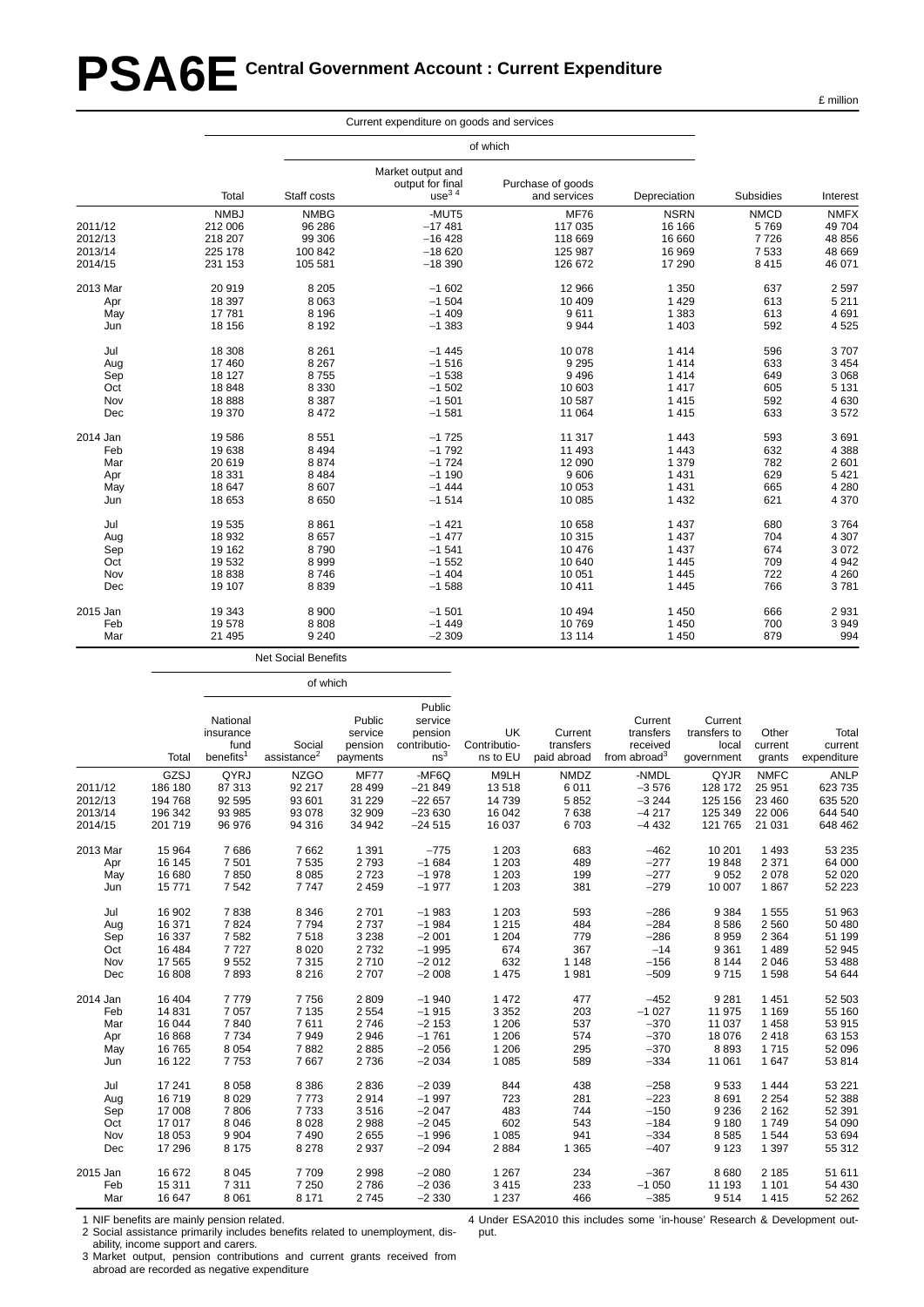# **PSA6F Central Government Account : Net Investment**

|                                             | Net investment                                                 |                                                                |                                                       |                                                                             |                                                                                                                                   |                                                                |                                                       |                                                             |                                                                     |                                                           |                                                              |                                                             |
|---------------------------------------------|----------------------------------------------------------------|----------------------------------------------------------------|-------------------------------------------------------|-----------------------------------------------------------------------------|-----------------------------------------------------------------------------------------------------------------------------------|----------------------------------------------------------------|-------------------------------------------------------|-------------------------------------------------------------|---------------------------------------------------------------------|-----------------------------------------------------------|--------------------------------------------------------------|-------------------------------------------------------------|
|                                             |                                                                |                                                                |                                                       |                                                                             | of which                                                                                                                          |                                                                |                                                       |                                                             | of which                                                            |                                                           |                                                              |                                                             |
|                                             | Gross<br>capital<br>formation <sup>1</sup>                     | Less<br>Depreciati-                                            | Capital<br>transfers<br>to central                    | Capital<br>transfers<br>from local<br>on government government <sup>2</sup> | Capital<br>transfers<br>from public<br>corporatio-<br>ns <sup>3</sup>                                                             | Capital<br>transfers<br>from<br>private<br>sector <sup>4</sup> | Capital<br>transfers<br>from<br>central<br>government | Capital<br>transfers<br>to local<br>government <sup>2</sup> | Capital<br>transfers<br>to public<br>corporatio-<br>ns <sup>5</sup> | Capital<br>transfers<br>to private<br>sector <sup>3</sup> | Capital<br>transfers<br>to APF <sup>6</sup>                  | Total <sup>7</sup>                                          |
| 2011/12<br>2012/13<br>2013/14<br>2014/15    | MS5Z<br>27 777<br>27 320<br>29 7 20<br>30 380                  | -NSRN<br>$-16$ 166<br>$-16660$<br>$-16969$<br>$-17290$         | -MFO7<br>$-13612$<br>$-661$<br>$-1667$<br>$-939$      | -NMGL<br>$-13518$<br>$-116$<br>$-165$<br>$-246$                             | -MM9G<br>$\overline{\phantom{a}}$<br>$\overline{\phantom{0}}$<br>$\overline{\phantom{0}}$<br>$\overline{\phantom{0}}$             | -ANNN<br>$-94$<br>$-545$<br>$-1502$<br>$-693$                  | MS6X<br>29 858<br>30 271<br>22 860<br>24 461          | <b>MF78</b><br>18 4 98<br>11 756<br>11 999<br>12 14 6       | <b>MF79</b><br>351<br>281<br>288<br>232                             | <b>ANNI</b><br>11 009<br>18 234<br>10 573<br>12 083       | MF7A<br>$\overline{\phantom{0}}$<br>$\overline{\phantom{0}}$ | -ANNS<br>27 857<br>40 270<br>33 944<br>36 612               |
| 2013 Mar<br>Apr<br>May<br>Jun               | 4779<br>1747<br>1838<br>1885                                   | $-1350$<br>$-1429$<br>$-1383$<br>$-1403$                       | $-167$<br>$-50$<br>$-36$<br>$-26$                     | $-14$<br>$-12$<br>$-29$<br>$\overline{2}$                                   | $\overline{\phantom{0}}$<br>$\overline{\phantom{0}}$<br>$\overline{\phantom{0}}$<br>$\overline{\phantom{0}}$                      | $-153$<br>$-38$<br>$-7$<br>$-28$                               | 1830<br>2 0 5 5<br>1 0 0 8<br>1 2 7 2                 | 785<br>1 2 7 4<br>643<br>587                                | 71<br>9<br>$\overline{4}$<br>6                                      | 974<br>772<br>361<br>679                                  |                                                              | 5 0 9 2<br>2 3 2 3<br>1 4 2 7<br>1728                       |
| Jul<br>Aug<br>Sep<br>Oct<br>Nov<br>Dec      | 2 0 5 0<br>2 0 5 7<br>2 1 9 9<br>2 1 8 3<br>2 3 7 9<br>2 1 8 3 | $-1414$<br>$-1414$<br>$-1414$<br>$-1417$<br>$-1415$<br>$-1415$ | $-216$<br>$-241$<br>$-217$<br>$-62$<br>$-21$<br>$-32$ | $-7$<br>$-32$<br>1<br>$-3$<br>$-13$<br>$-27$                                | $\overline{\phantom{0}}$<br>$\qquad \qquad -$<br>$\overline{\phantom{0}}$<br>$\overline{\phantom{0}}$                             | $-209$<br>$-209$<br>$-218$<br>$-59$<br>$-8$<br>$-5$            | 2847<br>1 4 4 2<br>1761<br>2 1 8 0<br>1 3 8 8<br>2681 | 1985<br>905<br>936<br>1 2 0 9<br>621<br>943                 | 13<br>8<br>10<br>24<br>6<br>9                                       | 849<br>529<br>815<br>947<br>761<br>1729                   | $\overline{\phantom{0}}$<br>-                                | 3 2 6 7<br>1844<br>2 3 2 9<br>2884<br>2 3 3 1<br>3 4 1 7    |
| 2014 Jan<br>Feb<br>Mar<br>Apr<br>May<br>Jun | 3 2 8 5<br>3 3 4 8<br>4 5 6 6<br>1760<br>1853<br>2 2 4 9       | $-1443$<br>$-1443$<br>$-1379$<br>$-1431$<br>$-1431$<br>$-1432$ | $-654$<br>24<br>$-136$<br>$-19$<br>$-44$<br>$-24$     | $-12$<br>$-28$<br>$-5$<br>$-11$<br>$-41$<br>$-5$                            | $\overline{\phantom{0}}$<br>$\qquad \qquad -$<br>$\overline{\phantom{0}}$<br>$\overline{\phantom{0}}$<br>$\overline{\phantom{0}}$ | $-642$<br>52<br>$-131$<br>$-8$<br>$-3$<br>$-19$                | 2 1 7 9<br>1723<br>2 3 2 4<br>2 1 6 5<br>1656<br>1502 | 1 1 0 5<br>483<br>1 3 0 8<br>1 505<br>733<br>676            | 131<br>21<br>47<br>105<br>8<br>3                                    | 943<br>1 2 1 9<br>969<br>555<br>915<br>823                | -                                                            | 3 3 6 7<br>3652<br>5 3 7 5<br>2 4 7 5<br>2 0 3 4<br>2 2 9 5 |
| Jul<br>Aug<br>Sep<br>Oct<br>Nov<br>Dec      | 2 3 2 3<br>1983<br>2 2 8 1<br>2 6 2 4<br>2516<br>2 4 2 0       | $-1437$<br>$-1437$<br>$-1437$<br>$-1445$<br>$-1445$<br>$-1445$ | $-30$<br>$-35$<br>$-16$<br>$-123$<br>$-37$<br>$-31$   | $-22$<br>$-28$<br>$-9$<br>$-17$<br>$-30$<br>$-1$                            | $\overline{\phantom{0}}$<br>$\overline{\phantom{0}}$<br>$\overline{\phantom{0}}$<br>$\overline{\phantom{0}}$                      | $-8$<br>$-7$<br>$-7$<br>$-106$<br>$-7$<br>$-30$                | 2 1 7 0<br>1455<br>1779<br>2058<br>1 4 2 0<br>2930    | 1583<br>757<br>792<br>1 3 7 5<br>719<br>793                 | 14<br>3<br>11<br>13<br>13<br>14                                     | 573<br>695<br>976<br>670<br>688<br>2 1 2 3                | $\overline{\phantom{0}}$<br>-                                | 3 0 26<br>1966<br>2 607<br>3 1 1 4<br>2 4 5 4<br>3874       |
| 2015 Jan<br>Feb<br>Mar                      | 2682<br>3 0 3 4<br>4655                                        | $-1450$<br>$-1450$<br>$-1450$                                  | $-23$<br>$-54$<br>$-503$                              | $-13$<br>$-43$<br>$-26$                                                     |                                                                                                                                   | $-10$<br>$-11$<br>$-477$                                       | 2 0 0 5<br>1612<br>3709                               | 1 1 5 1<br>721<br>1 3 4 1                                   | $-12$<br>11<br>49                                                   | 866<br>880<br>2 3 1 9                                     |                                                              | 3 2 1 4<br>3 1 4 2<br>6411                                  |

1 Includes net increase in inventories and valuables.

2 Includes Housing Revenue Account reform in Mar 2012.

3 The large capital transfers in 2008/09 arise from movements associated with depositor compensation payments by FSCS and HMT.

4 Includes transfer of Royal Mail pension plan assets in April 2012 and movements associated with depositor compensation payments by FSCS and HMT in 2008/09.

5 Includes capital transfers to Lloyds Banking Group and Royal Bank of Scotland associated with equity purchases.

6 APF = Asset Purchase Facility. Currently no capital transfers to the APF have taken place, but transfers may be made in future.

7 Includes Housing Revenue Account reform in Mar 2012, transfer of Royal Mail pension plan assets in April 2012 and movements associated with depositor compensation payments by FSCS and HMT in 2008/09.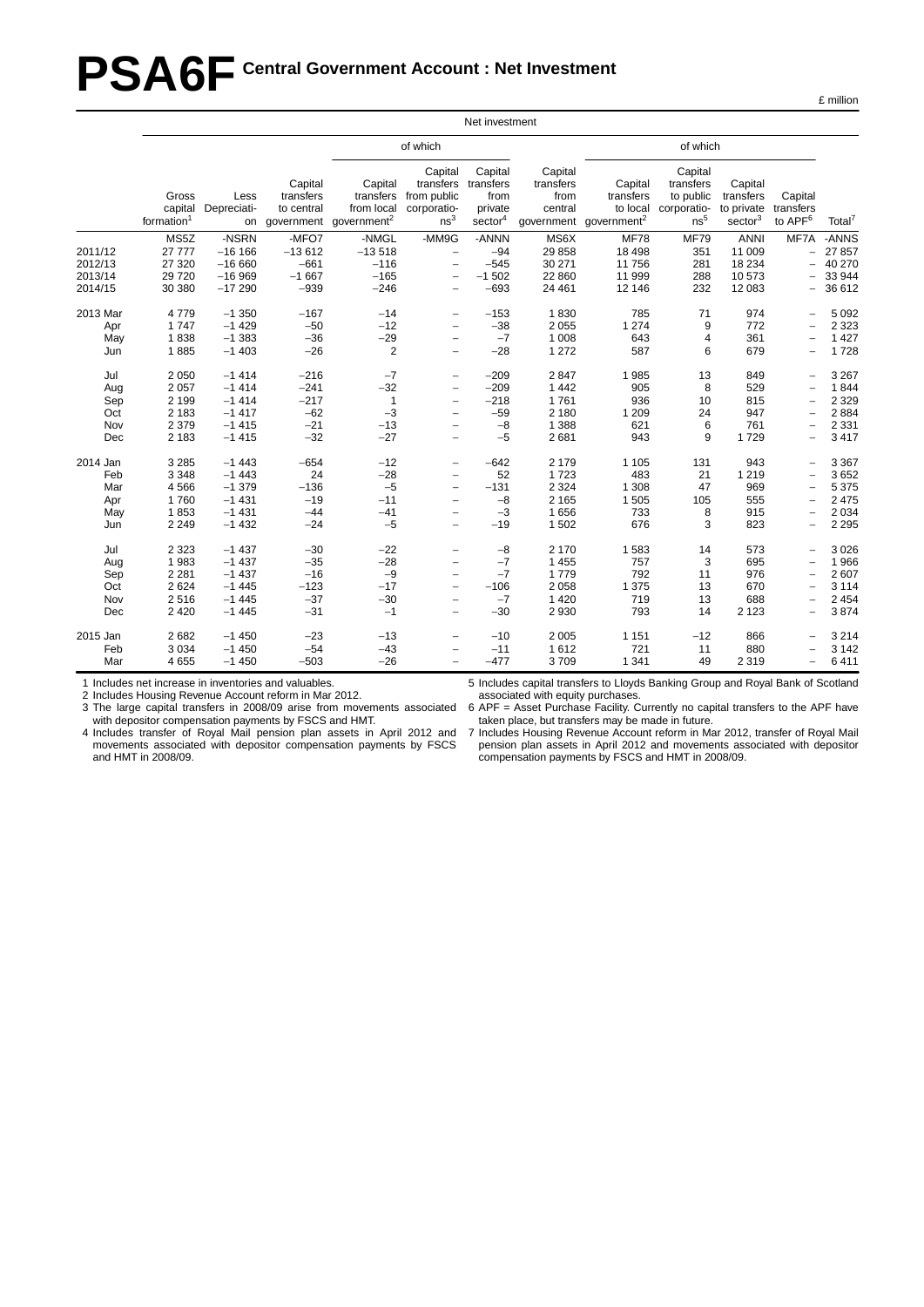#### REC1 Reconciliation of Public Sector Net Borrowing and Net Cash Requirement<br>REC1 (excluding public sector banks) **(excluding public sector banks)** £ million

|                                      | Net borrowing<br>$-B.9g$                                  | Net lending to<br>private sector and<br>rest of world<br>F.4   | Net acquisition of<br>company securities<br>F.5              | Adjustment for<br>interest on gilts<br>F <sub>3</sub>          | Accounts<br>receivable/payable                                 | Other financial<br>transactions                                | Net cash<br>requirement <sup>1</sup>                             |
|--------------------------------------|-----------------------------------------------------------|----------------------------------------------------------------|--------------------------------------------------------------|----------------------------------------------------------------|----------------------------------------------------------------|----------------------------------------------------------------|------------------------------------------------------------------|
|                                      | $\mathbf{1}$                                              | $\overline{c}$                                                 | 3                                                            | $\overline{4}$                                                 | 5                                                              | 6                                                              | $\overline{7}$                                                   |
| 2006<br>2007<br>2008<br>2009<br>2010 | -J5II<br>36 266<br>40 492<br>73 673<br>152 061<br>141 870 | <b>JW33</b><br>$-653$<br>4 3 2 1<br>3 3 9 6<br>5859<br>$-9356$ | <b>JW34</b><br>$-3113$<br>$-2362$<br>16 974<br>33 986<br>179 | <b>JW36</b><br>$-760$<br>$-5020$<br>$-6146$<br>2736<br>$-8678$ | <b>JW35</b><br>3537<br>$-6612$<br>15 2 27<br>$-2963$<br>12 256 | <b>JW37</b><br>$-1097$<br>2 0 6 5<br>21 979<br>9 1 0 6<br>7850 | <b>JW38</b><br>34 180<br>32 884<br>125 103<br>200 785<br>144 121 |
| 2011                                 | 114 022                                                   | $-4019$                                                        | $-9$                                                         | $-4716$                                                        | 4966                                                           | $-10306$                                                       | 99 938                                                           |
| 2012                                 | 125 231                                                   | 5 5 4 4                                                        | $-14920$                                                     | $-5937$                                                        | $-4400$                                                        | $-6693$                                                        | 98 825                                                           |
| 2013                                 | 101 129                                                   | 4 207                                                          | $-34724$                                                     | 2 2 8 7                                                        | 850                                                            | $-12320$                                                       | 61 429                                                           |
| 2014                                 | 96 0 26                                                   | $-63$                                                          | $-11855$                                                     | $-4472$                                                        | 706                                                            | 4649                                                           | 84 991                                                           |
| 2006/07                              | 36 915                                                    | $-889$                                                         | $-2764$                                                      | $-1383$                                                        | 3531                                                           | $-5$                                                           | 35 405                                                           |
| 2007/08                              | 40 880                                                    | 5 5 6 7                                                        | $-2600$                                                      | $-4812$                                                        | $-111105$                                                      | $\overline{4}$                                                 | 27 934                                                           |
| 2008/09                              | 100 751                                                   | 5 4 4 6                                                        | 26 033                                                       | $-4885$                                                        | 6957                                                           | 33 301                                                         | 167 603                                                          |
| 2009/10                              | 153 521                                                   | $-914$                                                         | 25 0 76                                                      | 1817                                                           | 21 244                                                         | $-1929$                                                        | 198 815                                                          |
| 2010/11                              | 134 853                                                   | $-5356$                                                        | $-116$                                                       | $-7819$                                                        | 2 2 4 8                                                        | 2 1 3 9                                                        | 125 949                                                          |
| 2011/12                              | 113 447                                                   | 885                                                            | $-1354$                                                      | $-2291$                                                        | $-3888$                                                        | $-2653$                                                        | 104 146                                                          |
| 2012/13                              | 119 709                                                   | 2 1 0 8                                                        | $-19007$                                                     | $-5126$                                                        | 240                                                            | $-13376$                                                       | 84 548                                                           |
| 2013/14                              | 98 479                                                    | 5 0 3 2                                                        | $-39812$                                                     | 1761                                                           | 157                                                            | $-1794$                                                        | 63 823                                                           |
| 2014/15                              | 87 337                                                    | $-3270$                                                        | $-2988$                                                      | $-1383$                                                        | 11 606                                                         | $-8986$                                                        | 82 316                                                           |
| 2011 Q4                              | 35 936                                                    | $-2580$                                                        | 131                                                          | $-6134$                                                        | 3627                                                           | $-1613$                                                        | 29 367                                                           |
| 2012 Q1                              | 20 360                                                    | 4557                                                           | $-1617$                                                      | 3 2 5 3                                                        | $-9654$                                                        | 3 0 3 2                                                        | 19 931                                                           |
| Q2                                   | 45 966                                                    | 1 1 2 0                                                        | $-10575$                                                     | $-5946$                                                        | 2 3 5 7                                                        | $-12731$                                                       | 20 191                                                           |
| Q3                                   | 22 405                                                    | $-379$                                                         | $-746$                                                       | 3633                                                           | $-4547$                                                        | 1 0 9 1                                                        | 21 457                                                           |
| Q4                                   | 36 500                                                    | 246                                                            | $-1982$                                                      | $-6877$                                                        | 7444                                                           | 1915                                                           | 37 246                                                           |
| 2013 Q1                              | 14 8 38                                                   | 1 1 2 1                                                        | $-5704$                                                      | 4 0 64                                                         | $-5014$                                                        | $-3651$                                                        | 5 6 5 4                                                          |
| Q2                                   | 31 094                                                    | 2511                                                           | $-455$                                                       | $-6755$                                                        | $-309$                                                         | $-9141$                                                        | 16 945                                                           |
| Q <sub>3</sub>                       | 21 099                                                    | $-490$                                                         | $-19732$                                                     | 10744                                                          | $-532$                                                         | $-46$                                                          | 11 043                                                           |
| Q4                                   | 34 098                                                    | 1 0 6 5                                                        | $-8833$                                                      | $-5766$                                                        | 6705                                                           | 518                                                            | 27 787                                                           |
| 2014 Q1                              | 12 188                                                    | 1946                                                           | $-10792$                                                     | 3538                                                           | $-5707$                                                        | 6875                                                           | 8 0 4 8                                                          |
| Q2                                   | 31 532                                                    | 3 1 5 4                                                        | 799                                                          | $-6322$                                                        | $-1891$                                                        | $-1$                                                           | 27 271                                                           |
| Q <sub>3</sub>                       | 21 471                                                    | $-792$                                                         | $-1057$                                                      | 3606                                                           | $-3145$                                                        | $-1556$                                                        | 18 527                                                           |
| Q4                                   | 30 835                                                    | $-4371$                                                        | $-805$                                                       | $-5294$                                                        | 11 449                                                         | -669                                                           | 31 145                                                           |
| 2015 Q1                              | 3 4 9 9                                                   | $-1261$                                                        | $-1925$                                                      | 6627                                                           | 5 1 9 3                                                        | $-6760$                                                        | 5 3 7 3                                                          |
| 2013 Mar                             | 11 455                                                    | $-436$                                                         | $-4648$                                                      | 5 3 5 2                                                        | 6030                                                           | 4635                                                           | 22 388                                                           |
| Apr                                  | 8867                                                      | 3 2 8 8                                                        | $-6$                                                         | $-3308$                                                        | $-6247$                                                        | $-5340$                                                        | $-2746$                                                          |
| May                                  | 11 555                                                    | -290                                                           | $-172$                                                       | $-2414$                                                        | 867                                                            | $-14$                                                          | 9532                                                             |
| Jun                                  | 10 672                                                    | $-487$                                                         | $-277$                                                       | $-1033$                                                        | 5 0 7 1                                                        | $-3787$                                                        | 10 159                                                           |
| Jul                                  | 145                                                       | $-342$                                                         | $-5015$                                                      | 575                                                            | $-3836$                                                        | $-712$                                                         | $-9185$                                                          |
| Aug                                  | 10787                                                     | $-418$                                                         | $-4409$                                                      | 5 6 21                                                         | $-848$                                                         | $-1730$                                                        | 9 0 0 3                                                          |
| Sep                                  | 10 167                                                    | 270                                                            | $-10308$                                                     | 4548                                                           | 4 1 5 2                                                        | 2 3 9 6                                                        | 11 225                                                           |
| Oct                                  | 7644                                                      | 739                                                            | $-8311$                                                      | $-3357$                                                        | $-2513$                                                        | 244                                                            | $-5554$                                                          |
| Nov                                  | 15 556                                                    | $\overline{\mathbf{c}}$                                        | 172                                                          | $-2309$                                                        | 1785                                                           | $-2574$                                                        | 12 632                                                           |
| Dec                                  | 10898                                                     | 324                                                            | $-694$                                                       | $-100$                                                         | 7433                                                           | 2848                                                           | 20709                                                            |
| 2014 Jan                             | $-6034$                                                   | 2 0 2 2                                                        | $-1939$                                                      | 991                                                            | $-8475$                                                        | $-934$                                                         | $-14369$                                                         |
| Feb                                  | 10 395                                                    | 184                                                            | $-17$                                                        | $-2474$                                                        | $-4020$                                                        | 840                                                            | 4 9 0 8                                                          |
| Mar                                  | 7827                                                      | $-260$                                                         | $-8836$                                                      | 5 0 21                                                         | 6788                                                           | 6969                                                           | 17 509                                                           |
| Apr                                  | 9 3 0 7                                                   | 3733                                                           | 630                                                          | $-3569$                                                        | $-8479$                                                        | $-4913$                                                        | $-3291$                                                          |
| May                                  | 12 116                                                    | 94                                                             | 256                                                          | $-1948$                                                        | 75                                                             | 3 1 6 2                                                        | 13755                                                            |
| Jun                                  | 10 109                                                    | $-673$                                                         | $-87$                                                        | $-805$                                                         | 6513                                                           | 1750                                                           | 16 807                                                           |
| Jul                                  | 156                                                       | $-1487$                                                        | $-130$                                                       | 1 2 7 2                                                        | $-5197$                                                        | 453                                                            | $-4933$                                                          |
| Aug                                  | 10 662                                                    | 174                                                            | $-725$                                                       | $-2435$                                                        | $-1971$                                                        | $-1465$                                                        | 4 2 4 0                                                          |
| Sep                                  | 10 653                                                    | 521                                                            | $-202$                                                       | 4769                                                           | 4 0 23                                                         | $-544$                                                         | 19 220                                                           |
| Oct                                  | 6814                                                      | $-1153$                                                        | $-92$                                                        | $-3211$                                                        | 399                                                            | $-3593$                                                        | $-836$                                                           |
| Nov                                  | 12 705                                                    | $-1685$                                                        | $-340$                                                       | $-1913$                                                        | 3785                                                           | $-3690$                                                        | 8862                                                             |
| Dec                                  | 11 316                                                    | $-1533$                                                        | $-373$                                                       | $-170$                                                         | 7 2 6 5                                                        | 6614                                                           | 23 119                                                           |
| 2015 Jan                             | $-9343$                                                   | 1764                                                           | $-368$                                                       | 2 6 0 6                                                        | $-6563$                                                        | $-5628$                                                        | $-17532$                                                         |
| Feb                                  | 5 4 5 1                                                   | $-1319$                                                        | $-1094$                                                      | $-2026$                                                        | 2604                                                           | $-1988$                                                        | 1628                                                             |
| Mar                                  | 7 3 9 1                                                   | $-1706$                                                        | $-463$                                                       | 6 0 4 7                                                        | 9 1 5 2                                                        | 856                                                            | 21 277                                                           |

1 Prior to 1997 was known as public sector borrowing requirement (PSBR)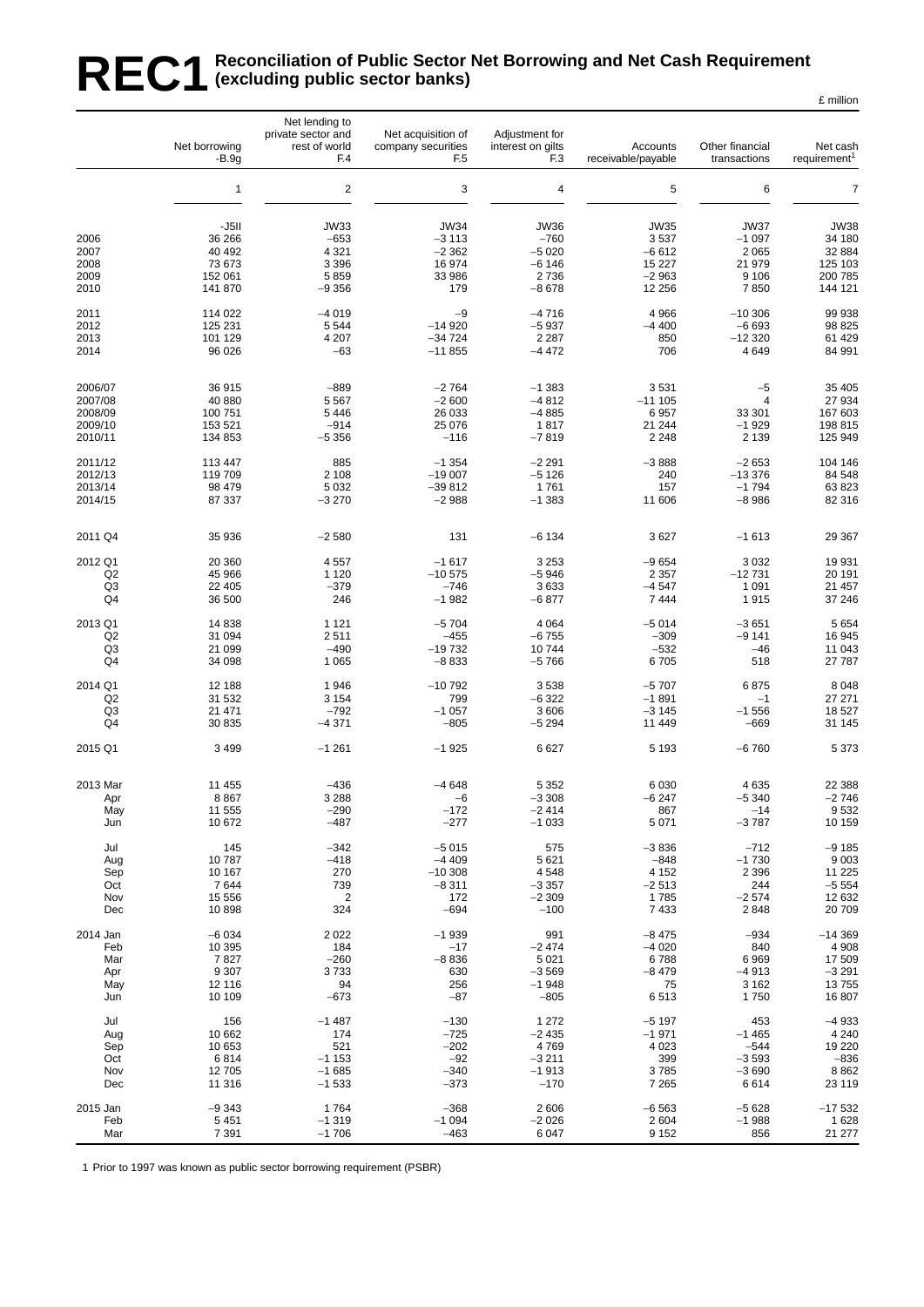# REC2<sup>Reconciliation of Central Government Net Borrowing<br>REC2 and Net Cash Requirement</sup> **and Net Cash Requirement**

|                      | Net borrowing<br>$-B.9g$ | Net lending to<br>private sector and<br>rest of world<br>F <sub>4</sub> | Net acquisition of<br>company securities<br>F <sub>5</sub> | Adjustment for<br>interest on gilts<br>F <sub>3</sub> | Accounts<br>receivable/payable | Other financial<br>transactions | Net cash<br>requirement |
|----------------------|--------------------------|-------------------------------------------------------------------------|------------------------------------------------------------|-------------------------------------------------------|--------------------------------|---------------------------------|-------------------------|
|                      | $\mathbf{1}$             | $\sqrt{2}$                                                              | 3                                                          | 4                                                     | 5                              | 6                               | $\overline{7}$          |
|                      | -NMFJ                    | <b>ANRH</b>                                                             | <b>ANRS</b>                                                | ANRU                                                  | <b>ANRT</b>                    | <b>ANRV</b>                     | <b>RUUX</b>             |
| 2006                 | 38 752                   | 2 0 6 3                                                                 | 2                                                          | $-761$                                                | $-2315$                        | 595                             | 38 336                  |
| 2007                 | 41 011                   | 4 3 4 5                                                                 | $-4193$                                                    | $-5020$                                               | $-5764$                        | 2793                            | 33 172                  |
| 2008                 | 71 350                   | 2677                                                                    | 16 585                                                     | $-6146$                                               | 16 4 29                        | 22 4 98                         | 123 393                 |
| 2009<br>2010         | 152 080<br>147 964       | 4686<br>$-10212$                                                        | 32 376<br>$-596$                                           | 2735<br>$-8679$                                       | $-164$<br>11 542               | 6741<br>7 4 9 9                 | 198 454<br>147 518      |
| 2011                 | 120 173                  | $-4605$                                                                 | $-717$                                                     | $-4716$                                               | 5 0 3 2                        | $-5565$                         | 109 602                 |
| 2012                 | 130 586                  | 3783                                                                    | $-14970$                                                   | $-5937$                                               | $-6739$                        | $-3136$                         | 103 587                 |
| 2013                 | 94 722                   | 2691                                                                    | $-36007$                                                   | 2 2 8 7                                               | 10778                          | $-1181$                         | 73 290                  |
| 2014                 | 102 885                  | $-2512$                                                                 | $-12610$                                                   | $-4472$                                               | 11 128                         | 2 1 9 0                         | 96 609                  |
| 2006/07              | 36 753                   | 2871                                                                    | $-1436$                                                    | $-1.384$                                              | 3617                           | $-3157$                         | 37 264                  |
| 2007/08              | 43 102                   | 4 1 0 4                                                                 | $-2462$                                                    | $-4812$                                               | $-12247$                       | 2616                            | 30 301                  |
| 2008/09              | 95 202                   | 4 4 2 6                                                                 | 25 507                                                     | $-4885$                                               | 13 5 28                        | 30 131                          | 163 909                 |
| 2009/10<br>2010/11   | 156 906<br>139 725       | $-1941$<br>$-6390$                                                      | 23 382<br>$-680$                                           | 1817<br>$-7821$                                       | 17 225<br>4865                 | 99<br>2 3 7 0                   | 197 488<br>132 069      |
| 2011/12              | 114 107                  | $-486$                                                                  | $-1424$                                                    | $-2291$                                               | $-2598$                        | 1 3 3 6                         | 108 644                 |
| 2012/13              | 125 883                  | 239                                                                     | $-21410$                                                   | $-5126$                                               | $-579$                         | $-4411$                         | 94 596                  |
| 2013/14              | 103 127                  | 3 1 1 2                                                                 | $-39666$                                                   | 1761                                                  | 10 374                         | 1 1 2 4                         | 79 832                  |
| 2014/15              | 88 953                   | $-3975$                                                                 | $-3868$                                                    | $-1383$                                               | 19702                          | $-6725$                         | 92 704                  |
| 2011 Q4              | 34 988                   | $-2640$                                                                 | $-332$                                                     | $-6134$                                               | 5 0 7 1                        | $-1314$                         | 29 639                  |
| 2012 Q1              | 11 050                   | 3 3 5 5                                                                 | $-879$                                                     | 3 2 5 3                                               | $-7718$                        | 3877                            | 12 938                  |
| Q2                   | 52 446                   | 937                                                                     | $-11233$                                                   | $-5946$                                               | 1731                           | $-10944$                        | 26 991                  |
| Q <sub>3</sub>       | 27 134                   | $-746$                                                                  | $-1331$                                                    | 3633                                                  | $-4241$                        | 1537                            | 25 986                  |
| Q4                   | 39 956                   | 237                                                                     | $-1527$                                                    | $-6877$                                               | 3 4 8 9                        | 2 3 9 4                         | 37 672                  |
| 2013 Q1              | 6 3 4 7                  | $-189$                                                                  | $-7319$                                                    | 4 0 64                                                | $-1558$                        | 2 602                           | 3 9 4 7                 |
| Q <sub>2</sub><br>Q3 | 32 481<br>21 715         | 2 3 7 4<br>$-574$                                                       | $-565$<br>$-19476$                                         | $-6755$<br>10744                                      | 2926<br>3 4 3 0                | $-1538$<br>$-1241$              | 28 923<br>14 598        |
| Q4                   | 34 179                   | 1 0 8 0                                                                 | $-8647$                                                    | $-5766$                                               | 5 980                          | $-1004$                         | 25 822                  |
| 2014 Q1              | 14752                    | 232                                                                     | $-10978$                                                   | 3538                                                  | $-1962$                        | 4 9 0 7                         | 10 489                  |
| Q <sub>2</sub>       | 40 393                   | 2540                                                                    | $-148$                                                     | $-6322$                                               | 1 1 0 9                        | $-894$                          | 36 678                  |
| Q3                   | 21 638                   | $-846$                                                                  | $-779$                                                     | 3 606                                                 | 1653                           | $-4157$                         | 21 115                  |
| Q4                   | 26 102                   | $-4438$                                                                 | $-705$                                                     | $-5294$                                               | 10 328                         | 2 3 3 4                         | 28 327                  |
| 2015 Q1              | 820                      | $-1231$                                                                 | $-2236$                                                    | 6627                                                  | 6612                           | $-4008$                         | 6584                    |
| 2013 Mar             | 11 355                   | $-872$                                                                  | $-4754$                                                    | 7768                                                  | 6925                           | 1976                            | 22 398                  |
| Apr                  | 16 652                   | 3 2 4 2                                                                 | $-62$                                                      | $-4511$                                               | $-5158$                        | $-2542$                         | 7621                    |
| May                  | 7892                     | $-336$                                                                  | $-293$                                                     | $-3617$                                               | 2 3 7 0                        | 3673                            | 9689                    |
| Jun                  | 7937                     | $-532$                                                                  | $-210$                                                     | 1 3 7 3                                               | 5714                           | $-2669$                         | 11 613                  |
| Jul                  | 1 1 2 5                  | $-371$                                                                  | $-4952$                                                    | $-628$                                                | $-2672$                        | $-776$                          | $-8274$                 |
| Aug<br>Sep           | 10 384<br>10 206         | $-447$<br>244                                                           | $-3984$<br>$-10540$                                        | 4 4 1 8<br>6954                                       | 518<br>5 5 8 4                 | $-1655$<br>1 1 9 0              | 9 2 3 4<br>13 638       |
| Oct                  | 8 2 5 6                  | 744                                                                     | $-8520$                                                    | $-4552$                                               | $-2897$                        | 350                             | $-6619$                 |
| Nov                  | 14 3 50                  | 7                                                                       | $\qquad \qquad -$                                          | $-3506$                                               | 1 4 9 6                        | $-2295$                         | 10 052                  |
| Dec                  | 11 573                   | 329                                                                     | $-127$                                                     | 2 2 9 2                                               | 7 3 8 1                        | 941                             | 22 389                  |
| 2014 Jan             | $-6458$                  | 1 4 5 0                                                                 | $-2290$                                                    | $-206$                                                | $-5752$                        | $-825$                          | $-14081$                |
| Feb<br>Mar           | 11 929<br>9 2 8 1        | $-388$<br>$-830$                                                        | -57<br>$-8631$                                             | $-3671$<br>7415                                       | $-3795$<br>7585                | 965<br>4767                     | 4983<br>19587           |
| Apr                  | 15 531                   | 3529                                                                    | $-33$                                                      | $-4771$                                               | $-7651$                        | $-2094$                         | 4511                    |
| May                  | 12 3 65                  | $-110$                                                                  | $\mathbf{1}$                                               | $-3150$                                               | 1582                           | 3415                            | 14 103                  |
| Jun                  | 12 497                   | $-879$                                                                  | $-116$                                                     | 1599                                                  | 7 1 7 8                        | $-2215$                         | 18 064                  |
| Jul<br>Aug           | 798<br>10 146            | $-1505$<br>156                                                          | 32<br>$-607$                                               | 70<br>$-3637$                                         | $-3631$<br>$-330$              | 1 4 0 8<br>$-2791$              | $-2828$<br>2937         |
| Sep                  | 10 694                   | 503                                                                     | $-204$                                                     | 7 1 7 3                                               | 5614                           | $-2774$                         | 21 006                  |
| Oct                  | 3 1 6 4                  | $-1175$                                                                 | $-149$                                                     | $-4389$                                               | $-191$                         | 323                             | $-2417$                 |
| Nov<br>Dec           | 11 845<br>11 093         | $-1707$<br>$-1556$                                                      | $-313$<br>$-243$                                           | $-3097$<br>2 1 9 2                                    | 3 2 1 3<br>7 3 0 6             | $-2340$<br>4 3 5 1              | 7601<br>23 143          |
| 2015 Jan             | $-12660$                 | 1774                                                                    | $-572$                                                     | 1 4 2 7                                               | $-4022$                        | $-5107$                         | $-19160$                |
| Feb                  | 6 2 7 3                  | $-1309$                                                                 | $-914$                                                     | $-3209$                                               | 1 3 4 7                        | 1424                            | 3612                    |
| Mar                  | 7 207                    | $-1696$                                                                 | $-750$                                                     | 8 4 0 9                                               | 9 2 8 7                        | $-325$                          | 22 132                  |

£ million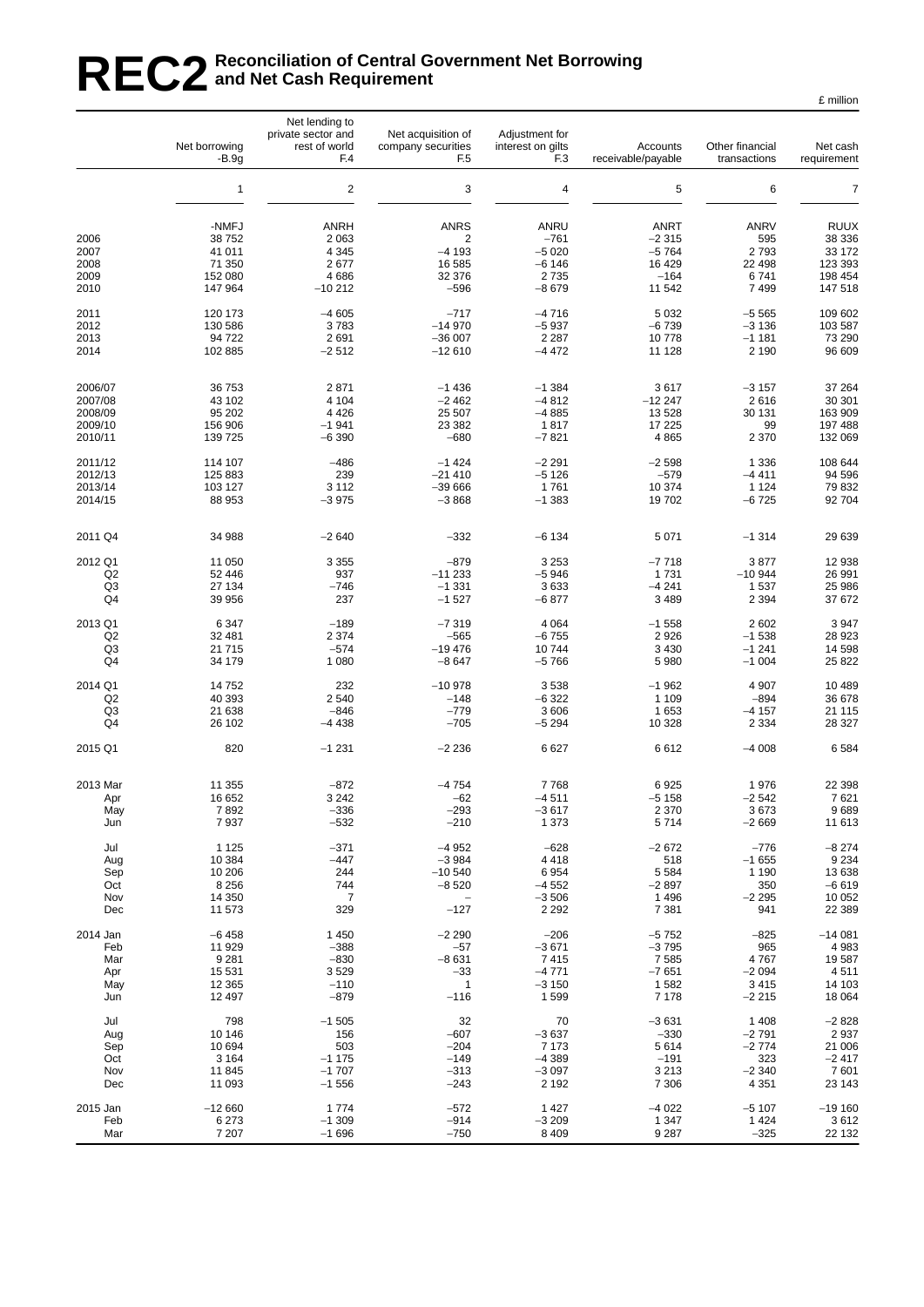# **PSA7A** Public Sector Net Cash Requirement<sup>1</sup>

£ million

|                                                     | Central government<br>Local government                           |                                                                 |                                                        |                                                          | Non-financial public corporations                           |                                                         |                                                        |                                                      |                                                          |                                                            |                                                                |                                                                    |
|-----------------------------------------------------|------------------------------------------------------------------|-----------------------------------------------------------------|--------------------------------------------------------|----------------------------------------------------------|-------------------------------------------------------------|---------------------------------------------------------|--------------------------------------------------------|------------------------------------------------------|----------------------------------------------------------|------------------------------------------------------------|----------------------------------------------------------------|--------------------------------------------------------------------|
|                                                     |                                                                  |                                                                 |                                                        | of which                                                 |                                                             |                                                         | of which                                               |                                                      |                                                          | Public                                                     | Public                                                         |                                                                    |
|                                                     | NCR <sup>4</sup>                                                 | Of which:<br>Own account                                        | NCR <sup>4</sup>                                       | from CG                                                  | other                                                       | NCR <sup>4</sup>                                        | from CG                                                |                                                      | other England <sup>2</sup>                               | Bank of Sector NCR<br>$ex^3$ <sup>4</sup>                  | sector<br>banks NCR <sup>4</sup>                               | Public<br>Sector NCR <sup>4</sup>                                  |
|                                                     | $\mathbf{1}$                                                     | $\overline{c}$                                                  | 3                                                      | $\overline{4}$                                           | 5                                                           | 6                                                       | $\overline{7}$                                         | 8                                                    | 9                                                        | 10                                                         | 11                                                             | 12                                                                 |
| 2006<br>2007<br>2008<br>2009<br>2010                | <b>RUUW</b><br>40 447<br>34 382<br>126 792<br>196 857<br>150 743 | <b>RUUX</b><br>38 336<br>33 172<br>123 393<br>198 454<br>147518 | ABEG<br>$-853$<br>$-1781$<br>3765<br>4791<br>2620      | ABEC<br>2 4 6 6<br>1 3 1 7<br>3 3 1 0<br>$-1488$<br>2744 | AAZK<br>$-3319$<br>$-3098$<br>455<br>6 2 7 9<br>$-124$      | ABEM<br>$-3187$<br>1610<br>$-1166$<br>$-362$<br>1 3 1 9 | <b>ABEI</b><br>$-355$<br>$-107$<br>89<br>$-109$<br>481 | AAZL<br>$-2832$<br>1717<br>$-1.255$<br>$-253$<br>838 | JW2I<br>$-116$<br>$-117$<br>$-889$<br>$-2098$<br>$-7336$ | JW38<br>34 180<br>32 884<br>125 103<br>200 785<br>144 121  | IL6D<br>2750<br>67 197<br>$-118229$<br>$-141947$               | <b>RURQ</b><br>34 180<br>$35634$<br>192 300<br>82 556<br>2 174     |
| 2011<br>2012<br>2013<br>2014                        | 110 698<br>111 549<br>72958<br>97 331                            | 109 602<br>103 587<br>73 290<br>96 609                          | 2 1 4 8<br>5830<br>2 1 0 4<br>209                      | 1 0 2 7<br>8 4 6 9<br>389<br>511                         | 1 1 2 1<br>$-2639$<br>1715<br>$-302$                        | $-1765$<br>1 2 6 9<br>$-1$ 093<br>635                   | 69<br>$-507$<br>$-721$<br>211                          | $-1834$<br>1776<br>$-372$<br>424                     | $-10047$<br>$-11861$<br>$-12872$<br>$-12462$             | 99 938<br>98 825<br>61 429<br>84 991                       | $-130698$<br>$-127753$<br>$-94883$<br>$-21856$                 | $-30760$<br>$-28928$<br>$-33454$<br>63135                          |
| 2006/07<br>2007/08<br>2008/09<br>2009/10<br>2010/11 | 37 442<br>33 26 2<br>163 829<br>198 594<br>134 014               | 37 264<br>30 301<br>163 909<br>197 488<br>132 069               | 58<br>$-723$<br>4 4 0 1<br>4958<br>773                 | 825<br>2853<br>133<br>368<br>1958                        | $-767$<br>$-3576$<br>4 2 6 8<br>4590<br>$-1185$             | $-1792$<br>$-1471$<br>182<br>654<br>487                 | $-647$<br>108<br>$-213$<br>738<br>$-13$                | $-1145$<br>$-1579$<br>395<br>$-84$<br>500            | $-125$<br>$-173$<br>$-889$<br>$-4\,285$<br>$-7380$       | 35 405<br>27 934<br>167 603<br>198 815<br>125 949          | $-275$<br>13 996<br>$-106308$<br>$-121066$                     | 35 405<br>27 659<br>181 599<br>92 507<br>4 883                     |
| 2011/12<br>2012/13<br>2013/14<br>2014/15            | 117 672<br>95 863<br>78 454<br>93 586                            | 108 644<br>94 596<br>79 832<br>92 704                           | 8816<br>1647<br>$-3114$<br>993                         | 8793<br>1626<br>$-283$<br>729                            | 23<br>21<br>$-2831$<br>264                                  | $-2062$<br>884<br>$-208$<br>916                         | 235<br>$-359$<br>$-1095$<br>153                        | $-2297$<br>1 2 4 3<br>887<br>763                     | $-11252$<br>$-12579$<br>$-12687$<br>$-12297$             | 104 146<br>84 548<br>63 823<br>82 316                      | $-162065$<br>$-106753$<br>$-66451$<br>$-21996$                 | $-57919$<br>$-22205$<br>$-2628$<br>60 320                          |
| 2011 Q4                                             | 30 642                                                           | 29 639                                                          | 2558                                                   | 836                                                      | 1722                                                        | $-804$                                                  | 167                                                    | $-971$                                               | $-2026$                                                  | 29 367                                                     | $-43181$                                                       | $-13814$                                                           |
| 2012 Q1<br>$\frac{Q2}{Q3}$                          | 20 4 28<br>26 782<br>26 152<br>38 187                            | 12 938<br>26 991<br>25 986<br>37 672                            | 10 505<br>$-5243$<br>$-807$<br>1 3 7 5                 | 7 3 7 8<br>388<br>179<br>524                             | 3 1 2 7<br>$-5631$<br>$-986$<br>851                         | 11<br>515<br>321<br>422                                 | 112<br>$-597$<br>$-13$<br>$-9$                         | $-101$<br>1 1 1 2<br>334<br>431                      | $-3523$<br>$-2072$<br>$-4043$<br>$-2\,223$               | 19 931<br>20 191<br>21 457<br>37 246                       | $-54791$<br>$-54821$<br>$-8502$<br>$-9639$                     | $-34860$<br>-34 630<br>12 955<br>27 607                            |
| 2013 Q1<br>Q2<br>Q3<br>Q <sub>4</sub>               | 4742<br>28 765<br>14 3 54<br>25 097                              | 3 9 4 7<br>28 923<br>14 598<br>25 8 22                          | 6 3 2 2<br>$-9601$<br>764<br>4619                      | 535<br>159<br>$-218$<br>$-87$                            | 5787<br>$-9760$<br>982<br>4706                              | $-374$<br>$-114$<br>$-198$<br>$-407$                    | 260<br>$-317$<br>$-26$<br>$-638$                       | $-634$<br>203<br>$-172$<br>231                       | $-4241$<br>$-2263$<br>$-4121$<br>$-2247$                 | 5 6 5 4<br>16 945<br>11 043<br>27 787                      | $-33791$<br>$-33803$<br>$-13595$<br>$-13694$                   | $-28137$<br>$-16858$<br>$-2552$<br>14 093                          |
| 2014 Q1<br>Q2<br>Q3<br>Q4                           | 10 238<br>36 447<br>21 555<br>29 091                             | 10 4 8 9<br>36 678<br>21 115<br>28 327                          | 1 1 0 4<br>$-7221$<br>1416<br>4910                     | $-137$<br>$-196$<br>467<br>377                           | 1 2 4 1<br>$-7025$<br>949<br>4 5 3 3                        | 511<br>77<br>$-189$<br>236                              | $-114$<br>$-35$<br>-27<br>387                          | 625<br>112<br>$-162$<br>$-151$                       | $-4056$<br>$-2263$<br>$-3815$<br>$-2328$                 | 8 048<br>27 271<br>18527<br>31 145                         | $-5359$<br>$-5499$<br>$-5499$<br>$-5499$                       | 2 689<br>21 772<br>13 028<br>25 646                                |
| 2015 Q1                                             | 6493                                                             | 6584                                                            | 1888                                                   | 81                                                       | 1807                                                        | 792                                                     | $-172$                                                 | 964                                                  | $-3891$                                                  | 5 3 7 3                                                    | $-5499$                                                        | $-126$                                                             |
| 2013 Mar<br>Apr<br>May<br>Jun                       | 23 071<br>7 691<br>9584<br>11 490                                | 22 398<br>7621<br>9689<br>11 613                                | 3948<br>$-10275$<br>$-326$<br>1 0 0 0                  | 406<br>371<br>$-97$<br>$-115$                            | 3542<br>$-10646$<br>$-229$<br>1 1 1 5                       | $-105$<br>$-228$<br>33<br>81                            | 267<br>$-301$<br>-8<br>$-8$                            | $-372$<br>73<br>41<br>89                             | $-3853$<br>136<br>136<br>$-2535$                         | 22 388<br>$-2746$<br>9532<br>10 159                        | $-11306$<br>$-11300$<br>$-111189$<br>$-11314$                  | 11 082<br>$-14046$<br>$-1.657$<br>$-1155$                          |
| Jul<br>Aug<br>Sep<br>Oct<br>Nov<br>Dec              | $-8412$<br>9 100<br>13 666<br>$-7216$<br>10 108<br>22 205        | $-8274$<br>9 2 3 4<br>13 638<br>$-6619$<br>10 052<br>22 389     | $-697$<br>162<br>1 2 9 9<br>1 1 2 0<br>2501<br>998     | $-129$<br>$-124$<br>35<br>34<br>$-3$<br>$-118$           | $-568$<br>286<br>1 2 6 4<br>1 0 8 6<br>2 5 0 4<br>1 1 1 6   | 140<br>$-334$<br>$-4$<br>$-198$<br>$-64$<br>$-145$      | $-9$<br>$-10$<br>$-7$<br>$-631$<br>59<br>-66           | 149<br>$-324$<br>3<br>433<br>$-123$<br>$-79$         | $-354$<br>$-59$<br>$-3708$<br>143<br>143<br>$-2533$      | $-9185$<br>9003<br>11 2 25<br>$-5554$<br>12 632<br>20709   | $-4590$<br>$-4484$<br>$-4521$<br>$-4733$<br>$-4536$<br>$-4425$ | $-13775$<br>4519<br>6704<br>$-10287$<br>8 0 9 6<br>16 284          |
| 2014 Jan<br>Feb<br>Mar<br>Apr<br>May<br>Jun         | $-14161$<br>4897<br>19 502<br>4 4 3 9<br>14 042<br>17 966        | $-14081$<br>4983<br>19587<br>4511<br>14 103<br>18 0 64          | $-162$<br>$-37$<br>1 3 0 3<br>$-7435$<br>$-661$<br>875 | $-50$<br>$-7$<br>$-80$<br>$-54$<br>$-52$<br>$-90$        | $-112$<br>$-30$<br>1 3 8 3<br>$-7381$<br>$-609$<br>965      | 230<br>16<br>265<br>$-514$<br>170<br>421                | $-30$<br>$-79$<br>$-5$<br>$-18$<br>$-9$<br>$-8$        | 260<br>95<br>270<br>$-496$<br>179<br>429             | $-356$<br>$-54$<br>$-3646$<br>147<br>143<br>$-2553$      | $-14369$<br>4 9 0 8<br>17 509<br>$-3291$<br>13755<br>16807 | $-1932$<br>$-1881$<br>$-1546$<br>$-1833$<br>$-1833$<br>$-1833$ | $-16301$<br>3027<br>15 963<br>-5 124<br>-5 124<br>11 922<br>14 974 |
| Jul<br>Aug<br>Sep<br>Oct<br>Nov<br>Dec              | $-2609$<br>3 0 7 8<br>21 086<br>$-2027$<br>7649<br>23 4 69       | $-2828$<br>2937<br>21 006<br>$-2417$<br>7601<br>23 143          | $-1501$<br>1 3 2 4<br>1593<br>1 2 7 1<br>1755<br>1884  | 108<br>171<br>188<br>157<br>$-6$<br>226                  | $-1609$<br>1 1 5 3<br>1 4 0 5<br>1 1 1 4<br>1761<br>1 6 5 8 | $-226$<br>35<br>$\overline{2}$<br>164<br>$-636$<br>708  | 111<br>$-30$<br>$-108$<br>233<br>54<br>100             | $-337$<br>65<br>110<br>$-69$<br>-690<br>608          | $-378$<br>$-56$<br>$-3381$<br>146<br>142<br>$-2616$      | $-4933$<br>4 2 4 0<br>19 2 20<br>$-836$<br>8862<br>23 119  | $-1833$<br>$-1833$<br>$-1833$<br>$-1833$<br>$-1833$<br>$-1833$ | $-6$ 766<br>2 407<br>17 387<br>-2 669<br>7 0 2 9<br>21 286         |
| 2015 Jan<br>Feb<br>Mar                              | $-19208$<br>3711<br>21 990                                       | $-19160$<br>3612<br>22 132                                      | 173<br>$-571$<br>2 2 8 6                               | 152<br>129<br>$-200$                                     | 21<br>$-700$<br>2486                                        | 1845<br>$-1358$<br>305                                  | $-200$<br>$-30$<br>58                                  | 2 0 4 5<br>$-1328$<br>247                            | $-390$<br>$-55$<br>$-3446$                               | $-17532$<br>1628<br>21 277                                 | $-1833$<br>$-1833$<br>$-1833$                                  | $-19365$<br>$-205$<br>19 4 44                                      |

Relationship between columns: 1=2+4+7 ; 10=2+3+6+9 ; 12=10+11 GGNCR (series RUUI) =1+5

Figures for most recent months are ONS estimates

3 Excluding public sector banks

1 Previously known as the borrowing requirement of the sector concerned 4 NCR = Net Cash Requirement

2 Includes Bank of England Asset Purchase Facility Fund and Special Liquidity Scheme. Figures derived from Bank of England accounts and ONS estimates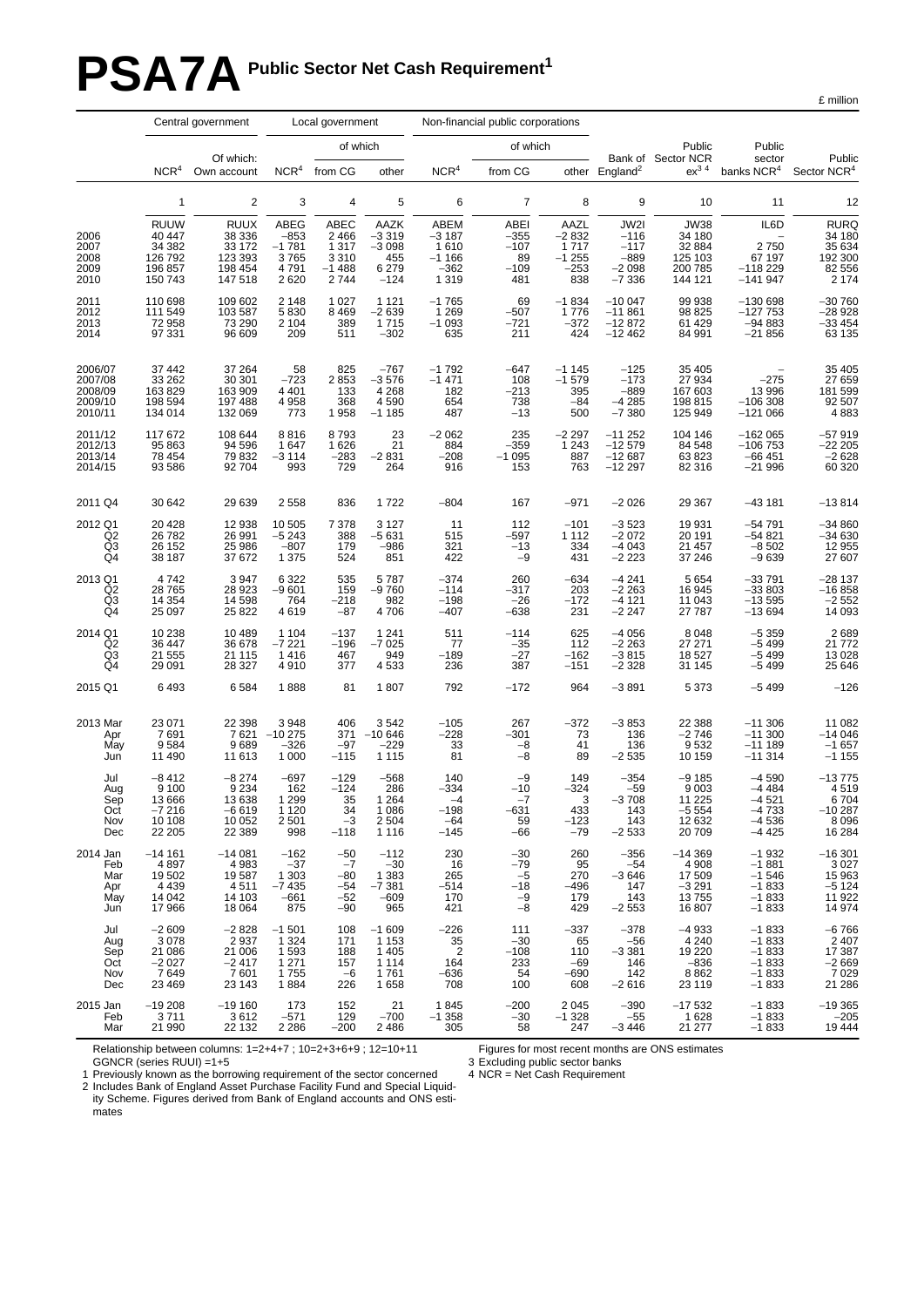# PSA7C Central Government Net Cash Requirement

|                           | Central Government without NRAM<br>and B&B and Network Rail <sup>1</sup> |                    | NRAM and B&B <sup>1</sup>                  | Network Rail        |                    | Central Government with NRAM and B&B and Network Rail <sup>1</sup> |                    |                 |  |
|---------------------------|--------------------------------------------------------------------------|--------------------|--------------------------------------------|---------------------|--------------------|--------------------------------------------------------------------|--------------------|-----------------|--|
|                           |                                                                          | of which: Own      |                                            |                     |                    |                                                                    | of which           |                 |  |
|                           | NCR <sup>2</sup>                                                         | account            | $NCR2$ <sup>3</sup>                        | $NCR2$ <sup>3</sup> | NCR <sup>2</sup>   | Own account                                                        | To LG              | To PC           |  |
|                           | $\mathbf{1}$                                                             | $\overline{2}$     | 3                                          | $\overline{4}$      | 5                  | 6                                                                  | $\overline{7}$     | 8               |  |
|                           | M98R                                                                     | M98S               | <b>M98W</b>                                | MUI2                | <b>RUUW</b>        | <b>RUUX</b>                                                        | ABEC               | <b>ABEI</b>     |  |
| 2006                      | 39 612                                                                   | 37 501             |                                            | 835                 | 40 447             | 38 336                                                             | 2 4 6 6            | $-355$          |  |
| 2007<br>2008              | 33 777<br>125 576                                                        | 32 567<br>122 177  | $\overline{\phantom{0}}$<br>$\overline{a}$ | 604<br>1 2 1 6      | 34 382<br>126 792  | 33 172<br>123 393                                                  | 1 3 1 7<br>3 3 1 0 | $-107$<br>89    |  |
| 2009                      | 195 503                                                                  | 197 100            | $\overline{\phantom{0}}$                   | 1 3 5 4             | 196 857            | 198 454                                                            | $-1488$            | $-109$          |  |
| 2010                      | 155 649                                                                  | 152 424            | $-5987$                                    | 1 0 8 1             | 150 743            | 147 518                                                            | 2744               | 481             |  |
| 2011                      | 120 083                                                                  | 118 987            | $-10654$                                   | 1 2 6 9             | 110 698            | 109 602                                                            | 1 0 2 7            | 69              |  |
| 2012                      | 115 091                                                                  | 107 129            | $-5232$                                    | 1690                | 111 549            | 103 587                                                            | 8 4 6 9            | $-507$          |  |
| 2013<br>2014              | 73 782<br>95 506                                                         | 74 114<br>94 784   | $-3738$<br>$-1473$                         | 2914<br>3 2 9 8     | 72 958<br>97 331   | 73 290<br>96 609                                                   | 389<br>511         | $-721$<br>211   |  |
|                           |                                                                          |                    |                                            |                     |                    |                                                                    |                    |                 |  |
| 2006/07                   | 37 069                                                                   | 36 891             |                                            | 373                 | 37 442             | 37 264                                                             | 825                | $-647$          |  |
| 2007/08                   | 32 582                                                                   | 29 621             |                                            | 679                 | 33 262             | 30 301                                                             | 2853               | 108             |  |
| 2008/09                   | 162 433                                                                  | 162 513            |                                            | 1 3 9 6             | 163 829            | 163 909                                                            | 133                | $-213$          |  |
| 2009/10<br>2010/11        | 198 821<br>139 626                                                       | 197 715<br>137 681 | $-1566$<br>$-6608$                         | 1 3 3 9<br>996      | 198 594<br>134 014 | 197 488<br>132 069                                                 | 368<br>1958        | 738<br>$-13$    |  |
| 2011/12                   | 126 537                                                                  | 117 509            | $-10225$                                   | 1 3 6 0             | 117 672            | 108 644                                                            | 8793               | 235             |  |
| 2012/13                   | 98 582                                                                   | 97 315             | $-4517$                                    | 1798                | 95 863             | 94 596                                                             | 1626               | $-359$          |  |
| 2013/14                   | 79 251                                                                   | 80 629             | $-4086$                                    | 3 2 8 9             | 78 454             | 79 832                                                             | $-283$             | $-1095$         |  |
| 2014/15                   | 92 277                                                                   | 91 395             | $-1991$                                    | 3 3 0 0             | 93 586             | 92 704                                                             | 729                | 153             |  |
| 2011 Q4                   | 33 613                                                                   | 32 610             | $-3311$                                    | 340                 | 30 642             | 29 639                                                             | 836                | 167             |  |
| 2012 Q1                   | 21 846                                                                   | 14 3 5 6           | $-1758$                                    | 340                 | 20 4 28            | 12 938                                                             | 7 3 7 8            | 112             |  |
| Q2                        | 28 0 21                                                                  | 28 230             | $-1689$                                    | 450                 | 26 782             | 26 991                                                             | 388                | $-597$          |  |
| Q3<br>Q4                  | 26 611<br>38 613                                                         | 26 445<br>38 098   | $-909$<br>-876                             | 450<br>450          | 26 152<br>38 187   | 25 986<br>37 672                                                   | 179<br>524         | $-13$<br>$-9$   |  |
|                           |                                                                          |                    | $-1043$                                    | 448                 |                    | 3 9 4 7                                                            | 535                |                 |  |
| 2013 Q1<br>Q <sub>2</sub> | 5 3 3 7<br>29 071                                                        | 4 5 4 2<br>29 229  | $-1128$                                    | 822                 | 4742<br>28 765     | 28 923                                                             | 159                | 260<br>$-317$   |  |
| Q <sub>3</sub>            | 14 382                                                                   | 14 626             | $-850$                                     | 822                 | 14 3 54            | 14 598                                                             | $-218$             | $-26$           |  |
| Q4                        | 24 992                                                                   | 25 717             | $-717$                                     | 822                 | 25 097             | 25 822                                                             | $-87$              | $-638$          |  |
| 2014 Q1                   | 10 806                                                                   | 11 057             | $-1391$                                    | 823                 | 10 238             | 10 489                                                             | $-137$             | $-114$          |  |
| Q <sub>2</sub>            | 35 036                                                                   | 35 267             | 586                                        | 825                 | 36 447             | 36 678                                                             | $-196$             | $-35$           |  |
| Q3<br>Q4                  | 22 307<br>27 357                                                         | 21 867<br>26 593   | $-1577$<br>909                             | 825<br>825          | 21 555<br>29 091   | 21 115<br>28 327                                                   | 467<br>377         | $-27$<br>387    |  |
|                           |                                                                          |                    |                                            |                     |                    |                                                                    |                    |                 |  |
| 2015 Q1                   | 7577                                                                     | 7668               | $-1909$                                    | 825                 | 6493               | 6584                                                               | 81                 | $-172$          |  |
| 2013 Mar                  | 23 312                                                                   | 22 639             | $-391$                                     | 150                 | 23 071             | 22 398                                                             | 406                | 267             |  |
| Apr                       | 7743<br>9658                                                             | 7673<br>9763       | $-326$<br>-348                             | 274<br>274          | 7691<br>9584       | 7621<br>9689                                                       | 371<br>-97         | $-301$<br>-8    |  |
| May<br>Jun                | 11 670                                                                   | 11 793             | $-454$                                     | 274                 | 11 490             | 11 613                                                             | $-115$             | $-8$            |  |
| Jul                       | $-8498$                                                                  | $-8360$            | $-188$                                     | 274                 | $-8412$            | $-8274$                                                            | $-129$             | $-9$            |  |
| Aug                       | 9 1 7 5                                                                  | 9 3 0 9            | $-349$                                     | 274                 | 9 100              | 9 2 3 4                                                            | $-124$             | $-10$           |  |
| Sep                       | 13705                                                                    | 13 677             | $-313$                                     | 274                 | 13 666             | 13 638                                                             | 35                 | $-7$            |  |
| Oct<br>Nov                | $-7153$<br>9855                                                          | $-6556$<br>9799    | $-337$<br>$-21$                            | 274<br>274          | $-7216$<br>10 108  | $-6619$<br>10 052                                                  | 34<br>$-3$         | $-631$<br>59    |  |
| Dec                       | 22 290                                                                   | 22 474             | $-359$                                     | 274                 | 22 205             | 22 389                                                             | $-118$             | -66             |  |
| 2014 Jan                  | $-14119$                                                                 | $-14039$           | $-316$                                     | 274                 | $-14161$           | $-14081$                                                           | $-50$              | $-30$           |  |
| Feb                       | 4876                                                                     | 4 9 6 2            | $-253$<br>$-822$                           | 274                 | 4897               | 4 9 8 3                                                            | $-7$               | $-79$           |  |
| Mar<br>Apr                | 20 049<br>4 5 4 7                                                        | 20 134<br>4619     | $-383$                                     | 275<br>275          | 19 502<br>4 4 3 9  | 19587<br>4511                                                      | $-80$<br>$-54$     | $-5$<br>$-18$   |  |
| May                       | 12 3 9 1                                                                 | 12 452             | 1 376                                      | 275                 | 14 042             | 14 103                                                             | $-52$              | $-9$            |  |
| Jun                       | 18 098                                                                   | 18 196             | $-407$                                     | 275                 | 17 966             | 18 064                                                             | $-90$              | $-8$            |  |
| Jul                       | $-2526$                                                                  | $-2745$            | $-358$                                     | 275                 | $-2609$            | $-2828$                                                            | 108                | 111             |  |
| Aug<br>Sep                | 3 0 9 0<br>21 743                                                        | 2949<br>21 663     | $-287$<br>$-932$                           | 275<br>275          | 3 0 7 8<br>21 086  | 2937<br>21 006                                                     | 171<br>188         | $-30$<br>$-108$ |  |
| Oct                       | $-3899$                                                                  | $-4289$            | 1597                                       | 275                 | $-2027$            | $-2417$                                                            | 157                | 233             |  |
| Nov                       | 7 5 5 7                                                                  | 7509               | $-183$                                     | 275                 | 7649               | 7601                                                               | $-6$               | 54              |  |
| Dec                       | 23 699                                                                   | 23 373             | $-505$                                     | 275                 | 23 4 69            | 23 143                                                             | 226                | 100             |  |
| 2015 Jan                  | $-18122$                                                                 | $-18074$           | $-1.361$                                   | 275                 | $-19208$           | $-19160$                                                           | 152                | $-200$          |  |
| Feb<br>Mar                | 3520<br>22 179                                                           | 3 4 21<br>22 321   | $-84$<br>$-464$                            | 275<br>275          | 3711<br>21 990     | 3612<br>22 132                                                     | 129<br>$-200$      | $-30$<br>58     |  |
|                           |                                                                          |                    |                                            |                     |                    |                                                                    |                    |                 |  |

Relationships between columns 1+3+4=5 ; 2+3+4=6 ; 6+7+8=5

1 NRAM = Northern Rock Asset Management, B&B = Bradford and Bingley.

2 NCR = Net Cash Requirement

3 Does not include Net Cash Requirement to Central Government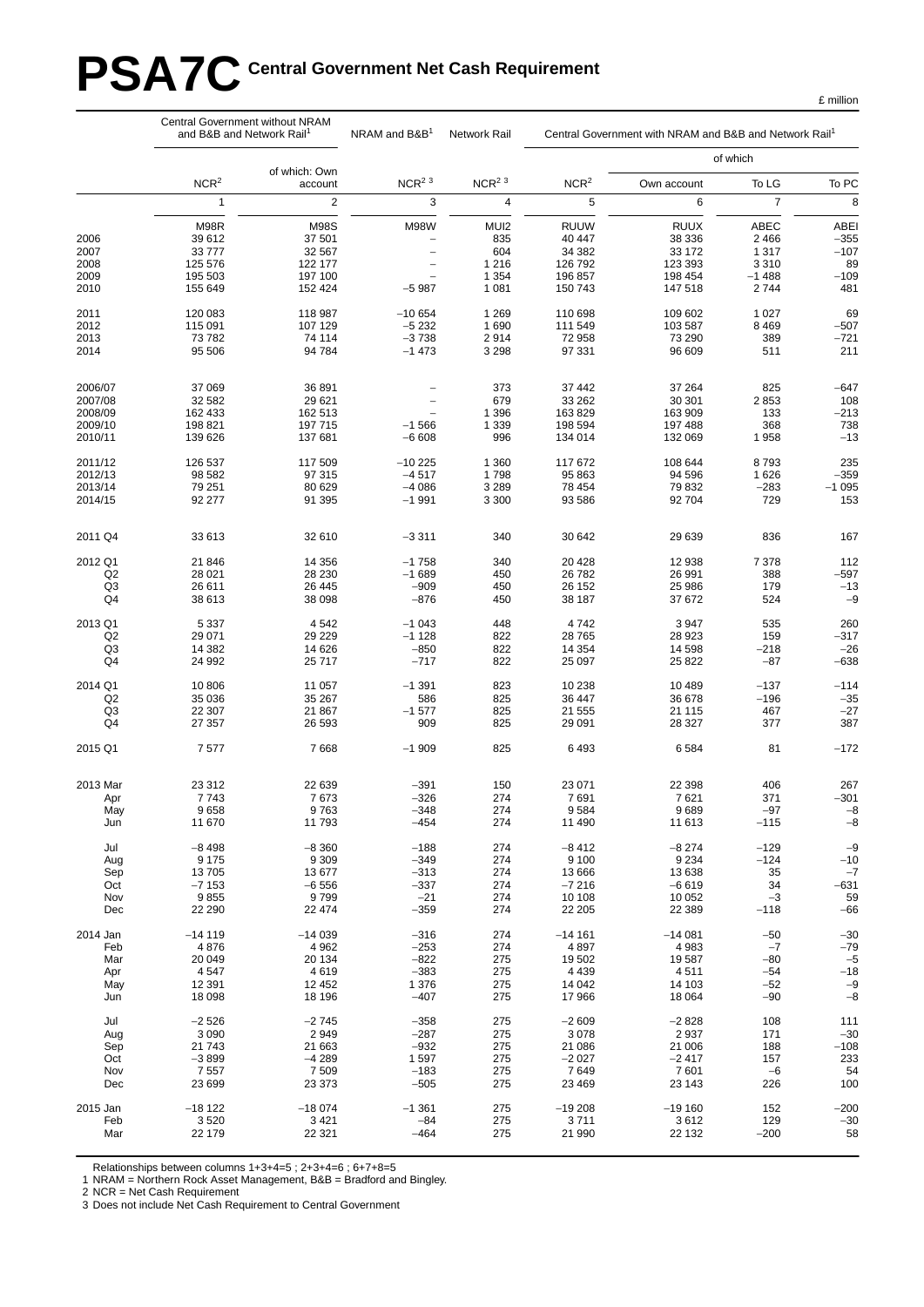# **PSA7D** Central Government Net Cash Requirement on own account (receipts and outlays on a cash basis) **(receipts and outlays on a cash basis)**

|                                                     | Cash receipts                                               |                                                                    |                                                                |                                                               |                                                               |                                                              |                                                               |                                                                    | Cash outlays                                                  |                                                                   |                                                            |                                                                                            |                                                           |
|-----------------------------------------------------|-------------------------------------------------------------|--------------------------------------------------------------------|----------------------------------------------------------------|---------------------------------------------------------------|---------------------------------------------------------------|--------------------------------------------------------------|---------------------------------------------------------------|--------------------------------------------------------------------|---------------------------------------------------------------|-------------------------------------------------------------------|------------------------------------------------------------|--------------------------------------------------------------------------------------------|-----------------------------------------------------------|
|                                                     |                                                             |                                                                    | HM Revenue and Customs <sup>8</sup>                            |                                                               |                                                               |                                                              |                                                               |                                                                    |                                                               | Net                                                               |                                                            |                                                                                            |                                                           |
|                                                     | Total<br>paid<br>over <sup>1</sup>                          | Income tax <sup>2</sup>                                            | Corporati-<br>on tax $^2$                                      | NICs <sup>3</sup>                                             | V.A.T <sup>4</sup>                                            | Interest<br>and<br>dividends                                 | Other<br>receipts <sup>5</sup>                                |                                                                    | Interest<br>Total payments                                    | acquisiti-<br>on of<br>company<br>securities <sup>6</sup>         | Net<br>departmen-<br>tal<br>outlays <sup>7</sup>           | Total                                                                                      | Own<br>account<br>NCR <sup>9</sup>                        |
|                                                     | $\mathbf{1}$                                                | $\overline{2}$                                                     | 3                                                              | 4                                                             | 5                                                             | 6                                                            | $\overline{7}$                                                | 8                                                                  | 9                                                             | 10                                                                | 11                                                         | 12                                                                                         | 13                                                        |
| 2006<br>2007<br>2008<br>2009<br>2010                | MIZX<br>401 362<br>422 465<br>428 380<br>384 875<br>411 846 | <b>RURC</b><br>144 983<br>154 346<br>162 758<br>153 101<br>153 237 | <b>ACCD</b><br>47 108<br>43 912<br>46 487<br>35 402<br>41 253  | ABLP<br>87 156<br>96 656<br>98 504<br>95 053<br>95 860        | <b>EYOO</b><br>76 103<br>80 301<br>80 709<br>68 637<br>80 865 | <b>RUUL</b><br>6640<br>8 2 5 1<br>9 3 5 4<br>6666<br>5 2 7 4 | <b>RUUM</b><br>28 115<br>30 083<br>30 556<br>31 282<br>34 063 | <b>RUUN</b><br>436 117<br>460 799<br>468 290<br>422 823<br>451 183 | <b>RUUO</b><br>25 834<br>25 537<br>26 033<br>29 304<br>34 008 | ABIF<br>$-347$<br>$-2340$<br>19714<br>41 809<br>$\qquad \qquad -$ | <b>RUUP</b><br>448 131<br>470 169<br>569 599               | <b>RUUQ</b><br>473 618<br>493 366<br>544 720 590 467<br>548 810 619 923<br>603 607 152 424 | <b>M98S</b><br>37 501<br>32 567<br>122 177<br>197 100     |
| 2011<br>2012<br>2013<br>2014                        | 434 438<br>436 196<br>451 668<br>467 588                    | 157 066<br>154 430<br>159 730<br>164 108                           | 42 267<br>39 710<br>39 367<br>40 730                           | 101 033<br>102 232<br>106 702<br>108 571                      | 95 208<br>98 619<br>103 726<br>109 169                        | 5757<br>9842<br>46 577<br>16854                              | 42 235<br>38 399                                              | 482 430<br>484 437<br>36 652 534 897<br>92 502 576 944             | 43 923<br>39 934<br>48 025<br>41 777                          | $\qquad \qquad -$<br>$-14287$<br>$-6584$<br>$-5207$               | 557 494                                                    | 601 417 118 987<br>565 919 591 566<br>567 570 609 011<br>635 158 671 728                   | 107 129<br>74 114<br>94 784                               |
| 2006/07<br>2007/08<br>2008/09<br>2009/10<br>2010/11 | 406 337<br>431 800<br>416512<br>382 331<br>419580           | 151 533<br>157 006<br>161 291<br>147 374<br>157 090                | 44 308<br>46 383<br>43 077<br>35 805<br>42 121                 | 87 274<br>100 411<br>96 884<br>95 516<br>96 548               | 77 360<br>80 601<br>78 439<br>70 160<br>83 499                | 6754<br>9 0 0 0<br>8724<br>6 201<br>5 5 5 9                  | 27 359<br>31 205<br>28 008<br>32 3 26<br>38 589               | 440 450<br>472 005<br>453 244<br>420 858<br>463728                 | 26 279<br>25 390<br>25 947<br>32 189<br>36 577                | $-2340$<br>32 250<br>29 273<br>$\hspace{1.0cm} - \hspace{1.0cm}$  | 557 111                                                    | 451 062 477 341<br>478 576 501 626<br>557 560 615 757<br>618 573<br>564 832 601 409        | 36 891<br>29 621<br>162 513<br>197 715<br>137 681         |
| 2011/12<br>2012/13<br>2013/14<br>2014/15            | 437 603<br>437 357<br>456 500<br>476 645                    | 155 279<br>155 955<br>160 804<br>169 040                           | 42 151<br>39 454<br>39 271                                     | 101 617<br>102 037<br>107 691<br>42 274 109 216 111 163       | 98 292<br>100 570<br>104 442                                  | 7 2 5 2<br>19730<br>37 494<br>16 805                         | 39 358<br>46 410<br>73 554                                    | 484 213<br>503 497<br>567 548<br>58 158 551 608                    | 44 504<br>41 131<br>48 114<br>41784                           | $-747$<br>$-14273$<br>$-100068$<br>$-2033$                        | 557 965<br>573 954                                         | 601 722 117 509<br>600 812<br>610 131 648 177<br>603 252 643 003                           | 97 315<br>80 629<br>91 395                                |
| 2011 Q4                                             | 104 156                                                     | 31 448                                                             | 12 515                                                         | 23 808                                                        | 25 4 03                                                       | 1 1 8 6                                                      |                                                               | 9 256 114 598                                                      | 7620                                                          | $\overline{\phantom{a}}$                                          |                                                            | 139 588 147 208                                                                            | 32 610                                                    |
| 2012 Q1<br>Q <sub>2</sub><br>Q3<br>Q4               | 123 458<br>100 129<br>109 251<br>103 358                    | 50 524<br>34 290<br>38 709<br>30 907                               | 10 691<br>7 2 7 1<br>9843<br>11 905                            | 27 665<br>24 669<br>25 873<br>24 0 25                         | 24 8 21<br>24 4 69<br>24 5 24<br>24 805                       | 3 3 3 1<br>3583<br>1 4 6 2<br>1466                           | 11 978<br>9436                                                | 6 142 132 931<br>115 690<br>10 843 121 556<br>114 260              | 12 4 21<br>7 5 4 2<br>12 622<br>7 3 4 9                       | $-747$<br>$-111109$<br>$-1174$<br>$-1257$                         | 146 266                                                    | 135 613 147 287<br>147 487 143 920<br>136 553 148 001<br>152 358                           | 14 356<br>28 230<br>26 445<br>38 098                      |
| 2013 Q1<br>Q <sub>2</sub><br>Q <sub>3</sub><br>Q4   | 124 619<br>105 685<br>114 459<br>106 905                    | 52 049<br>36 960<br>39 123<br>31 598                               | 10 4 35<br>7 2 2 1<br>10 266<br>11 445                         | 27 470<br>27 227<br>26 916<br>25 089                          | 26 772<br>24 915<br>25 681<br>26 358                          | 13 219<br>13 088<br>14 8 98<br>5 3 7 2                       | 14 153<br>7493                                                | 151 991<br>126 266<br>8 414 137 771<br>6 592 118 869               | 13618<br>7 1 1 0<br>20 372<br>6925                            | $-733$<br>$-382$<br>$-3355$<br>$-2114$                            | 148 767<br>135 380                                         | 143 648 156 533<br>155 495<br>152 397<br>139 775 144 586                                   | 4 5 4 2<br>29 229<br>14 626<br>25 717                     |
| 2014 Q1<br>Q2<br>Q <sub>3</sub><br>Q4               | 129 451<br>109 055<br>118 047<br>111 035                    | 53 123<br>36 211<br>41 033<br>33741                                | 10 339<br>8 1 6 7<br>10 230<br>11 994                          | 28 459<br>26 724<br>27 827<br>25 5 61                         | 27 488<br>26 963<br>26 883<br>27 835                          | 4 1 3 6<br>5 3 1 9<br>1725<br>5 6 7 4                        | 51 055<br>11 695<br>12 207                                    | 184 642<br>126 069<br>131 979<br>17 545 134 254                    | 13707<br>7 0 4 4<br>14 039<br>6987                            | $-4217$<br>$-85$<br>$-518$<br>$-387$                              | 140 325                                                    | 186 209 195 699<br>154 377 161 336<br>153846<br>154 247 160 847                            | 11 057<br>35 267<br>21 867<br>26 593                      |
| 2015 Q1                                             | 138 508                                                     | 58 055                                                             | 11 883                                                         | 29 104                                                        | 29 4 82                                                       | 4 0 8 7                                                      |                                                               | 16 711 159 306                                                     | 13714                                                         | $-1043$                                                           |                                                            | 154 303 166 974                                                                            | 7668                                                      |
| 2013 Mar<br>Apr<br>May<br>Jun                       | 30 918<br>44 225<br>32 327<br>29 133                        | 11 092<br>14787<br>11 861<br>10 312                                | 1 2 6 5<br>4689<br>1 2 3 4<br>1 2 9 8                          | 8793<br>9916<br>8528<br>8783                                  | 6433<br>10 172<br>8 2 3 8<br>6 5 0 5                          | 4 9 2 9<br>4 4 6 2<br>4 3 1 9<br>4 3 0 7                     | 6531<br>2650<br>2 0 8 4<br>2759                               | 42 378<br>51 337<br>38 730<br>36 199                               | 10 457<br>513<br>887<br>5710                                  | $-312$<br>$-10$<br>$-237$<br>$-135$                               | 54 872<br>58 507<br>47 843<br>42 417                       | 65 017<br>59 010<br>48 493<br>47 992                                                       | 22 639<br>7673<br>9763<br>11 793                          |
| Jul<br>Aug<br>Sep<br>Oct<br>Nov<br>Dec              | 49 0 68<br>35 214<br>30 177<br>42 906<br>32 907<br>31 092   | 17842<br>10 950<br>10 331<br>10 934<br>9984<br>10 680              | 6 9 0 2<br>1 2 9 7<br>2 0 6 7<br>7 1 7 3<br>1 2 3 6<br>3 0 36  | 10 543<br>8 2 5 4<br>8 1 1 9<br>8 4 9 5<br>8 2 1 9<br>8 3 7 5 | 10 230<br>9 1 9 2<br>6 2 5 9<br>11 546<br>9 0 5 7<br>5 7 5 5  | 5743<br>4 2 7 1<br>4884<br>4 4 3 3<br>485<br>454             | 3 4 5 0<br>2581<br>2 3 8 3<br>2696<br>2 3 5 7<br>1539         | 58 261<br>42 066<br>37 444<br>50 035<br>35 749<br>33 085           | 2875<br>7675<br>9822<br>386<br>865<br>5 6 7 4                 | $-124$<br>$-7$<br>$-3224$<br>$-2063$<br>$-7$<br>-44               | 47 150<br>43 707<br>44 523<br>45 156<br>44 690<br>49 929   | 49 901<br>51 375<br>51 121<br>43 4 79<br>45 548<br>55 559                                  | $-8360$<br>9 3 0 9<br>13 677<br>$-6556$<br>9799<br>22 474 |
| 2014 Jan<br>Feb<br>Mar<br>Apr<br>May<br>Jun         | 58 102<br>39 569<br>31 780<br>46 696<br>33 140<br>29 219    | 25 545<br>14779<br>12799<br>15 390<br>10 368<br>10 453             | 7 3 9 0<br>1 4 5 0<br>1 4 9 9<br>5 1 1 3<br>1 5 2 4<br>1 5 3 0 | 10 246<br>9 1 5 7<br>9 0 5 6<br>10 070<br>8 3 5 1<br>8 3 0 3  | 11 138<br>10 4 31<br>5919<br>11 192<br>9 4 2 5<br>6 3 4 6     | 2629<br>376<br>1 1 3 1<br>4488<br>398<br>433                 | 4976<br>40 563<br>5516<br>2579<br>7 0 0 7<br>2 1 0 9          | 65 707<br>80 508<br>38 427<br>53 763<br>40 545<br>31 761           | 3 2 8 4<br>521<br>9 9 0 2<br>417<br>894<br>5733               | $-15$<br>$-3$<br>$-4199$<br>$\qquad \qquad -$<br>$-4$<br>-81      | 48 399<br>84 952<br>52 858<br>57 965<br>52 107<br>44 30 5  | 51 668<br>85 470<br>58 561<br>58 382<br>52 997<br>49 957                                   | $-14039$<br>4 9 6 2<br>20 134<br>4619<br>12 452<br>18 196 |
| Jul<br>Aug<br>Sep<br>Oct<br>Nov<br>Dec              | 50 178<br>37 064<br>30 805<br>43 878<br>34 530<br>32 627    | 18 6 66<br>11 615<br>10752<br>11 509<br>10 601<br>11 631           | 6538<br>1 5 2 0<br>2 1 7 2<br>7 3 2 2<br>1 2 7 1<br>3 4 0 1    | 10 493<br>8638<br>8696<br>8656<br>8 3 0 3<br>8 6 0 2          | 11 077<br>9974<br>5832<br>11 242<br>9993<br>6 600             | 918<br>353<br>454<br>4850<br>387<br>437                      | 3730<br>3 0 6 5<br>5412<br>3729<br>1 908<br>11 908            | 54 826<br>40 482<br>36 671<br>52 457<br>36 825<br>44 972           | 3 600<br>424<br>10 015<br>318<br>929<br>5740                  | $-5$<br>$-332$<br>$-181$<br>$-70$<br>$-234$<br>$-83$              | 48 4 8 6<br>43 339<br>48 500<br>47 920<br>43 639<br>62 688 | 52 081<br>43 4 31<br>58 334<br>48 168<br>44 334<br>68 345                                  | $-2745$<br>2949<br>21 663<br>$-4289$<br>7 5 0 9<br>23 373 |
| 2015 Jan<br>Feb<br>Mar                              | 62 655<br>41 295<br>34 558                                  | 27 136<br>17 178<br>13741                                          | 8 3 3 3<br>1 6 2 3<br>1927                                     | 10 202<br>9 3 3 6<br>9566                                     | 12 154<br>10 238<br>7 0 9 0                                   | 2442<br>478<br>1 1 6 7                                       | 3 2 5 9<br>1916<br>11 536                                     | 68 356<br>43 689<br>47 261                                         | 4 100<br>474<br>9 1 4 0                                       | $-241$<br>$-413$<br>$-389$                                        | 46 423<br>47 049<br>60 831                                 | 50 282<br>47 110<br>69 582                                                                 | $-18074$<br>3 4 21<br>22 3 21                             |

Relationships between columns 1+6+7=8; 9+10+11=12; 12-8=13

1 Comprises payments into the Consolidated Fund and all payovers of NICS

excluding those for Northern Ireland. 2 Income tax includes capital gains tax and is gross of any tax credits treated

by HM Revenue and Customs as tax deductions. hy HM Revenue and Customs as tax deductions. varial customs and Customs at www.hmrc.gov.uk/statistics/receipts.htm.<br>3 UK receipts net of personal pension rebates; gross of Statutory Maternity 9 NCR = Net Cash Requirement.

Pay and Statutory Sick Pay.

4 Payments into Consolidated Fund.

5 Including some elements of expenditure not separately identified.

6 Mainly comprises privatisation proceeds.

7 Net of certain receipts, and excluding on-lending to local authorities and public corporations.

8 A much more detailed breakdown of tax receipts is available from HM Revenue

£ million

9 NCR = Net Cash Requirement. Without Northern Rock Asset Management & Bradford and Bingley.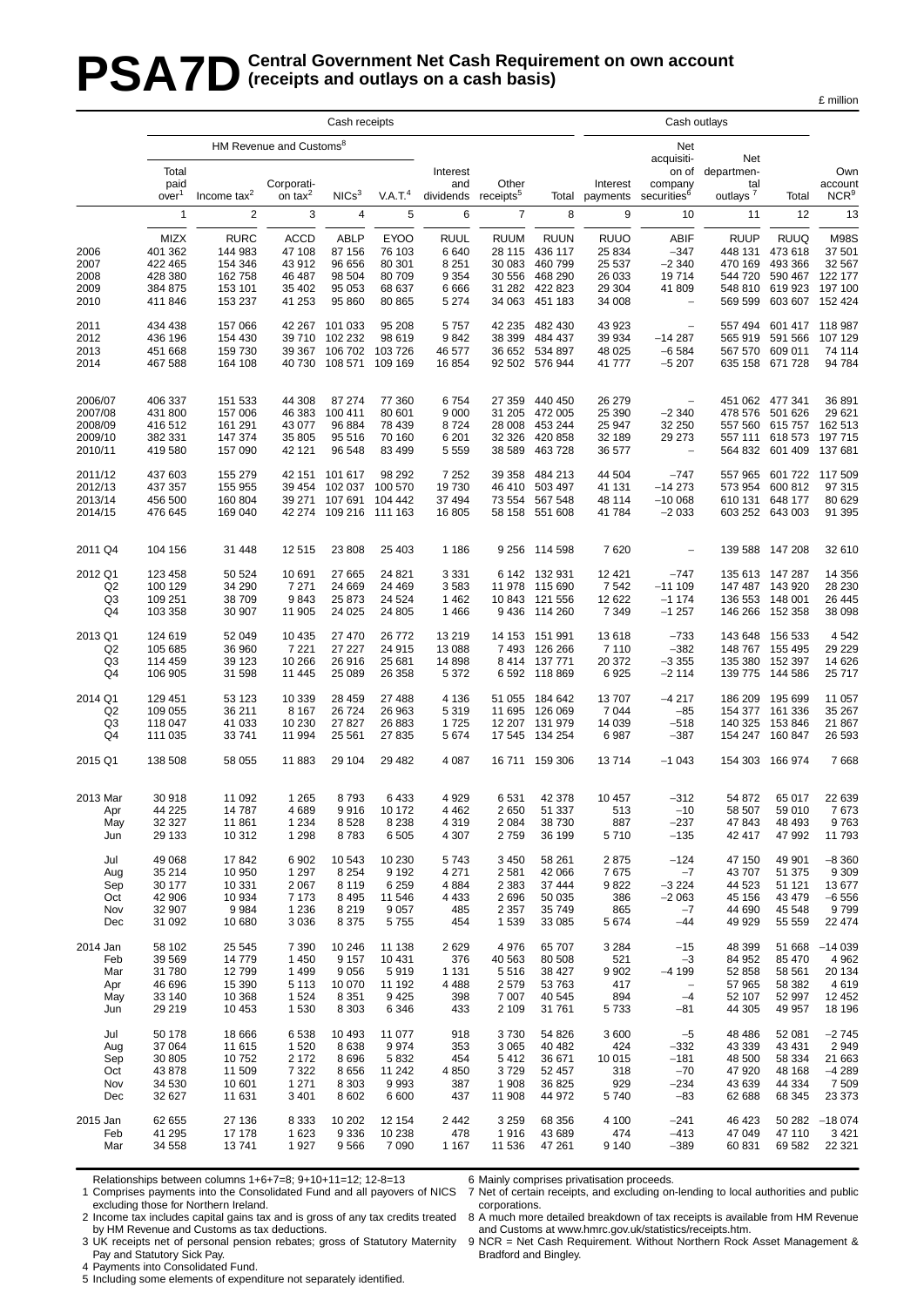# PSA8A General Government Consolidated Gross Debt<br> **PSA8A** nominal values at end of period **nominal values at end of period**

£ million

|                                                     |                                                                                         |                                                                   |                                                                           |                                                                           | Central government gross debt                                       |                                                                       |                                                                    |                                                                                         |
|-----------------------------------------------------|-----------------------------------------------------------------------------------------|-------------------------------------------------------------------|---------------------------------------------------------------------------|---------------------------------------------------------------------------|---------------------------------------------------------------------|-----------------------------------------------------------------------|--------------------------------------------------------------------|-----------------------------------------------------------------------------------------|
|                                                     | <b>British</b><br>government stock<br>(gilts)                                           | Sterling<br>treasury bills                                        | National savings                                                          | Tax instruments                                                           | Other sterling<br>debt and foreign<br>currency debt <sup>1</sup>    | NRAM and B&B <sup>2</sup>                                             | Network Rail                                                       | <b>Total central</b><br>qovernment (CG)<br>gross debt                                   |
|                                                     | $\mathbf{1}$                                                                            | 2                                                                 | 3                                                                         | 4                                                                         | 5                                                                   | 6                                                                     | $\overline{7}$                                                     | 8                                                                                       |
| 2007/08<br>2008/09<br>2009/10<br>2010/11<br>2011/12 | <b>BKPM</b><br>453 026<br>580 145<br>786 681<br>918 599<br>1 042 347                    | <b>BKPJ</b><br>17569<br>43748<br>62 866<br>63 174<br>69 933       | <b>ACUA</b><br>84 764<br>97 231<br>98 804<br>98 886<br>102 903            | <b>ACRV</b><br>428<br>1 1 2 1<br>819<br>679<br>638                        | KW6Q<br>49 070<br>64 612<br>39 934<br>34 068<br>42 506              | KW6R<br>$\overline{\phantom{0}}$<br>44 629<br>55 571<br>42 323        | MDL3<br>20 149<br>22792<br>25 612<br>25 6 66<br>29 086             | <b>BKPW</b><br>625 006<br>809 649<br>1 059 345<br>1 196 643<br>1 329 736                |
| 2012/13<br>2013/14<br>2014/15                       | 1 142 442<br>1 244 355<br>1 300 401                                                     | 56 370<br>56 453<br>65 011                                        | 102 238<br>105 663<br>123 747                                             | 633<br>880<br>1 1 5 8                                                     | 34 260<br>35 257<br>35 326                                          | 34 084<br>28 197<br>22 576                                            | 33 4 74<br>34 015<br>31896                                         | 1 403 501<br>1 504 820<br>1580115                                                       |
| 2013 Q4                                             | 1 243 310                                                                               | 36 610                                                            | 105 159                                                                   | 867                                                                       | 29 3 26                                                             | 29 140                                                                | 34 922                                                             | 1 479 334                                                                               |
| 2014 Q1<br>Q2<br>$^{Q3}_{Q4}$                       | 1 244 355<br>1 278 193<br>1 276 364<br>1 307 395                                        | 56 453<br>48 107<br>60 099<br>62 554                              | 105 663<br>107820<br>109 972<br>111 620                                   | 880<br>1 1 9 6<br>1 2 9 2<br>1 3 8 4                                      | 35 257<br>39 716<br>34 5 24<br>41 685                               | 28 197<br>26 206<br>25 0 38<br>24 3 64                                | 34 015<br>34 189<br>34 217<br>34 343                               | 1 504 820<br>1 535 427<br>1 541 506<br>1 583 345                                        |
| 2015 Q1                                             | 1 300 401                                                                               | 65 011                                                            | 123 747                                                                   | 1 1 5 8                                                                   | 35 326                                                              | 22 576                                                                | 31896                                                              | 1580115                                                                                 |
| 2014 Mar<br>Apr<br>May<br>Jun                       | 1 244 355<br>1 257 906<br>1 263 542<br>1 278 193                                        | 56 453<br>50764<br>47 457<br>48 107                               | 105 663<br>106 057<br>106 318<br>107820                                   | 880<br>916<br>1 1 9 2<br>1 1 9 6                                          | 35 257<br>31 951<br>35 070<br>39 716                                | 28 197<br>27 620<br>27 031<br>26 20 6                                 | 34 015<br>34 099<br>34 135<br>34 189                               | 1 504 820<br>1 509 313<br>1 514 745<br>1 535 427                                        |
| Jul<br>Aug<br>Sep<br>Oct<br>Nov<br>Dec<br>2015 Jan  | 1 294 656<br>1 304 047<br>1 276 364<br>1 294 199<br>1 300 450<br>1 307 395<br>1 291 829 | 46 928<br>47 973<br>60 099<br>54 472<br>58777<br>62 554<br>60 256 | 108 562<br>109 261<br>109 972<br>110 655<br>111 198<br>111 620<br>118 476 | 1 2 3 6<br>1 2 1 5<br>1 2 9 2<br>1 3 2 2<br>1 3 2 8<br>1 3 8 4<br>1 3 8 9 | 36 536<br>32 939<br>34 5 24<br>33 856<br>34 504<br>41 685<br>36 942 | 25 605<br>25 572<br>25 0 38<br>25 0 20<br>25 169<br>24 3 64<br>23 341 | 34 208<br>34 230<br>34 217<br>34 298<br>34 327<br>34 343<br>31 896 | 1 547 731<br>1 555 237<br>1 541 506<br>1 553 822<br>1 565 753<br>1 583 345<br>1 564 129 |
| Feb<br>Mar                                          | 1 295 261<br>1 300 401                                                                  | 58797<br>65 011                                                   | 121 732<br>123 747                                                        | 1 2 6 3<br>1 1 5 8                                                        | 34 126<br>35 326                                                    | 22 751<br>22 576                                                      | 31896<br>31896                                                     | 1 565 826<br>1 580 115                                                                  |

Relationship between columns : 8=1+2+3+4+5+6+7

|                                                     |                                                                                                 |                                                         | Local government gross debt                                      |                                                               |                                                                      |                                                                          |  |
|-----------------------------------------------------|-------------------------------------------------------------------------------------------------|---------------------------------------------------------|------------------------------------------------------------------|---------------------------------------------------------------|----------------------------------------------------------------------|--------------------------------------------------------------------------|--|
|                                                     | Money market<br>instruments                                                                     | Loans                                                   | <b>Bonds</b>                                                     | <b>Total local</b><br>government (LG) gross<br>debt           | LG/CG cross holdings<br>of debt                                      | General government<br>(GG) consolidated<br>gross debt<br>(Maastricht)    |  |
|                                                     | 9                                                                                               | 10                                                      | 11                                                               | 12                                                            | 13                                                                   | 14                                                                       |  |
| 2007/08<br>2008/09<br>2009/10<br>2010/11<br>2011/12 | <b>NJHZ</b><br>$\overline{\phantom{0}}$<br>$\overline{\phantom{m}}$<br>$\overline{\phantom{m}}$ | MUF5<br>65 233<br>66 326<br>67 562<br>69 970<br>79 698  | <b>NJIM</b><br>1 1 1 8<br>1 0 2 7<br>1 0 2 7<br>1 0 0 7<br>1 906 | <b>EYKP</b><br>66 351<br>67 353<br>68 589<br>70 977<br>81 604 | KSC7<br>$-50650$<br>$-53688$<br>$-54$ 138<br>$-55509$<br>$-66$ 138   | <b>BKPX</b><br>640 707<br>823 314<br>1 073 796<br>1 212 111<br>1 345 202 |  |
| 2012/13<br>2013/14<br>2014/15                       |                                                                                                 | 81 804<br>81 761<br>83 502                              | 2 9 0 1<br>3697<br>4 1 8 4                                       | 84 705<br>85 458<br>87 686                                    | $-67595$<br>$-69$ 122<br>$-69309$                                    | 1 420 611<br>1 521 156<br>1 598 492                                      |  |
| 2013 Q4                                             |                                                                                                 | 81 751                                                  | 3 6 6 3                                                          | 85 414                                                        | $-69017$                                                             | 1 495 731                                                                |  |
| 2014 Q1<br>Q2<br>Q <sub>3</sub><br>Q <sub>4</sub>   | $\overline{\phantom{a}}$                                                                        | 81 761<br>81 682<br>82 332<br>82 917                    | 3697<br>4 1 2 6<br>4 1 5 4<br>4 1 6 9                            | 85 458<br>85 808<br>86 486<br>87 086                          | $-69$ 122<br>$-69$ 152<br>$-69821$<br>$-69568$                       | 1 521 156<br>1 552 083<br>1 558 171<br>1 600 863                         |  |
| 2015 Q1                                             |                                                                                                 | 83 502                                                  | 4 1 8 4                                                          | 87 686                                                        | $-69309$                                                             | 1 598 492                                                                |  |
| 2014 Mar<br>Apr<br>May<br>Jun                       | $\overline{\phantom{0}}$                                                                        | 81 761<br>81 735<br>81 708<br>81 682                    | 3697<br>3840<br>3983<br>4 1 2 6                                  | 85 458<br>85 575<br>85 691<br>85 808                          | $-69$ 122<br>$-69818$<br>$-69700$<br>$-69$ 152                       | 1 521 156<br>1 525 070<br>1 530 736<br>1 552 083                         |  |
| Jul<br>Aug<br>Sep<br>Oct<br>Nov<br>Dec              |                                                                                                 | 81 899<br>82 115<br>82 332<br>82 527<br>82722<br>82 917 | 4 1 3 5<br>4 1 4 5<br>4 1 5 4<br>4 1 5 9<br>4 1 6 4<br>4 1 6 9   | 86 034<br>86 260<br>86 486<br>86 686<br>86 886<br>87 086      | $-69972$<br>$-69541$<br>$-69821$<br>$-69968$<br>$-69627$<br>$-69568$ | 1 563 793<br>1571956<br>1 558 171<br>1 570 540<br>1 583 012<br>1 600 863 |  |
| 2015 Jan<br>Feb<br>Mar                              |                                                                                                 | 83 112<br>83 307<br>83 502                              | 4 1 7 4<br>4 1 7 9<br>4 1 8 4                                    | 87 286<br>87 486<br>87 686                                    | $-69475$<br>$-69807$<br>$-69309$                                     | 1581940<br>1 583 505<br>1 598 492                                        |  |

Relationship between columns : 12=9+10+11 ; 14=8+12+13

1 Including overdraft with Bank of England.

2 NRAM = Northern Rock Asset Management, B&B = Bradford and Bingley.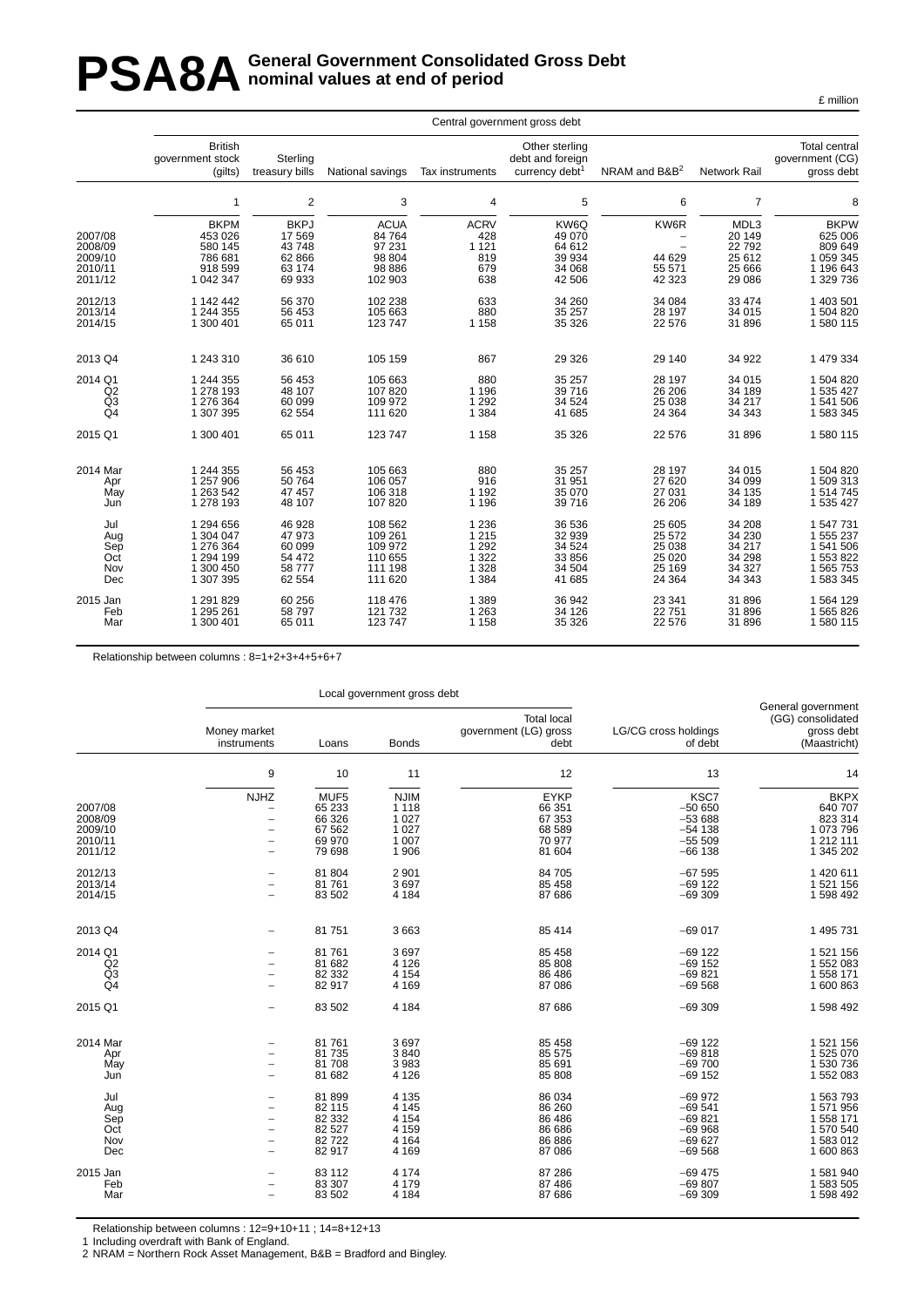# **PSA8B** Public Sector Consolidated Gross Debt<br>nominal values at end of period **nominal values at end of period**

|                                                     | General<br>government (GG)<br>consolidated<br>(from PSA8A)               | (Maastricht) PCs (NFPCs)<br>aross debt                | gross debt Non-financial Less CG/NFPCs Less LG/NFPCs GG and NFPC Public sector Less CG/PSBs Less LG/PSBs<br>cross holdings<br>of debt | cross holdings<br>of debt               | gross debt                                                                  | consolidated banks (PSBs)<br>gross debt                          | cross holdings<br>of debt                                      | cross holdings consolidated                                   | Public sector<br>(PS)<br>of debt gross debt <sup>1</sup>                 |
|-----------------------------------------------------|--------------------------------------------------------------------------|-------------------------------------------------------|---------------------------------------------------------------------------------------------------------------------------------------|-----------------------------------------|-----------------------------------------------------------------------------|------------------------------------------------------------------|----------------------------------------------------------------|---------------------------------------------------------------|--------------------------------------------------------------------------|
|                                                     | 15                                                                       | 16                                                    | 17                                                                                                                                    | 18                                      | 19                                                                          | 20                                                               | 21                                                             | 22                                                            | 23                                                                       |
| 2007/08<br>2008/09<br>2009/10<br>2010/11<br>2011/12 | <b>BKPX</b><br>640 707<br>823 314<br>1 073 796<br>1 212 111<br>1 345 202 | EYYD<br>13804<br>13 6 69<br>10518<br>10 4 05<br>10820 | KSC <sub>8</sub><br>$-9211$<br>$-8826$<br>$-8969$<br>$-8905$<br>$-10222$                                                              | KSC9<br>407<br>412<br>324<br>245<br>289 | KSD <sub>2</sub><br>645 707<br>828 569<br>1075669<br>1 213 856<br>1 346 089 | JX9R<br>99 827<br>2 015 532<br>1833852<br>1 711 156<br>1 583 200 | KSD3<br>$-1440$<br>$-29915$<br>$-2993$<br>$-24633$<br>$-43718$ | KSD4<br>$-364$<br>$-7478$<br>$-9364$<br>$-10.981$<br>$-13320$ | <b>BKQA</b><br>743 730<br>2 806 708<br>2870234<br>2 889 398<br>2 872 251 |
| 2012/13                                             | 1420611                                                                  | 10 127                                                | $-8862$                                                                                                                               | 327                                     | 1 422 203                                                                   | 1 447 865                                                        | $-50804$                                                       | $-17099$                                                      | 2 802 165                                                                |
| 2013/14                                             | 1521156                                                                  | 7743                                                  | $-6403$                                                                                                                               | 263                                     | 1522759                                                                     | 966 030                                                          | $-28877$                                                       | $-10505$                                                      | 2 449 407                                                                |
| 2014/15                                             | 1 598 492                                                                | 7976                                                  | $-6499$                                                                                                                               | 187                                     | 1600 156                                                                    | 622 719                                                          | $-10255$                                                       | $-4924$                                                       | 2 207 696                                                                |
| 2013 Q4                                             | 1 495 731                                                                | 7730                                                  | $-6660$                                                                                                                               | 250                                     | 1 497 051                                                                   | 1 309 482                                                        | $-47498$                                                       | $-16086$                                                      | 2 742 949                                                                |
| 2014 Q1                                             | 1 521 156                                                                | 7743                                                  | $-6403$                                                                                                                               | 263                                     | 1 522 759                                                                   | 966 030                                                          | $-28877$                                                       | $-10505$                                                      | 2 449 407                                                                |
| Q2                                                  | 1 552 083                                                                | 7775                                                  | $-6420$                                                                                                                               | 268                                     | 1 553 706                                                                   | 622 719                                                          | $-10255$                                                       | $-4924$                                                       | 2 161 246                                                                |
| Q <sub>3</sub>                                      | 1 558 171                                                                | 7673                                                  | $-6445$                                                                                                                               | 249                                     | 1559648                                                                     | 622 719                                                          | $-10255$                                                       | $-4924$                                                       | 2 167 188                                                                |
| Q <sub>4</sub>                                      | 1 600 863                                                                | 8 1 4 3                                               | $-6880$                                                                                                                               | 106                                     | 1 602 232                                                                   | 622 719                                                          | $-10255$                                                       | $-4924$                                                       | 2 209 772                                                                |
| 2015 Q1                                             | 1 598 492                                                                | 7976                                                  | $-6499$                                                                                                                               | 187                                     | 1600 156                                                                    | 622 719                                                          | $-10255$                                                       | $-4924$                                                       | 2 207 696                                                                |
| 2014 Mar                                            | 1521156                                                                  | 7743                                                  | $-6403$                                                                                                                               | 263                                     | 1522759                                                                     | 966 030                                                          | $-28877$                                                       | $-10505$                                                      | 2 449 407                                                                |
| Apr                                                 | 1 525 070                                                                | 7560                                                  | $-6425$                                                                                                                               | 309                                     | 1 526 514                                                                   | 851 593                                                          | $-22670$                                                       | $-8645$                                                       | 2 346 792                                                                |
| May                                                 | 1 530 736                                                                | 7641                                                  | $-6429$                                                                                                                               | 265                                     | 1532213                                                                     | 737 156                                                          | $-16462$                                                       | $-6784$                                                       | 2 246 123                                                                |
| Jun                                                 | 1 552 083                                                                | 7775                                                  | $-6420$                                                                                                                               | 268                                     | 1 553 706                                                                   | 622 719                                                          | $-10255$                                                       | $-4924$                                                       | 2 161 246                                                                |
| Jul                                                 | 1 563 793                                                                | 7805                                                  | $-6545$                                                                                                                               | 251                                     | 1 565 304                                                                   | 622 719                                                          | $-10255$                                                       | $-4924$                                                       | 2 172 844                                                                |
| Aug                                                 | 1571956                                                                  | 7771                                                  | $-6511$                                                                                                                               | 289                                     | 1 573 505                                                                   | 622 719                                                          | $-10255$                                                       | $-4924$                                                       | 2 181 045                                                                |
| Sep                                                 | 1 558 171                                                                | 7673                                                  | $-6445$                                                                                                                               | 249                                     | 1559648                                                                     | 622 719                                                          | $-10255$                                                       | $-4924$                                                       | 2 167 188                                                                |
| Oct                                                 | 1 570 540                                                                | 7928                                                  | $-6699$                                                                                                                               | 104                                     | 1571873                                                                     | 622 719                                                          | $-10255$                                                       | $-4924$                                                       | 2 179 413                                                                |
| Nov                                                 | 1 583 012                                                                | 8 0 3 7                                               | $-6771$                                                                                                                               | 133                                     | 1584 411                                                                    | 622 719                                                          | $-10255$                                                       | $-4924$                                                       | 2 191 951                                                                |
| Dec                                                 | 1 600 863                                                                | 8 1 4 3                                               | $-6880$                                                                                                                               | 106                                     | 1 602 232                                                                   | 622 719                                                          | $-10255$                                                       | $-4924$                                                       | 2 209 772                                                                |
| 2015 Jan                                            | 1581940                                                                  | 7912                                                  | $-6651$                                                                                                                               | 128                                     | 1583329                                                                     | 622 719                                                          | $-10255$                                                       | $-4924$                                                       | 2 190 869                                                                |
| Feb                                                 | 1 583 505                                                                | 7927                                                  | $-6510$                                                                                                                               | 128                                     | 1585050                                                                     | 622 719                                                          | $-10255$                                                       | $-4924$                                                       | 2 192 590                                                                |
| Mar                                                 | 1 598 492                                                                | 7976                                                  | $-6499$                                                                                                                               | 187                                     | 1 600 156                                                                   | 622 719                                                          | $-10255$                                                       | $-4924$                                                       | 2 207 696                                                                |

Public sector consolidated gross debt

Relationship between columns : 19=15+16+17+18 ; 23=19+20+21+22

1 Excludes gross debt of Bank of England and its schemes (such as APF)

£ million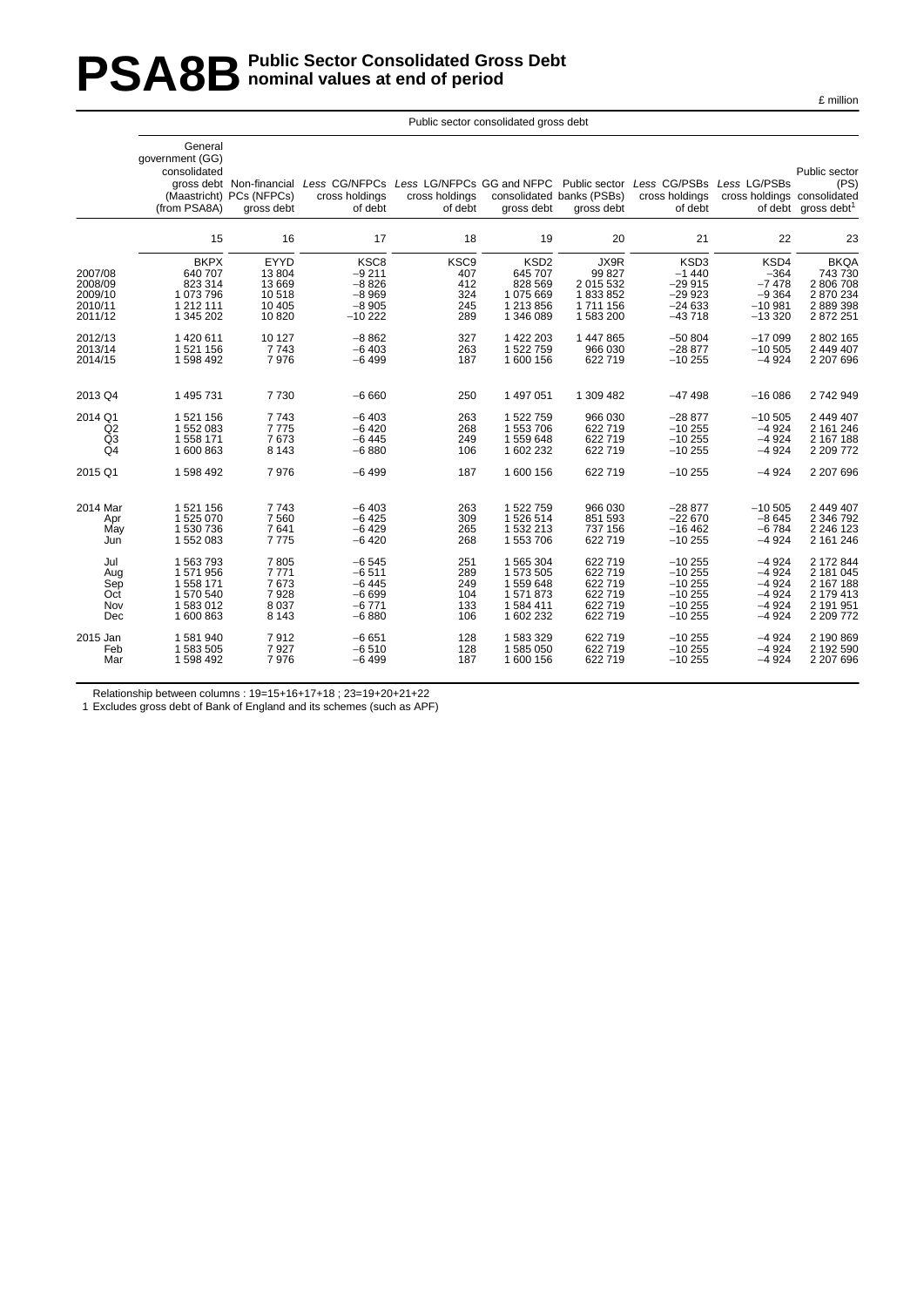# **PSA8C General Government Net Debt**<br> **PSA8C nominal values at end of perio nominal values at end of period**

|                                                     | General<br>government<br>(GG)                                                |                                                                |                                                                    |                                                              | assets                                                        | Central government (CG) deposits and other short term | Local government (LG) deposits and other<br>short term assets |                                                                  |                                                           |                                                                             |
|-----------------------------------------------------|------------------------------------------------------------------------------|----------------------------------------------------------------|--------------------------------------------------------------------|--------------------------------------------------------------|---------------------------------------------------------------|-------------------------------------------------------|---------------------------------------------------------------|------------------------------------------------------------------|-----------------------------------------------------------|-----------------------------------------------------------------------------|
|                                                     | consolidated<br>gross debt<br>(Maastricht)<br>(from PSA8A) reserves          | Official                                                       | Total                                                              | Bank and<br>building<br>society<br>deposits                  | Other liquid<br>assets                                        | NRAM and B&B<br>liquid assets <sup>1</sup>            | Total                                                         | Bank and<br>building<br>society<br>deposits                      | assets                                                    | General<br>Other liquid government<br>net debt                              |
|                                                     | 24                                                                           | 25                                                             | 26                                                                 | 27                                                           | 28                                                            | 29                                                    | 30                                                            | 31                                                               | 32                                                        | 33                                                                          |
| 2007/08<br>2008/09<br>2009/10<br>2010/11<br>2011/12 | <b>BKPX</b><br>640 707<br>823 314<br>1 073 796<br>1 2 1 2 1 1 1<br>1 345 202 | <b>AIPD</b><br>29 5 61<br>31 527<br>44 652<br>52 969<br>60 954 | KSD <sub>5</sub><br>20 816<br>44 317<br>62 583<br>37 965<br>60 637 | <b>BKSM</b><br>5 4 3 9<br>5 2 4 2<br>4 3 5 1<br>5783<br>6672 | <b>BKSN</b><br>15 377<br>39 075<br>48 143<br>21 204<br>45 634 | MDL5<br>10 089<br>10 978<br>8 3 3 1                   | KSD6<br>30 368<br>23 853<br>19 957<br>22 372<br>22 856        | <b>BKSO</b><br>28 3 27<br>21 7 8 1<br>18 177<br>19 145<br>18 123 | <b>BKQG</b><br>2 0 4 1<br>2072<br>1780<br>3 2 2 7<br>4733 | MDK <sub>2</sub><br>559 962<br>723 617<br>946 604<br>1 098 805<br>1 200 755 |
| 2012/13<br>2013/14<br>2014/15                       | 1420611<br>1521156<br>1 598 492                                              | 68 218<br>68 266<br>83 365                                     | 47 049<br>61 619<br>40 768                                         | 6 0 34<br>8 2 8 0<br>7 2 8 1                                 | 31813<br>45 572<br>27 031                                     | 9 2 0 2<br>7767<br>6456                               | 25 2 28<br>27 891<br>29 672                                   | 21 109<br>23 169<br>23 656                                       | 4 1 1 9<br>4722<br>6016                                   | 1 280 116<br>1 363 380<br>1 444 687                                         |
| 2013 Q4                                             | 1 495 731                                                                    | 65 814                                                         | 51 711                                                             | 6648                                                         | 37 536                                                        | 7527                                                  | 29 203                                                        | 24 858                                                           | 4 3 4 5                                                   | 1 349 003                                                                   |
| 2014 Q1<br>Q2<br>Q <sub>3</sub><br>Q <sub>4</sub>   | 1 521 156<br>1552083<br>1 558 171<br>1 600 863                               | 68 266<br>67 689<br>67 942<br>69 991                           | 61 619<br>54 344<br>39 917<br>51 816                               | 8 2 8 0<br>6732<br>7815<br>7 183                             | 45 572<br>41 655<br>25 775<br>37 760                          | 7767<br>5 9 5 7<br>6 3 2 7<br>6873                    | 27 891<br>35 344<br>34 644<br>30 893                          | 23 169<br>28 647<br>28 4 29<br>25 376                            | 4722<br>6697<br>6 2 1 5<br>5517                           | 1 363 380<br>1 394 706<br>1415668<br>1448 163                               |
| 2015 Q1                                             | 1 598 492                                                                    | 83 365                                                         | 40 768                                                             | 7 2 8 1                                                      | 27 031                                                        | 6456                                                  | 29 672                                                        | 23 656                                                           | 6016                                                      | 1 444 687                                                                   |
| 2014 Mar<br>Apr<br>May<br>Jun                       | 1 521 156<br>1525070<br>1 530 736<br>1552083                                 | 68 266<br>65 438<br>67 399<br>67 689                           | 61 619<br>62 878<br>53 630<br>54 344                               | 8 2 8 0<br>7653<br>6771<br>6732                              | 45 572<br>47 763<br>40 582<br>41 655                          | 7767<br>7 4 6 2<br>6 277<br>5 9 5 7                   | 27 891<br>35 315<br>35 666<br>35 344                          | 23 169<br>28 670<br>28 981<br>28 647                             | 4722<br>6645<br>6685<br>6697                              | 1 363 380<br>1 361 439<br>1 374 041<br>1 394 706                            |
| Jul<br>Aug<br>Sep<br>Oct<br>Nov<br>Dec              | 1 563 793<br>1571956<br>1 558 171<br>1570540<br>1583012<br>1 600 863         | 67 937<br>68 475<br>67 942<br>70 025<br>71 795<br>69 991       | 68 969<br>73 096<br>39 917<br>54 882<br>58 007<br>51 816           | 7888<br>7 4 6 1<br>7815<br>7 2 7 5<br>7986<br>7 183          | 55 187<br>59 522<br>25 775<br>40 927<br>43 101<br>37 760      | 5894<br>6 1 1 3<br>6 3 2 7<br>6680<br>6920<br>6873    | 36 415<br>35 844<br>34 644<br>33 529<br>32 104<br>30 893      | 29 948<br>29 161<br>28 4 29<br>27 547<br>26 386<br>25 376        | 6 4 6 7<br>6683<br>6 2 1 5<br>5982<br>5718<br>5517        | 1 390 472<br>1 394 541<br>1 415 668<br>1 412 104<br>1 421 106<br>1 448 163  |
| 2015 Jan<br>Feb<br>Mar                              | 1581940<br>1583505<br>1598492                                                | 73 461<br>75 773<br>83 365                                     | 53 345<br>50 477<br>40 768                                         | 8518<br>6919<br>7 2 8 1                                      | 38 574<br>37 158<br>27 031                                    | 6 2 5 3<br>6 4 0 0<br>6456                            | 31 155<br>31 575<br>29 672                                    | 25 160<br>25 177<br>23 656                                       | 5995<br>6 3 9 8<br>6016                                   | 1 423 979<br>1425680<br>1 444 687                                           |

Relationship between columns : 33=24-25-26-30

1 NRAM = Northern Rock Asset Management, B&B = Bradford and Bingley.

£ million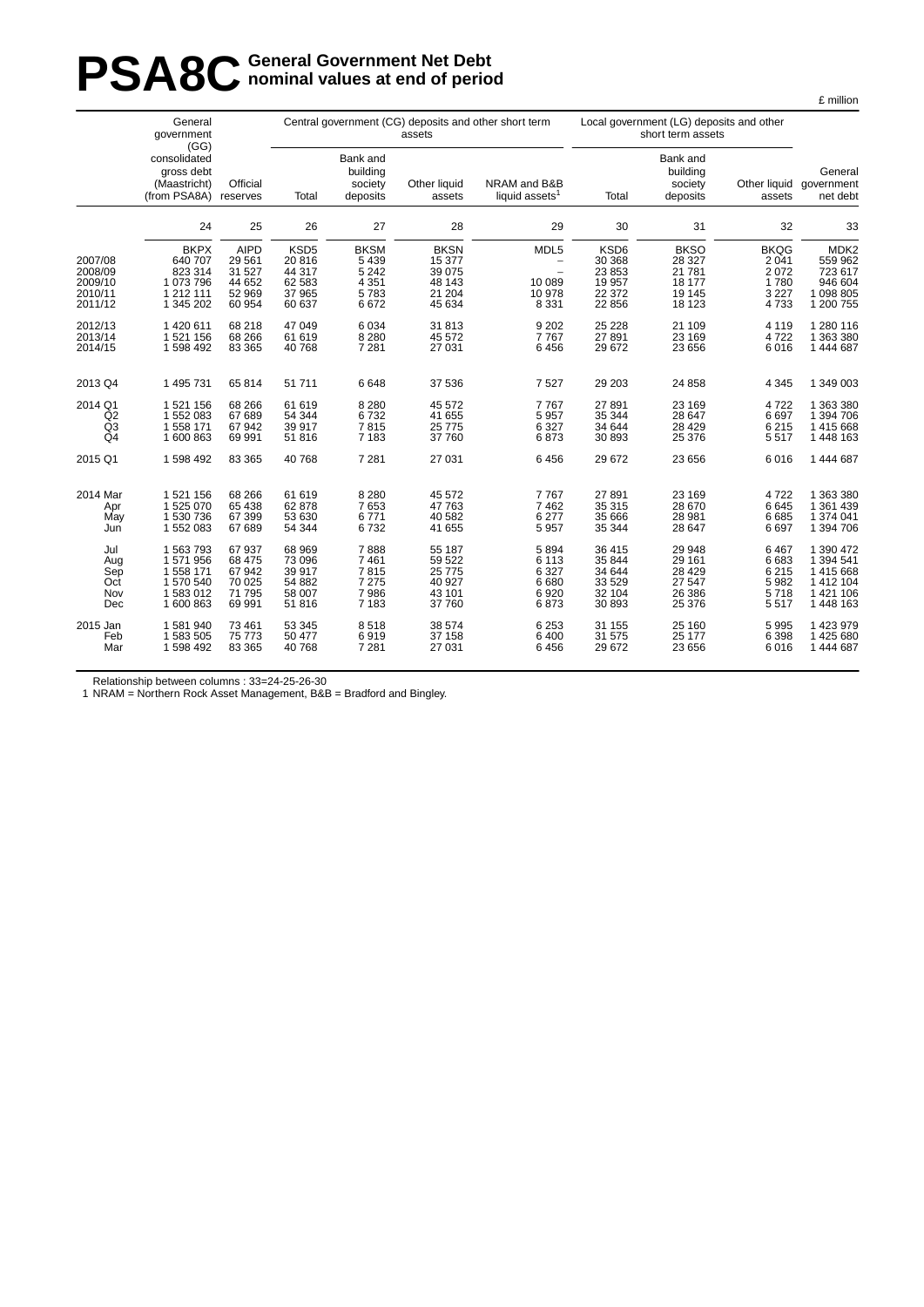# **PSA8D** Public Sector Net Debt **nominal values at end of period**

|                                                     |                                                                             |                                                                |                                                                | Public Sector Net Debt ex (PSND ex)                        |                                                           |                                                                          |
|-----------------------------------------------------|-----------------------------------------------------------------------------|----------------------------------------------------------------|----------------------------------------------------------------|------------------------------------------------------------|-----------------------------------------------------------|--------------------------------------------------------------------------|
|                                                     | GG and NFPC<br>consolidated gross                                           |                                                                | GG and NFPC liquid assets                                      |                                                            | Bank of England                                           | PSND excluding public                                                    |
|                                                     | debt (from PSA8B)                                                           | Total                                                          | General government                                             | Public corporations                                        | contribution to PSND <sup>123</sup>                       | sector banks                                                             |
|                                                     | 34                                                                          | 35                                                             | 36                                                             | 37                                                         | 38                                                        | 39                                                                       |
| 2007/08<br>2008/09<br>2009/10<br>2010/11<br>2011/12 | KSD <sub>2</sub><br>645 707<br>828 569<br>1075669<br>1 213 856<br>1 346 089 | KSD8<br>85 365<br>103 644<br>131 679<br>117 399<br>149 653     | MDK3<br>80 745<br>99 697<br>127 192<br>113 306<br>144 447      | KSD7<br>4 6 20<br>3 9 4 7<br>4 4 8 7<br>4 0 9 3<br>5 2 0 6 | JXA8<br>$-2105$<br>$-524$<br>12 4 5 2<br>4630<br>$-5464$  | <b>KSE6</b><br>558 237<br>724 401<br>956 442<br>1 101 087<br>1 190 972   |
| 2012/13<br>2013/14<br>2014/15                       | 1 422 203<br>1 522 759<br>1600 156                                          | 145 476<br>162 159<br>157 880                                  | 140 495<br>157 776<br>153 805                                  | 4 9 8 1<br>4 3 8 3<br>4 0 7 5                              | 22 343<br>41 522<br>42 055                                | 1 299 070<br>1 402 122<br>1 484 331                                      |
| 2013 Q4                                             | 1 497 051                                                                   | 151 352                                                        | 146 728                                                        | 4 6 24                                                     | 43 0 27                                                   | 1 388 726                                                                |
| 2014 Q1<br>Q2<br>Q3<br>Q4                           | 1 522 759<br>1 553 706<br>1559648<br>1 602 232                              | 162 159<br>161 851<br>147 023<br>157 226                       | 157 776<br>157 377<br>142 503<br>152 700                       | 4 3 8 3<br>4 4 7 4<br>4520<br>4526                         | 41 522<br>43 4 39<br>39 5 20<br>43 1 23                   | 1 402 122<br>1 435 294<br>1 452 145<br>1 488 129                         |
| 2015 Q1                                             | 1600 156                                                                    | 157 880                                                        | 153 805                                                        | 4 0 7 5                                                    | 42 055                                                    | 1 484 331                                                                |
| 2014 Mar<br>Apr<br>May<br>Jun                       | 1 522 759<br>1526514<br>1 532 213<br>1 553 706                              | 162 159<br>168 215<br>161 246<br>161 851                       | 157 776<br>163 631<br>156 695<br>157 377                       | 4 3 8 3<br>4584<br>4551<br>4 4 7 4                         | 41 522<br>45 806<br>45 986<br>43 4 39                     | 1 402 122<br>1 404 105<br>1416953<br>1 435 294                           |
| Jul<br>Aug<br>Sep<br>Oct<br>Nov<br>Dec              | 1 565 304<br>1573505<br>1559648<br>1571873<br>1584411<br>1 602 232          | 177 917<br>182 037<br>147 023<br>162 892<br>167 118<br>157 226 | 173 321<br>177 415<br>142 503<br>158 436<br>161 906<br>152 700 | 4596<br>4 6 22<br>4520<br>4 4 5 6<br>5 2 1 2<br>4526       | 43 618<br>43 607<br>39 5 20<br>45 552<br>45 731<br>43 123 | 1 431 005<br>1 435 075<br>1 452 145<br>1 454 533<br>1463024<br>1 488 129 |
| 2015 Jan<br>Feb<br>Mar                              | 1583329<br>1 585 050<br>1 600 156                                           | 162 360<br>162 151<br>157 880                                  | 157 961<br>157 825<br>153 805                                  | 4 3 9 9<br>4 3 2 6<br>4 0 7 5                              | 45 512<br>45 491<br>42 055                                | 1466481<br>1 468 390<br>1 484 331                                        |
|                                                     |                                                                             |                                                                |                                                                |                                                            |                                                           |                                                                          |

£ million

Relationship between columns : 39=34-35+38 ; 36=25+26+30

| Public Sector Net Debt (PSND) |  |  |  |
|-------------------------------|--|--|--|
|-------------------------------|--|--|--|

|              | Public sector<br>banks (PSBs) | Public sector liquid assets       |                    |                              |                    |                                                 |                                                 |                     |
|--------------|-------------------------------|-----------------------------------|--------------------|------------------------------|--------------------|-------------------------------------------------|-------------------------------------------------|---------------------|
|              | gross debt (from<br>PSA8B)    | GG/PSBs cross<br>holdings of debt | Total              | GG and NFPC<br>liquid assets | PSBs <sup>4</sup>  | Less CG liquid<br>assets with PSBs <sup>4</sup> | Less LG liquid<br>assets with PSBs <sup>4</sup> | <b>PSND</b>         |
|              | 40                            | 41                                | 42                 | 43                           | 44                 | 45                                              | 46                                              | 47                  |
|              | JX9R                          | MDL7                              | <b>BKQJ</b>        | KSD <sub>8</sub>             | KSD <sub>9</sub>   | KSE2                                            | KSE3                                            | <b>BKQK</b>         |
| 2007/08      | 99 827                        | $-1804$                           | 89 042             | 85 365                       | 4 0 4 1            |                                                 | $-364$                                          | 652 583             |
| 2008/09      | 2 015 532                     | $-37393$                          | 673 963            | 103 644                      | 598 086            | $-21151$                                        | $-6616$                                         | 2 132 221           |
| 2009/10      | 1833852                       | $-39287$                          | 637 424            | 131 679                      | 517 527            | $-3620$                                         | $-8162$                                         | 2 245 262           |
| 2010/11      | 1 711 156                     | $-35614$                          | 632 261            | 117 399                      | 525 478            | $-1209$                                         | $-9407$                                         | 2 2 61 7 67         |
| 2011/12      | 1 583 200                     | $-57038$                          | 681778             | 149 653                      | 543 303            | 327                                             | $-11505$                                        | 2 185 009           |
| 2012/13      | 1 447 865                     | $-67903$                          | 612 635            | 145 476                      | 495 086            | $-12732$                                        | $-15195$                                        | 2 2 1 8 7 3         |
| 2013/14      | 966 030                       | $-39382$                          | 515 713            | 162 159                      | 363 063            | $-860$                                          | $-8649$                                         | 1 975 216           |
| 2014/15      | 622 719                       | $-15179$                          | 453 761            | 157 880                      | 299 662            | $-575$                                          | $-3206$                                         | 1795990             |
| 2013 Q4      | 1 309 482                     | $-63584$                          | 562 579            | 151 352                      | 426 463            | $-1144$                                         | $-14092$                                        | 2 2 2 3 3 9 7       |
| 2014 Q1      | 966 030                       | $-39382$                          | 515 713            | 162 159                      | 363 063            | $-860$                                          | $-8649$                                         | 1975216             |
|              | 622 719                       | $-15179$                          | 457 732            | 161 851                      | 299 662            | $-575$                                          | $-3206$                                         | 1746953             |
| $^{Q2}_{Q3}$ | 622 719                       | $-15179$                          | 442 904            | 147 023                      | 299 662            | $-575$                                          | $-3206$                                         | 1763804             |
| Q4           | 622 719                       | $-15179$                          | 453 107            | 157 226                      | 299 662            | $-575$                                          | $-3206$                                         | 1799788             |
| 2015 Q1      | 622 719                       | $-15179$                          | 453 761            | 157880                       | 299 662            | $-575$                                          | $-3206$                                         | 1795990             |
| 2014 Mar     | 966 030                       | $-39382$                          | 515 713            | 162 159                      | 363 063            | $-860$                                          | $-8649$                                         | 1 975 216           |
| Apr          | 851 593                       | $-31315$                          | 502 544            | 168 215                      | 341 929            | $-765$                                          | $-6835$                                         | 1890054             |
| May          | 737 156                       | $-23246$                          | 476 352            | 161 246                      | 320 796            | $-670$                                          | $-5020$                                         | 1815757             |
| Jun          | 622 719                       | $-15179$                          | 457 732            | 161 851                      | 299 662            | $-575$                                          | $-3206$                                         | 1746953             |
| Jul          | 622 719                       | $-15179$                          | 473 798            | 177 917                      | 299 662            | $-575$                                          | $-3206$                                         | 1742664             |
| Aug          | 622 719                       | $-15179$                          | 477918             | 182 037                      | 299 662            | $-575$                                          | $-3206$                                         | 1746734             |
| Sep<br>Oct   | 622 719<br>622 719            | $-15179$<br>$-15179$              | 442 904<br>458 773 | 147 023<br>162 892           | 299 662<br>299 662 | $-575$<br>$-575$                                | $-3206$<br>$-3206$                              | 1763804<br>1766 192 |
| Nov          | 622 719                       | $-15179$                          | 462 999            | 167 118                      | 299 662            | $-575$                                          | $-3206$                                         | 1774683             |
| Dec          | 622 719                       | $-15179$                          | 453 107            | 157 226                      | 299 662            | $-575$                                          | $-3206$                                         | 1799788             |
| 2015 Jan     | 622 719                       | $-15179$                          | 458 241            | 162 360                      | 299 662            | $-575$                                          | $-3206$                                         | 1778 140            |
| Feb          | 622 719                       | $-15179$                          | 458 032            | 162 151                      | 299 662            | $-575$                                          | $-3206$                                         | 1780049             |
| Mar          | 622 719                       | $-15179$                          | 453 761            | 157 880                      | 299 662            | $-575$                                          | $-3206$                                         | 1795990             |
|              |                               |                                   |                    |                              |                    |                                                 |                                                 |                     |

Relationship between columns: 47=34+40+41-42+38=23-42+38 ; 41=21+22 ; 43=35

1 Figures derived from Bank of England accounts and ONS estimates

2 Includes BoE Asset Purchase Facility (APF) & Special Liquidity Scheme (SLS)

<sup>3</sup> Transactions of the APF are a significant driver of the BoE net debt 4 PSBs = Public Sector Banks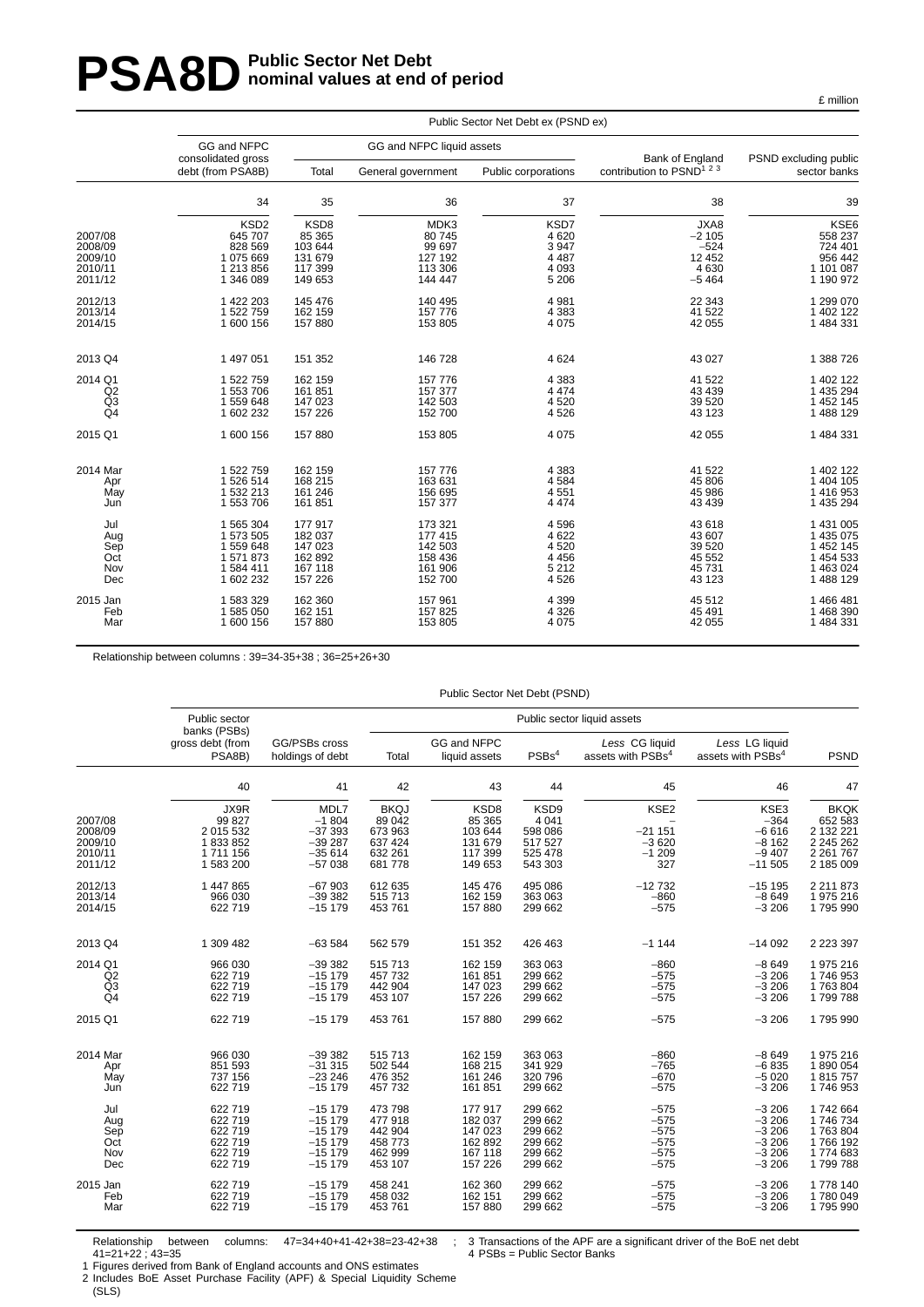# **PSA9 Bank of England Asset Purchase Facility Fund (APF)**

|                      | Bank of England Asset Purchase Facility Fund (APF) |                               |              |                          |                                        |                  |                                 |  |  |
|----------------------|----------------------------------------------------|-------------------------------|--------------|--------------------------|----------------------------------------|------------------|---------------------------------|--|--|
|                      |                                                    |                               | Net interest |                          | Cash transfers to HM Treasury          |                  | APF gilt holdings               |  |  |
|                      | Interest receivable <sup>1</sup>                   | Interest payable <sup>1</sup> | receivable   | Total                    | of which Dividends                     | Loan liability   | (at nominal value) <sup>2</sup> |  |  |
|                      | MDD6                                               | MDD7                          | MDD8         | MT6A                     | L6BD                                   | MDE <sub>2</sub> | MEX2                            |  |  |
| 2011                 | 8946                                               | 942                           | 8 0 0 4      | $\qquad \qquad -$        | $\overline{\phantom{a}}$               | 249 920          | 228 141                         |  |  |
| 2012                 | 12 992                                             | 1 4 9 4                       | 11 498       | $\overline{\phantom{0}}$ | $\overline{\phantom{0}}$               | 374 974          | 326 725                         |  |  |
| 2013                 | 14 4 28                                            | 1799                          | 12 629       | 40 157                   | 18 609                                 | 374 991          | 326 535                         |  |  |
| 2014                 | 14 308                                             | 1865                          | 12 443       | 10898                    | 8682                                   | 374 911          | 326 254                         |  |  |
| 2010/11              | 8653                                               | 950                           | 7703         |                          | $\qquad \qquad -$                      | 199 285          | 177 736                         |  |  |
| 2011/12              | 9755                                               | 1 0 0 9                       | 8746         | $\qquad \qquad -$        |                                        | 303 534          | 270 703                         |  |  |
| 2012/13              | 13688                                              | 1 6 3 0                       | 12 058       | 11 271                   | 6428                                   | 374 990          | 326 296                         |  |  |
| 2013/14              | 14 3 98                                            | 1833                          | 12 5 65      | 31 102                   | 12 181                                 | 374 939          | 325 894                         |  |  |
| 2014/15              | 14 26 2                                            | 1864                          | 12 3 98      | 10739                    | 10739                                  | 374 932          | 325 831                         |  |  |
|                      |                                                    |                               |              |                          |                                        |                  |                                 |  |  |
| 2010 Q2<br>Q3        | 2 1 6 3                                            | 238<br>242                    | 1925<br>1945 | $\overline{\phantom{0}}$ | $\qquad \qquad -$<br>$\qquad \qquad -$ | 199 527          | 177 736                         |  |  |
| Q <sub>4</sub>       | 2 1 8 7                                            |                               |              |                          |                                        | 199 500          | 177 736                         |  |  |
|                      | 2 1 8 7                                            | 239                           | 1948         | $\overline{\phantom{0}}$ | $\overline{\phantom{0}}$               | 199 398          | 177 736                         |  |  |
| 2011 Q1              | 2 1 1 6                                            | 231                           | 1885         |                          | $\overline{a}$                         | 199 285          | 177 736                         |  |  |
| Q2                   | 2 1 6 3                                            | 229                           | 1934         | -                        | $\overline{\phantom{m}}$               | 199 144          | 177 736                         |  |  |
| Q3<br>Q <sub>4</sub> | 2 1 8 7                                            | 231                           | 1956         | $\overline{\phantom{0}}$ | $\qquad \qquad -$                      | 199 076          | 177 736                         |  |  |
|                      | 2 4 8 0                                            | 251                           | 2 2 2 9      | $\overline{\phantom{0}}$ | $\qquad \qquad -$                      | 249 920          | 228 141                         |  |  |
| 2012 Q1              | 2925                                               | 298                           | 2627         |                          | $\qquad \qquad -$                      | 303 534          | 270 703                         |  |  |
| Q <sub>2</sub>       | 3 2 0 4                                            | 372                           | 2832         | $\overline{\phantom{0}}$ | $\overline{\phantom{a}}$               | 324 934          | 284 945                         |  |  |
| Q <sub>3</sub>       | 3 2 8 9                                            | 395                           | 2894         | $\qquad \qquad -$        | $\overline{\phantom{a}}$               | 359 825          | 316 343                         |  |  |
| Q4                   | 3574                                               | 429                           | 3 1 4 5      | $\overline{\phantom{0}}$ | $\overline{\phantom{0}}$               | 374 974          | 326 725                         |  |  |
| 2013 Q1              | 3621                                               | 434                           | 3 1 8 7      | 11 271                   | 6428                                   | 374 990          | 326 296                         |  |  |
| Q2                   | 3609                                               | 444                           | 3 1 6 5      | 11 655                   | 11 655                                 | 374 985          | 326 296                         |  |  |
| Q3                   | 3609                                               | 455                           | 3 1 5 4      | 13 150                   | 526                                    | 374 984          | 326 296                         |  |  |
| Q4                   | 3589                                               | 466                           | 3 1 2 3      | 4 0 8 1                  | $\overline{\phantom{0}}$               | 374 991          | 326 535                         |  |  |
| 2014 Q1              | 3591                                               | 468                           | 3 1 2 3      | 2 2 1 6                  |                                        | 374 939          | 325 894                         |  |  |
| Q2                   | 3606                                               | 466                           | 3 1 4 0      | 4 1 0 7                  | 4 107                                  | 374 939          | 325 894                         |  |  |
| Q3                   | 3565                                               | 466                           | 3 0 9 9      | 525                      | 525                                    | 365 311          | 321 918                         |  |  |
| Q <sub>4</sub>       | 3546                                               | 465                           | 3 0 8 1      | 4 0 5 0                  | 4 0 5 0                                | 374 911          | 326 254                         |  |  |
| 2015 Q1              | 3545                                               | 467                           | 3078         | 2057                     | 2 0 5 7                                | 374 932          | 325 831                         |  |  |
| 2013 Feb             | 1 2 0 8                                            | 145                           | 1 0 6 3      | 3757                     | 2671                                   | 374 966          | 326 725                         |  |  |
| Mar                  | 1 2 0 5                                            | 146                           | 1 0 5 9      | 3757                     |                                        | 374 990          | 326 296                         |  |  |
| Apr                  | 1 2 0 3                                            | 147                           | 1 0 5 6      | 3885                     | 3885                                   | 374 986          | 326 296                         |  |  |
| May                  | 1 2 0 3                                            | 148                           | 1 0 5 5      | 3885                     | 3885                                   | 374 986          | 326 296                         |  |  |
| Jun                  | 1 2 0 3                                            | 149                           | 1 0 5 4      | 3885                     | 3885                                   | 374 985          | 326 296                         |  |  |
| Jul                  | 1 2 0 3                                            | 150                           | 1 0 5 3      | 5 2 9 9                  | 526                                    | 374 984          | 326 296                         |  |  |
| Aug                  | 1 2 0 3                                            | 152                           | 1 0 5 1      | 3885                     | $\qquad \qquad -$                      | 374 984          | 326 296                         |  |  |
| Sep                  | 1 2 0 3                                            | 153                           | 1 0 5 0      | 3966                     | $\overline{\phantom{a}}$               | 374 984          | 326 296                         |  |  |
| Oct                  | 1 1 9 5                                            | 154                           | 1 0 4 1      | 4 0 8 1                  |                                        | 374 991          | 326 535                         |  |  |
| Nov                  | 1 1 9 7                                            | 156                           | 1 0 4 1      |                          | $\overline{\phantom{a}}$               | 374 991          | 326 535                         |  |  |
| Dec                  | 1 1 9 7                                            | 156                           | 1 0 4 1      | $\overline{\phantom{0}}$ | $\overline{\phantom{0}}$               | 374 991          | 326 535                         |  |  |
| 2014 Jan             | 1 1 9 7                                            | 155                           | 1 0 4 2      | 2 2 1 6                  | $\qquad \qquad -$                      | 374 991          | 326 535                         |  |  |
| Feb                  | 1 1 9 7                                            | 156                           | 1 0 4 1      | $\qquad \qquad -$        | $\qquad \qquad -$                      | 374 991          | 326 535                         |  |  |
| Mar                  | 1 1 9 7                                            | 157                           | 1 0 4 0      | $\qquad \qquad -$        |                                        | 374 939          | 325 894                         |  |  |
| Apr                  | 1 2 0 2                                            | 154                           | 1 0 4 8      | 4 107                    | 4 107                                  | 374 939          | 325 894                         |  |  |
| May                  | 1 2 0 2                                            | 156                           | 1 0 4 6      |                          | $\overline{\phantom{0}}$               | 374 939          | 325 894                         |  |  |
| Jun                  | 1 2 0 2                                            | 156                           | 1 0 4 6      | $\qquad \qquad -$        | $\qquad \qquad -$                      | 374 939          | 325 894                         |  |  |
| Jul                  | 1 2 0 2                                            | 155                           | 1 0 4 7      | 525                      | 525                                    | 374 939          | 325 894                         |  |  |
| Aug                  | 1 2 0 2                                            | 155                           | 1 0 4 7      |                          | $\qquad \qquad -$                      | 374 939          | 325 894                         |  |  |
| Sep                  | 1 1 6 1                                            | 156                           | 1 0 0 5      | $\overline{\phantom{a}}$ | $\overline{\phantom{a}}$               | 365 311          | 321 918                         |  |  |
| Oct                  | 1 1 7 8                                            | 153                           | 1 0 2 5      | 4 0 5 0                  | 4 0 5 0                                | 374 911          | 326 254                         |  |  |
| Nov                  | 1 1 8 4                                            | 156                           | 1 0 2 8      |                          |                                        | 374 911          | 326 254                         |  |  |
| Dec                  | 1 1 8 4                                            | 156                           | 1 0 2 8      | $\overline{\phantom{a}}$ | $\overline{\phantom{a}}$               | 374 911          | 326 254                         |  |  |
| 2015 Jan             | 1 1 7 9                                            | 156                           | 1 0 2 3      | 2057                     | 2 0 5 7                                | 374 932          | 325 831                         |  |  |
| Feb                  | 1 1 8 3                                            | 156                           | 1 0 2 7      |                          | $\bar{\phantom{a}}$                    | 374 932          | 325 831                         |  |  |
| Mar                  | 1 1 8 3                                            | 155                           | 1 0 2 8      | $\overline{\phantom{0}}$ | $\overline{\phantom{a}}$               | 374 932          | 325 831                         |  |  |
|                      |                                                    |                               |              |                          |                                        |                  |                                 |  |  |

1 Interest flows are HM Treasury estimates based on publicly available data

2 APF has also held and could in future hold assets other than gilts

£ million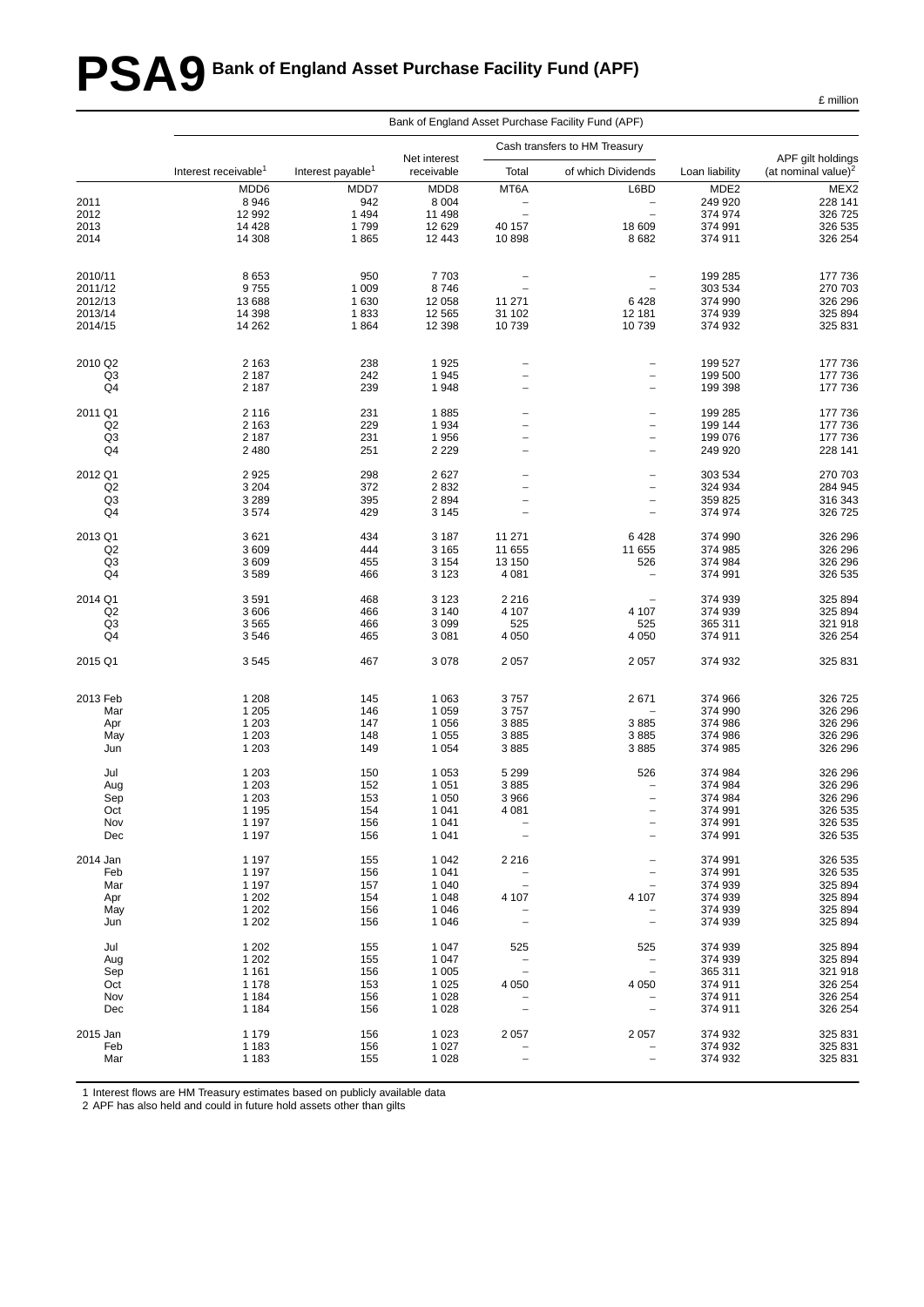#### **PSA10** Public sector transactions by sub-sector and economic category **Example 2** million

|                                                         |                    | 2013/14     |           |                    |                    |                                            |             |            |  |
|---------------------------------------------------------|--------------------|-------------|-----------|--------------------|--------------------|--------------------------------------------|-------------|------------|--|
|                                                         | General government |             |           |                    |                    |                                            |             |            |  |
|                                                         | Cen govt           | Loc govt    | Total     | NFPCs <sup>1</sup> | BoE <sup>234</sup> | Pub sec-EX <sup>5</sup> PSBGs <sup>6</sup> |             | Pub sector |  |
| Current income                                          |                    |             |           |                    |                    |                                            |             |            |  |
| Taxes on income and wealth                              | 203,569            |             | 203,569   | $-64$              | $-20$              | 203,485                                    | $-1,605$    | 201,880    |  |
| Taxes on production                                     | 223,425            | 362         | 223,787   |                    |                    | 223,787                                    |             | 223,787    |  |
| Other current taxes                                     | 13,026             | 26,344      | 39,370    |                    |                    | 39,370                                     |             | 39,370     |  |
| Taxes on capital                                        | 4,417              |             | 4,417     |                    |                    | 4,417                                      |             | 4,417      |  |
| Compulsory social contributions                         | 107,306            |             | 107,306   |                    |                    | 107,306                                    |             | 107,306    |  |
| Gross operating surplus                                 | 16,969             | 9,494       | 26,463    | 9,569              | 196                | 36,228                                     | 14,022      | 50,250     |  |
| Interest and dividends from private sector and RoW      | 4,679              | 615         | 5,294     | 310                | $\Omega$           | 5.604                                      | 29.373      | 34,977     |  |
| Interest and dividends (net) from public sector         | 15,616             | $-1,567$    | 14,049    | $-1,470$           | $-12,263$          | 316                                        | $-316$      |            |  |
| Rent and other current transfers                        | 3,319              | 31          | 3,350     | $\mathbf 0$        |                    | 3,350                                      | $-2,520$    | 830        |  |
| <b>Total current income</b>                             | 592,326            | 35,279      | 627,605   | 8,345              | $-12,087$          | 623,863                                    | 38,954      | 662,817    |  |
| Current expenditure                                     |                    |             |           |                    |                    |                                            |             |            |  |
| Current expenditure on goods and services               | 225,178            | 124,154     | 349,332   |                    |                    | 349,332                                    |             | 349,332    |  |
| <b>Subsidies</b>                                        | 7,533              | 1,847       | 9,380     |                    |                    | 9,380                                      |             | 9,380      |  |
| Net social benefits                                     | 196.342            | 26,534      | 222,876   |                    |                    | 222,876                                    |             | 222.876    |  |
| Net current grants abroad                               | 3,421              | 0           | 3,421     |                    |                    | 3,421                                      |             | 3,421      |  |
| Current grants (net) within general government          | 125,349            | $-125,349$  |           |                    |                    |                                            |             |            |  |
| Other current grants                                    | 22,006             | 30          | 22,036    |                    |                    | 22,036                                     | $\Omega$    | 22,036     |  |
| VAT and GNI based EU contributions                      | 16,042             |             | 16,042    |                    |                    | 16,042                                     |             | 16,042     |  |
| Interest and dividends paid to private sector and RoW   | 48,669             | 583         | 49,252    | 256                | $-12,565$          | 36,943                                     | 28,294      | 65,237     |  |
| <b>Total current expenditure</b>                        | 644,540            | 27,799      | 672,339   | 256                | $-12,565$          | 660,030                                    | 28,294      | 688,324    |  |
| Saving, gross plus capital taxes                        | $-52,214$          | 7,480       | $-44,734$ | 8,089              | 478                | $-36,167$                                  | 10,660      | $-25,507$  |  |
| Depreciation                                            | 16,969             | 9,494       | 26,463    | 8,418              | 16                 | 34,897                                     | 1,844       | 36,741     |  |
| <b>Current budget deficit</b>                           | 69,183             | 2.014       | 71,197    | 329                | -462               | 71,064                                     | $-8.816$    | 62.248     |  |
| Net investment                                          |                    |             |           |                    |                    |                                            |             |            |  |
| Gross fixed capital formation                           | 29.695             | 15,648      | 45,343    | 7.080              | 26                 | 52.449                                     | 1.829       | 54.278     |  |
| less depreciation                                       | $-16,969$          | $-9,494$    | $-26,463$ | $-8,418$           | $-16$              | $-34,897$                                  | $-1,844$    | $-36,741$  |  |
| Increase in inventories and valuables                   | 19                 | $\mathbf 0$ | 19        | 79                 |                    | 98                                         |             | 98         |  |
| Capital grants (net) within public sector               | 12.128             | $-10,431$   | 1.697     | $-1.697$           |                    | $\Omega$                                   | $\mathbf 0$ |            |  |
| Capital grants to private sector                        | 10,573             | 1,201       | 11,774    | $\pmb{0}$          |                    | 11,774                                     | $\mathsf 0$ | 11,774     |  |
| Capital grants from private sector                      | $-1,502$           | $-455$      | $-1,957$  | $-52$              |                    | $-2,009$                                   | $\mathbf 0$ | $-2,009$   |  |
| <b>Total net investment</b>                             | 33,944             | $-3,531$    | 30,413    | $-3,008$           | 10                 | 27,415                                     | $-15$       | 27,400     |  |
| Net borrowing                                           | 103,127            | $-1,517$    | 101,610   | $-2,679$           | $-452$             | 98,479                                     | $-8,831$    | 89,648     |  |
| Financial transactions determining net cash requirement |                    |             |           |                    |                    |                                            |             |            |  |
| Net lending to private sector and RoW                   | 3.112              | 2,083       | 5,195     | $-163$             |                    | 5,032                                      | $-13.703$   | $-8.671$   |  |
| Net acquisition of UK company securities                | $-39,666$          | $-1,431$    | $-41,097$ | 1,285              | $\mathbf 0$        | $-39,812$                                  | $-36,215$   | $-76,027$  |  |
| Accounts receivable/payable                             | 10,374             | $-10,955$   | $-581$    | 794                | $-56$              | 157                                        | $-313$      | $-156$     |  |
| Adjustment for interest on gilts                        | 1,761              | $\Omega$    | 1,761     | $\mathbf 0$        | $\Omega$           | 1.761                                      | $\mathbf 0$ | 1,761      |  |
|                                                         |                    | 8,706       | 9,830     | 555                | $-12,179$          | $-1,794$                                   | $-7,389$    | $-9,183$   |  |
| Other financial transactions                            | 1,124              |             |           |                    |                    |                                            |             |            |  |

1 NFPCs = Non-Financial Public Corporations

2 BoE = Bank of England

3 Figures derived from Bank of England accounts and ONS estimates

4 Includes BoE Asset Purchase Facility (APF) & Special Liquidity Scheme (SLS)

5 Pub-Sec EX = Public sector excluding the banking groups

6 PSBGs = Public Sector Banking Groups